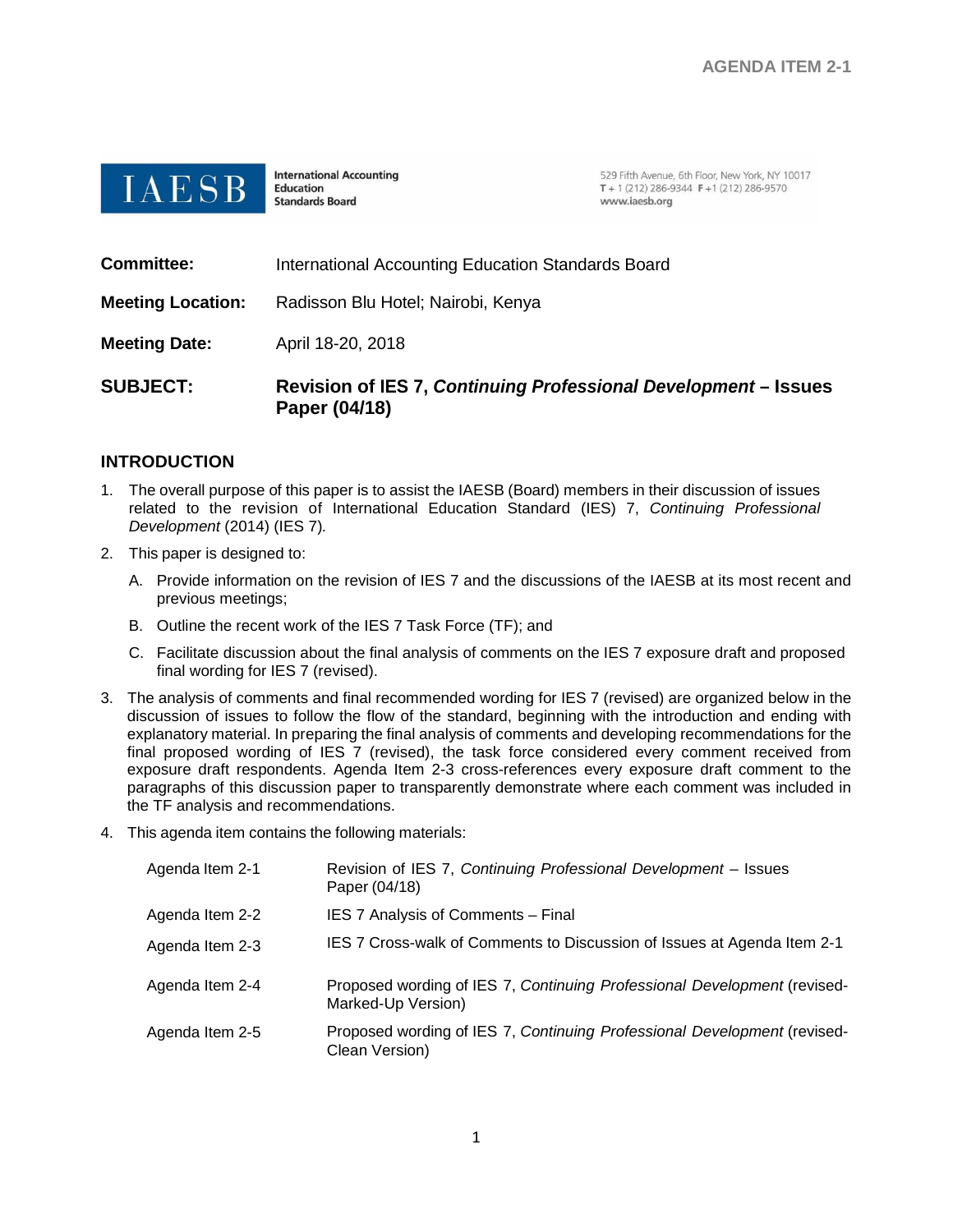## **BACKGROUND**

### **I. Project scope**

- 5. It is in the public interest that professional accountants undertake CPD to maintain and develop their professional competence throughout their career and that the effectiveness of CPD undertaken is globally consistent. The TF was originally charged with evaluating how IES 7, including potential supplementary implementation guidance, could be improved to support the public interest.
- 6. To evaluate IES 7, the TF completed comprehensive outreach activities with IES stakeholders between November 2015 and July 2016. This enabled the TF to present to the Public Interest Activity Committees' Consultative Advisory Group (CAG) and Board a comprehensive list of issues and recommendations about whether IES 7 was fit for purpose, consistently implemented, and serving the public interest.
- 7. At the November 2016 Board meeting, the TF recommended that IES 7 be revised and additional implementation guidance be developed to address issues identified through completed outreach activities. In summary, the TF identified four significant issues resulting in recommendations to revise IES 7:
	- a. Clarify CPD Activities;
	- b. Incorporate concepts of a CPD Framework into IES 7;
	- c. Revise and clarify the principles and requirements for CPD measurement approaches to support understanding and consistent implementation; and
	- d. Revise the target audience of IES 7 to include professional accountants (i.e., adding requirements directed to professional accountants in addition to those already directed to IFAC member bodies)
- 8. The Board approved that the TF develop proposed revisions to IES 7 for the first three issues and present a proposed exposure draft to the Board in April 2017 for those issues. The Board agreed the fourth issue (target audience) was a valid issue and recommended that additional input from the public be obtained before proposed revisions to IES 7 is exposed for public comment. The Board agreed to develop a consultation paper specific to the fourth issue as a separate project from remaining work on IES 7.
- 9. At the April 2017 meeting, the Board approved the release of an exposure draft for IES 7 (revised) with a 90 day response period. The exposure draft was released for comment on June 5, 2017 with comments due by September 19, 2017, with additional extension from September 5, 2017. The Board received 42 responses on the proposed revision of IES 7.
- 10. At the November 2017 meeting, the TF presented to the Board its preliminary analysis of comments on the exposure draft [\(see Agenda Item 3.1 from the November 2017 Board meeting\)](http://www.iaesb.org/system/files/meetings/files/3-1-IES-7-Preliminary-Analysis-of-Comments.pdf). As a result, the Board asked the TF to:
	- a. Complete its analysis of comments on the IES (revised) exposure draft; and
	- b. Develop and present a final recommendation on the wording of IES 7 (revised) at its April 2018 Board meeting.
- 11. Information about the project rationale, scope, and activities completed by the TF between November 2015 and the November 2016 Board meeting are outlined in Appendix 1.

## **II. Project activities – since November 2017 Board meeting**

- 12. In the period since the November 2017 Board meeting, the TF completed its analysis of comments, developed recommendations for the final proposed wording of IES 7 (revised) based on that analysis of comments, conducted three teleconferences, attended an all-day in-person meeting, and met with the Board's Draft Working Group (DWG) to address DWG comments on the final proposed wording of IES 7 (revised).
- 13. To complete the analysis of comments and develop recommendations for the final proposed wording of IES 7 (revised), the TF coded and themed every comment received on the exposure draft. The TF then organized those themes based on how they relate to the standard (e.g., suggestions relative to the requirements versus comments relating to explanatory material). Agenda Item 2-3 presents the TF's coding of all comments by theme, organized to follow the flow of the standard, and cross-referenced to the TF's analysis of comments and proposed recommendations, presented below in the discussion of issues.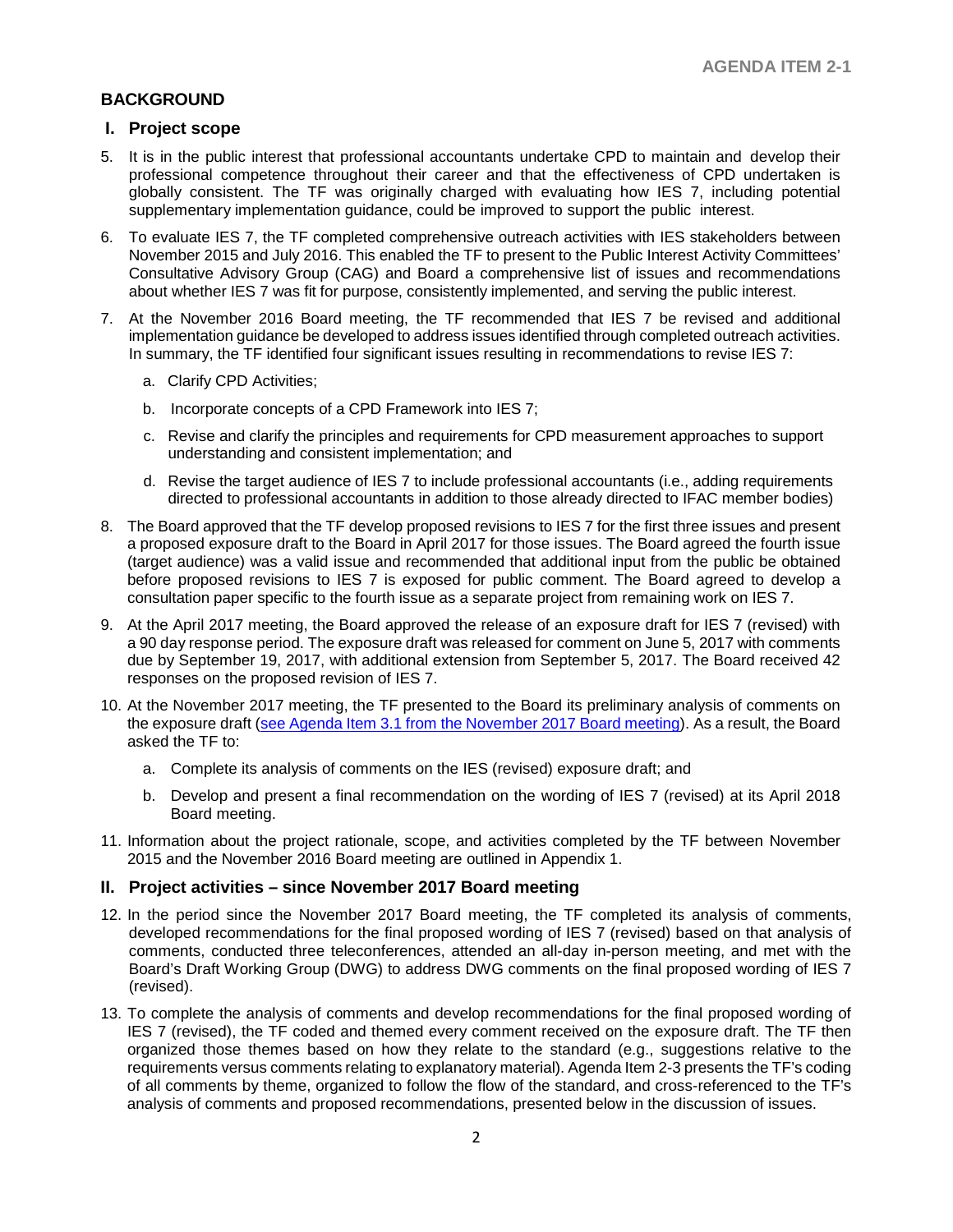- 14. For some comments the TF is recommending that the Board make additional revisions to IES 7 (revised). These recommendations are presented in the discussion of issues below for Board comment. The TF has carried forward all recommended revisions to Agenda Item 2-4, Proposed wording of IES 7, *Continuing Professional Development* (revised; Marked-Up) Agenda Item 2-5, Proposed wording of IES 7, *Continuing Professional Development* (revised; Clean) so that the Board has the ability to see all recommended changes presented together in the standard.
- 15. The DWG has reviewed Agenda Item 2-4 and all proposed TF revisions to the wording of IES 7 (revised). Except for two issues, highlighted in the discussion below, the DWG and TF are in agreement on proposed final wording for IES 7 (revised).
- 16. A full list of TF activities undertaken since project inception (November 2015 Board meeting) is included at Appendix 1.

## **DISCUSSION**

## **A1. Revisions to IES 7 (revised) Introduction paragraphs**

#### *Summary of issues:*

- 17. Six (6) of 42 respondents (Indiana CPA Society; ISCA; ICPAU; IRBA; Professors Catriona and Nicholas Paisey; AICPA) suggested revisions to paragraphs in the IES 7 (revised) Introduction. These comments are presented, in detail, under Theme 1 at Agenda Item 2-3 and are summarized below.
	- a. One (1) respondent (Indiana CPA Society) suggested that 'networking' included at paragraph 5(e) be replaced with 'collaboration' to support the concept of acquiring specific skills rather than simply the act of interacting with others which is now commonly associated with networking.
	- b. Three (3) respondents provided commentary about how the concept of 'relevant CPD' has been included in the standard:
		- i. ISCA suggested that 'relevant to the work of the professional accountant' be added to the beginning of paragraph 5.
		- ii. ICPAU commented that, in general, IES 7 (revised) could be improved by making a stronger link to CPD that is relevant to the role of the professional accountant.
		- iii. IRBA noted that the meaning of relevant is clear in the body of the standard but that the IAESB might define 'relevant CPD activities'.
	- c. Two (2) respondents (Professors Catriona and Nicholas Paisey; AICPA) suggested that paragraph 5 and A17 be modified to strike a better balance between 'planned activities' and those activities that occur in an unplanned manner (e.g., on-the-job learning) which also form a valuable part of learning and development. For example, the AICPA suggested that paragraph 5(h) could be revised to include unstructured development of skills (currently 5(h) describes acquiring unstructured knowledge).
	- d. The AICPA also noted concerns with the IAESB Explanatory Memorandum which indicates that 'self-development activities need to be planned' and 'all forms of learning, formal or informal, and practical experience are valid learning and development activities when they are planned, relevant, and reflected upon.' Combined with wording at paragraphs 5, A8 and A17, the AICPA was not certain if the IAESB only considers planned learning and development activities to be valid forms of CPD, which if true, the AICPA would not agree with.

## *Analysis and recommendations for issues:*

- 18. The TF understands the concern about the use of the word networking but notes that 'networking' is used throughout the IAESB Framework and the IESs. Therefore, the TF recommends that 'networking' continue to be used in IES 7 (revised).
- 19. The TF notes that adding 'relevant to the role of the professional accountant' would be consistent with revisions made elsewhere in the standard (see suggested revisions to paragraphs 9, 13 and 14) which also clarify that CPD is learning and development that develops and maintains professional competence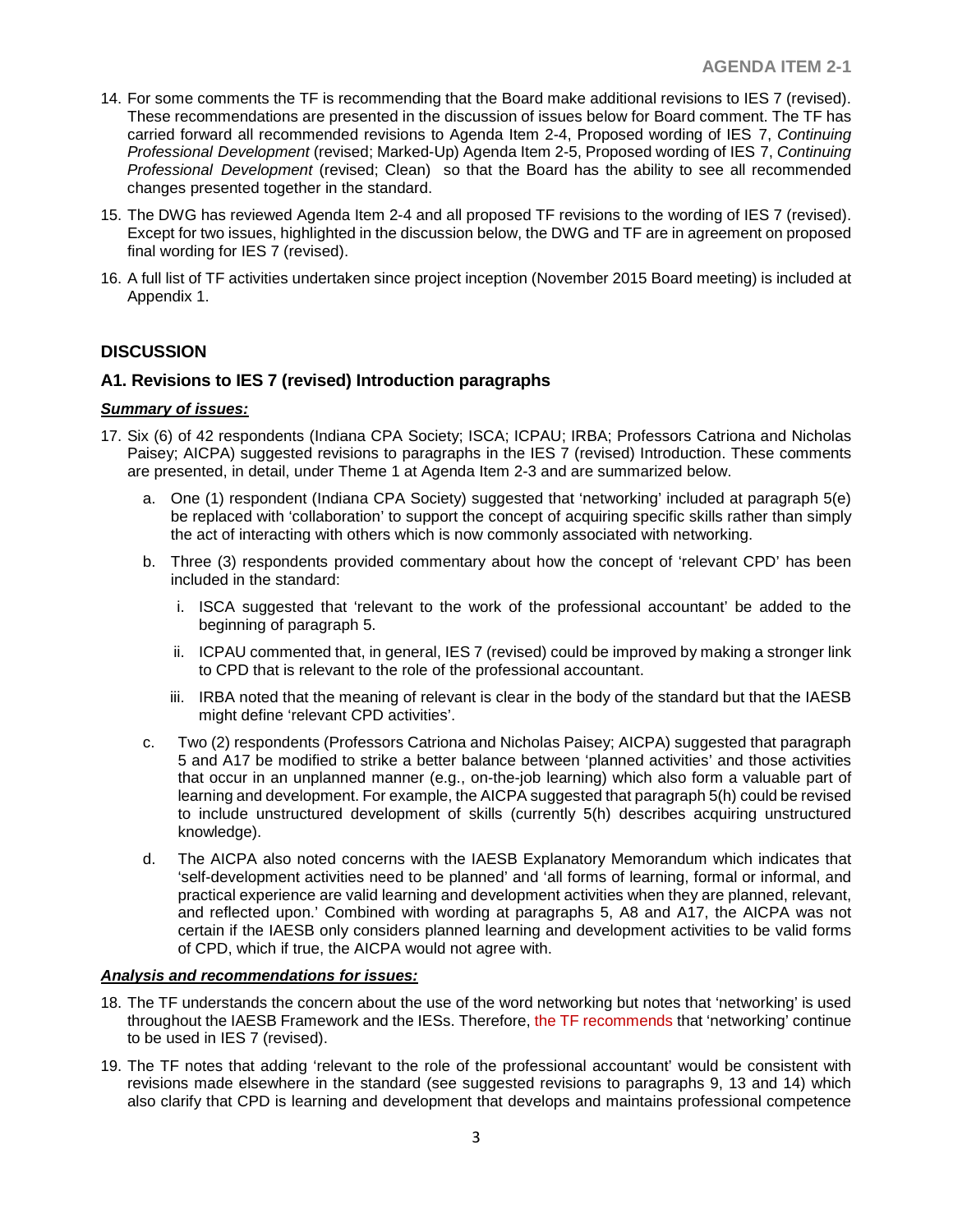considered relevant to a role in the accountancy profession. Therefore, the TF recommends that paragraph 5 be modified to incorporate 'relevant' to the role of the professional accountant. See paragraph 27 for the final proposed wording of impacted paragraphs in IES 7 (revised).

- 20. The TF acknowledges feedback that in general IES 7 (revised) could be improved to make a better link between CPD being relevant to the role of the professional accountant and that further explanation could be provided about what relevant learning and development would consistent of. The TF believes that suggested revisions to paragraphs 5, 9, 13, 14 and the suggested addition of a new explanatory material paragraph immediately before A14 (see paragraph 86 below) accomplish these objectives. Specifically, revisions at paragraphs 5, 9, 13, and 14 seek to make clear that CPD includes learning and development considered relevant to the role of the professional accountant in the accountancy profession, while the newly proposed explanatory paragraph before A14 (see paragraph 86 below) better explains roles and responsibilities in the accountancy profession. Therefore, as it pertains to this set of feedback, the TF recommends that no further revisions be made to IES 7 (revised).
- 21. The TF believes it was not the Board's intention to suggest that only 'planned' learning and development activities are valid forms of CPD. The TF agrees that unplanned forms of learning are valuable components of CPD.
- 22. The TF also observes that the use of the words 'unplanned' and 'unstructured' could be confused by some readers of the IESs to be the same thing. The TF believes that they are not the same thing. In the context of the IESs, learning and development activities could either be planned or unplanned. Learning and development activities could also either be structured or unstructured. This means unstructured activities could be planned or unplanned just as structured activities could be planned or unplanned. Based on this observation, the TF believes that the current placement of the words 'planned' and 'unstructured' in paragraph 5 may be confusing. The TF notes that 'unstructured' is used only at paragraph 5 in IES 7 (revised) (as adopted from IAESB Framework paragraph 25) while the concept of planned vs unplanned appears in several instances (paragraphs 5, A8, newly proposed N9, and A17).
- 23. The TF believes that the concept of 'planned' and 'unplanned' is intuitive and that it is important for CPD to include both forms of learning and development activity. The incorporation of a CPD Framework into IES 7 (revised) further introduces the concept of planning for CPD. To avoid signaling that the intention is to only allow planned learning and development, the TF believes it is important to clarify throughout IES 7 (revised) that learning and development activities, whether planned or unplanned, contribute to relevant CPD.
- 24. The TF notes that 'structured' and 'unstructured' learning and development activities are not defined by the IAESB. The TF also notes that IES 7 is the only IES that makes reference to 'unstructured' learning and development activities. Given that the word 'unstructured' is only used once in IES 7 (revised) and that the concept of 'structured' learning and development activities does not appear in the IAESB Framework or in IES 7 (revised), the TF recommends that reference to 'unstructured' be removed from paragraph 5.
- 25. Therefore, the TF recommends that the word 'planned' be removed from paragraph A17 to be consistent with proposed revisions suggested for paragraphs A8 and A9 (see paragraph 98 below) and the suggested addition of a new explanatory paragraph (N27) (see paragraph 167 below).
- 26. Following DWG review of paragraph A17, the TF recommends that bullet (a) be re-worded slightly to improve readability; that bullet (b) be relocated to the end of the provided list and that wording be conformed to proposed edits for bullet (a); that the word 'relevant' be removed from bullet (h) and that a comma be added after the word 'journals' to make clear that reading professional literature and journals are examples of subject matter that might be researched.
- 27. Based on the recommendation outlined above, the TF recommends that paragraphs 5 and A17 be modified as follows: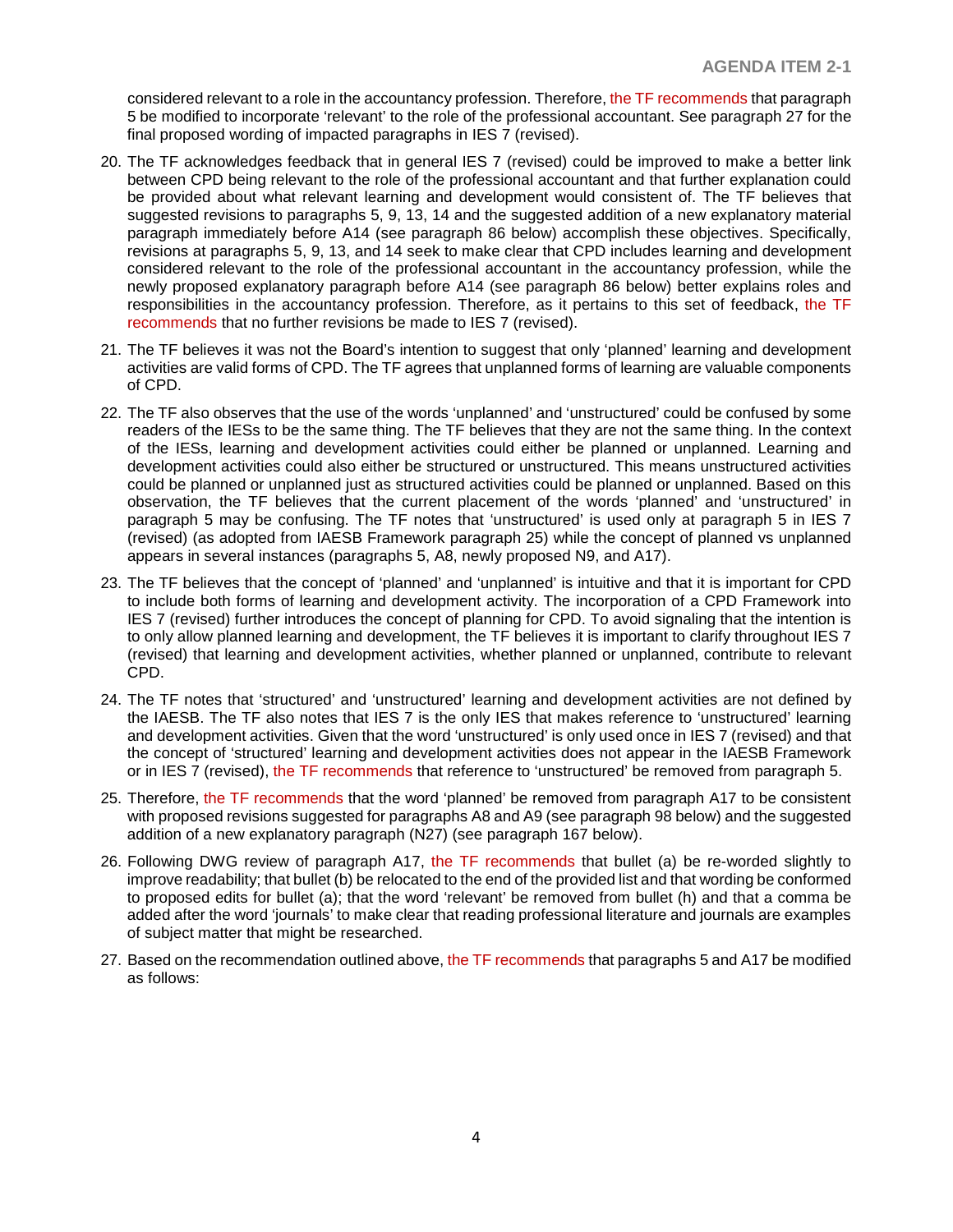| <b>Proposed Revisions for Paragraph 5</b> |                                                                                                                                                                                                                                                                                                                                                                                                                                                                                                   |
|-------------------------------------------|---------------------------------------------------------------------------------------------------------------------------------------------------------------------------------------------------------------------------------------------------------------------------------------------------------------------------------------------------------------------------------------------------------------------------------------------------------------------------------------------------|
| <b>Proposed</b><br><b>IES 7</b>           | CPD includes learning and development activities that contribute to the development and maintenance of<br>professional competence, such as: (a) education, (b) training, (c) practical experience, (d) mentoring and<br>coaching, (e) networking and sharing of knowledge and experiences, (f) observation, feedback, and<br>reflective activity, (g) planned self-development activities, and (h) unstructured acquiring of knowledge.                                                           |
| Final<br><b>Proposed</b><br>Wordina       | CPD includes learning and development activities that are relevant to the role of the professional<br>accountant and contribute to the development and maintenance of professional competence, such as: (a)<br>education, (b) training, (c) practical experience, (d) mentoring and coaching, (e) networking and sharing of<br>knowledge and experiences, (f) observation, feedback, and reflective activity, and (g) self-development<br>activities and (h) unstructured acquiring of knowledge. |

| <b>Proposed Revisions for Paragraph A17</b> |                                                                                                                                                                                                                      |  |
|---------------------------------------------|----------------------------------------------------------------------------------------------------------------------------------------------------------------------------------------------------------------------|--|
|                                             | The following represent examples of learning and development activities that may be undertaken as part<br>of a planned program of CPD:                                                                               |  |
|                                             | (a) Participating in, or completing of, educational programs or training events, such as in-person or<br>virtual live courses, e-learning courses, conferences, and seminars;                                        |  |
|                                             | (b) Designing, developing, reviewing, or teaching educational programs or training events, such as in-<br>person or virtual live courses, e-learning courses, conferences, and seminars;                             |  |
|                                             | (c) Reflecting on practical experiences and developing personal development plans through self-<br>appraisal;                                                                                                        |  |
| <b>Proposed</b><br><b>IES7</b>              | (d) Receiving on-the-job training, performance feedback, or professional development guidance from a<br>mentor or coach.                                                                                             |  |
|                                             | (e) Providing on-the-job training, performance feedback, or professional development guidance as a<br>mentor or coach;                                                                                               |  |
|                                             | Participating in and working on professional boards, technical committees, sector activities,<br>(f)<br>information networks, or communities of practice;                                                            |  |
|                                             | (g) Writing articles, papers, or books of a technical, professional, or academic nature;<br>(h) Researching relevant subject matter, including reading professional literature and journals for                      |  |
|                                             | application in the professional accountant's role; and<br>(i)<br>Studying for professional re-examination or formal testing.                                                                                         |  |
|                                             | The following represent examples of learning and development activities that may be undertaken as part<br>of a planned program of CPD:                                                                               |  |
|                                             | (a) Participating in, or completing of, educational programs or training events, such as live learning<br>courses - delivered in-person or virtually live courses, e-learning courses, conferences, and seminars;    |  |
|                                             | (b) Designing, developing, reviewing, or teaching educational programs or training events, such as in-<br>person or virtual live courses, e-learning courses, conferences, and seminars;                             |  |
|                                             | (c) Reflecting on practical experiences and developing personal development plans through self-<br>assessment activities:                                                                                            |  |
| Final                                       | (d) Receiving on-the-job training, performance feedback, or professional development guidance from a<br>mentor or coach.                                                                                             |  |
| <b>Proposed</b><br>Wording                  | (e) Providing on-the-job training, performance feedback, or professional development guidance as a<br>mentor or coach;                                                                                               |  |
|                                             | (f)<br>Participating in and working on professional boards, technical committees, sector activities,<br>information networks, or communities of practice;                                                            |  |
|                                             | (g) Writing articles, papers, or books of a technical, professional, or academic nature;<br>(h) Researching relevant subject matter, including reading professional literature and journals, for                     |  |
|                                             | application in the professional accountant's role; and<br>(i)<br>Studying for professional re-examination or formal testing.                                                                                         |  |
|                                             | (i)<br>Designing, developing, reviewing, or teaching educational programs or training events, such as<br>live learning courses - delivered in-person or virtually, e-learning courses, conferences, and<br>seminars. |  |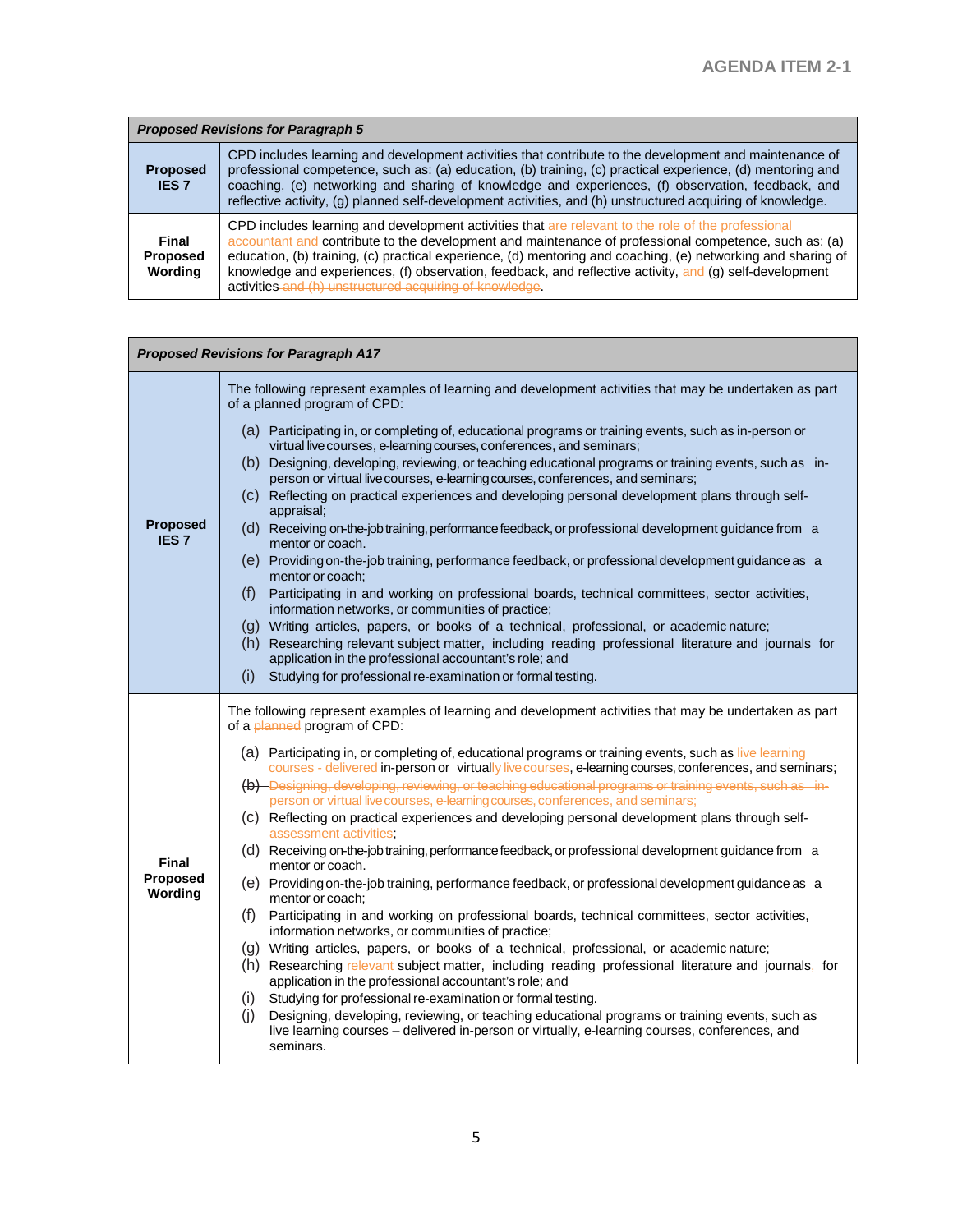## **A2. Revisions to Explanatory Material for IES 7 (revised) Introduction Paragraph A1**

## *Summary of issues:*

28. One (1) respondent (Deloitte) commented that paragraph A1 includes a reference to IPD which makes it sound like the achievement of outcomes is an end point rather than conveying the need for ongoing development based on different roles. This comment is presented under Theme 2 at Agenda Item 2-3.

#### *Analysis and recommendations for issues:*

29. The TF notes that paragraph A1 appears to be a combination of IAESB Framework paragraphs 18 and 34. The TF notes that the reference to 'which were achieved during IPD' appears to come from IAESB Framework paragraph 34 while the rest of A1 comes from Framework paragraph 18. The TF agrees with the observation and given the inconsistency between IES 7 (revised) paragraph A1 and IAESB Framework paragraph 18, the TF recommends that reference to 'which were achieved during IPD' be removed from A1 as follows:

| <b>Proposed Revisions for A1</b> |                                                                                                                                                                                                                                                                                                                                                                                                         |
|----------------------------------|---------------------------------------------------------------------------------------------------------------------------------------------------------------------------------------------------------------------------------------------------------------------------------------------------------------------------------------------------------------------------------------------------------|
| <b>Proposed</b><br><b>IES 7</b>  | Professional competence is the ability to perform a role to a defined standard. Professional competence<br>goes beyond knowledge of principles, standards, concepts, facts, and procedures; it is the integration<br>and application of learning outcomes for: (a) technical competence, (b) professional skills, and (c)<br>professional values, ethics, and attitudes which were achieved during IPD. |
| Final<br>Proposed<br>Wording     | Professional competence is the ability to perform a role to a defined standard. Professional competence<br>goes beyond knowledge of principles, standards, concepts, facts, and procedures; it is the integration<br>and application of learning outcomes for: (a) technical competence, (b) professional skills, and (c)<br>professional values, ethics, and attitudes which were achieved during IPD. |

## **A3. Revisions to Explanatory Material for IES 7 (revised) Introduction Paragraph A2**

## *Summary of issues:*

- 30. Four (4) respondents (PwC; Knowledge Equity; FRC; AICPA) provided suggested revisions for the definition of lifelong learning included at paragraph A2 and as a newly proposed term in the IAESB Glossary of Terms. These comments are presented, in detail, under Theme 3 at Agenda Item 2-3 and are summarized as follow:
	- a. One (1) respondent (AICPA) commented that 'technical competence' should be replaced by 'professional competence' in the description and definition of lifelong learning.
	- b. One (1) respondent (FRC) suggested that the description of lifelong learning could be improved if it was amended to include a reference to 'throughout a professional accountant's working life'.
	- c. Two (2) respondents (PwC; Knowledge Equity) commented that the inclusion of words 'voluntary' and 'self-motivated' make lifelong learning sound like something that is optional for professional accountants that is then described as being critical to meet the public interest. Both respondents commented that there appears to be a disconnect between something that is described as both 'voluntary' and 'critical'.

#### *Analysis and recommendations for issues:*

- 31. The TF notes that the definition of lifelong learning and the description of lifelong learning at A2 spell out 'professional competence' as the IAESB defines it by making reference to 'technical competence', 'professional skills', and 'professional values, ethics and attitudes'. While the TF agrees that replacing all three concepts with 'professional competence' would be easier to read, the TF believes it is important to call attention to the three components of professional competence in the context of lifelong learning to draw readers attention to the fact that all three components should be pursued. Therefore, the TF recommends retaining references to the three components of professional competence.
- 32. The TF considered the suggestion to add 'throughout a professional accountant's working life and notes that 'working life' is not a term or phrase used elsewhere in IES 7 (revised) which may introduce some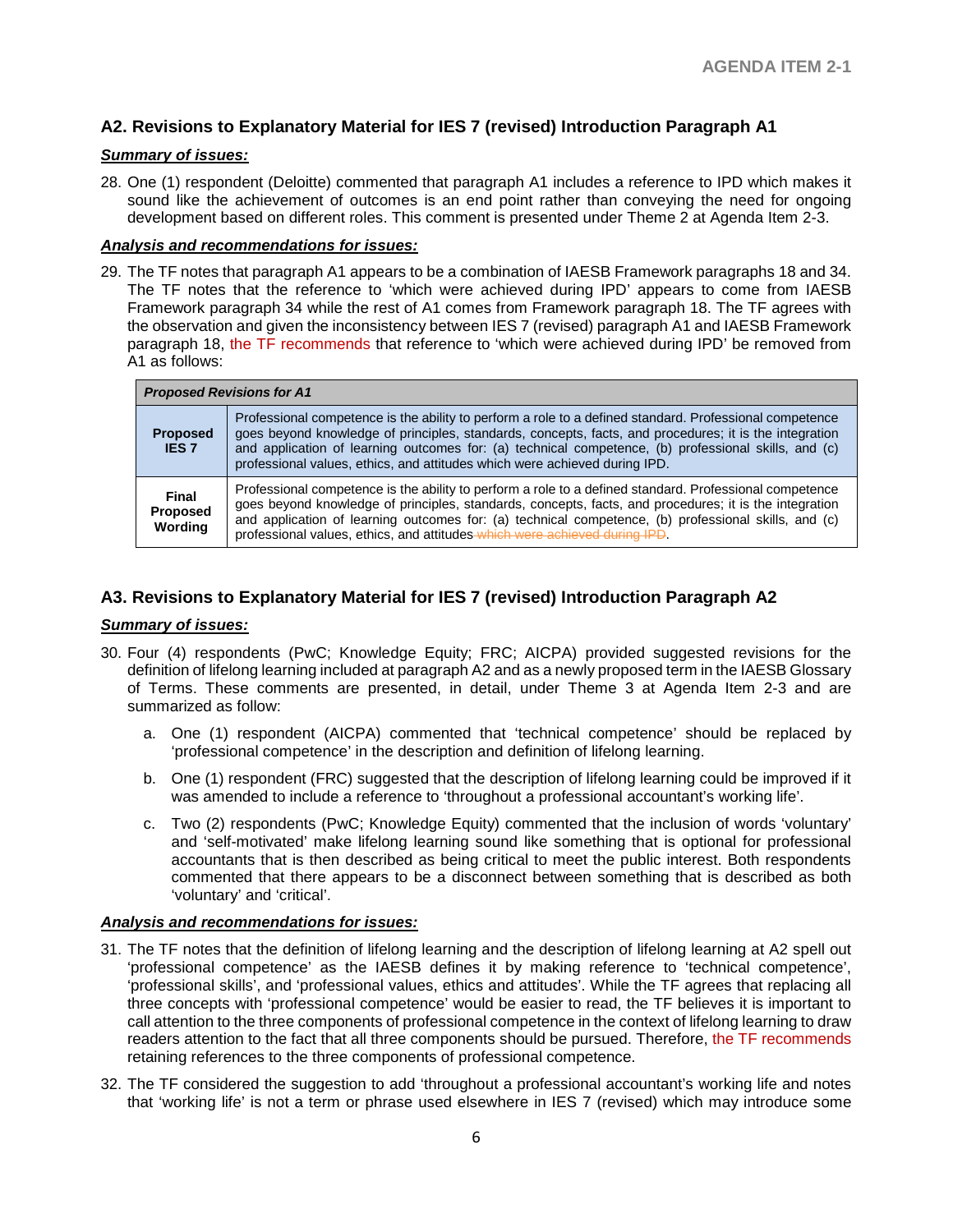unintended questions for readers of IES 7 (revised). Therefore, as it relates to this feedback, the TF recommends that the definition and description of lifelong learning be retained as currently worded.

33. Finally, the TF agrees that there appears to be a contradiction in the explanation of lifelong learning at paragraph A2 in that 'voluntary' and 'self-motivated' make lifelong learning sound like something that is optional to pursue, which does not align well with the second sentence of paragraph A2 which states that lifelong learning is critical to meet public interest expectations. Therefore, the TF recommends that the proposed Glossary definition and explanation of lifelong learning at paragraph A2 be modified as follows:

| <b>Proposed Revisions for Paragraph A2</b> |                                                                                                                                                                                                                                                                                                    |  |
|--------------------------------------------|----------------------------------------------------------------------------------------------------------------------------------------------------------------------------------------------------------------------------------------------------------------------------------------------------|--|
| <b>Proposed</b><br><b>IES 7</b>            | Lifelong learning represents the ongoing, voluntary, and self-motivated pursuit of technical competence;<br>professional skills; and professional values, ethics, and attitudes. Lifelong learning is critical if professional<br>accountants are to meet public interest expectations.            |  |
| <b>Final</b><br><b>Proposed</b><br>Wording | Lifelong learning represents the continuing engoing, voluntary, and self-motivated pursuit of technical<br>competence; professional skills; and professional values, ethics, and attitudes. Lifelong learning is critical<br>if professional accountants are to meet public interest expectations. |  |

| <b>Proposed Revision to Glossary Definition</b> |                                                                                                 |  |
|-------------------------------------------------|-------------------------------------------------------------------------------------------------|--|
| <b>Proposed</b>                                 | Lifelong Learning – The ongoing, voluntary, and self-motivated pursuit of technical competence; |  |
| <b>Definition</b>                               | professional skills; and professional values, ethics, and attitudes.                            |  |
| Final                                           | Lifelong Learning – The continuing <del>ongoing, voluntary, and solf-motivated</del>            |  |
| <b>Proposed</b>                                 | pursuit of technical                                                                            |  |
| Wording                                         | competence; professional skills; and professional values, ethics, and attitudes.                |  |

## **A4. Revisions to Explanatory Material for IES 7 (revised) Introduction Paragraph A3**

#### *Summary of issues:*

- 34. Two (2) respondents (PwC; AICPA) suggested revisions to paragraph A3 which describes the increased expectations professional accountants face as they adapt and operate in a rapidly changing environment. These comments are presented, in detail, under Theme 4 at Agenda Item 2-3 and summarized as follows:
	- a. PwC suggested that 'face increased expectations' be replaced with 'continue to be expected' because 'increased' implies a change in expectations over what was expected prior to the proposed revisions of IES 7. PwC also suggested that the word 'display' be replaced with 'develop and maintain' to align the wording of this paragraph with wording used throughout IES 7 (revised).
	- b. AICPA commented that they appreciate the inclusion of paragraph A3 and suggested that because of the extent of change the profession faces, it might be appropriate for the IAESB to restore the following extant language at paragraph A3: "because of such change, it may be appropriate for IFAC member bodies to periodically review their CPD policies and the application of this IES."

#### *Analysis and recommendations for issues:*

35. The TF agrees with respondent analysis regarding suggested revisions. The TF notes that the language suggested was previously included at paragraph A1 in IES 7 and believes it would therefore be appropriate to restore that language in explanatory material for the Introduction section of the standard. Therefore, the TF recommends that paragraph A3 be revised as follows: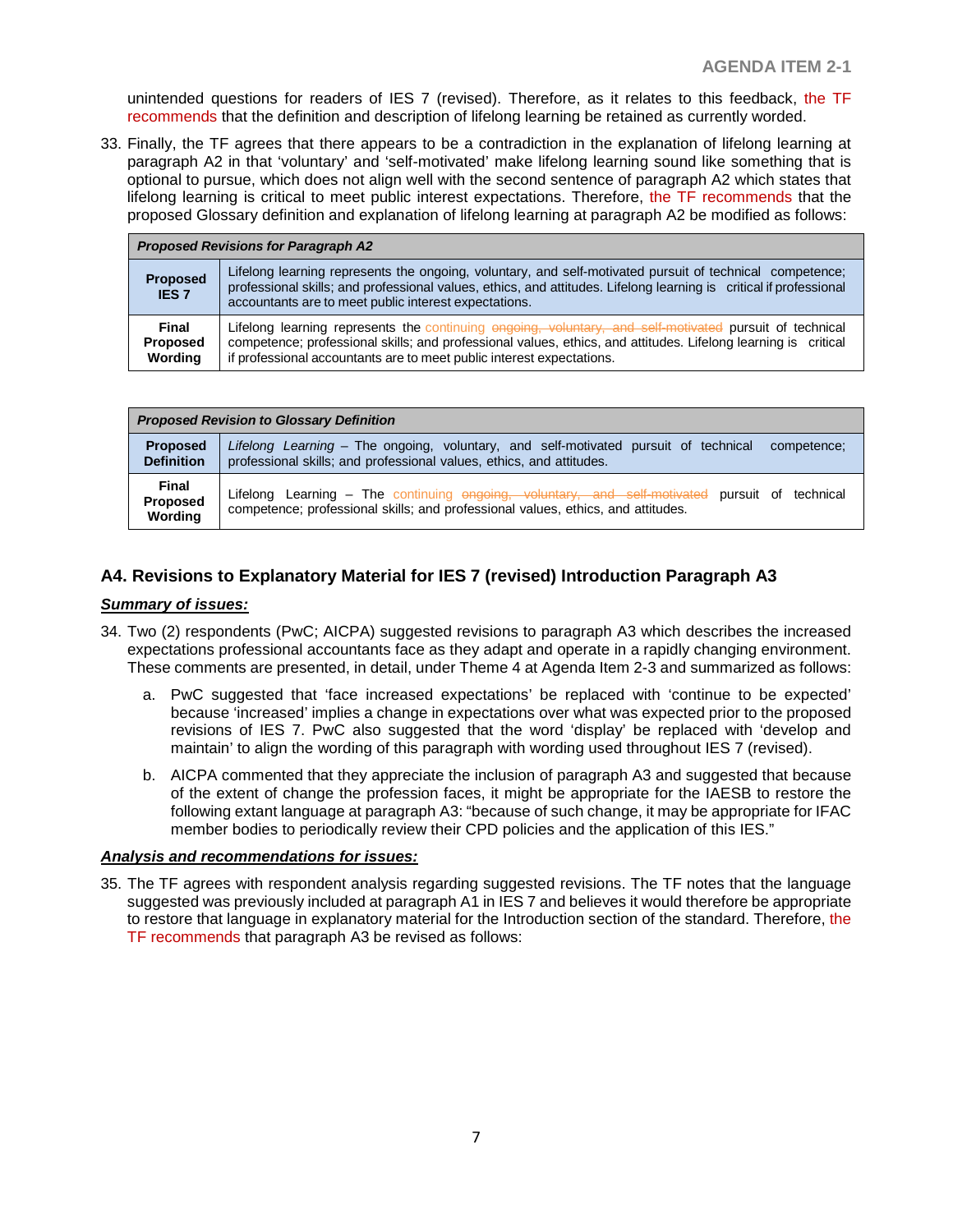| <b>Proposed Revisions for Paragraph A3</b> |                                                                                                                                                                                                                                                                                                                                                                                                                                                                             |  |
|--------------------------------------------|-----------------------------------------------------------------------------------------------------------------------------------------------------------------------------------------------------------------------------------------------------------------------------------------------------------------------------------------------------------------------------------------------------------------------------------------------------------------------------|--|
| <b>Proposed</b><br><b>IES 7</b>            | Professional accountants face increased expectations to display professional competence as they<br>anticipate and adapt to changes in processes, technology, professional standards, regulatory<br>requirements, employer demands, and other areas.                                                                                                                                                                                                                         |  |
| Final<br>Proposed<br>Wording               | Professional accountants face increased expectations continue to be expected to display develop and<br>maintain professional competence as they anticipate and adapt to changes in processes, technology,<br>professional standards, regulatory requirements, employer demands, and other areas. In supporting<br>professional accountants in meeting these expectations, IFAC member bodies may periodically review their<br>CPD policies and the application of this IES. |  |

## **A5. Revisions to Explanatory Material for IES 7 (revised) Introduction Paragraph A4**

#### *Summary of issues:*

- 36. Three (3) respondents (ICAS; Knowledge Equity; FRC) suggested revisions to paragraph A4 which acknowledges that undertaking CPD does not guarantee that all professional accountants will develop and maintain professional competence but that CPD plays an important role in developing and maintain professional competence that is relevant to a role. These comments are presented, in detail, under Theme 5 at Agenda Item 2-3 and summarized as follows:
	- a. Two (2) respondents (ICAS: Knowledge Equity) requested that lead-in to this paragraph, regarding CPD not guaranteeing that all professional accountants will develop and maintain the professional competence necessary to provide high-quality professional service, be removed. ICAS and Knowledge Equity noted concerns about the message this might send regarding the importance of CPD.
	- b. One (1) respondent (FRC) suggested that this paragraph could be strengthened if the word 'enabling' was replaced with 'requiring.

## *Analysis and recommendations for issues:*

- 37. The TF believes the reference to CPD not guaranteeing, 'that professional accountants will develop and maintain professional competence necessary to provide high-quality professional service,' is appropriate and important because, whether stated positively or negatively, there are a multitude of environmental and systemic factors that contribute to the provision of high-quality professional service. CPD is one of those factors but by itself cannot guarantee the provision of high-quality professional service. If a professional accountant were discovered to not be providing competent professional services, CPD might need to be improved but the conclusion could not automatically be made that CPD has been ineffective or sufficient. Therefore, as it relates to this feedback, the TF recommends that the wording of paragraph A4 be retained as it is currently drafted.
- 38. Finally, the TF notes that replacing the word 'enabling' with 'requiring' at paragraph A4 would cause issues for the meaning of CPD because this change would have 'CPD require professional accountants to develop and maintain professional competence.' The TF does not agree that CPD requires professional accountants to develop and maintain professional competence, rather CPD enables or helps professional accountant develop and maintain professional competence. Therefore, as it relates to this feedback, the TF recommends that the wording of paragraph A4 be retained as it is currently drafted.

## **Action Requested:**

**1. Do you agree with the recommendations for proposed revisions to Introduction paragraphs and related explanatory material presented at paragraphs 17-38, based on the final analysis of comments? If not, why and are there additional alternatives and/or recommendations that should be discussed and presented?**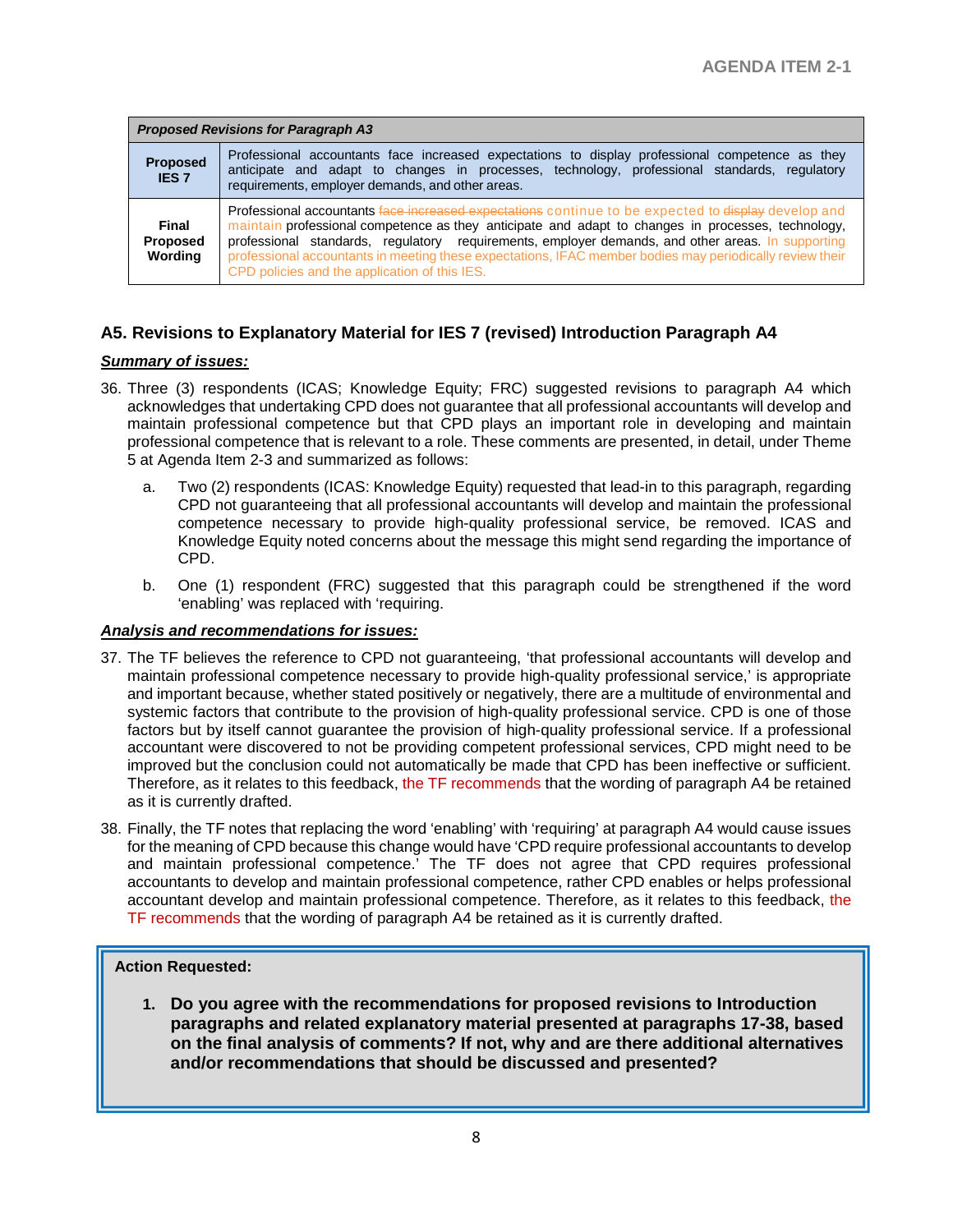## **B1. Should the Objective statement be retained as proposed or further revised?**

#### *Summary of issues:*

- 39. The Board asked respondents if they believe the Objective statement in IES 7 (revised) is appropriate and clear. Themes 6 and 7 presented at Agenda Item 2-3 organize responses to this question by those who believe the Objective statement is appropriate and clear (Theme 6 responses) compared to those respondents who believe the Objective statement needs further revision (Theme 7 responses).
- 40. To facilitate review of feedback in this area, the proposed Objective statement is presented next to the extant IES 7 Objective statement and the Objective statements for the other IESs in the following table:

| <b>IES</b>                      | <b>Objective Wording</b>                                                                                                                                                                                                                                                                                           |
|---------------------------------|--------------------------------------------------------------------------------------------------------------------------------------------------------------------------------------------------------------------------------------------------------------------------------------------------------------------|
| <b>Proposed</b><br><b>IES 7</b> | The objective of this IES is that professional accountants develop and maintain the professional competence<br>necessary, in the public interest, to perform their roles, and to meet the needs of clients, employers, and other<br>stakeholders.                                                                  |
| Extant<br><b>IES7</b>           | The objective of an IFAC member body is to have professional accountants develop and maintain their<br>competence subsequent to IPD through the undertaking of CPD that is necessary, in the public interest, to provide<br>high quality services to meet the needs of clients, employers, and other stakeholders. |
| IES <sub>1</sub>                | The objective of this IES is to establish educational entry requirements to professional accounting education<br>programs that are fair, proportionate, and protect the public interest.                                                                                                                           |
| IES <sub>2</sub>                | The objective of this IES is to establish the technical competence that aspiring professional accountants need to<br>develop and demonstrate by the end of IPD, in order to perform a role as a professional accountant.                                                                                           |
| IES <sub>3</sub>                | The objective of this IES is to establish the professional skills that aspiring professional accountants need to<br>develop and demonstrate by the end of IPD, in order to perform a role as a professional accountant.                                                                                            |
| IES <sub>4</sub>                | The objective of this IES is to establish the professional values, ethics, and attitudes that aspiring professional<br>accountants need to develop and demonstrate by the end of IPD, in order to perform a role as a professional<br>accountant.                                                                  |
| IES <sub>5</sub>                | The objective of this IES is to establish the practical experience that is sufficient for aspiring professional<br>accountants, and needs to be completed by the end of IPD, in order to perform a role as a professional accountant.                                                                              |
| IES <sub>6</sub>                | The objective of this IES is to establish whether aspiring professional accountants have demonstrated an<br>appropriate level of professional competence by the end of IPD in order to perform a role as a professional<br>accountant.                                                                             |
| IES <sub>8</sub>                | The objective of this IES is to establish the professional competence that professional accountants develop and<br>maintain when performing the role of an Engagement Partner.                                                                                                                                     |

#### *Appropriate and Clear*

 $\overline{a}$ 

41. In summary, 20 of 42 respondents **[1](#page-8-0)** indicated that they believe the proposed Objective statement is appropriate and clear. The following charts summarize responses in support**[2](#page-8-1)** of the Objective statement as proposed.

<span id="page-8-0"></span>**<sup>1</sup>** The 20 respondents include: SAIPA; PAFA: ICAEW; EY; PwC; ICAS; GAO; AAT; Knowledge Equity; NASBA; FRC; KPMG; AICPA; JICPA; FACPCE; CPA Canada; BDO; Miguel Angel Bouzas Sanudo; ICPAU; and TURMOB.

<span id="page-8-1"></span><sup>&</sup>lt;sup>2</sup> 'No Explanation' responses capture those respondents who stated explicitly that they believe the obiective statement is appropriate and clear but did not offer explanation or thought about why they agree with the objective statement.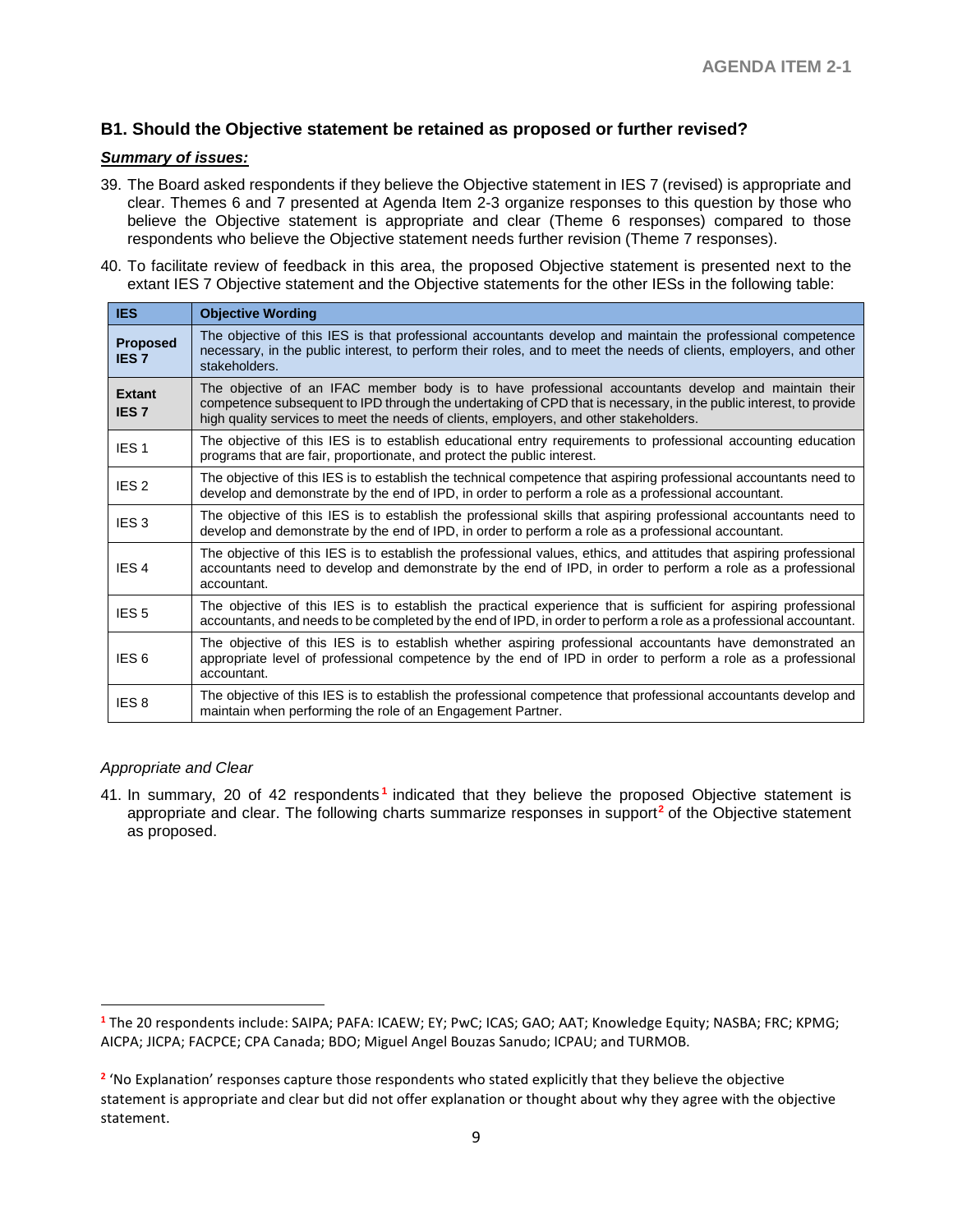

## Objective is Appropriate and Clear: **Respondent Type Response**

■IFAC Member Body/Affiliate ■Individual ■Other Professional Organizations ■Practitioner ■Regulator

# Objective is Appropriate and Clear: **Economic Region Response**

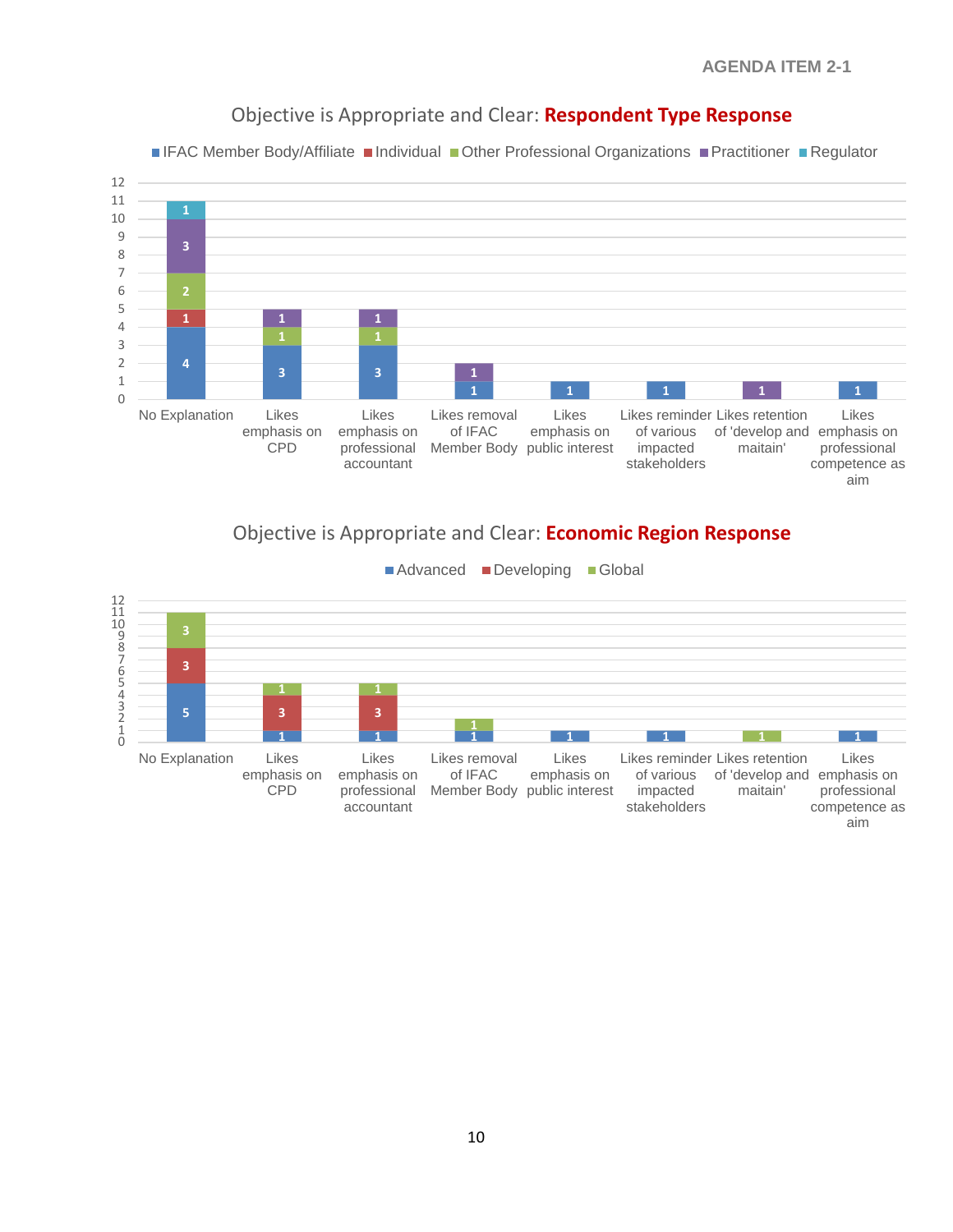

## Objective is Appropriate and Clear: **Geographic Response**

#### *Not Appropriate and Clear*

 $\overline{a}$ 

42. Ten (10) of 42 respondents**[3](#page-10-0)** indicated that the Objective statement was not appropriate or clear or that further revisions were necessary to make it more appropriate or clear. Feedback on reasons why respondents believe the Objective statement is not appropriate or clear varied as follows:

#### a. **To whom the Objective is addressed:**

One (1) respondent (Deloitte) noted 'that the "Objective" of the proposed revised standard is directed at the professional accountant. While we understand that the ultimate aim of the Board, and for the profession more widely, is for professional accountants to develop and maintain the required level of professional competence, the purpose and focus of this standard is to set expectations and requirements for IFAC member bodies to implement, measure, monitor and enforce in order to achieve this. We therefore recommend the Board reconsiders the formulation of the Objective statement and revises it such that it addresses the Objective as it relates to the role and responsibilities of IFAC member bodies.'

## b. **Appropriate use of 'public interest' in the formulation of the Objective statement:**

i. Four (4) respondents questioned or challenged whether it is appropriate to include a reference to the public interest in an IES Objective statement:

| <b>Ref</b>    | <b>Reason for Concern</b>                                                                                                                                                                                                                                                                                                                                                                                                                                                                                                                                                                                                                                                                                                                                                                        | <b>Respondent</b>               |
|---------------|--------------------------------------------------------------------------------------------------------------------------------------------------------------------------------------------------------------------------------------------------------------------------------------------------------------------------------------------------------------------------------------------------------------------------------------------------------------------------------------------------------------------------------------------------------------------------------------------------------------------------------------------------------------------------------------------------------------------------------------------------------------------------------------------------|---------------------------------|
|               | Do not believe that the inclusion of 'in the public interest' in IES 1 or IES 7 is consistent<br>with the IAESB Framework which states the "objective assists an IFAC member body<br>to understand the overall aim of the standard, and what needs to be accomplished.<br>as well as decide whether more needs to be done to achieve the objective".<br>Specifically, the inclusion of 'in the public interest' does not assist in understanding<br>the overall aim of the standard, what needs to be accomplished, or whether more<br>needs to be done because 'in the public interest' is difficult to define.                                                                                                                                                                                 | IDW;<br>Deloitte:<br><b>WPK</b> |
| $\mathcal{P}$ | Do not believe that an objective referring to the public interest, as a means of<br>understanding what needs to be done, and in particular, whether more needs to be<br>done, is enforceable in any jurisdiction of which we are aware. Laws, regulations and<br>standards are written by legislators, regulators and standard setters (including the<br>IAESB), respectively, in the public interest. There is a presumption in writing laws,<br>regulations and standards, that when those subject to the laws, regulations and<br>standards have complied with them, the public interest has been served because<br>those complying with laws, regulations and standards cannot be expected to<br>ascertain who the public is and what their interests are - that is the role of legislators, | <b>WPK</b>                      |

<span id="page-10-0"></span>**<sup>3</sup>** The 10 respondents who believe the Objective statement is not appropriate or clear, include: Deloitte; IDW; WPK; IBRACON; ICAZ; ICAN; ACCA; ISCA: CPA Australia; and IAA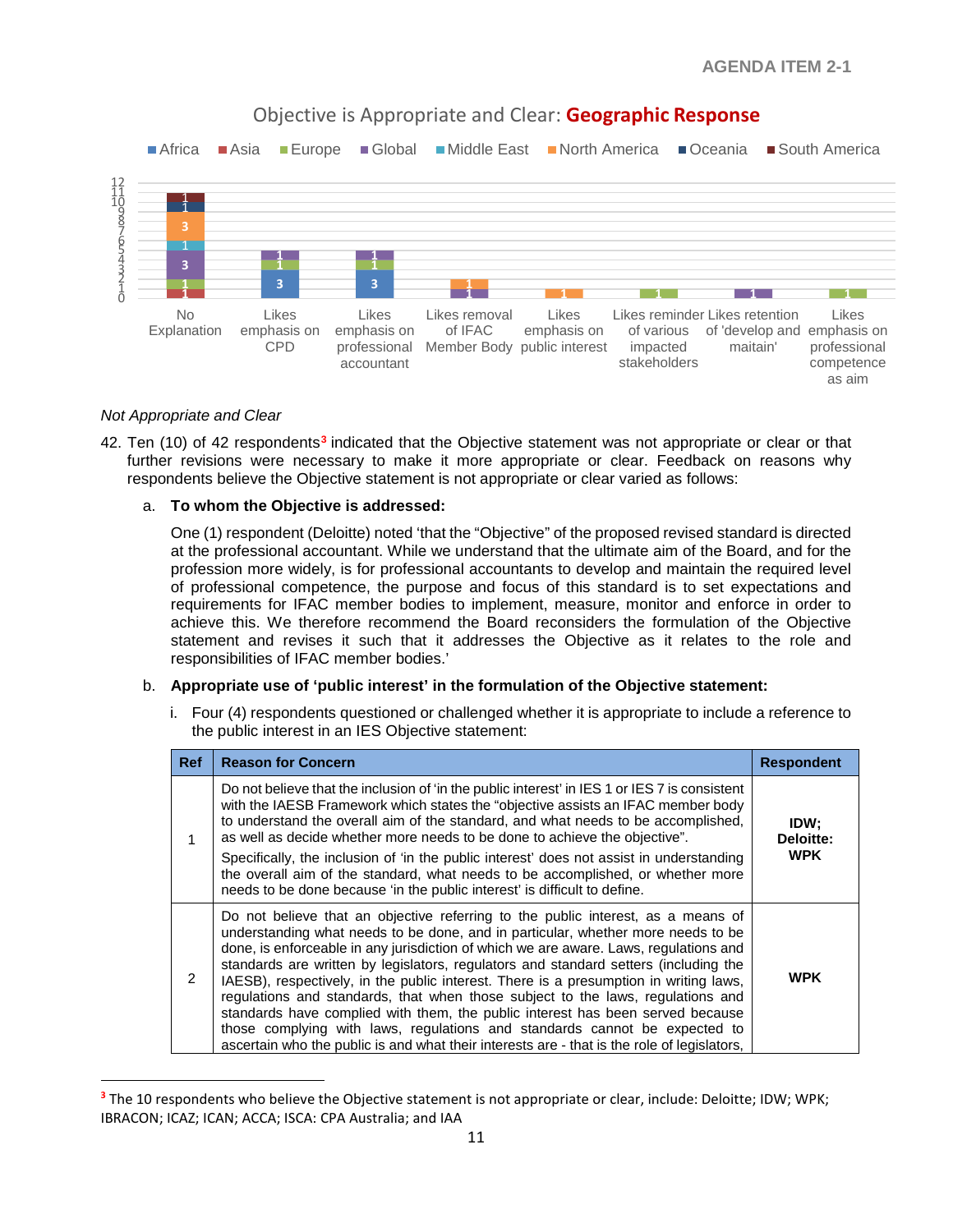| 3 | Meeting the needs of the public interest is repetitive with meeting the needs of<br>clients, employers, and stakeholders.                                                                                       | <b>IBRACON:</b><br><b>WPK</b> |
|---|-----------------------------------------------------------------------------------------------------------------------------------------------------------------------------------------------------------------|-------------------------------|
|   | regulators and standard setters when writing laws, regulations and standards,<br>respectively. For these reasons, we strongly recommend deleting the reference to "in<br>the public interest' in the objective. |                               |

- ii. Conversely, as many as 28 respondents appear comfortable with the inclusion of a public interest reference in IES 7 (revised):
	- 1. 20 respondents (see para 41 above) indicated the Objective statement is clear and appropriate as drafted, including the reference to the public interest;
	- 2. Six (6) respondents offered suggested edits to make the Objective statement more clear (see items 42c-e below) but those suggestions did not remove reference to the public interest indicating they are also comfortable with the inclusion of a public interest reference in the IES 7 (revised) Objective statement; and
	- 3. Two (2) respondents offered suggestions to edit explanatory material related to the Objective statement and did not express concern with the inclusion of a public interest reference in the Objective statement.

#### c. **Confusion with 'develop and maintain' compared to acquire new knowledge and skill:**

- i. Two (2) respondents (ICAZ and ICAN) suggested replacing the word 'develop', with 'acquire' or 'update', in the construct of 'develop and maintain the professional competence necessary'. Respondents cited concerns that the word 'develop' does not make a clear distinction between CPD and IPD requirements or that 'develop' does not imply, strongly enough, the need for professional accountants to update themselves with new knowledge and skills;
- ii. ACCA also noted that the Objective statement does not explicitly state that acquiring new skills and knowledge for career progression is part of CPD; and
- iii. ISCA noted that the Objective statement could be enhanced by making reference to the need for continued development of knowledge and skills because of the continuously changing business environment.

#### d. **Objective statement appears to be missing reference to CPD:**

Two (2) respondents (CPA Australia; ACCA) noted that the Objective statement makes no reference to CPD or undertaking CPD as it relates to 'develop and maintain professional competence.'

#### e. **Other suggested edits to the Objective statement:**

- i. One (1) respondent (IAA) suggested replacing the word 'role' with 'functions' in the construct of the Objective statement; and
- ii. One (1) respondent (ACCA) asked if specific references to the 'maintenance of professional ethics' should be included in the Objective statement.

#### *Analysis, alternatives, and recommendations for issues:*

#### *To whom the Objective Statement should be addressed:*

- 43. The TF notes that the recommendation from the respondent concerned about who the Objective statement is addressed to, is to reformulate the Objective so that it is addressed to IFAC Member Bodies. This suggestion is made to avoid addressing the Objective to professional accountants and to help align the Objective statement with the IAESB Framework's stated purpose for IES Objective statements.
- 44. The TF notes that the revised Objective statements for all of the IESs remove direct reference to IFAC Member Body responsibility. Removing that reference in a revised IES 7 aligns the Objective statement for IES 7 (revised) with the other IESs.
- 45. Therefore, the TF recommends that a direct reference to the responsibilities of IFAC Member Bodies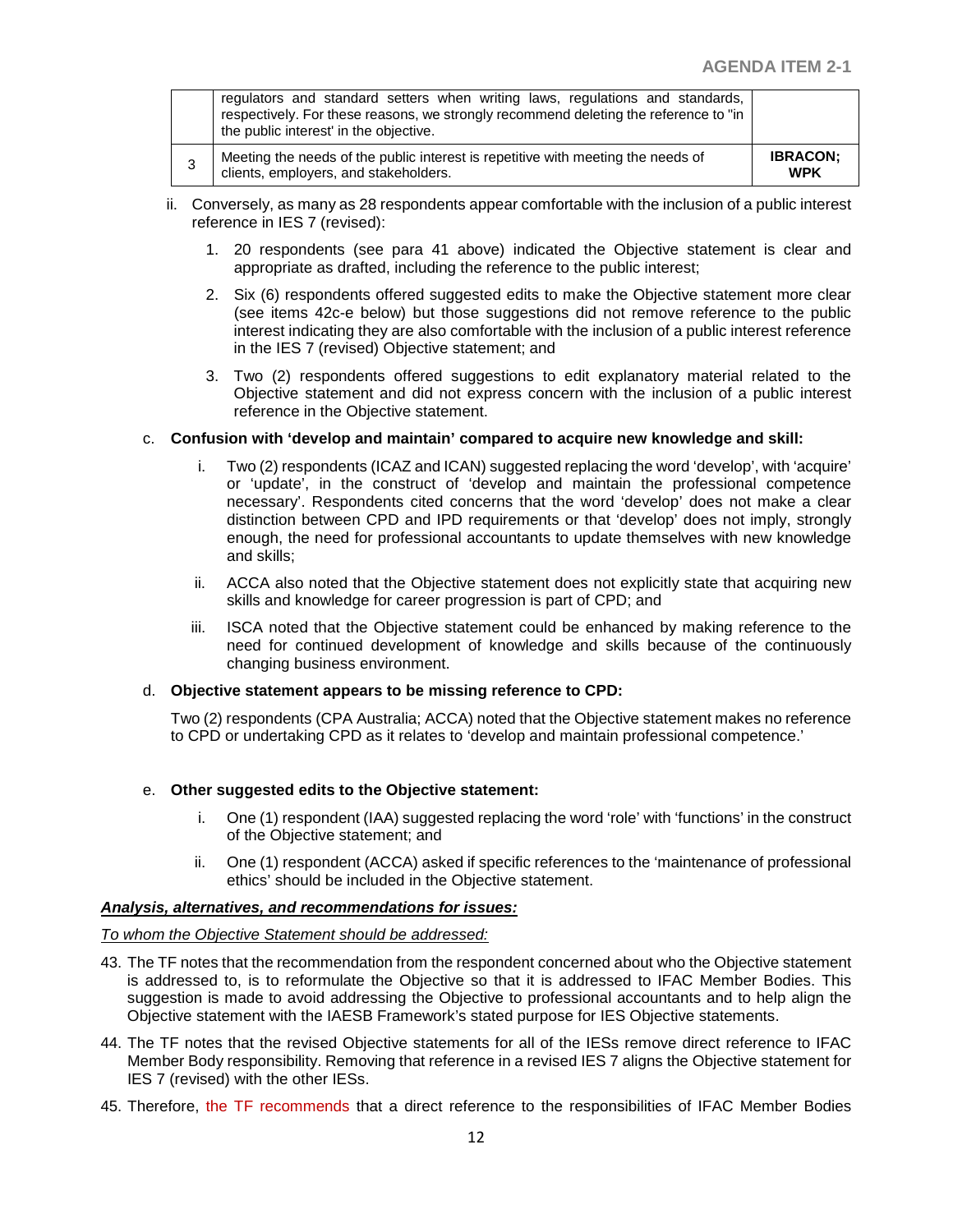should not be added to the formulation of the Objective statement in IES 7 (revised). The TF also notes that there are other potential revisions that could be made to the related explanatory material, to address other noted issues from respondents, which may also address concerns about who the Objective is addressed to, without adding a reference to IFAC Member Bodies (see paragraphs 75-81 below).

*Appropriate incorporation of 'public interest' reference:*

- 46. The TF notes that the majority of respondents agree with the inclusion of the public interest reference in the Objective statement.
- 47. Those respondents who expressed concerns about the inclusion of a reference to the public interest noted that the inclusion does not make it easier to understand what needs to be done to achieve the objective of the IES while others noted that the inclusion of the reference is redundant with other concepts included in the Objective statement.
- 48. In addition, the TF notes that the currently proposed wording for the objective statement suggests that undertaking CPD is necessary because it is in the public interest. The TF believes this suggestion may be inconsistent with the IAESB Framework given that the Framework indicates that the IAESB serves the public interest by strengthening the worldwide accountancy profession through the development and enhancement of professional accounting education and the overall objectives of professional accounting education are to (a) develop the professional competence of aspiring professional accountants, and (b) develop and maintain the professional competence of professional accountants.
- 49. The TF also notes that current wording of the objective may imply, unintendedly, that undertaking CPD in the public interest aligns with meeting the needs of clients, employers, and other stakeholders – which may not always be the case.
- 50. Finally, the TF notes that the current wording emphasizes 'roles', which is consistent with the emphasis that is placed on roles throughout IES 7 (revised), however, current wording does not include reference to 'professional responsibilities' which is also used throughout IES 7 (revised).
- 51. For the reasons stated in paragraphs 51-53, the TF recommends removing the public interest reference from the objective statement and instead incorporating more about the public interest relationship to CPD in explanatory material. See discussion of issues and recommendations for explanatory material at paragraphs 67-81, below.
- 52. For the reasons stated in paragraphs 53-54, the TF recommends that the reference to 'meet the needs of clients, employers, and other stakeholders' be removed. See alternative proposed Objective statements at paragraph 66, which synthesize all proposed revisions to the Objective statement.

*Clarify 'develop and maintain' includes acquiring new knowledge and skills*

- 53. The TF notes that two (2) respondents suggested replacing the word 'develop' with an alternative word ('acquire' or 'update') to make it more clear that part of the objective of CPD is to acquire knowledge and skills for new roles or in response to changes in the accountancy profession. Two (2) other respondents had similar comments that the Objective statement could be clearer if it included reference to the acquiring of new skills and knowledge for career progression or to acknowledge that new skills and knowledge must be acquired in response to the rapidly changing business environment in which professional accountants operate.
- 54. The TF considered the following alternatives for this issue:
	- a. Retain the drafted Objective statement without further edit or added explanatory material;
	- b. Replace the word 'develop' with an alternative formulation, like 'update', globally in the IAESB Framework, Glossary and in all of the IESs; or
	- c. Add explanatory material for the Objective statement to explain that the concept of 'develop' refers to acquiring or updating professional accountants' technical competence, professional skills and professional values ethics and attitudes as part of CPD.
- 55. The TF notes that the concept of 'develop and maintain' is used widely throughout the IAESB Framework, Glossary and in other IESs (e.g., IES 8). The TF also believes the use of the word 'develop' is intended to mean that professional accountants must acquire or develop newly needed knowledge and skills as part of their continuing professional development. The TF also notes that the majority of respondents indicated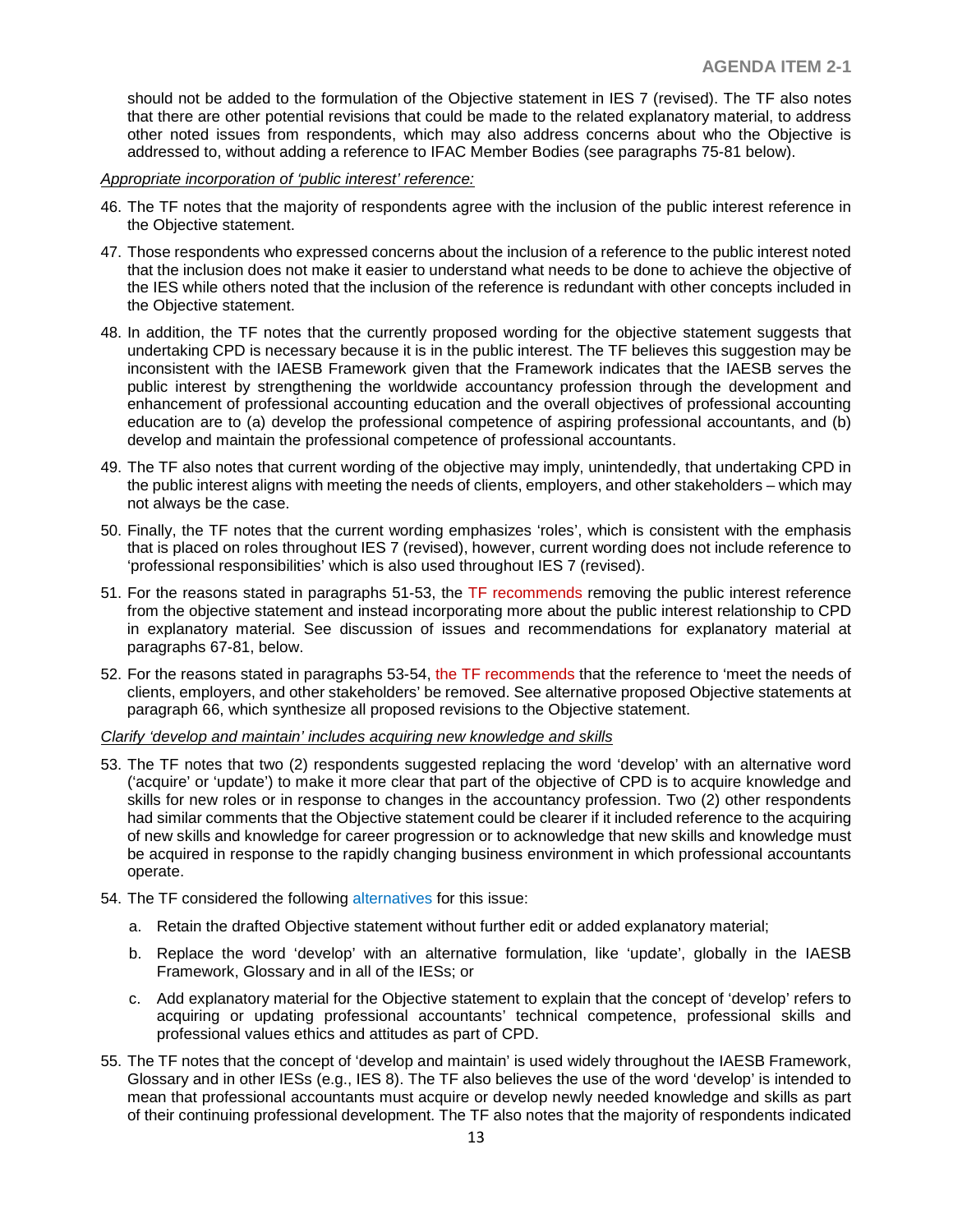that the Objective statement was appropriate and clear with the current formulation of 'develop and maintain'.

56. Therefore, the TF recommends retaining the word 'develop' throughout the IAESB Framework, Glossary or within the IESs. In addition, the TF notes that the inclusion of an additional explanatory paragraph for the IES 7 (revised) objective, explaining the meaning of the concept of 'develop and maintain' may help readers of IES 7 (revised) understand the overall aim of the standard and what needs to be accomplished. See TF recommendations for revisions to and additional explanatory material at paragraphs 71-77 below.

*Objective statement is missing reference to CPD*

- 57. Two (2) respondents noted that a direct reference to 'continuing professional development' or 'CPD' is not included in the proposed Objective statement for IES 7 (revised).
- 58. The TF considered the following alternatives for this issue:
	- a. Retain the drafted Objective statement without further edit or added explanatory material;
	- b. Incorporate a reference to CPD or the undertaking of CPD to help connect the concepts of CPD to professional competence; or
	- c. Add explanatory material for the Objective statement to explain that the undertaking of CPD to develop and maintain professional competence is the aim of IES 7 (revised).
- 59. The TF notes that while the proposed Objective statement does include part of the IAESB definition of CPD by making clear that the ultimate aim of IES 7 (revised) is to develop and maintain professional competence, the TF does agree that the omission of a reference to CPD may not help with understanding of what needs to be accomplished by users of IES 7 (revised).
- 60. The TF recommends that a reference to relevant CPD or undertaking relevant CPD be added to the proposed Objective statement for IES 7 (revised). See alternative proposed Objective statements at paragraph 62, which synthesize all proposed revisions to the Objective statement.

#### *Other suggested edits*

- 61. The TF recommends not making revisions to the IES 7 (revised) Objective statement or adding explanatory material to IES 7 (revised) in response to issues noted at paragraph 42e:
	- a. Replacing the word 'role' with 'functions' would have significant impact on the IAESB Framework, Glossary, and all IESs which base the definition of professional competence on the ability to perform a role to a defined standard.
	- b. The TF and CAG/Board have previously discussed and concluded that IES 7 (revised) should not prescribe specific competence areas, professional skills, or professional values ethics and attitudes.

#### *Suggested revisions to the IES 7 (revised) Objective statement based on recommendations outlined above:*

62. Based on recommendations made above, in paras 45, 52, and 60, the TF recommends the Board further revise the proposed Objective statement for IES 7 (revised). This wording clarifies that professional accountants are not the target audience of requirements in IES 7 (revised), retains the reference to the public interest, and incorporates a direct reference to CPD:

| <b>Extant</b><br><b>IES 7</b>       | The objective of an IFAC member body is to have professional accountants develop and maintain their<br>competence subsequent to IPD through the undertaking of CPD that is necessary, in the public interest, to<br>provide high quality services to meet the needs of clients, employers, and other stakeholders. |
|-------------------------------------|--------------------------------------------------------------------------------------------------------------------------------------------------------------------------------------------------------------------------------------------------------------------------------------------------------------------|
| <b>Proposed</b><br><b>IES 7</b>     | The objective of this IES is that professional accountants develop and maintain the professional competence<br>necessary, in the public interest, to perform their roles, and to meet the needs of clients, employers, and other<br>stakeholders.                                                                  |
| Final<br><b>Proposed</b><br>Wording | The objective of this IES is to have professional accountants develop and maintain professional competence,<br>through the undertaking of relevant CPD to perform their role in the accountancy profession competently.                                                                                            |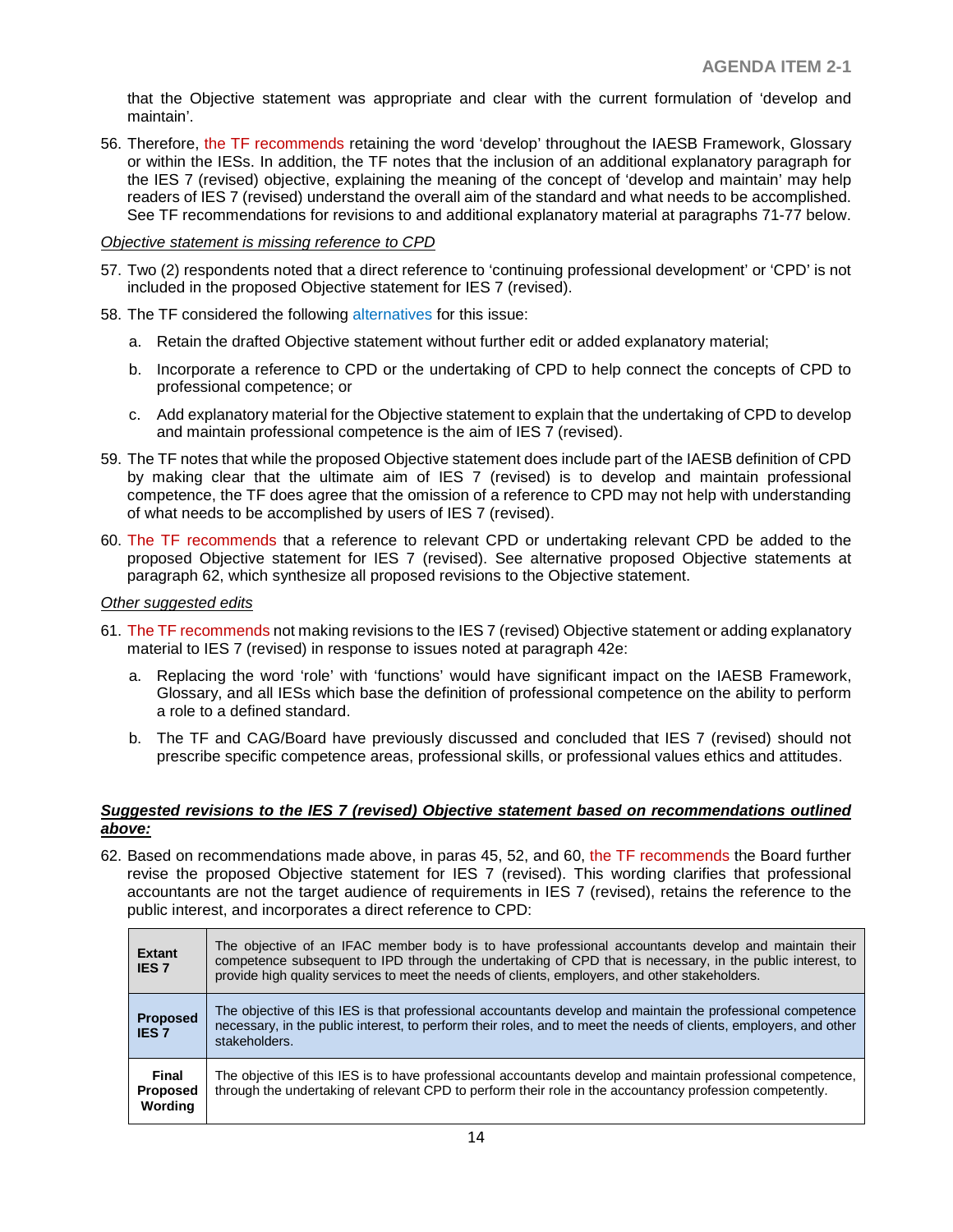## **B2. Should explanatory material for the Objective statement be further revised or expanded?**

#### *Summary of issues:*

- 63. The Board asked respondents to indicate if they believe the Objective statement in IES 7 (revised) is appropriate and clear. Theme 8 presented at Agenda Item 2-3 organizes responses to this question by those who believe the explanatory material for the Objective statement could be further revised or expanded to support an appropriate and clear Objective statement.
- 64. To facilitate review of feedback in this area, the proposed explanatory material for the Objective statement is presented next to the extant IES 7 explanatory material for the Objective statement in the following table:

| <b>Extant IES 7</b> | $N/A$ – There is no explanatory material for the Objective statement in extant IES 7                                                                                                                                                                                                                                                                                                   |  |  |  |
|---------------------|----------------------------------------------------------------------------------------------------------------------------------------------------------------------------------------------------------------------------------------------------------------------------------------------------------------------------------------------------------------------------------------|--|--|--|
| <b>Proposed IES</b> | A6. Ensuring that professional accountants develop and maintain the professional competence<br>necessary to perform their roles serves several purposes. It protects the public interest, improves<br>professional competence necessary to provide high quality services to clients, employers, and other<br>stakeholders, and promotes the credibility of the accountancy profession. |  |  |  |

65. In summary, five (5) respondents suggested revisions to explanatory material for the Objective statement would help readers. Four (4) of the five (5) respondents offered suggestions to reword the existing paragraph and one (1) respondent noted that explanatory material may need to be expanded to better link the role of the IFAC Member Body into the Objective of the standard.

#### *Suggested Word Edits:*

- 66. Two (2) respondents (EY and BDO) noted that the current formulation of para A6 is confusing and circular. *"It seems to imply that the development and maintenance of professional competence increases the level of professional competence needed in order to provide high quality services as opposed to increasing the capacity of the professional accountant to provide high quality services."*
- 67. One (1) respondent (Deloitte) does not support the use of the word 'ensuring' to begin the first sentence of para A6.
- 68. One (1) respondent (FRC) noted that it might be more accurate to use the word 'maintain' rather than 'promotes' at the end of the second sentence in para A6 (i.e., maintains the credibility of the accountancy profession rather than promotes the credibility of the accountancy profession)
- 69. One (1) respondent (EFAA) suggested that the reference to the public interest might be better served if it was moved to the end of the paragraph so that serving the public interest is better positioned as the ultimate objective.
- 70. The TF agrees with respondent feedback at paragraphs 66 and 67. Regarding revisions suggested at paragraphs 68 and 69, the TF and DWG believe that existing language (i.e., 'promotes' and reference to public interest mid-paragraph) are consistent with how this paragraph is drafted for the other IESs. Therefore, the TF recommends that those recommendations not be adopted. As a result, the TF recommends the following wording of paragraph A6:

| <b>Proposed Revisions for Paragraph A6</b> |                                                                                                                                                                                                                                                                                                                                                                                                                                                                     |
|--------------------------------------------|---------------------------------------------------------------------------------------------------------------------------------------------------------------------------------------------------------------------------------------------------------------------------------------------------------------------------------------------------------------------------------------------------------------------------------------------------------------------|
| <b>Proposed</b><br><b>IES 7</b>            | A6. Ensuring that professional accountants develop and maintain the professional competence necessary<br>to perform their roles serves several purposes. It protects the public interest, improves professional<br>competence necessary to provide high quality services to clients, employers, and other stakeholders, and<br>promotes the credibility of the accountancy profession.                                                                              |
| Final<br><b>Proposed</b><br>Wordina        | A6. Having Ensuring that professional accountants develop and maintain the professional competence<br>necessary to perform their role in the accountancy profession competently serves several purposes. It<br>protects the public interest, improves professional competence necessary to provide supports the<br>provision of high quality services to clients, employers, and other stakeholders, and promotes the<br>credibility of the accountancy profession. |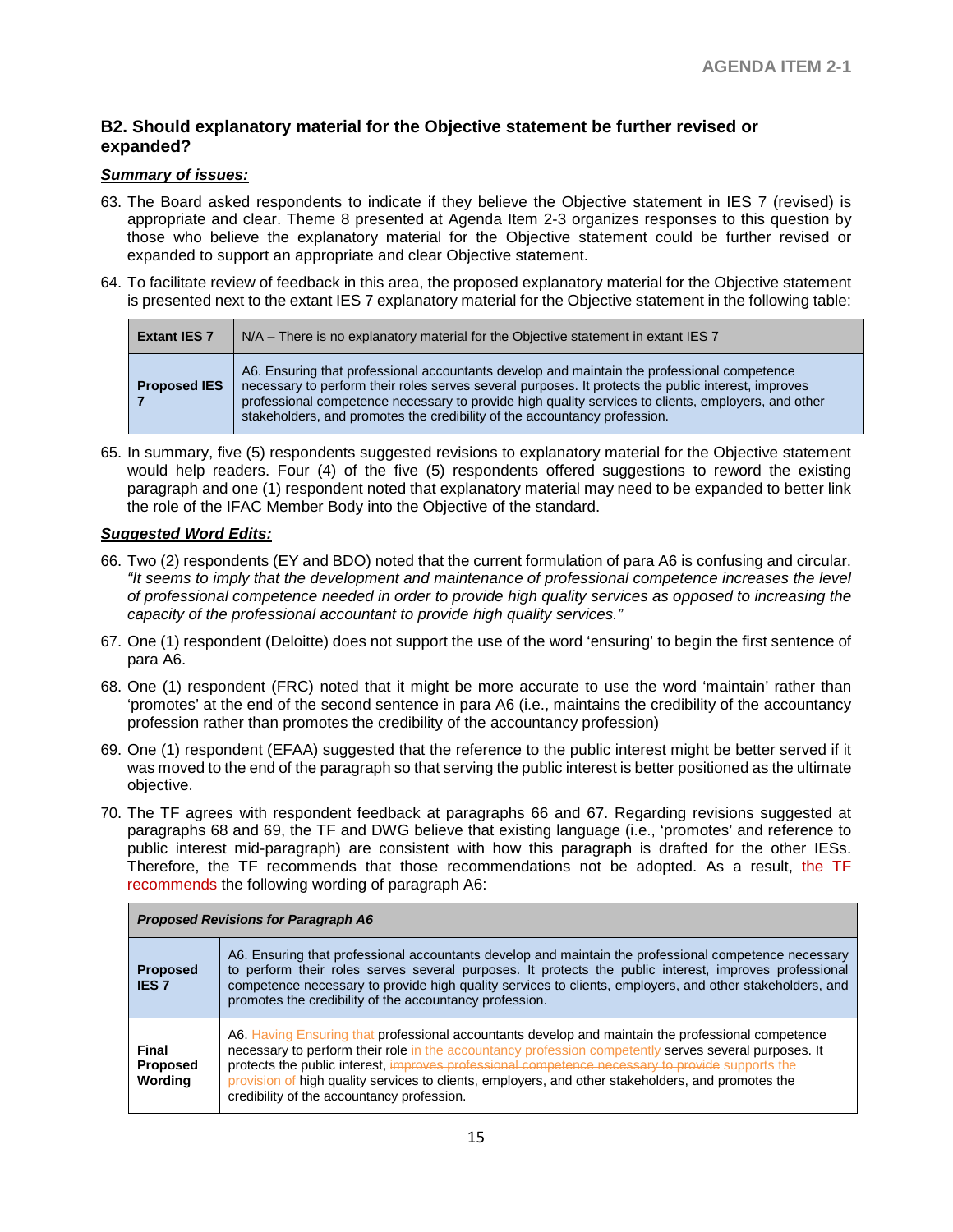#### **Additional Explanatory Material**

- 71. One (1) respondent (IRBA) suggested that explanatory material be revised to expand on the roles of the IFAC Member Body and professional accountant in achieving the Objective.
- 72. The TF also noted (see paras 42a and 43-45 above) that one (1) additional respondent (Deloitte) had concerns about who the Objective statement is addressed to. Based on the TF's analysis, consideration of alternatives and recommendations for revising the Objective statement, the TF concluded that there may be an opportunity to expand explanatory material to address concerns about the role IFAC Member Bodies and professional accountants play in achieving the Objective.
- 73. Based on the revisions proposed to para A6, the TF recommends not adding explanatory material to further explain the role of the professional accountant (as stated at A6, it is to undertake CPD to develop and maintain professional competence).
- 74. The TF considered adding an additional explanatory material paragraph to expand on the role the IFAC member body might play in achieving the Objective of the standard. The TF notes that proposed wording of the IES 7 (revised) Objective and explanatory material for paragraph A6 are now consistent with the other IESs. The TF believes that the proposed revisions to paragraphs 8 and A6 are now consistent with the formulation of the objective in all of the IESs which also do not directly state the role of the IFAC member body. Rather, paragraph 4 in the introduction to the standard outlines the responsibility of the IFAC Member Body as it relates to CPD. Therefore, the TF recommends that no further revisions or additions to explanatory material for the Objective are made as it relates to this set of feedback.
- 75. In addition to questions or concerns about the role IFAC Member Bodies and professional accountants play in achieving the Objective, the TF noted at paragraph 56 that explanatory material could be expanded to help readers understand the concept of 'develop and maintain professional competence' in the context of CPD. The TF recommends adding the following new paragraph:

*"The concept of 'maintain professional competence' acknowledges that professional accountants may undertake CPD to sustain the technical competence, professional skills, and professional values, ethics and attitudes at the proficiency levels that were achieved by the end of IPD, because those proficiency levels continue to be adequate for the role the professional accountant performs. Conversely, the concept of 'develop professional competence', acknowledges that during CPD, a professional accountant may need to acquire or update their technical competence, professional skills and professional values, ethics and attitudes to pursue career progression, to successfully undertake new roles, and to protect the public interest in a continually changing business environment."*

- 76. In making the recommendation to add this additional explanatory material paragraph, the TF incorporated 'technical competence' as a direct reference to IESs 2 and 8; 'professional skills' as a direct reference to IESs 3 and 8; and 'professional values, ethics and attitudes' as a direct reference to IESs 4 and 8.
- 77. Given that 'develops and maintains professional competence' is first introduced in IES 7 (revised) as part of the Introduction (paragraph 1) the TF recommends that this new paragraph be placed at the beginning of explanatory material immediately following paragraph A1.

#### **Action Requested:**

**2. Do you agree with the recommendations for proposed revisions to the Objective statement and related explanatory material presented at paragraphs 39-77, based on the final analysis of comments? If not, why and are there additional alternatives and/or recommendations that should be discussed and presented?**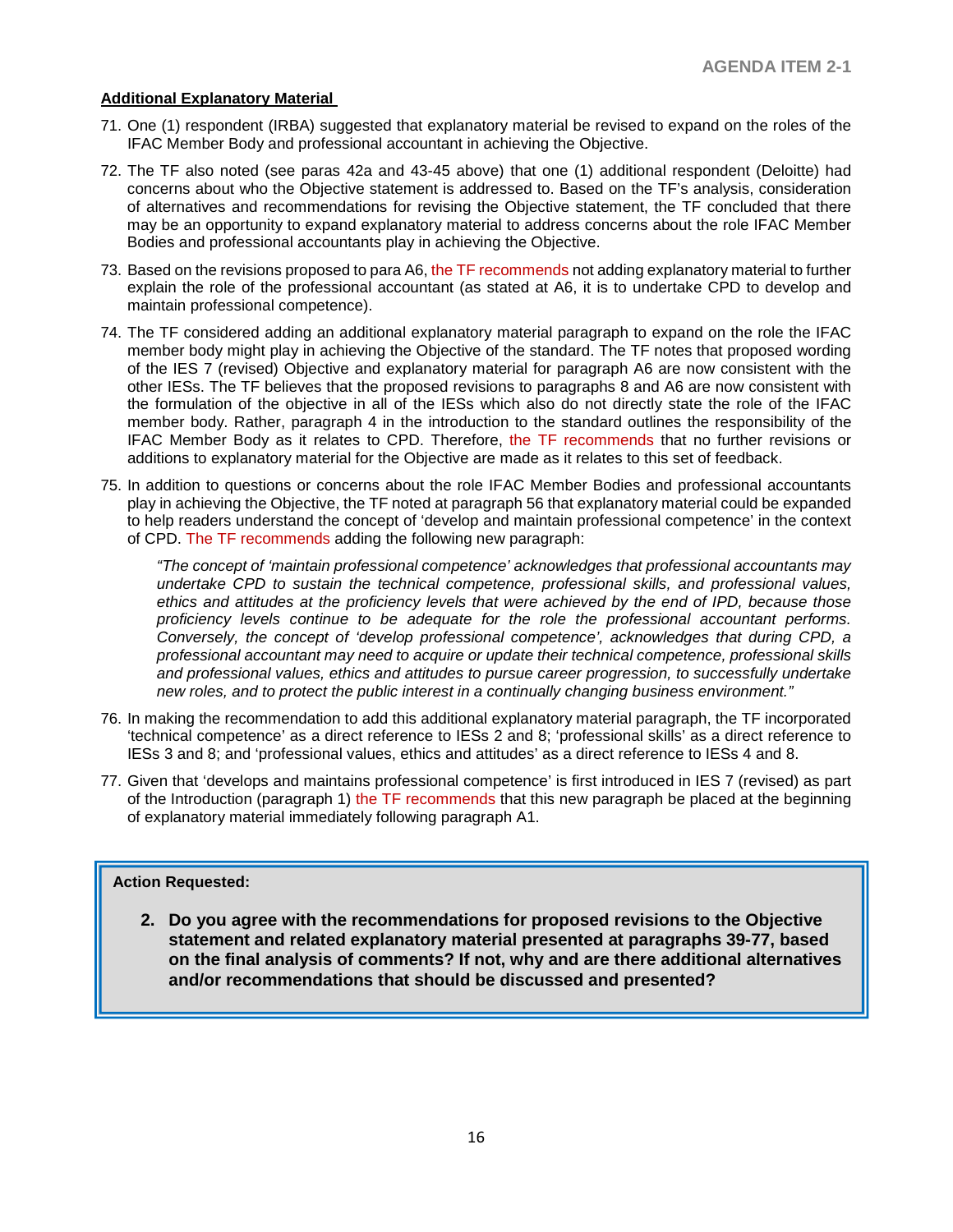## **C1. Revisions to 'CPD for All Professional Accountants' Requirement**

#### *Summary of issues:*

- 78. 10 of 42 respondents (Alvaro Fonseca Vivas; Deloitte; EY; FRC; ICAS; ISCA; JICPA; Professors Catriona Paisey and Nicholas Paisey; PwC and SAIPA) provided suggested revisions to the wording of the requirement for CPD for all professional accountants which are presented, in detail, under Theme 9 at Agenda Item 2-3 and summarized as follows:
	- *a.* Clarity for meaning of 'professional accountant' in IES 7 (revised) context:

Three (3) respondents (SAIPA; ICAS; JICPA) requested further clarity for the meaning of 'professional accountant' in the context of IES 7 (revised). The JICPA also pointed out that in some instances IES 7 (revised) refers to 'professional accountants' (e.g., paragraph 8) and in other places it refers to 'all professional accountants' (e.g., paragraph 9).

*b.* Define or remove 'professional responsibilities':

Three (3) respondents (EY; PwC; Professors Catriona Paisey and Nicholas Paisey) requested that 'professional responsibilities' be defined or removed from IES 7 (revised).

- c. Specify mandatory CPD for topics or roles
	- i. Three (3) respondents (SAIPA; ISCA; Alvaro Fonseca Vivas) suggested that the IAESB consider specifying mandatory CPD requirements for ethics (SAIPA), for ICT or other specialized knowledge (ISCA) or for different roles (Alvaro Fonseca Vivas).
	- ii. The ISCA suggested that a new requirement be made out of proposed paragraph A13 in IES 7 (revised), to require that professional accountants performing the role of an engagement partner shall be required to follow the CPD requirements outlined in IES 8.
- d. Other suggested revisions

Deloitte questioned if the concept of the CPD Framework should be added to the 'CPD for All Professional Accountants' requirement of IES 7 (revised) given that the IAESB believed the concept was important enough to suggest it be added to the Glossary of Terms.

#### *Analysis and recommendations for issues:*

- 79. During its February 19<sup>th</sup> meeting, the TF discussed the need for clarity surrounding the 'role' of a professional accountant and the meaning of 'professional responsibilities' in the context of IES 7 (revised). The TF notes that the IAESB Glossary of Terms currently defines 'professional accountant' for all of the IESs and the IAESB is working on a consultation project to determine whether it is appropriate to address IES requirements to professional accountants. Given the existing glossary definition provided for 'professional accountant, the on-going consultation effort, and proposed recommendations the TF outlines below related to 'role' and 'professional responsibilities' the TF recommends that the definition of 'professional accountants' be retained as it is currently throughout the IESs.
- 80. However, the TF concluded that the current proposed wording of 'their role and professional responsibilities' included at paragraphs 9, 13 and 14 does not clarify if CPD requirements in IES 7 (revised) were meant to apply to roles and responsibilities specific to the accountancy profession or to any and all roles a professional might undertake. The TF understands respondent feedback that this ambiguity is problematic for IFAC member bodies because it is not clear if IES 7 (revised) requires IFAC member bodies to measure and monitor CPD for roles and responsibilities unrelated to the accountancy profession. The TF believes the Board's intention is that IFAC member bodies focus their CPD efforts on those roles and responsibilities related to the accountancy profession. Therefore, the TF recommends that paragraphs 9, 13 and 14 be revised to clarify that the focus of IES 7 (revised) is on CPD that develops and maintains professional competence considered relevant to roles in the accountancy profession. While respondents did not directly suggest that additional explanatory material be added, the TF believes additional explanatory material that clarifies roles in the accountancy profession would be helpful to readers because there were sufficient questions about the definition of 'professional accountant' and whether CPD requirements extend to roles outside of the accountancy profession. Therefore, the TF recommends that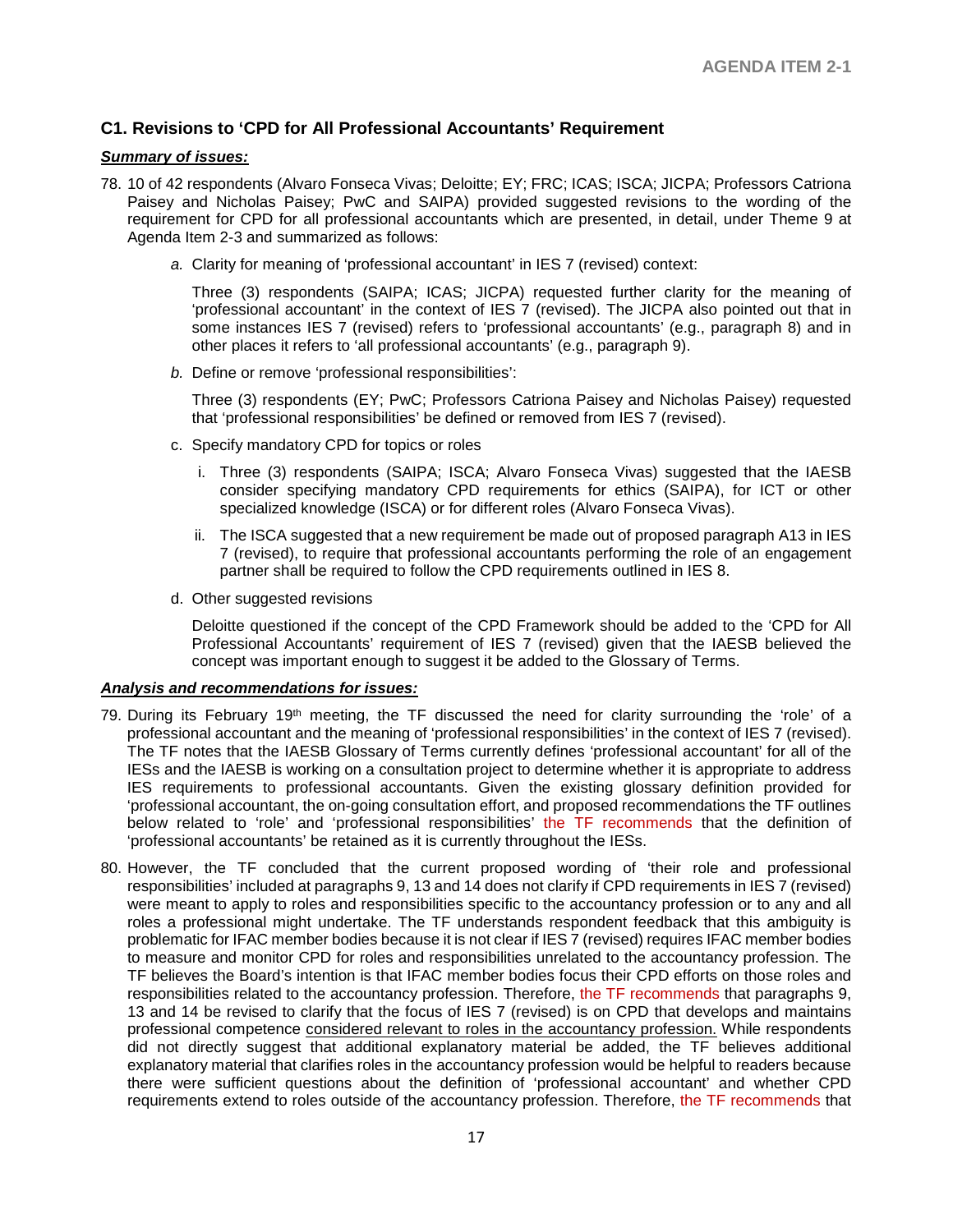explanatory material be added immediately before paragraph A14 to further clarify what a role and professional responsibilities in the accountancy profession might include. The TF used Table A from IES 2 to source the language used in the newly proposed explanatory material paragraph. See paragraph 86 for the final proposed wording of impacted paragraphs in IES 7 (revised).

- 81. Furthermore, the TF agrees with the observation that 'professional accountants' and 'all professional accountants' are used inconsistently in IES 7 (revised) which may cause confusion for some users of the standard. The TF notes that 'all professional accountants' is used less frequently throughout IES 7 (revised) and that the inclusion of the word 'all' does not appear to be necessary where it is currently being used.
- 82. Therefore, the TF recommends that the word 'all' be removed from 'professional accountants' throughout IES 7 (revised) (i.e., 'all' is not needed). See paragraph 86 for the final proposed wording of impacted paragraphs in IES 7 (revised).
- 83. Regarding mandatory CPD for specific topics or roles, the IAESB previously explored, through its IES 7 consultation, whether IES 7 should specify CPD requirements for specific topics such as ethics. The TF and Board concluded, based on consultation feedback, that there is too much role diversity in the accountancy profession for a broad CPD standard like IES 7 to specify specific CPD requirements in topical areas or for specific roles. Therefore, the TF recommends that topic specific or role specific CPD requirements not be added to IES 7 (revised).
- 84. Regarding the suggestion that the concept of the CPD Framework should be made or added to the requirements of IES 7 (revised), the TF notes that other respondents asked that the IAESB avoid making explanatory language surrounding CPD Frameworks and competency maps (see discussion of explanatory material below) too prescriptive because IFAC member bodies will need flexibility to implement policies, guidance and best practices that are best suited for their jurisdictions. The TF notes that trying to incorporate a CPD Framework into IES 7 (revised) requirements would effectively prescribe the use of one Framework, which may result in a lack of flexibility that users of IES 7 (revised) value. Therefore, the TF recommends that the concept of the CPD Framework should continue to exist in explanatory material and that no further revisions be made to IES 7 (revised) requirements.
- 85. Finally, the TF notes that only one respondent suggested that currently proposed paragraph A13 in IES 7 (revised) be made into a requirement (i.e., engagement partners should follow requirements at IES 8). The TF notes, that IES 8 makes reference to measuring CPD, using IES 7, in explanatory material but does not include a requirement at IES 8 that IFAC member bodies measure CPD using the requirements of IES 7. To maintain consistency between IES 7 and IES 8, the TF recommends that IES 7 (revised) continue to make reference to IES 8 through explanatory material and that no further revisions be made to IES 7 (revised) requirements.
- 86. The TF notes that the DWG does not agree with the inclusion of the words 'that develops and maintains professional competence' included in the exposed wording of paragraph 9. The TF considers this a global issue for the standard, impacting multiple requirements, and consolidated all feedback from respondents and the DWG, related to this issue, at paragraphs 139-150 below. Based on the recommendations outlined at paragraph 80-82 above, the TF proposes the following revised wording for IES 7 (revised):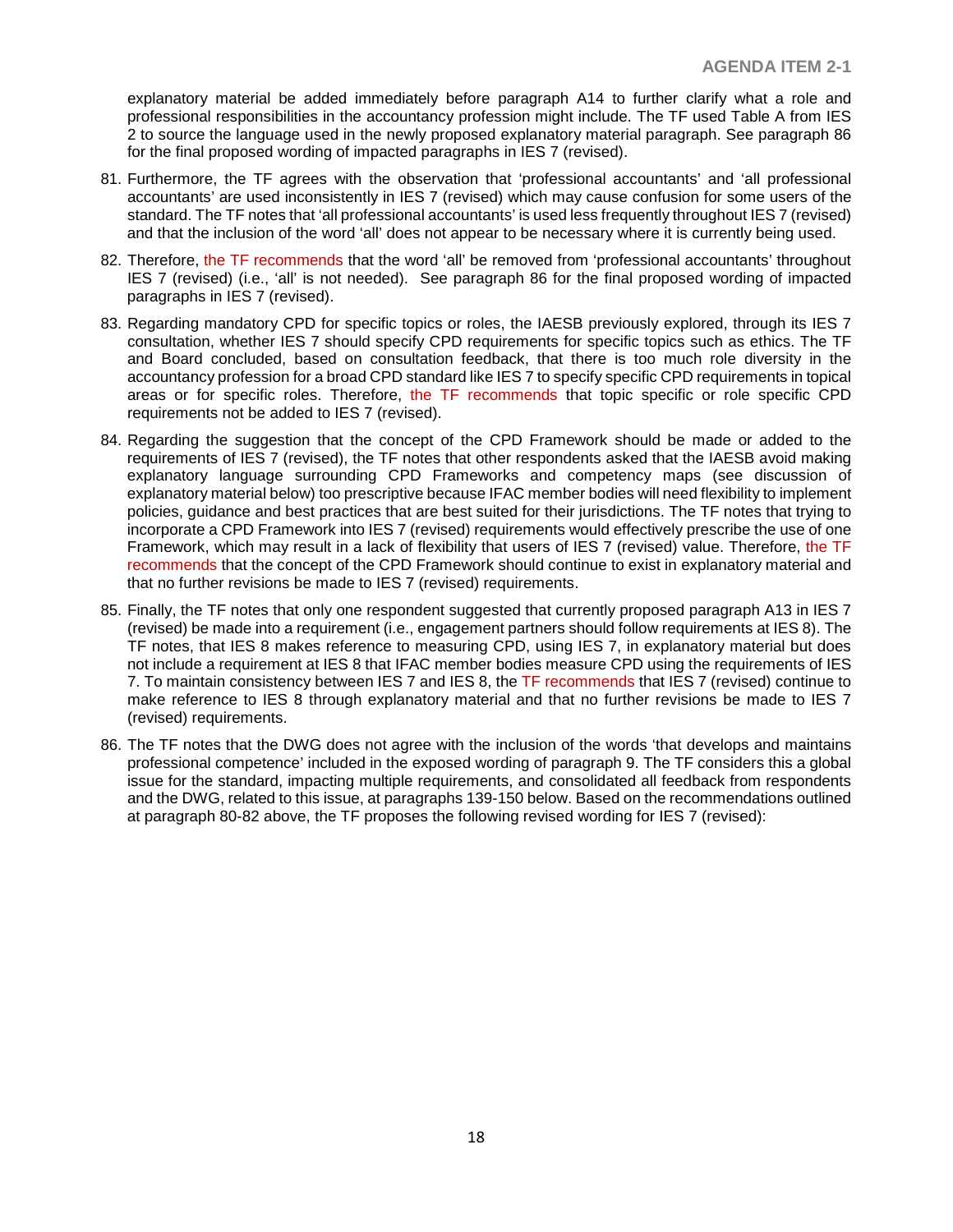|                                            | <b>Proposed Revisions to Paragraph 9:</b>                                                                                                                                                                                                                                                                                                                                                                                                              |  |  |  |
|--------------------------------------------|--------------------------------------------------------------------------------------------------------------------------------------------------------------------------------------------------------------------------------------------------------------------------------------------------------------------------------------------------------------------------------------------------------------------------------------------------------|--|--|--|
| <b>Proposed</b><br><b>IES7</b>             | IFAC member bodies shall require all professional accountants to undertake and record CPD that<br>professional competence relevant to their role and professional<br>develops and<br>maintains<br>responsibilities.                                                                                                                                                                                                                                    |  |  |  |
| Final<br><b>Proposed</b><br>Wording        | IFAC member bodies shall require all professional accountants to undertake and record CPD that<br>develops and maintains professional competence relevant to performing their role in the accountancy<br>profession and professional responsibilities.                                                                                                                                                                                                 |  |  |  |
|                                            | <b>Proposed Revisions to Paragraph 13:</b>                                                                                                                                                                                                                                                                                                                                                                                                             |  |  |  |
| <b>Proposed</b><br><b>IES7</b>             | IFAC member bodies using an output-based approach shall require professional accountants to<br>demonstrate the achievement of learning outcomes relevant to their role and professional<br>responsibilities.                                                                                                                                                                                                                                           |  |  |  |
| Proposed<br>Wording                        | IFAC member bodies using an output-based approach shall require professional accountants to<br>demonstrate the achievement of learning outcomes relevant to performing their role in the accountancy<br>profession-and professional responsibilities.                                                                                                                                                                                                  |  |  |  |
| <b>Proposed Revisions to Paragraph 14:</b> |                                                                                                                                                                                                                                                                                                                                                                                                                                                        |  |  |  |
| <b>Proposed</b><br><b>IES7</b>             | IFAC member bodies using an input-based approach shall require professional accountants to<br>complete a specified amount of learning and development activity relevant to their role and professional<br>responsibilities.                                                                                                                                                                                                                            |  |  |  |
| Proposed<br>Wording                        | IFAC member bodies using an input-based approach shall require professional accountants to<br>complete a specified amount of learning and development activity relevant to performing their role in the<br>accountancy profession and professional responsibilities.                                                                                                                                                                                   |  |  |  |
| <b>Proposed New Paragraph before A14:</b>  |                                                                                                                                                                                                                                                                                                                                                                                                                                                        |  |  |  |
| Final<br><b>Proposed</b><br>Wording        | Examples of roles and professional responsibilities that are often considered to be in the accountancy<br>profession may include but are not limited to financial accounting and reporting; management accounting;<br>finance and financial management; taxation; audit and assurance; governance, risk management and<br>internal control; business laws and regulations; information technology; economics; and business strategy<br>and management. |  |  |  |

## **C2. Revisions to Explanatory Material for CPD Frameworks and Self-Appraisal related to the CPD for All Professional Accountants Requirement**

## *Summary of issues:*

 $\overline{a}$ 

- 87. 11 of 42 respondents**[4](#page-18-0)** provided feedback about the explanatory material for CPD Frameworks and the concept of 'self-appraisal' which relate to the 'CPD for all Professional Accountants' requirement. This feedback is presented, in detail, under Theme 10 at Agenda Item 2-3 and summarized as follows:
	- a. Four (4) respondents (SAIPA; PAFA; ICAS; ICPAU) commented that the inclusion of a diagram or illustration of the cycle included in the CPD framework might be helpful to users.
	- b. Four (4) respondents (AICPA; ICAS; NASBA; ISCA) commented on the inclusion of 'self-appraisal' and 'reflective activity' as part of the CPD framework at paragraph A9:
		- i. AICPA asked that the IAESB provide a Glossary Definition for 'self-appraisal'.
		- ii. ICAS noted that the context of paragraphs A8-A11 might be focused too much on planned and structured L&D activities such that the importance of valuable unplanned and unstructured L&D activities might be lost. In addition, the AICPA suggested replacing 'leads to' with 'facilitates' in the wording at paragraph A8.
		- iii. ISCA commented that they welcome the addition of paragraph A9 and specifically the inclusion of self-appraisal language which encourages professional accountants to take charge of their CPD. ISCA commented that a suggested frequency for undertaking self-appraisal could be

<span id="page-18-0"></span>**<sup>4</sup>** The 11 respondents include: AICPA; BDO; Deloitte; FRC; ICAS; ICPAU; Indiana CPA Society; ISCA; NASBA; PAFA; and SAIPA.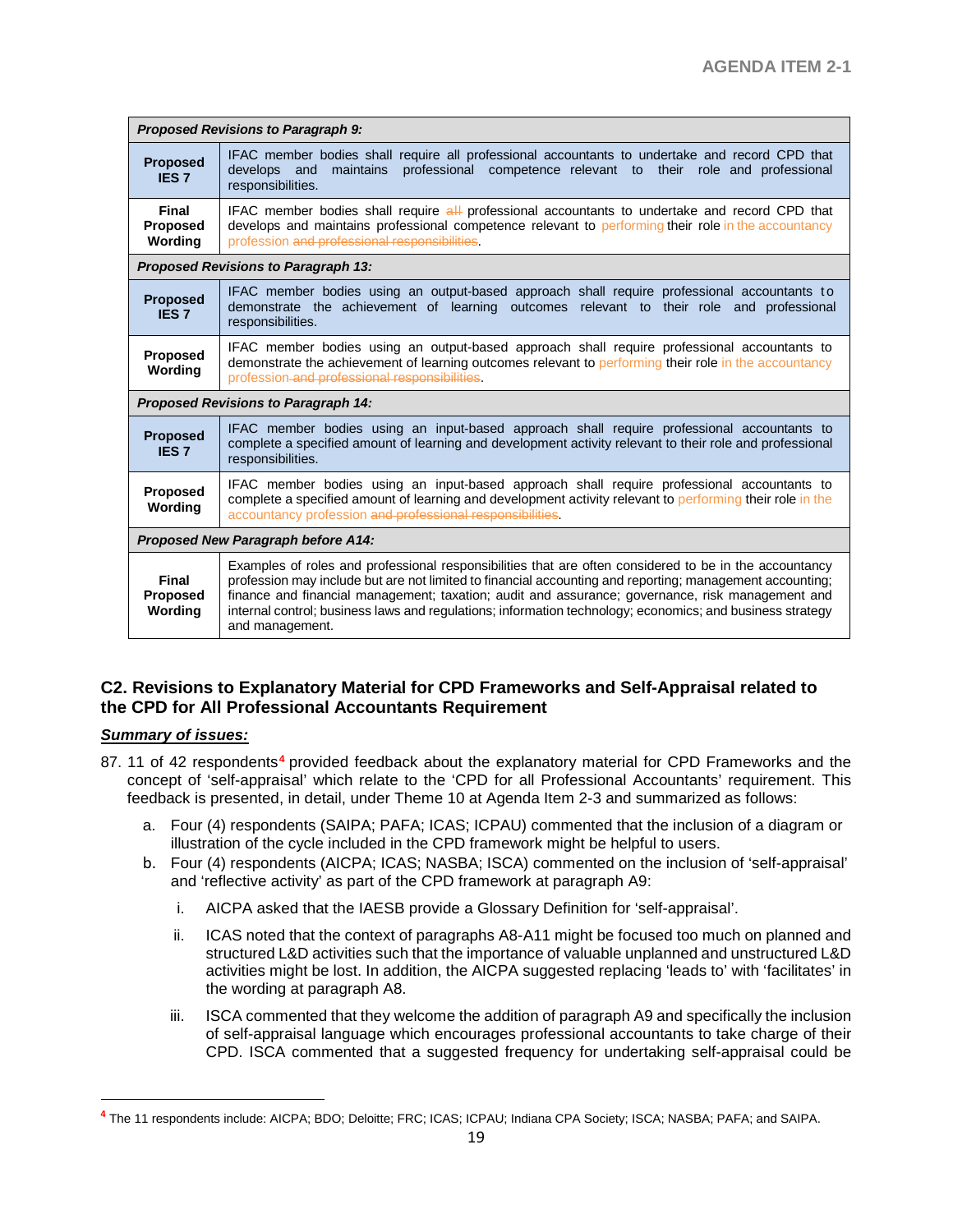added to explanatory material.

- iv. NASBA noted that paragraph A9 introduces the concept of self-appraisal for purposes of identifying relevant learning outcomes and learning gaps but believes that IES 7 (revised) should be clear that self-appraisal is not sufficient to demonstrate the achievement of learning outcomes in an output-based approach.
- c. Two (2) respondents (FRC; Deloitte) provided suggested revision to the proposed definition of a CPD framework:
	- i. FRC suggested that 'monitoring and enforcement' be added to the definition and language at paragraph A9 so that it reads: "In support of Continuing Professional Development, increased structure, further guidance or explanation of concepts to support the learning and development of professional accountants and the monitoring and enforcement of those who do not comply."
	- ii. Deloitte suggested that the qualifying words "increased" and "further" be removed from the wording of the definition and from paragraph A9 so that they read: "In support of Continuing Professional Development, structure, guidance or explanation of concepts to support the learning and development of professional accountants."
- d. One (1) respondent (BDO) commended the incorporation of a CPD framework into explanatory material and offered suggestions for how to incorporate the concept further so that it did not appear to only be useful for output-based approaches. Specifically, BDO suggested that:
	- i. Paragraph 15a be expanded so that IFAC member bodies also promote the use of a CPD framework; and
	- ii. A new paragraph under General Measurement be added to highlight that the use of a framework will help professional accountants play an active role in their CPD and draw connections between their CPD and roles.
- e. One (1) respondent (Indiana CPA Society) cautioned that the IAESB avoid developing definitions for things like CPD frameworks that are too restrictive and prevent flexibility of use.

#### *Analysis, alternatives, and recommendations for issue:*

- 88. The TF notes that while four (4) respondents suggested that an illustration of a CPD framework would be helpful in explanatory material, the majority of respondents did not comment about including an illustration. Based on the comment that flexibility is welcomed when defining CPD frameworks, the TF believes that illustrative examples for CPD frameworks may be more helpful to users of IES 7 (revised) if more than one example or illustration is developed and that implementation guidance would be the better place to include such examples. Therefore, the TF recommends that the Board consider the inclusion of illustrations for CPD frameworks and cycles if implementation guidance is developed for the concept of a CPD framework but that an example illustration not be added to explanatory material.
- 89. Regarding a glossary definition for 'self-appraisal', the TF notes that 'reflective activity' and 'assessment activities' are currently defined:
	- a. *Assessment activity* Those activities designed to assess specific areas of professional competence.
	- b. *Reflective activity*  The iterative process by which professional accountants, at all stages of their career, continue to develop their professional competence by reviewing their experiences (real or simulated) with a view to improving their future actions.
- 90. The TF considered the addition of 'self-appraisal' as a new term to the Glossary but notes that selfappraisal is an example of an assessment activity, in that it would be designed, by the professional accountant, to assess their own specific areas of professional competence. The TF notes that the current definition of 'assessment activity' is silent as to who performs the activity. Therefore, the TF recommends that 'self-appraisal' be replaced with 'self-assessment activities' at paragraphs A9 and A20. See paragraph 98 for the final proposed wording of impacted paragraphs in IES 7 (revised).
- 91. The TF agrees that unplanned and unstructured forms of L&D activities are important components of CPD. The TF also observes that the use of the words 'unplanned' and 'unstructured' could be confused by some readers of the IESs to be the same thing. The TF believes that they are not the same thing. In the context of the IESs, learning and development activities could either be planned or unplanned. Learning and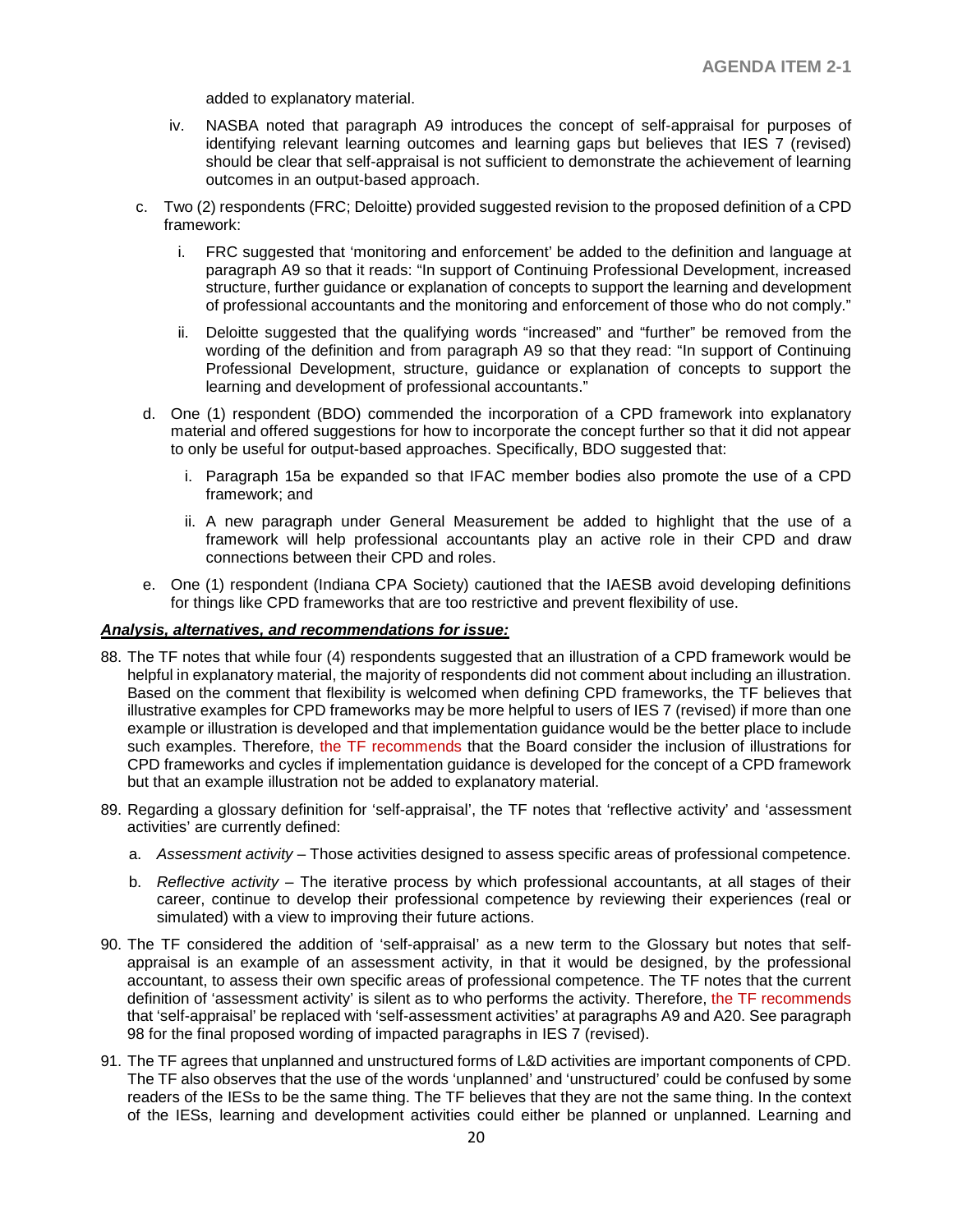development activities could also either be structured or unstructured. This means unstructured activities could be planned or unplanned just as structured activities could be planned or unplanned. The TF notes that paragraph A8 refers to relevant, planned, and timely learning and development activities. The TF believes the focus of paragraph A8 should be on relevant CPD and that removing reference to 'planned' and 'timely' at paragraph A8 will avoid inadvertently qualifying one type of activity as better or more important than the other. Therefore, the TF recommends removing the words 'planned' and 'timely' at paragraph A8 to avoid implying that 'planned' activities are more important than unplanned learning and development activities. The TF also recommends following AICPA's suggestion to replace 'leads to' with 'facilitates' at paragraph A8. Finally, following DWG review, the TF recommends that the second sentence at paragraph A8 be revised to draw better connections to relevance and the role and responsibilities of the professional accountant. See paragraph 98 for the final proposed wording of impacted paragraphs in IES 7 (revised).

- 92. To directly reference 'planned' and 'unplanned' learning and development activities, the TF recommends inserting a new paragraph between A8 and A9 to introduce learning outcomes and to indicate that learning outcomes can be accomplished with unplanned and planned activities. The TF notes that this recommendation is also helpful to measurement related issues, discussed below at paragraphs 207-215, in that readers of IES 7 (revised) are looking for more information about learning outcomes. See paragraph 98 for the newly proposed explanatory material to be added between paragraphs A8 and A9.
- 93. The TF understands that adding a suggested frequency for using a CPD framework might be helpful at paragraph A9, however, the TF is concerned that attempting to add a suggested frequency might contradict part of the premise for paragraph A9. Paragraph A9 acknowledges that each professional accountant has differing learning and development needs, which the TF also interprets to mean that each professional accountant may need to employ a different frequency for undertaking self-appraisal and reflective activity. The TF is concerned that a suggested frequency might send the message that reflection or self-appraisal should happen on a scheduled basis. Therefore, the TF recommends that paragraph A9 continue to remain silent on a suggested frequency for undertaking self-appraisal and reflective activity as part of a CPD framework.
- 94. The TF understands the belief that self-appraisal should not form the basis for concluding about whether a learning outcome has been achieved. However, the TF believes that prescribing what constitutes sufficient and reliable evidence for demonstrating the achievement of learning outcomes would not be consistent with a principles based standard. Therefore, the TF recommends that IES 7 (revised) avoid prescribing whether self-appraisal is or is not sufficient for demonstrating the achievement of learning outcomes.
- 95. The TF considered the suggested revisions related to the definition of the CPD framework:
	- a. While the TF understands how a CPD framework might be helpful to an IFAC member body in monitoring and enforcing non-compliance with CPD, the TF believes the primary reason for including a CPD framework in IES 7 (revised) is to position it as a tool that would be helpful to professional accountants in identifying and undertaking learning and development activities that develop and maintain professional competence. To avoid distracting readers from that primary objective, the TF recommends that 'monitoring and enforcement' are not added to the definition or description of the CPD framework.
	- b. The TF agrees with respondent feedback that the qualifying words in the definition 'increased structure' and 'further guidance' may not improve understanding of the framework concept. Therefore, the TF recommends that both words be removed from the definition and from paragraph A9. See paragraph 98 for the final proposed wording of impacted paragraphs in IES 7 (revised).
- 96. The TF agrees with the suggestion that paragraph A15(a) could be improved by adding a reference to promoting the use of a CPD framework, and therefore recommends that paragraph A15(a) be modified following BDO's suggestion. See paragraph 98 for the final proposed wording of impacted paragraphs in IES 7 (revised).
- 97. The TF agrees that the CPD framework is important regardless of which measurement approach is used and notes that the proposed removal of paragraph A21 would effectively eliminate references to the concepts of self-appraisal and reflective activity included in measurement explanatory material, which are also included in the concept of the CPD framework. The TF believes the removal of framework concepts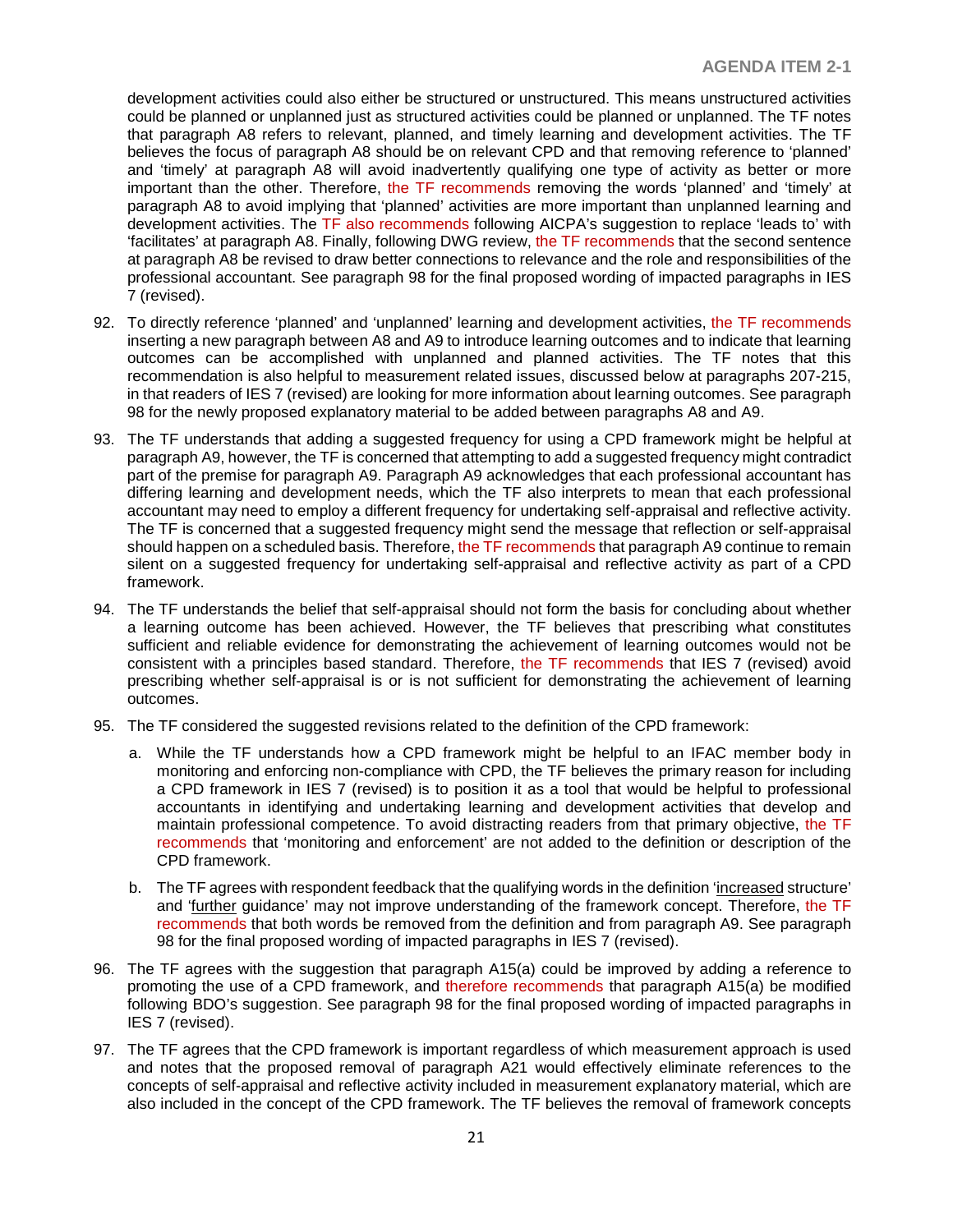from measurement explanatory material and the continued inclusion of the CPD framework at paragraph A9 is sufficient to position the framework as a concept for undertaking CPD rather than measuring CPD. The TF also agrees with the suggested inclusion of language about CPD frameworks helping professional accountants take an active role in their CPD, However, the TF believes the incorporation of that language would be better placed with existing explanatory material at paragraph A9, rather than adding a new paragraph to explanatory material related to measurement. Therefore, the TF recommends that paragraph A9 be modified to include language about CPD frameworks helping professional accountants take a more active role in their CPD.

98. Based on the recommendations outlined at paragraphs 88-97 above, the TF proposes the following final wording for IES 7 (revised):

|                                     | <b>Proposed Revisions to Paragraph A8</b>                                                                                                                                                                                                                                                                                                                                                                                                                                                                |  |
|-------------------------------------|----------------------------------------------------------------------------------------------------------------------------------------------------------------------------------------------------------------------------------------------------------------------------------------------------------------------------------------------------------------------------------------------------------------------------------------------------------------------------------------------------------|--|
| <b>Proposed</b><br><b>IES 7</b>     | Planned, relevant, and timely CPD leads to effective learning and development for<br>professional accountants. Relevance refers to how well-planned CPD aligns with<br>professional accountants' identified learning and development needs or role.                                                                                                                                                                                                                                                      |  |
| Final<br><b>Proposed</b><br>Wordina | Planned, relevant, and timely CPD that is relevant facilitates effective learning and development for<br>professional accountants. CPD is relevant where it is closely aligned with the specific responsibilities<br>of the professional accountant's role and therefore helps develop and maintain the professional<br>competence necessary to perform that role. Relevance refers to how well-planned CPD alians with<br>professional accountants' identified learning and development peeds or roles. |  |

| Newly Proposed Paragraph between A8 and A9 |                                                                                                                                                                                                                                                                                                                                                                                                                                                                                                                   |
|--------------------------------------------|-------------------------------------------------------------------------------------------------------------------------------------------------------------------------------------------------------------------------------------------------------------------------------------------------------------------------------------------------------------------------------------------------------------------------------------------------------------------------------------------------------------------|
| <b>Proposed</b><br>IES <sub>7</sub>        | N/A – Learning outcomes were not defined in the exposure draft                                                                                                                                                                                                                                                                                                                                                                                                                                                    |
| Final<br>Proposed<br>Wording               | Learning outcomes establish the content and the depth of knowledge, understanding, and<br>application required for a specified competence area. Learning outcomes can be achieved through<br>unplanned or planned learning and development activities, and are most effective when they<br>address the learner's needs and provide evidence of professional competence. Including a<br>learning outcomes approach in programs of CPD is guided by principles that consider design,<br>assessment, and governance. |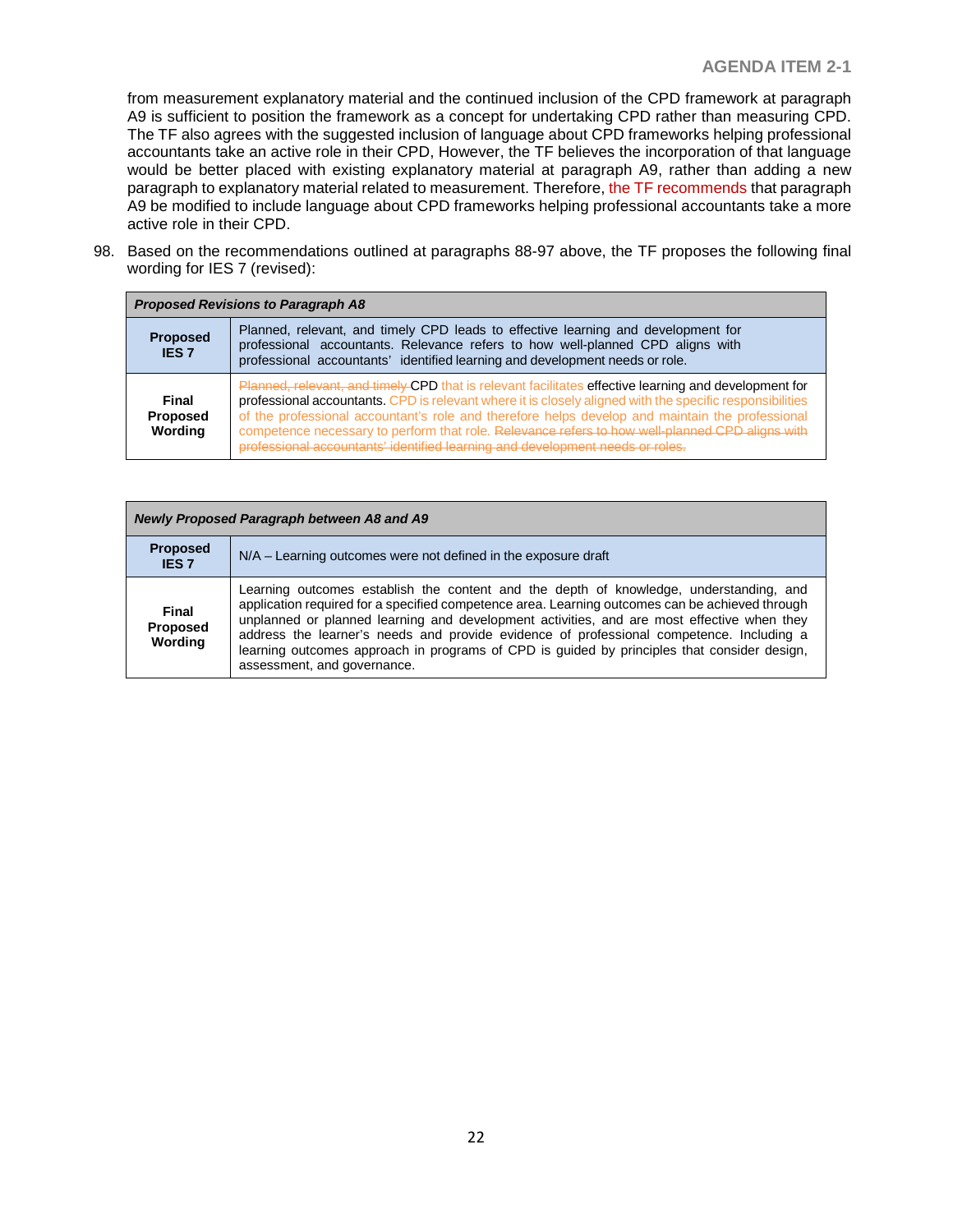| <b>Proposed Revisions to Paragraph A9</b>  |                                                                                                                                                                                                                                                                                                                                                                                                                                                                                                                                   |  |
|--------------------------------------------|-----------------------------------------------------------------------------------------------------------------------------------------------------------------------------------------------------------------------------------------------------------------------------------------------------------------------------------------------------------------------------------------------------------------------------------------------------------------------------------------------------------------------------------|--|
| <b>Proposed</b><br><b>IES 7</b>            | Acknowledging that each professional accountant has differing learning and development needs,<br>IFAC member bodies may develop CPD frameworks that can provide increased structure, further<br>guidance, or explanation of concepts in order to support the learning and development of professional<br>accountants. For example, a CPD framework may include the following structure for professional<br>accountants to follow:                                                                                                 |  |
|                                            | (a) Perform a self-appraisal to identify relevant learning outcomes and personal learning<br>and development gaps;                                                                                                                                                                                                                                                                                                                                                                                                                |  |
|                                            | (b)<br>Plan for, complete, and record learning and development activities;                                                                                                                                                                                                                                                                                                                                                                                                                                                        |  |
|                                            | Evaluate and undertake reflective activity on completed learning and development<br>(C)<br>activities: and                                                                                                                                                                                                                                                                                                                                                                                                                        |  |
|                                            | Revise the learning and development plan accordingly.<br>(d)                                                                                                                                                                                                                                                                                                                                                                                                                                                                      |  |
| <b>Final</b><br><b>Proposed</b><br>Wording | Acknowledging that each professional accountants have has differing learning and development<br>needs, IFAC member bodies may develop CPD frameworks that can provide increased structure,<br>further guidance, or explanation of concepts in order to support the learning and development of<br>professional accountants. CPD frameworks may help professional accountants take a more active<br>role in their CPD. For example, a CPD framework may include the following structure for<br>professional accountants to follow: |  |
|                                            | (a) Perform self-assessment activities to identify relevant learning outcomes and personal<br>learning and development gaps;                                                                                                                                                                                                                                                                                                                                                                                                      |  |
|                                            | (b)<br>Plan for, complete, and record learning and development activities;                                                                                                                                                                                                                                                                                                                                                                                                                                                        |  |
|                                            | Evaluate and undertake reflective activity on completed learning and development<br>(C)  <br>activities: and                                                                                                                                                                                                                                                                                                                                                                                                                      |  |
|                                            | Revise the learning and development plan accordingly.<br>(d)                                                                                                                                                                                                                                                                                                                                                                                                                                                                      |  |

| <b>Proposed Revisions to Glossary of Terms:</b> |                                                                                                           |
|-------------------------------------------------|-----------------------------------------------------------------------------------------------------------|
| <b>Proposed</b>                                 | CPD framework - In support of Continuing Professional Development*, increased structure, further          |
| <b>Glossary</b>                                 | guidance, or explanation of concepts to support the learning and development <sup>*</sup> of professional |
| <b>Definition</b>                               | accountants*                                                                                              |
| Final                                           | CPD framework - In support of Continuing Professional Development*, increased structure,                  |
| <b>Proposed</b>                                 | further guidance, or explanation of concepts to support the learning and development* of                  |
| Wording                                         | professional accountants*                                                                                 |

| <b>Proposed Revisions to Paragraph A15:</b> |                                                                                                                                                    |
|---------------------------------------------|----------------------------------------------------------------------------------------------------------------------------------------------------|
| <b>Proposed</b><br><b>IES 7</b>             | The following represent examples of activities that may contribute to the promotion of relevant<br>CPD and maintenance of professional competence: |
|                                             | Communicating the value of CPD regularly to professional accountants:<br>(a)                                                                       |
|                                             | Promoting the variety of CPD opportunities available to professional accountants; and<br>(b)                                                       |
|                                             | Working with employers to emphasize the importance of CPD within performance management<br>(C)<br>processes.                                       |
| Final<br>Proposed                           | The following represent examples of activities that may contribute to the promotion of relevant<br>CPD and maintenance of professional competence: |
|                                             | Communicating the value of CPD and the use of a CPD framework regularly to professional<br>(a)<br>accountants;                                     |
| Wording                                     | (b)<br>Promoting the variety of CPD opportunities available to professional accountants; and                                                       |
|                                             | Working with employers to emphasize the importance of CPD within performance management<br>(C)<br>processes.                                       |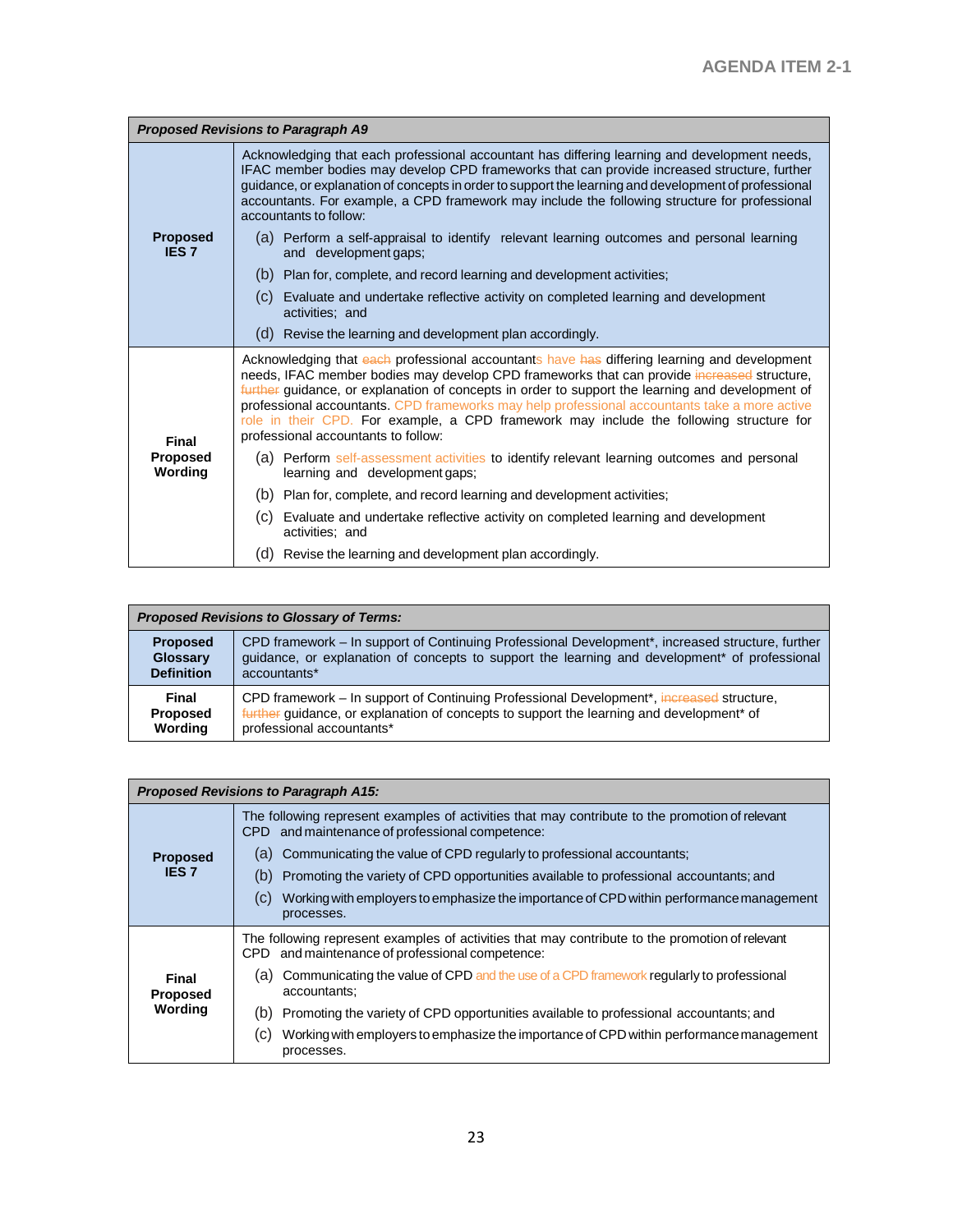| <b>Proposed Revisions to Paragraph A20:</b> |                                                                                                                                                                                                                                         |  |
|---------------------------------------------|-----------------------------------------------------------------------------------------------------------------------------------------------------------------------------------------------------------------------------------------|--|
| <b>Proposed</b><br><b>IES 7</b>             | The output-based approach typically includes the establishment of clearly defined learning outcomes<br>that are relevant to professional accountants' roles. Learning outcomes may be established by a<br>number of sources, including: |  |
|                                             | IFAC member bodies;<br>(a)                                                                                                                                                                                                              |  |
|                                             | Professional accountants when undertaking self-appraisal;<br>(b)                                                                                                                                                                        |  |
|                                             | (C)<br>Employers;                                                                                                                                                                                                                       |  |
|                                             | (d)<br>Licensing regimes; and                                                                                                                                                                                                           |  |
|                                             | Regulatory bodies.<br>(e)                                                                                                                                                                                                               |  |
|                                             | The output-based approach typically includes the establishment of clearly defined learning outcomes<br>that are relevant to professional accountants' roles. Learning outcomes may be established by a<br>number of sources, including: |  |
| Final                                       | IFAC member bodies:<br>(a)                                                                                                                                                                                                              |  |
| <b>Proposed</b><br>Wording                  | Professional accountants when undertaking self-assessment activities;<br>(b)                                                                                                                                                            |  |
|                                             | Employers;<br>(C)                                                                                                                                                                                                                       |  |
|                                             | Licensing regimes; and<br>(d)                                                                                                                                                                                                           |  |
|                                             | Regulatory bodies.<br>(e)                                                                                                                                                                                                               |  |

## **C3. Revisions to Explanatory Material for the CPD for All Professional Accountants Requirement – Paragraphs A7 and A10:**

#### *Summary of issues:*

- 99. Six (6) of 42 respondents (ISCA; AICPA; Deloitte; Jorge Resa Monroy; ACCA; IBRACON) provided suggested revisions to explanatory material for the CPD for All Professional Accountants requirement at paragraphs A7 and A10. These comments are presented, in detail, under Theme 11 at Agenda Item 2- 3 and are summarized as follows:
	- a. Two (2) respondents (ISCA; AICPA) asked for clarity or a definition for 'competency map' used at paragraph A10 and A27.
	- b. One (1) respondent (Deloitte) suggested the beginning of paragraph A10 be modified, believing that the tools listed at A10 are part of the CPD framework. Deloitte recommended that 'In addition to CPD frameworks' be removed or replaced with 'As part of the CPD framework.'
	- c. One (1) respondent (Jorge Resa Monroy) commented that references to 'the profession' at paragraphs A7c and A10 should be qualified with 'accountancy'.
	- d. One (1) respondent (ACCA) recommended that paragraph A7c be expanded to include references to IFAC member bodies whose reputation is also harmed when professional accountants do not develop and maintain their professional competence.
	- e. One (1) respondent (IBRACON) agrees with A7, which states that CPD applies to all professional accountants regardless of sector or size but suggested that explanatory material make clear that CPD will vary depending on the different roles professional accountants undertake. IBRACON also noted that they agree with the reference to clients and employers in A7a but that they feel there are more stakeholders impacted than are listed.

#### *Analysis, alternatives, and recommendations for issue:*

100. Based on feedback about the need for 'competency map' to be defined, the TF recommends that the following definition be added to the Glossary of Terms: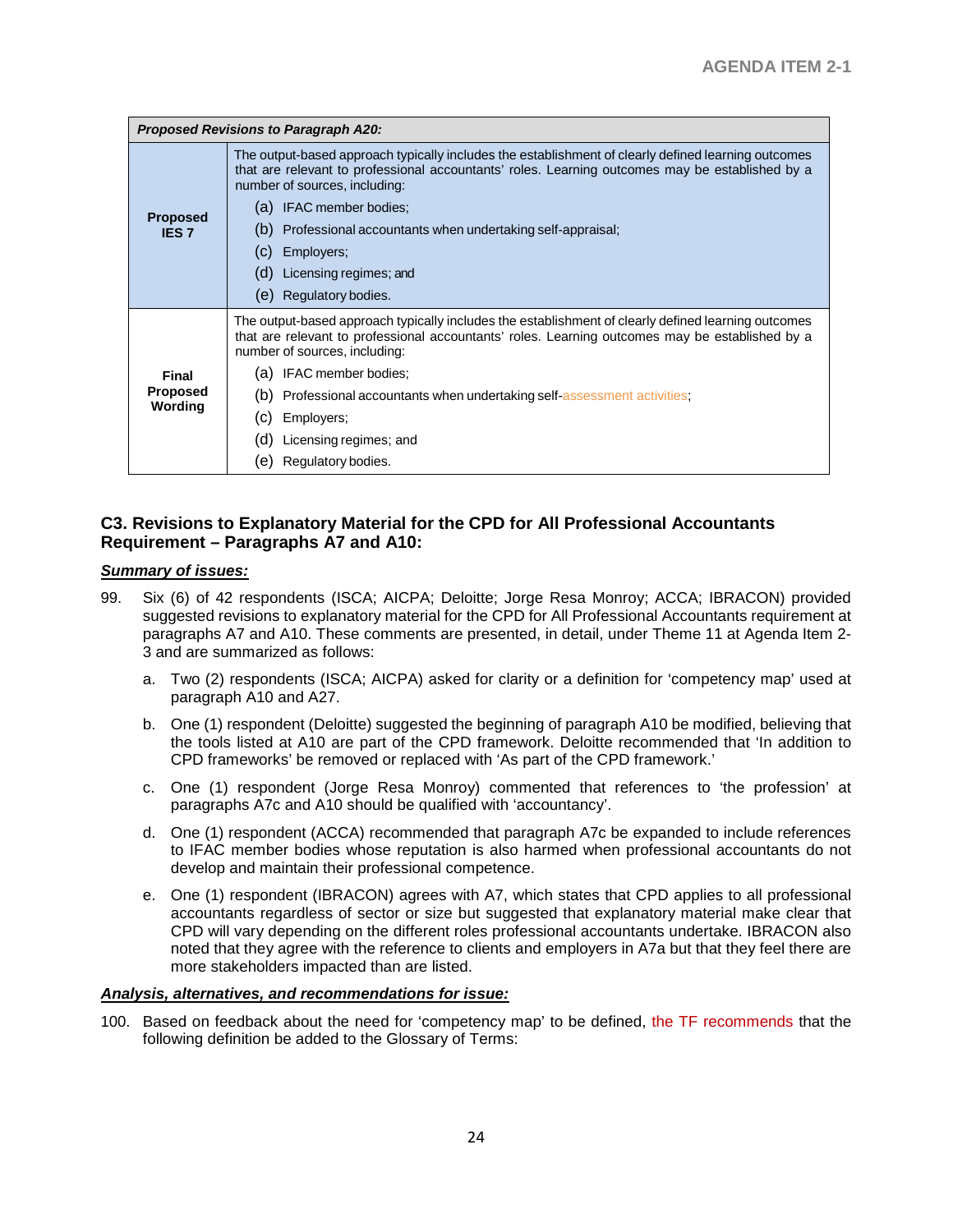| <b>Proposed Addition to Glossary of Terms:</b> |                                                                                                       |
|------------------------------------------------|-------------------------------------------------------------------------------------------------------|
| Final                                          | Competency Map – A description of the technical competence, professional skills, professional values, |
| <b>Proposed</b>                                | ethics, and attitudes, as well as proficiency levels a professional accountant must develop and       |
| Wordina                                        | maintain to perform a role competently.                                                               |

- 101. Regarding the comment about 'other tools' being part of the CPD Framework, the TF does not believe the Board intended to indicate the other tools listed at A10 are or are not part of the CPD framework. Therefore, the TF recommends that the lead-in to the first sentence of paragraph A10 be slightly revised to remove reference to a singular CPD Framework, rather than 'Frameworks' and that the reference to supporting a commitment to lifelong learning be dropped so that the focus is on relevant CPD. See paragraph 106 for the final proposed wording of impacted paragraphs in IES 7 (revised).
- 102. While analyzing the comment about whether the other tools included at A10 are or are not part of the CPD framework, the TF observed that proposed explanatory material did not address or further explain the use of a CPD record as a tool to support the recording of CPD. The TF notes that the requirement at paragraph 9 in IES 7 (revised) requires for the recording of CPD and therefore the TF recommends that explanatory material at A10 be expanded to make reference to learning record examples which could be made available to professional accountants to support their recording of CPD. See paragraph 106 for the final proposed wording of impacted paragraphs in IES 7 (revised).
- 103. The TF agrees that qualifying references to 'the profession' with 'accountancy' in paragraphs A7 and A10 would be beneficial. The TF notes that this recommendation is consistent with TF recommendations to re-word the requirements at paragraphs 9, 13, and 14 to make clear that the focus of IES 7 (revised) is on CPD that develops and maintains professional competence to perform a role in the accountancy profession. Therefore, the TF recommends that references to 'the profession' at paragraphs A7 and A10 be modified to qualify 'the profession' with 'accountancy'. See paragraph 106 for the final proposed wording of impacted paragraphs in IES 7 (revised).
- 104. The TF also agrees that the reputation of IFAC member bodies may potentially be harmed when professional accountants fail to develop and maintain professional competence. Therefore, the TF recommends that paragraph A7(c) be modified to add 'IFAC member bodies' to the list of stakeholders who may suffer reputational harm when professional competence is not developed and maintained. See paragraph 106 for the final proposed wording of impacted paragraphs in IES 7 (revised).
- 105. Finally, the TF acknowledges and agrees that CPD should vary depending on the role performed by professional accountants. The TF believes that paragraphs A11-A14, including proposed revisions to those paragraphs (outlined below at paragraphs 107-113 and 207-215) and the incorporation of a new paragraph between A13 and A14 (proposed above at paragraph 86), make clear that CPD should vary based on the different roles and responsibilities undertaken by professional accountants. Therefore, the TF recommends that no further revisions to paragraphs A7-A10 be made based on this feedback. The TF also acknowledges that there are more stakeholders than clients or employers who could be included at paragraph A7a, however, the TF notes that this paragraph is a direct reference to the Code of Ethics and IES 8. Therefore, the TF recommends that the list of stakeholders included at paragraph A7a be retained as is.
- 106. Based on the recommendations outlined at paragraphs 100-105 above, the TF proposes the following final wording for IES 7 (revised):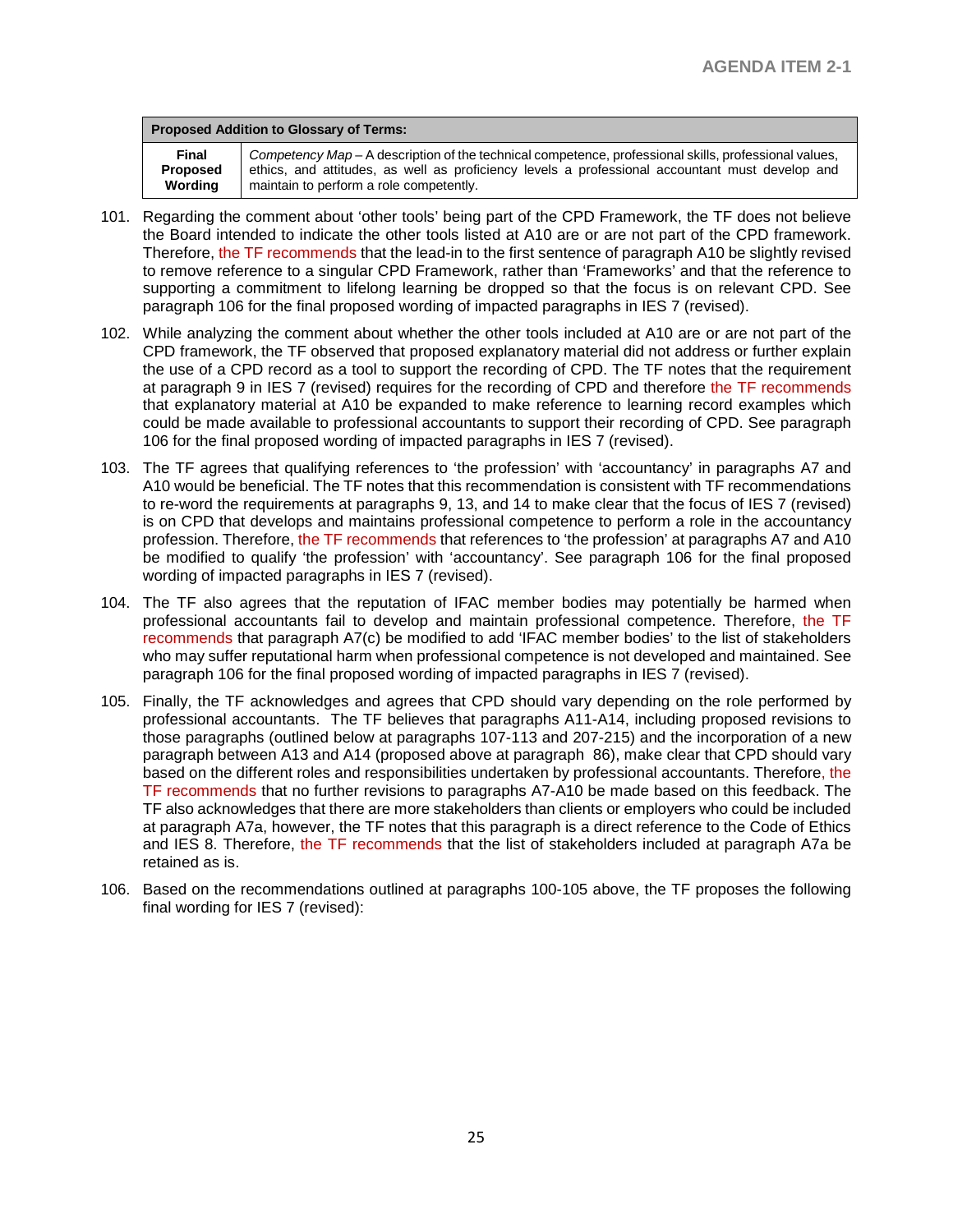| <b>Proposed Revisions for Paragraph A7</b> |                                                                                                                                                                                                                                                                                                                                                                                                                                                                                                         |  |
|--------------------------------------------|---------------------------------------------------------------------------------------------------------------------------------------------------------------------------------------------------------------------------------------------------------------------------------------------------------------------------------------------------------------------------------------------------------------------------------------------------------------------------------------------------------|--|
|                                            | CPD applies to all professional accountants, regardless of sector or size of the organization in which<br>they operate, because:                                                                                                                                                                                                                                                                                                                                                                        |  |
| <b>Proposed</b><br><b>IES7</b>             | (a) The Code of Ethics for Professional Accountants includes a fundamental principle of<br>professional competence and due care which requires all professional accountants to<br>maintain professional knowledge and skill at the level required to ensure that a client<br>or employer receives competent professional service based on current developments in<br>practice, legislation and techniques and act diligently and in accordance with applicable<br>technical and professional standards; |  |
|                                            | (b) Professional accountants in all sectors are subject to public scrutiny and contribute to<br>the maintenance of public trust;                                                                                                                                                                                                                                                                                                                                                                        |  |
|                                            | (c) The public is likely to rely on the designation and professional standing of the professional<br>accountant. Lack of competence of a professional accountant has the potential to damage<br>the reputation and standing of the professional accountant, the employer, and the profession<br>as a whole:                                                                                                                                                                                             |  |
|                                            | (d) Rapidly changing environments drive the need to develop new areas of<br>professional competence; and                                                                                                                                                                                                                                                                                                                                                                                                |  |
|                                            | (e) Employers recruiting professional accountants may rely on the professional designation<br>as evidence of professional competence.                                                                                                                                                                                                                                                                                                                                                                   |  |
|                                            | CPD applies to all professional accountants, regardless of sector or size of the organization in which<br>they operate, because:                                                                                                                                                                                                                                                                                                                                                                        |  |
|                                            | (a) The Code of Ethics for Professional Accountants includes a fundamental principle of<br>professional competence and due care which requires all professional accountants to<br>maintain professional knowledge and skill at the level required to ensure that a client or<br>employer receives competent professional service based on current developments in<br>practice, legislation and techniques and act diligently and in accordance with applicable<br>technical and professional standards; |  |
| <b>Final</b><br>Proposed                   | (b) Professional accountants in all sectors are subject to public scrutiny and contribute to the<br>maintenance of public trust;                                                                                                                                                                                                                                                                                                                                                                        |  |
| Wording                                    | (c) The public is likely to rely on the designation and professional standing of the professional<br>accountant. Lack of competence of a professional accountant has the potential to damage<br>the reputation and standing of the professional accountant, the employer, IFAC member<br>bodies, and the accountancy profession as a whole;                                                                                                                                                             |  |
|                                            | (d) Rapidly changing environments drive the need to develop new areas of professional<br>competence; and                                                                                                                                                                                                                                                                                                                                                                                                |  |
|                                            | (e) Employers recruiting professional accountants may rely on the professional designation as<br>evidence of professional competence.                                                                                                                                                                                                                                                                                                                                                                   |  |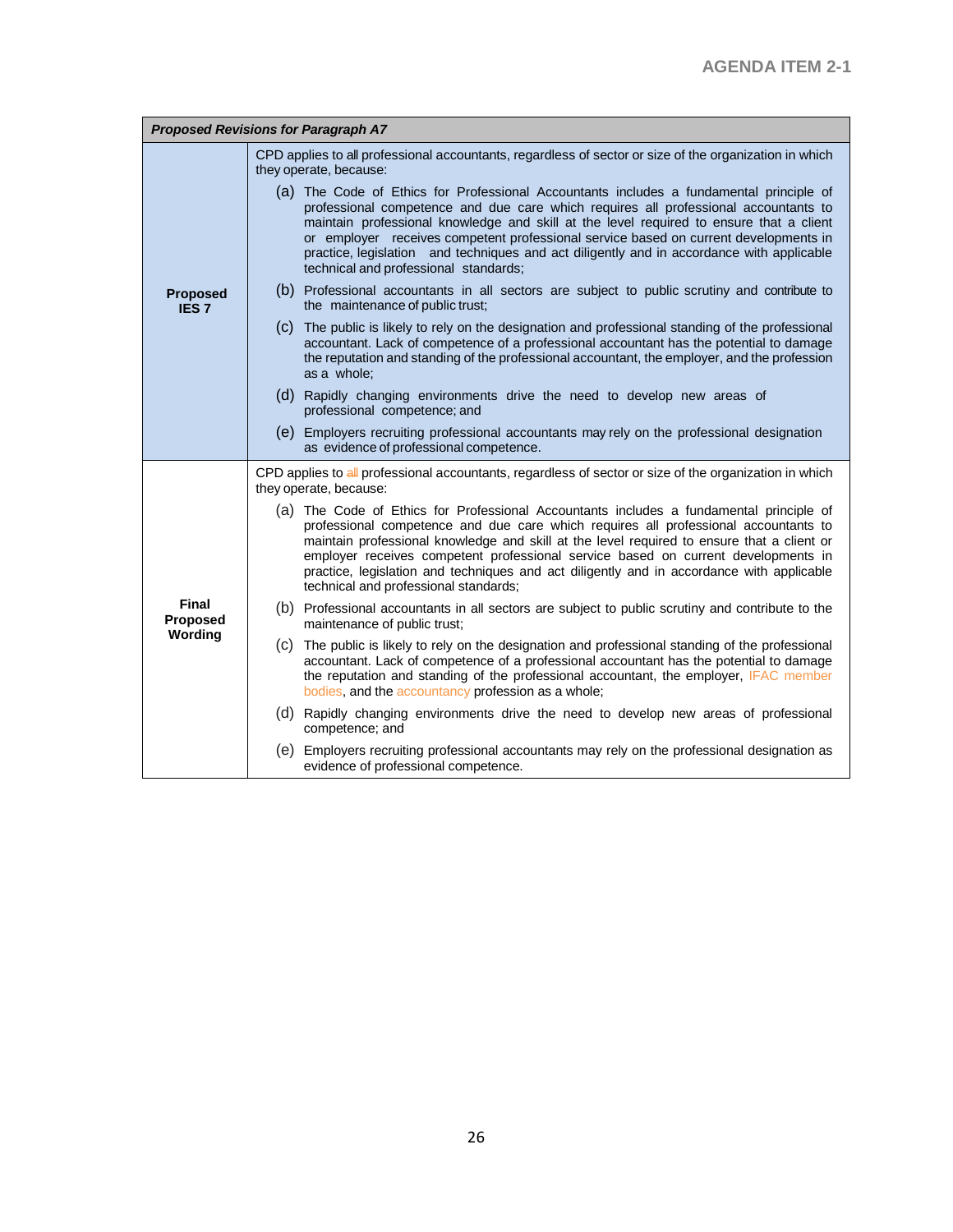|                                     | <b>Proposed Revisions for Paragraph A10</b> |                                                                                                                                                                                                                                                                                                                                                                                                                                                                            |
|-------------------------------------|---------------------------------------------|----------------------------------------------------------------------------------------------------------------------------------------------------------------------------------------------------------------------------------------------------------------------------------------------------------------------------------------------------------------------------------------------------------------------------------------------------------------------------|
|                                     |                                             | In addition to CPD frameworks, IFAC member bodies may provide other tools to support a commitment<br>to lifelong learning and to help professional accountants plan relevant CPD, such as:                                                                                                                                                                                                                                                                                 |
| <b>Proposed</b><br><b>IES 7</b>     |                                             | (a) Competency maps, which provide a list of key competences for certain roles or sectors of the<br>profession; and                                                                                                                                                                                                                                                                                                                                                        |
|                                     |                                             | (b) Learning plan templates, which assist professional accountants to identify learning and<br>development needs and plan how to meet them.                                                                                                                                                                                                                                                                                                                                |
| Final<br><b>Proposed</b><br>Wording |                                             | In addition to a CPD frameworks, IFAC member bodies may provide other tools to support a<br>commitment to lifelong learning and to help professional accountants plan relevant CPD, such as:                                                                                                                                                                                                                                                                               |
|                                     | (a)                                         | Competency maps, which provide a list of key competences for certain roles or sectors of the<br>accountancy profession; and                                                                                                                                                                                                                                                                                                                                                |
|                                     | (b)                                         | Learning plan templates, which assist professional accountants to identify learning<br>and development needs and plan how to meet them; and                                                                                                                                                                                                                                                                                                                                |
|                                     | (C)                                         | Learning record examples that quide professional accountants in recording their learning<br>and development activities. Examples of activities in a learning record may include a<br>description of the learning and development activity; which competence area and learning<br>outcomes address the identified gap in skill or knowledge; why the activity was chosen and<br>its relevance; when the activity took place; what was learned; and how it has been applied. |

## **C4. Revisions to Explanatory Material for the CPD for All Professional Accountants Requirement – Paragraphs A11 and A12:**

#### *Summary of issues:*

- 107. Seven (7) of 42 respondents (SAIPA; PAFA; ICAS; ICPAU; AICPA; IDW; Deloitte) provided suggested revisions to explanatory material for the CPD for All Professional Accountants requirement at paragraphs A11 and A12. These comments are presented, in detail, under Theme 12 at Agenda Item 2- 3 and are summarized as follows:
	- a. One (1) respondent (Deloitte) commented that they believe paragraphs A11 and A12 are better positioned as implementation guidance.
	- b. Four (4) respondents (SAIPA; PAFA; ICAS; ICPAU) suggested that the list of sources included at paragraph A11 could be expanded to include things like, 'professional organizations, mentoring programs, and networking events. Also, they suggested that the list of specific or additional CPD requirements included at paragraph A12 could be expanded to include 'specific areas and roles' and 'specific topics (e.g., ethics)'.
	- c. One (1) respondent (IDW) noted that paragraphs A12 and A31 refer to 'areas of high risk' and that IES 7 (revised) could be improved if the 'risk of what' was further explained.
	- d. One (1) respondent (AICPA) commented that paragraph A12 could be improved if language from extant paragraph A12 were added back to the standard: "Alternatively, IFAC member bodies may choose to rely on the judgment of professional accountants to make decisions on the relevance of learning and development activities".

#### *Analysis, alternatives, and recommendations for issue:*

- 108. The TF considered the comment that paragraphs A11 and A12 might be better positioned as implementation guidance. However, the TF notes that paragraphs A11 and A12 are included to help explain how professional accountants and IFAC member bodies might identify learning and development activities that are relevant to roles and responsibilities, in the accountancy profession, and that develop and maintain professional competence. The TF believes explanatory material on these topics is vital given how important it is that learning and development be relevant to roles and professional responsibilities in order for CPD to effectively develop and maintain professional competence. Therefore, the TF recommends that paragraphs A11 and A12 be retained as explanatory material.
- 109. The TF considered expanding the list of people or groups where professional accountants might discuss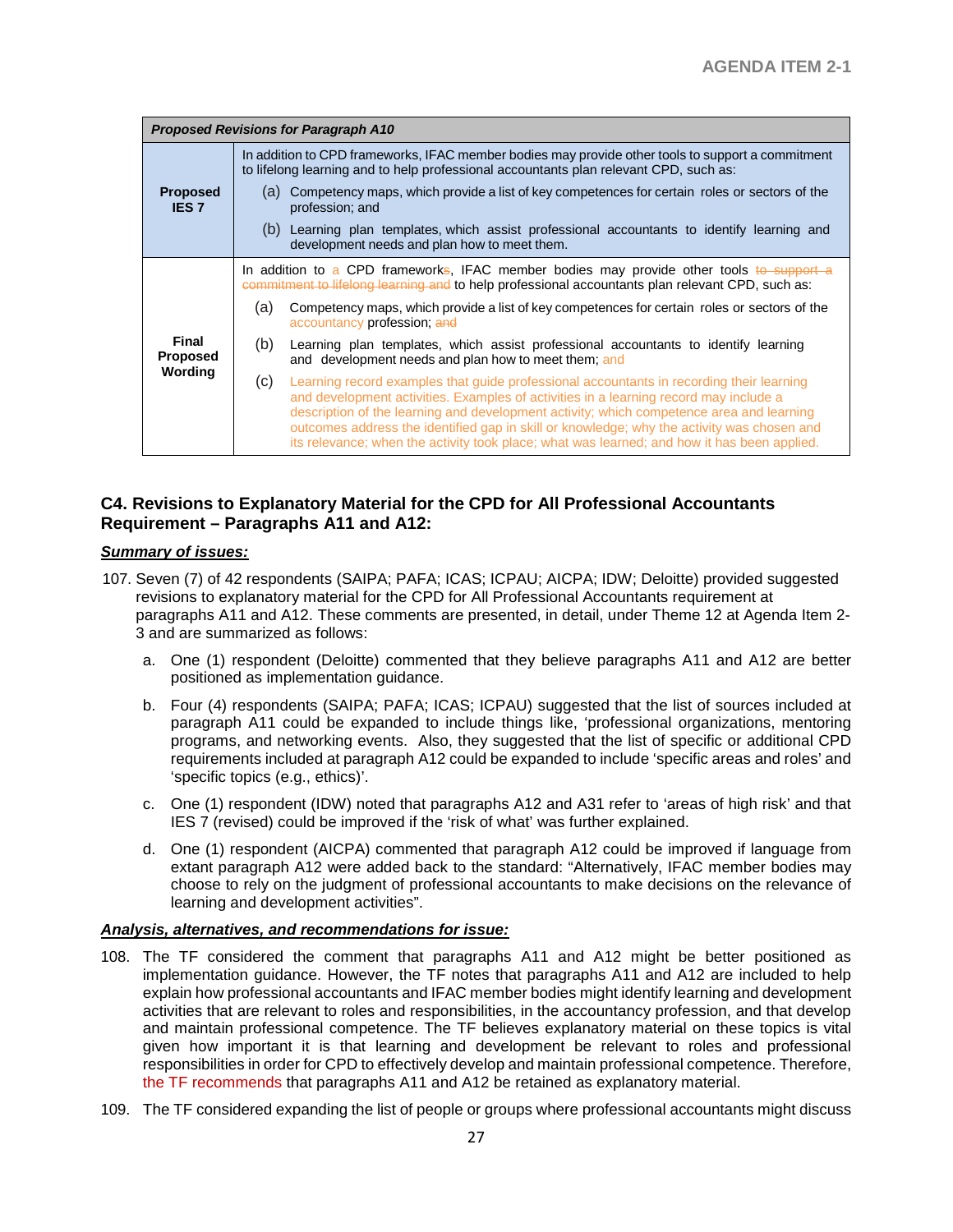their CPD. The TF notes that adding 'networking events' and 'mentoring programs' would not read well, because a professional accountant would not have a conversation 'with a networking event' or 'with a mentoring program'. The sentence structure of the paragraph would need to be modified to incorporate 'within mentoring programs' and 'at networking events'. The TF is concerned that modifying the sentence structure to accommodate 'networking events' and 'mentoring programs' may make the paragraph difficult to read and understand. Therefore, the TF recommends that A11 be modified to only incorporate a reference to 'other professional organizations', as follows:

| <b>Proposed Revisions for Paragraph A11</b> |                                                                                                                                                                                                                                                                                                                                                                            |  |
|---------------------------------------------|----------------------------------------------------------------------------------------------------------------------------------------------------------------------------------------------------------------------------------------------------------------------------------------------------------------------------------------------------------------------------|--|
| <b>Proposed</b><br><b>IES 7</b>             | IFAC member bodies may provide guidance that encourages professional accountants to discuss<br>their CPD with employers, colleagues, and IFAC member bodies. Such discussions would help<br>identify competence or learning and development gaps that can be used to specify relevant learning<br>opportunities to meet those needs.                                       |  |
| Final<br><b>Proposed</b><br>Wordina         | IFAC member bodies may provide guidance that encourages professional accountants to discuss<br>their CPD with employers, colleagues, IFAC member bodies, and other professional organizations.<br>Such discussions would may help identify competence or learning and development gaps that can be<br>used to specify relevant learning opportunities to meet those needs. |  |

110. The TF agrees with respondent feedback that paragraph A12 could be improved by making additional reference to specific areas, roles and topics (distinct from specialized areas and roles already included). The TF also agrees that the reference to 'risk' at paragraphs A12 and A31 is not defined. The TF also believes the reference to 'high risk' is inconsistent with the focus of the IESs being on the protection of the public interest. Finally, while the TF understands the suggestion to add extant language about 'IFAC member bodies relying on the judgment of professional accountants to identify relevant CPD', the TF believes edits made elsewhere in the standard to incorporate the CPD framework explain how professional accountants may take a more active role in their CPD, including determining what is relevant to their needs. The TF believes paragraph A12 should focus on explaining that IFAC member bodies may choose to specify what they believe to be relevant CPD for professional accountants. Therefore, the TF recommends that paragraphs A12 and A31 be revised as follows:

| <b>Proposed Revisions for Paragraph A12</b> |                                                                                                                                                                                                                                                                                                                                                             |  |  |
|---------------------------------------------|-------------------------------------------------------------------------------------------------------------------------------------------------------------------------------------------------------------------------------------------------------------------------------------------------------------------------------------------------------------|--|--|
| <b>Proposed</b><br><b>IES 7</b>             | IFAC member bodies may choose to develop requirements or quidance on CPD activities they consider<br>relevant to the roles and functions professional accountants typically have. IFAC member bodies may<br>also prescribe specific or additional CPD for professional accountants working in specialist areas,<br>specialist roles, or areas of high risk. |  |  |
| Final<br><b>Proposed</b><br>Wording         | IFAC member bodies may choose to develop requirements or guidance on learning and development<br>activities they consider relevant to the roles and functions professional accountants typically have. IFAC<br>member bodies may also prescribe specific or additional CPD for:                                                                             |  |  |
|                                             | (a) Specific competence areas or topics (e.g., ethics);                                                                                                                                                                                                                                                                                                     |  |  |
|                                             | (b) Professional accountants working in specialist areas or performing specialist or specific roles;                                                                                                                                                                                                                                                        |  |  |
|                                             | (c) Competence areas of high risk considered to be most relevant to the protection of the public interest.                                                                                                                                                                                                                                                  |  |  |

| <b>Proposed Revisions for A31</b> |                                                                                                     |  |
|-----------------------------------|-----------------------------------------------------------------------------------------------------|--|
| <b>Proposed</b>                   | IFAC member bodies may determine which roles involve high risk, or have the greatest responsibility |  |
| <b>IES 7</b>                      | to the public, and adopt more rigorous monitoring accordingly.                                      |  |
| <b>Final</b>                      | IFAC member bodies may determine which roles involve high risk are considered to be most relevant   |  |
| <b>Proposed</b>                   | have the greatest responsibility to the protection of the public interest and adopt more rigorous   |  |
| Wording                           | monitoring accordingly.                                                                             |  |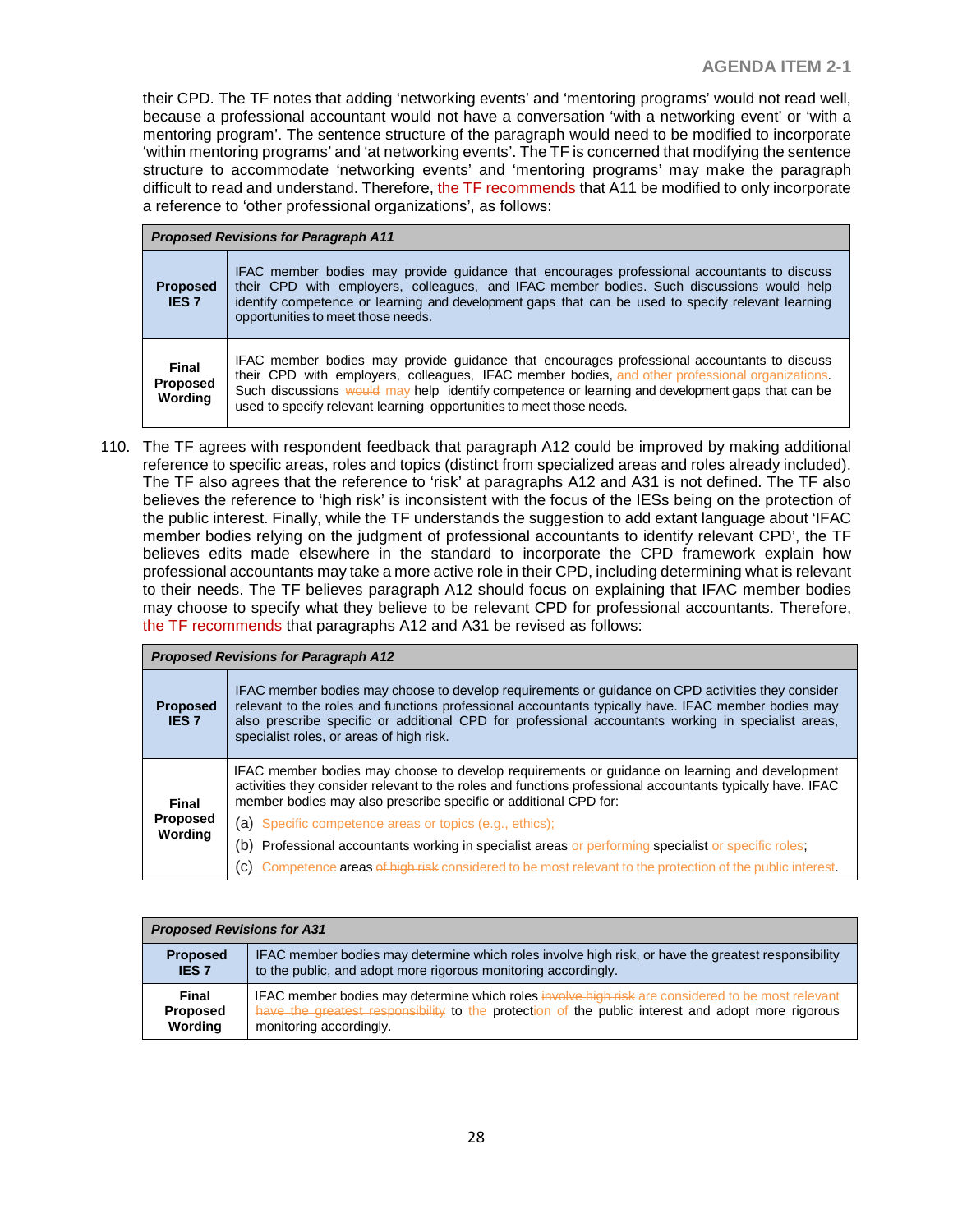## **C5. Revisions to Explanatory Material for the CPD for All Professional Accountants Requirement – Paragraph A14:**

#### *Summary of issues:*

111. Three (3) respondents (ICAS; IBRACON; CPA Canada) commented that paragraph A14 could be improved and may require additional explanation. These comments are presented in detail under Theme 13 at Agenda Item 2-3. Specifically, ICAS commented that additional explanation could be provided to help IFAC member bodies think about setting CPD policies for those accountants who have taken on roles that are not likely to be considered part of the accountancy profession, but who maintain some professional responsibility that is likely associated with the accountancy profession. CPA Canada commented that 'career break' and 'retired' could use further explanation because a professional accountant could be retired and doing nothing or be retired and volunteering time in an accountancy capacity.

#### *Analysis, alternatives, and recommendations for issue:*

- 112. The TF agrees that determining CPD requirements for individuals who are no longer 'clearly' performing roles in the accountancy profession, but whom wish to retain their licensed status as a professional accountant is challenging.
- 113. While the TF understands the challenges associated with determining CPD requirements for individuals who are no longer 'clearly' performing roles in the accountancy profession the TF believes that implementation guidance would be a better place to develop material that would be helpful to those looking to overcome these challenges. The TF considered developing additional explanatory material for paragraph A14 and determined that long form examples, for professional accountants in a variety of circumstances, would likely be needed to make a difference for readers looking for help with challenges in this area. Therefore, as it relates to this feedback, the TF recommends that the wording of paragraph A14 be retained as it is currently and that the Board consider developing implementation guidance in the future.

## **Action Requested:**

- **3. Do you agree with the recommendations for proposed revisions to the 'CPD for Professional Accountants' requirement presented at paragraphs 79-86, based on the final analysis of comments? If not, why and are there additional alternatives and/or recommendations that should be discussed and presented?**
- **4. Do you agree with the recommendations for proposed revisions to the 'CPD for Professional Accountants' explanatory material presented at paragraphs 87-113, based on the final analysis of comments? If not, why and are there additional alternatives and/or recommendations that should be discussed and presented?**

## **D1. Revisions to the Promotion of and Access to CPD Requirements**

#### *Summary of issues:*

 $\overline{a}$ 

114. 13 of 42 respondents **[5](#page-28-0)** provided suggested revisions to the requirements at paragraphs 10 and 11 (Promotion of and Access to CPD). These comments are presented, in detail, under Theme 14 at Agenda Item 2-3 and are summarized as follows:

<span id="page-28-0"></span>**<sup>5</sup>** The 13 respondents include: AAT; ACCA; FRC; ICAN; ICAS; ICPAU; IDW; ISCA; JICPA; Knowledge Equity; PAFA; PwC; and SAIPA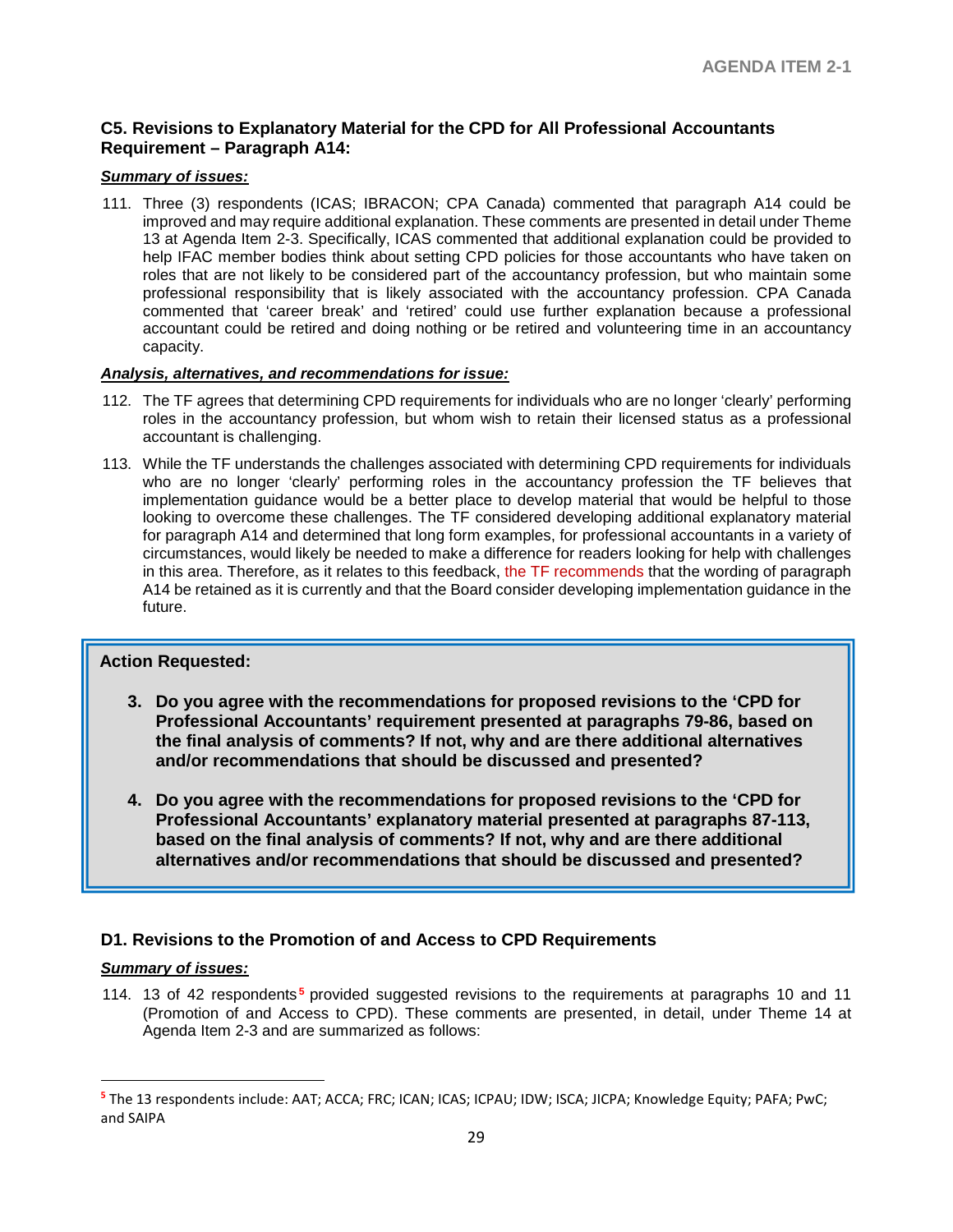- a. 11 respondents **[6](#page-29-0)** noted a grammatical error in paragraph 10: *"…and a commitment to, CPD as well to the as development and maintenance…"*.
- b. Three (3) respondents (AAT; IDW; ACCA) commented that the inclusion of the words 'develops and maintains professional competence' in paragraphs 10 and 11 is redundant when used in the same sentence as CPD because the definition of CPD already includes 'develops and maintains professional competence'.
- c. One (1) respondent (ICAS) suggested a series of wording changes to paragraphs 10 and 11:
	- i. Paragraph 10: "*IFAC member bodies shall communicate the importance of CPD for professional accountants as it provides for maintaining and developing their professional competence. IFAC member bodies shall demonstrate a commitment to CPD for professional accountants as it provides for maintaining and developing their professional competence.*"
	- ii. Paragraph 11: "*IFAC member bodies shall facilitate access to CPD opportunities and resources to assist professional accountants in meeting their personal responsibility to undertake CPD that maintains their professional competence."*

#### *Analysis and recommendations for issues:*

 $\overline{a}$ 

- 115. The TF agrees that the inclusion of 'that develops and maintains professional competence' is redundant in sentences that also include CPD. The TF notes this concern would also apply to requirement paragraph 9. However, this was done intentionally to emphasize the importance of and focus IES 7 (revised) places on developing and maintaining professional competence. The TF discussed whether this wording was redundant at the outset of the IES 7 project and agreed it was important to reinforce that developing and maintaining professional competence is the objective of CPD. Further, the TF notes that not all users and readers of the IESs are familiar with or translate the Glossary of Terms, which further underscores the TFs belief that including the reference to 'that develops and maintains professional competence' throughout IES 7 (revised) is important.
- 116. In addition, as outlined at paragraphs 139-150 below, the Board received feedback about possible confusion that is created by excluding the words develops and maintains in the requirements describing measurement, the output-based, and the input-based approaches.
- 117. Finally, the DWG does not agree with the inclusion of the words develops and maintains at paragraphs 9, 11 and 12, observing that the inclusion is redundant and possibly confusing while also expressing concern that the inclusion may suggest or imply that there is such a thing as CPD that does not develop and maintain professional competence (the IAESB Glossary defines CPD as those learning and development activities that develop and maintain professional competence). The TF notes that this is a broader issue for the standard and has consolidated all feedback, in greater detail, on this issue at paragraphs 139-150, below, to facilitate Board discussion.
- 118. The TF understands the suggested revisions offered for paragraphs 10 and 11 and recognizes that these suggestions were made in concert with suggestions to revise language in the introduction paragraphs to IES 7 (revised) (i.e., to remove references to CPD not guaranteeing that professional competence will be developed and maintained). As noted in its recommendations below, the TF does not recommend removing language about CPD not guaranteeing that professional competence will be developed and maintained. Consequently, making the suggested revisions to paragraphs 10 and 11 would result in inconsistencies throughout IES 7 (revised). Finally, the TF notes that the suggested wording changes to paragraph 11 would change the meaning of the requirement. The suggested revisions place an emphasis on the requirement to 'undertake CPD' which the TF believes is only part of the CPD responsibility currently described at paragraph 11 (i.e., undertaking CPD is part of a broader responsibility that also includes recording CPD and demonstrating achievement of learning outcomes for example). Therefore, as it relates to this feedback, the TF recommends that paragraphs 10 and 11 remain as they are currently worded.
- 119. The TF recommends that the grammatical error noted at paragraph 10 be revised as follows:

<span id="page-29-0"></span>**<sup>6</sup>** The 11 respondents include: AAT; FRC; ICAN; ICAS; ICPAU; ISCA; JICPA; Knowledge Equity; PAFA; PwC; and SAIPA.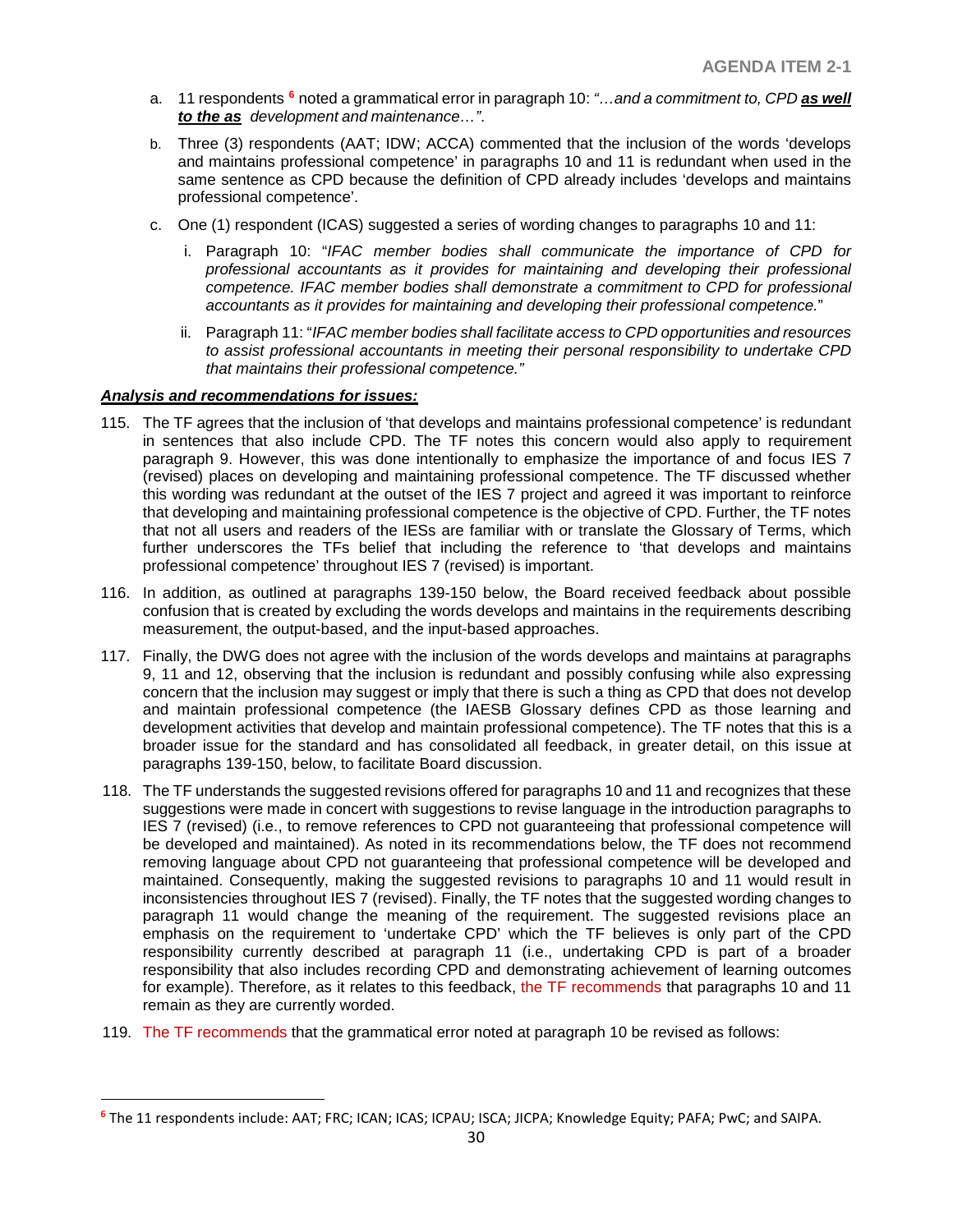| <b>Proposed Revisions for 10</b>           |                                                                                                                                                               |  |
|--------------------------------------------|---------------------------------------------------------------------------------------------------------------------------------------------------------------|--|
| <b>Proposed</b><br><b>IES 7</b>            | IFAC member bodies shall promote the importance of, and a commitment to, CPD as well to the as<br>development and maintenance of professional competence.     |  |
| <b>Final</b><br><b>Proposed</b><br>Wording | IFAC member bodies shall promote the importance of, and a commitment to, CPD as well and to the<br>as development and maintenance of professional competence. |  |

## **D2. Revisions to Explanatory Material for the Promotion of and Access to CPD Requirements**

#### *Summary of issues:*

- 120. Five (5) of 42 respondents (AICPA; Deloitte; Indiana CPA Society; ICAS; IBRACON) provided suggested revisions to the explanatory material related to the requirements at paragraphs 10 and 11 (Promotion of and Access to CPD). These comments are presented, in detail, under Theme 15 at Agenda Item 2-3 and are summarized as follows:
	- a. One (1) respondent (Deloitte) suggested that a new fourth bullet be added to paragraph A15 to acknowledge CPD requirements which may have been put in place by local regulators.
	- b. All five (5) respondents offered suggestions or had comments related to the example list of learning and development activities included at paragraph A17:
		- i. The AICPA commented that they do not believe the modified list of activities at A17 has been made broader than what was included in extant IES 7 although the AICPA noted that the list has been clarified. The AICPA also noted that 'self-directed learning' was removed and is concerned about any revision to IES 7, intended or not, which might signal that unstructured learning is not CPD worthy or is not a valuable component of CPD.
		- ii. Deloitte suggested that paragraph A17 be relocated to explanatory material associated with the 'CPD for All Professional Accountants' requirement at paragraph 9.
		- iii. The Indiana CPA Society and ICAS suggested that A17 be modified to denote that the list of example activities is not exhaustive.
		- iv. IBRACON agrees with the list at A17 with the exception of item (h) which they believe will be difficult to measure and monitor.

#### *Analysis and recommendations for issues:*

121. Based on IFAC research about the number of IFAC member bodies who have direct or partial control over CPD requirements in their jurisdiction, the TF believes the addition of a new bullet at paragraph 15 addressing regulatory requirements would add value for many users of IES 7 (revised). Therefore, the TF recommends that paragraph A15 be modified as follows (note the suggested change to bullet (a) comes from recommendations outlined at paragraph 98 above):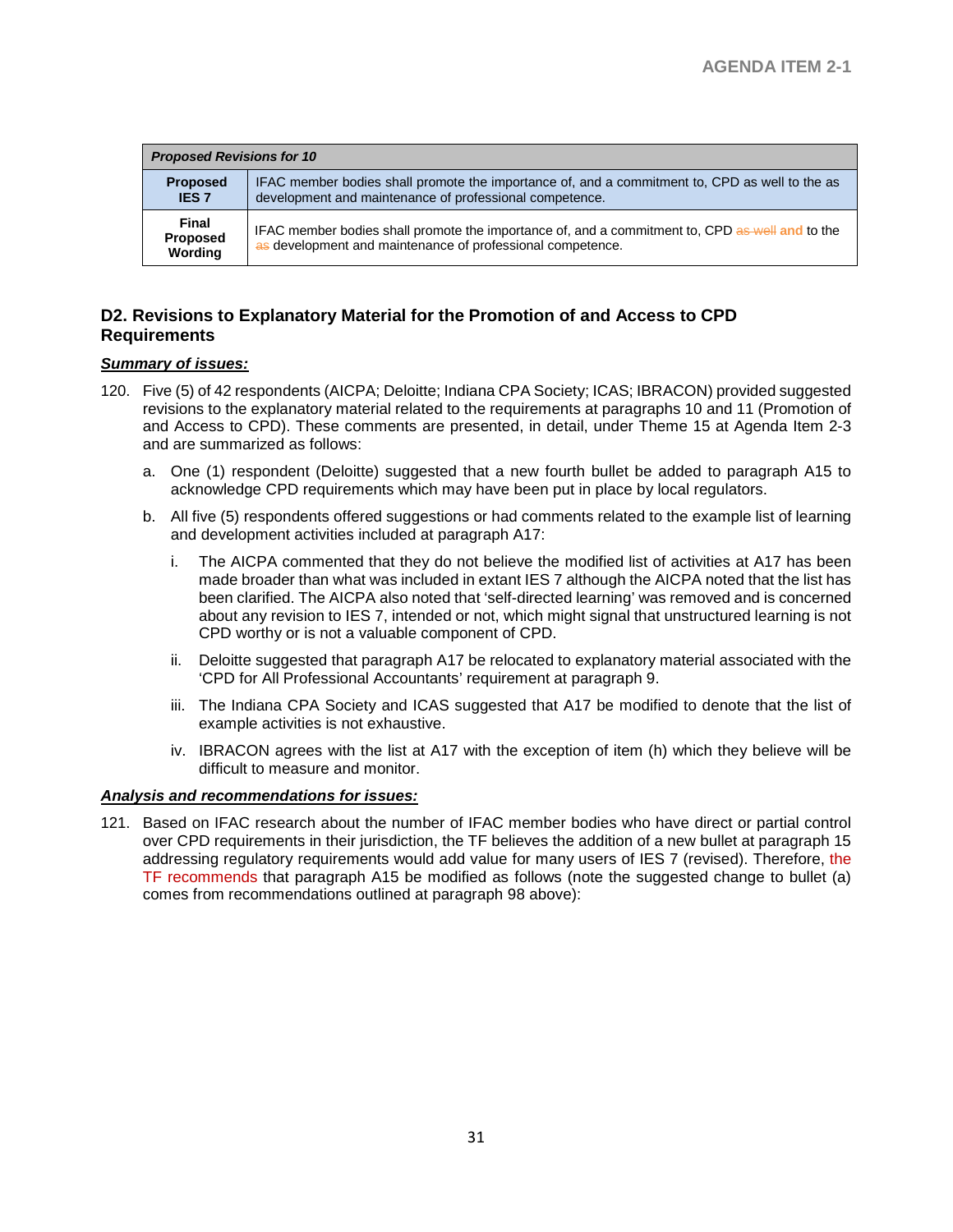| <b>Proposed Revisions for A15</b> |                                                                                                                                                    |  |  |
|-----------------------------------|----------------------------------------------------------------------------------------------------------------------------------------------------|--|--|
|                                   | The following represent examples of activities that may contribute to the promotion of relevant CPD<br>and maintenance of professional competence: |  |  |
| <b>Proposed</b>                   | Communicating the value of CPD regularly to professional accountants;<br>(a)                                                                       |  |  |
| <b>IES7</b>                       | (b)<br>Promoting the variety of CPD opportunities available to professional accountants; and                                                       |  |  |
|                                   | (C)<br>Working with employers to emphasize the importance of CPD within performance<br>management processes.                                       |  |  |
|                                   | The following represent examples of activities that may contribute to the promotion of relevant CPD<br>and maintenance of professional competence: |  |  |
| <b>Final</b>                      | Communicating the value of CPD and the use of a CPD framework regularly to professional<br>(a)<br>accountants;                                     |  |  |
| <b>Proposed</b>                   | (b)<br>Promoting the variety of CPD opportunities available to professional accountants; and                                                       |  |  |
| Wording                           | (c)<br>Working with employers to emphasize the importance of CPD within performance management<br>processes; and                                   |  |  |
|                                   | (d)<br>Working with local regulators and other licensing regimes to promote awareness of and<br>compliance with local CPD requirements.            |  |  |

- 122. Regarding paragraph A17, the TF outlined a series of recommended edits based on the discussion of issues outlined above at paragraphs 18-27.
- 123. The TF agrees that unstructured and unplanned activities are important components of CPD. The TF notes that a portion of the revisions to A17, were made to make sure unstructured forms of learning were included as examples, and the TF believes that items (c)-(h) at A17 could also represent unstructured or unplanned forms of learning and development. The TF has also been sensitive to feedback about the appropriate inclusion of unstructured learning throughout IES 7 (revised) and has made changes to ensure the importance of this concept is not lost (i.e., planned or structured activities are not presented as preferable). Therefore, based on this feedback, the TF recommends that paragraph A17 be retained as currently worded.
- 124. The TF considered the suggestion to relocate paragraph A17 but believes it is appropriately positioned in relation to paragraph 15(b). The TF notes that if the requirement at paragraph 9 were directed to professional accountants, it would make sense to include the list of learning and development activities as explanation for that requirement. However, because IFAC member bodies are promoting and facilitating access to learning and development activities, rather than undertaking those activities, the TF recommends that the list of learning and development activities stay with explanatory material related to promotion and access.
- 125. The TF agrees that the list of example activities is not exhaustive and that this is true of all examples provided throughout IES 7 (revised). The TF notes that it did not receive feedback to qualify other lists as not exhaustive. The TF believes it is important to present example lists consistently throughout IES 7 (revised), therefore, the TF recommends that the current language used to introduce lists of examples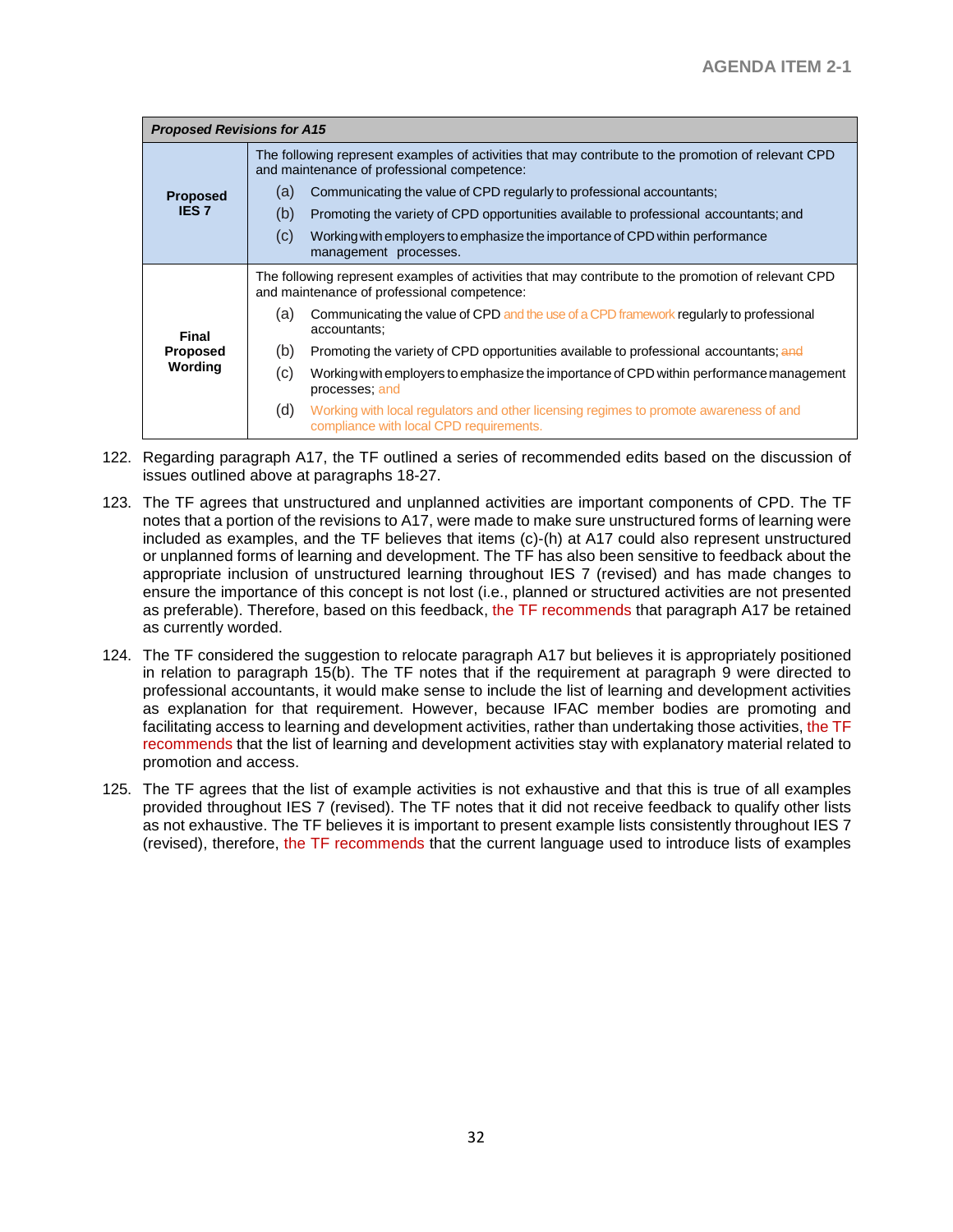in IES 7 (revised) be retained as they are currently worded.

**Action Requested:**

- **5. Do you agree with the recommendations for proposed revisions to the 'Promotion of and Access to CPD' requirements presented at paragraphs 114-119, based on the final analysis of comments? If not, why and are there additional alternatives and/or recommendations that should be discussed and presented?**
- **6. Do you agree with the recommendations for proposed revisions to the 'Promotion of and Access to CPD' explanatory material presented at paragraphs 120-125, based on the final analysis of comments? If not, why and are there additional alternatives and/or recommendations that should be discussed and presented?**

#### **E1. General Measurement Comments**

126. The Board asked the following questions which generated feedback about measurement:

- a. Question 2: Are the requirements (see paragraphs 9-17) of the proposed IES 7 appropriate and clear?
- b. Question 3: Are there any additional explanatory paragraphs needed to better explain the requirements of the proposed IES 7?
- c. Question 4: Do proposed revisions to the output-based approach requirement (see paragraph 13) and related explanatory material (see paragraphs A19-21) improve understanding and your ability to apply an output-based measurement approach? If not, what suggestions do you have to improve clarity of the output-based approach?
- d. Question 5: Are there any terms within the proposed IES 7 which require further clarification? If so, please explain the nature of the deficiencies?
- e. Question 6: Do you anticipate any impact or implications for your organization, or organizations with which you are familiar, in implementing the requirements included in this proposed IES 7?
- f. Question 7: What topics or subject areas should implementation guidance cover?
- g. The board also invited respondents to provide general commentary.
- 127. The TF noted that several respondents provided commentary about measurement requirements or explanatory material that was general in nature, applicable to the concept of measurement rather than a specific approach, or that applies to both approaches equally.
- 128. Responses of this nature are included at Agenda Item 2-3 and organized between themes 16-21. Each theme is included for discussion below between paragraphs 132-191. These items are presented before issues specific to each measurement approach so that these issues do not need to be presented and discussed multiple times under each approach.
- 129. See additional discussion of issues and proposed revisions impacting requirements and explanatory material specific to the output-based approach at paragraphs 192-215, below.
- 130. See additional discussion of issues and proposed revisions impacting requirements and explanatory material specific to the input-based approach at paragraphs 216-248, below.
- 131. See additional discussion of issues and proposed revisions impacting requirements and explanatory material specific to the use of both approaches at paragraphs 249-264, below.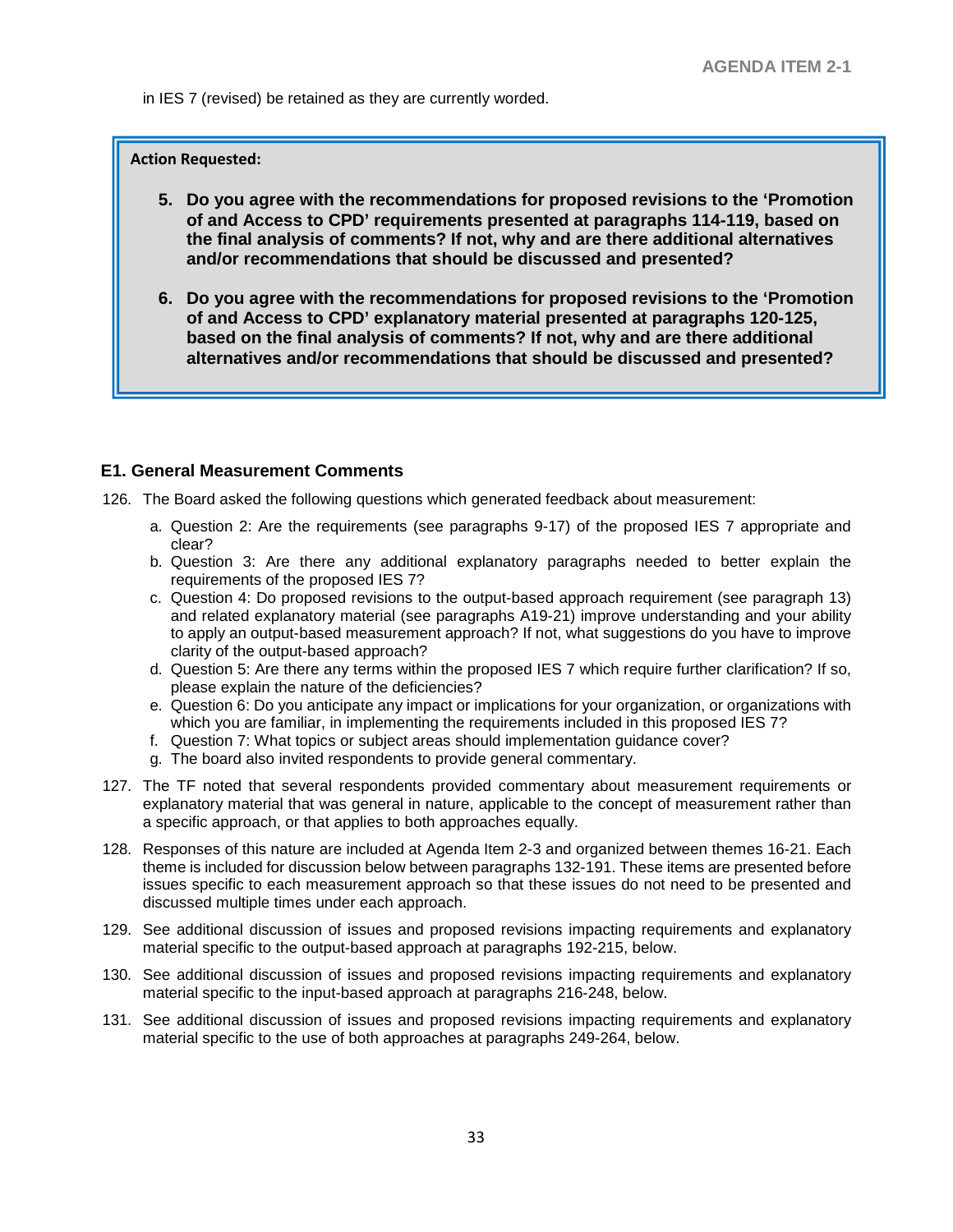## **E2. Continued Availability of Multiple Measurement Approaches**

### *Summary of issues:*

132. While the Board did not specifically ask respondents if they supported the continued availability of multiple measurement approaches, several respondents commented on or noted that IES 7 (revised) continues to make multiple measurement approaches available. Theme 16 presented at Agenda Item 2-3 organizes responses related to the continued availability of multiple measurement approaches in IES 7 (revised).

#### *Supports Availability of Multiple Approaches or will make use of Multiple Approaches*

- 133. Nine (9) of 42 respondents indicated that they expect to continue using a combination of approaches or that they were happy to see that the IAESB retained the availability of both approaches in IES 7 (revised):
	- a. Three (3) respondents (AICPA; EFAA; ISCA) noted that they think the output-based approach is optimal but that the continued availability of the input-based approach is important and needed to help the profession transition to output-based approaches;
	- b. Three (3) respondents (CPA Australia; CPA Canada; WPK) stated that they support the continued availability of all three approaches (input; output and both);
	- c. One (1) respondent (JICPA) gave 'high credit' to the IAESB and IES 7 (revised) for continuing to allow for the 'coexistence' of the input-based and output-based approaches 'on equal footing';
	- d. One (1) respondent (BDO) indicated that they continue to be supportive of 'a measurement approach that utilizes both input-based and output-based approaches'; and
	- e. One (1) respondent (PAFA) noted that its member bodies are unlikely to move towards a purely output-based approach but that the use of the input-based approach and both approaches would likely continue.

#### *Does not Support Continued Availability of Multiple Approaches*

- 134. One (1) of 42 respondents (Knowledge Equity) indicated that they do not believe the availability of multiple approaches is beneficial and would prefer to see IES 7 (revised) allow for only the use of a combination approach for measurement. This respondent sited concerns that allowing member bodies to select from different approaches could:
	- *a.* Result in inconsistent quality of CPD; and
	- b. 'Directly limit, or be perceived to limit, the choices of valid learning and development activities that individual accountants can choose from, especially for member bodies that adopt the input-based approach in isolation.'

#### *Are there Proven Differences Associated with Using Input vs. Output?*

135. One (1) of 42 respondents (AAT), indicated that they would like to see an evaluation or evidence that the impact of operating an input-based approach is different than the impact of running an output-based approach. Absent evidence that there is a different result achieved from focusing on one approach compared to the other, the AAT would like the priority and focus to be on finding greater equality in the approach to measuring CPD.

#### *Analysis and recommendation for issue:*

- 136. The TF and the Board previously explored the issue of whether or not multiple measurement approaches should continue to be available in a possible revision of IES 7. The Board conducted extensive outreach to inform the scope and direction of revisions made to IES 7 and specifically asked stakeholders whether they believed all three measurement approaches in IES 7 should continue to be available. A summary of the TF findings was presented at the November 2016 Board meeting, the TF recommended that the input-based and output-based approaches be retained, and the Board agreed that was the proper direction to pursue with the revision of IES 7 [\(see Agenda Item 3-1 from the November 2016 Board](http://www.iaesb.org/system/files/meetings/files/3-1-IAESB-Nov-2016-mtg-IES-7-Issues-Paper_FINAL-1.pdf)  [meeting\)](http://www.iaesb.org/system/files/meetings/files/3-1-IAESB-Nov-2016-mtg-IES-7-Issues-Paper_FINAL-1.pdf).
- 137. The TF further notes that respondent feedback on this issue for the IES 7 (revised) exposure draft is consistent with feedback received during initial consultation. While there are mixed views, most continue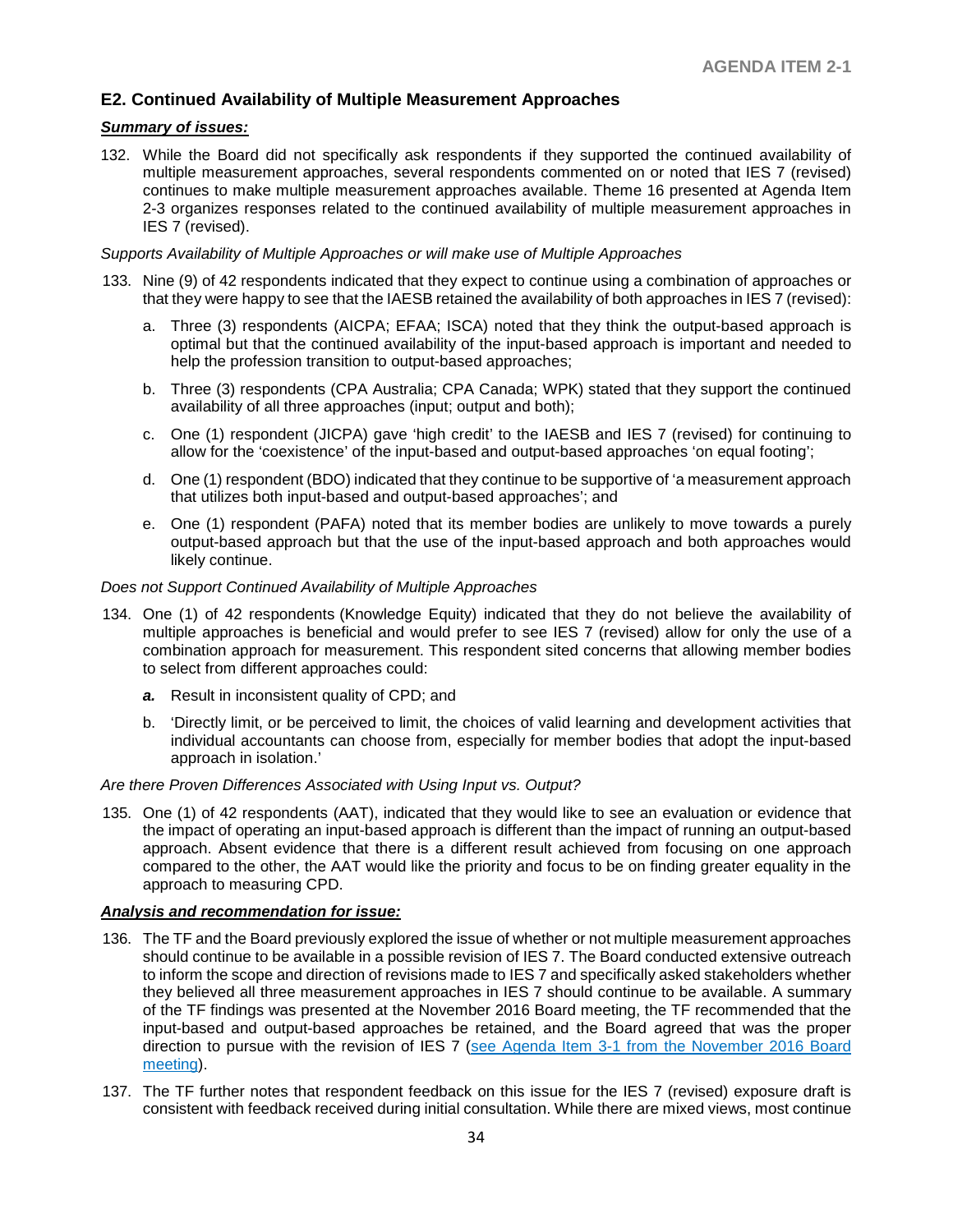to support the inclusion of the input-based and output-based approaches.

138. Therefore, the TF recommends that the multiple measurement approaches continue to be made available and no further revisions to the requirements or explanatory material be made to the proposed draft of IES 7 (revised) based on this set of feedback.

## **E3. Proposed Revisions May Weaken the Requirements of IES 7 (revised)**

#### *Summary of issues:*

- 139. While the Board did not ask respondents if proposed revisions to IES 7 (revised) weakened or strengthened the standard, the Board did ask if requirements and explanatory material were appropriate and clear. The TF notes that in answering those questions or when providing general commentary about IES 7 (revised), some respondents noted a perceived weakening of the standard. Theme 17 presented at Agenda Item 2-3 organizes responses related to the perceived weakening of requirements in IES 7 (revised).
- 140. To facilitate review of feedback in this area, the proposed requirements for the output-based and inputbased approaches are presented next to the extant IES 7 requirements in the following table. The proposed requirement (IES 7 revised) that professional accountants shall undertake CPD is included at the bottom of the table, based on respondent observation that there is a connection between this paragraph and the measurement requirements:

| <b>Output Requirement</b> | <b>Extant IES</b>               | 14. IFAC member bodies implementing an output-based approach shall require each<br>professional accountant to demonstrate the development and maintenance of<br>appropriate professional competence by periodically providing evidence that has been:<br>(a) Verified by a competent source; and<br>(b) Measured using a valid competence assessment method.                                                                                                                                                                                        |
|---------------------------|---------------------------------|-----------------------------------------------------------------------------------------------------------------------------------------------------------------------------------------------------------------------------------------------------------------------------------------------------------------------------------------------------------------------------------------------------------------------------------------------------------------------------------------------------------------------------------------------------|
|                           | <b>Proposed</b><br><b>IES 7</b> | 13. IFAC member bodies using an output-based approach shall require professional<br>accountants to demonstrate the achievement of learning outcomes relevant to their<br>role and professional responsibilities.                                                                                                                                                                                                                                                                                                                                    |
| <b>Input Requirement</b>  | <b>Extant IES</b>               | 15. IFAC member bodies implementing an input-based approach shall require each<br>professional accountant to:<br>(c) Complete at least 120 hours (or equivalent learning units) of relevant professional<br>development activity in each rolling three-year period, of which 60 hours (or<br>equivalent learning units) shall be verifiable;<br>(d) Complete at least 20 hours (or equivalent learning units) of relevant professional<br>development activity in each year; and<br>(e) Measure learning activities to meet the above requirements. |
|                           | <b>Proposed</b><br><b>IES 7</b> | 14. IFAC member bodies using an input-based approach shall require professional<br>accountants to complete a specified amount of learning and development activity<br>relevant to their role and professional responsibilities.                                                                                                                                                                                                                                                                                                                     |
| CPD for                   | <b>Proposed</b><br><b>IES 7</b> | 9. IFAC member bodies shall require all professional accountants to undertake and record<br>CPD that develops and maintains professional competence relevant to their role and<br>professional responsibilities.                                                                                                                                                                                                                                                                                                                                    |

- 141. Five (5) of 42 respondents noted that revisions made to the measurement approaches in IES (revised) removed reference to the development and maintenance of professional competence.
	- a. One (1) of the five (5) respondents (ICAEW) noted that revisions made to paragraph 9 in IES 7(revised), make clear that the purpose of CPD is to maintain and develop professional competence, but that both the input-based approach and the output-based approaches could be strengthened if a reference to professional competence were added to the measurement requirement paragraphs. For this reason, this issue is presented as applicable to both the input-based and output-based approaches.
	- b. Four (4) of the five (5) respondents observed that the proposed revisions to the output-based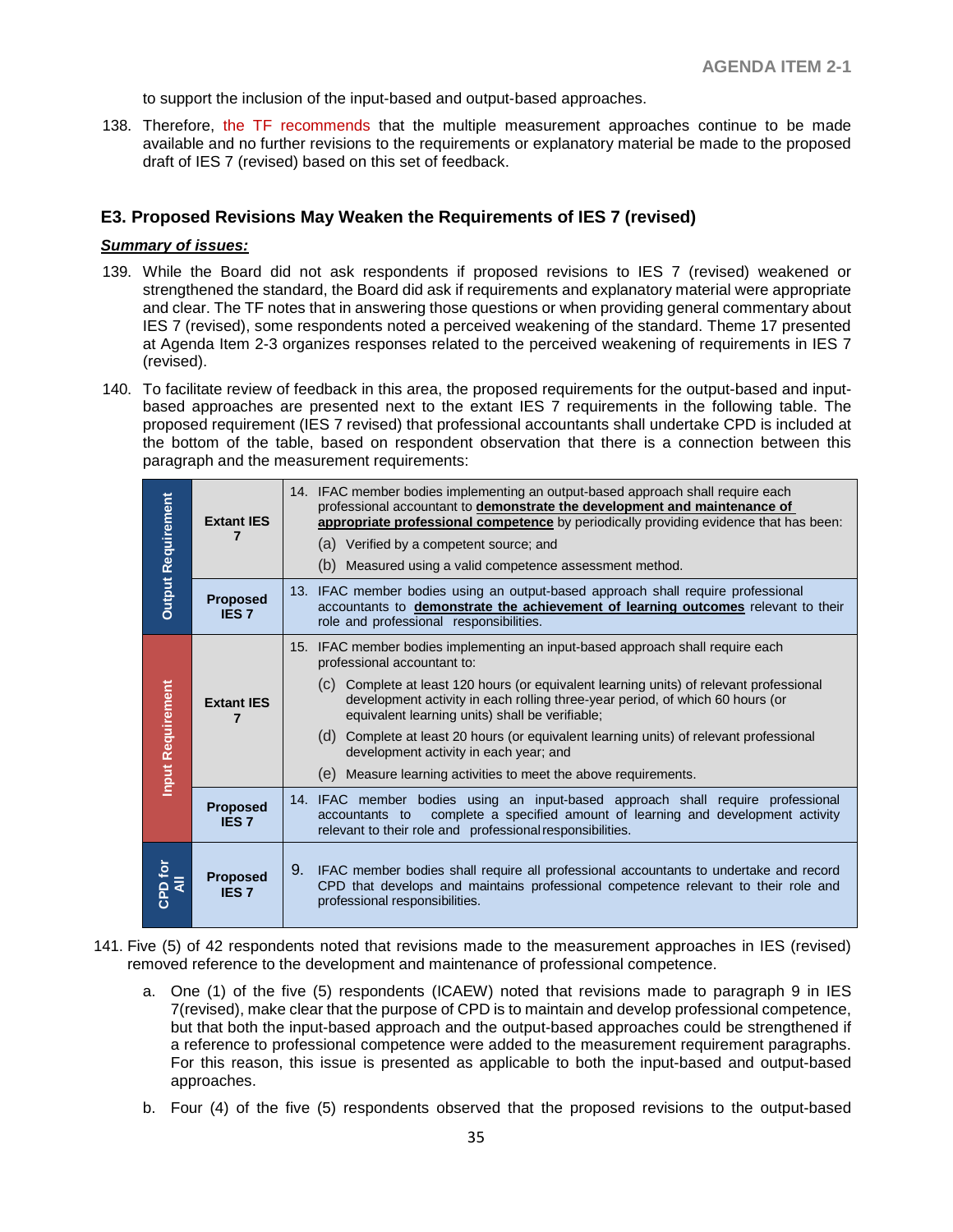approach, specifically replaced the focus on professional competence with a focus on demonstrating achievement of learning outcomes.

- *i.* Three (3) of these respondents (PAFA; SAIPA; ICPAU) noted that such revisions could be perceived to weaken, or lessen, the standard and were not helpful. These respondents did not offer suggestions for how IES 7 (revised) could be further revised.
- *ii.* One (1) of these respondents (ICAS) also noted that such revisions could be perceived to weaken the standard but suggested a revision to the output-based approach to address their concerns:

*'IFAC member bodies using an output-based approach shall require professional accountants to demonstrate what had been gained from the achievement of learning outcomes and how these have been applied in developing and maintaining professional competence relevant to their role and professional responsibilities'.*

c. In addition to their observations about the measurement requirements, ICAS and the ICAEW suggested that the IAESB consider further revision to explanatory material to help link measurement to a focus on developing and maintaining professional competence. ICAS also suggested implementation guidance would be helpful on this topic.

#### *Analysis, alternatives, and recommendations for issues:*

- 142. The TF notes that the majority of respondents believe the measurement requirements to be appropriate and clear based on the analysis of comments presented in the output-based and input-based approaches (see paragraphs 192-248 below). Many of these respondents also noted that the focus of the output-based approach in the proposed revision of IES 7 has shifted towards the demonstration of learning outcomes but did not comment as to whether they believe that shift effectively strengthens or weakens the standard.
- 143. The TF also notes that the CAG, the Board and the TF have been focused on revisions to IES 7 that would make the objective of CPD clearer to readers of IES 7 (revised). The TF and Board worked specifically to ensure that the concept of 'develops and maintains professional competence' was positioned consistently and strongly throughout the standard. The TF agrees that the omission of a reference to the concept of 'develops and maintains professional competence' from all requirement and explanatory material paragraphs related to measurement in IES 7 (revised), may be incongruent with the Board's objectives to position that concept prominently in IES 7 (revised).
- 144. The TF believes the phrase 'develops and maintains professional competence' was not inserted into measurement paragraphs 12-14 in IES 7 (revised) to avoid redundancy, following revisions that were made to paragraphs 9-11 in IES 7 (revised). The TF believes, that the Board intended for paragraphs 9- 12 to be read as follows:
	- a. Paragraph 9 requires professional accountants to undertake CPD that develops and maintains professional competence;
	- b. Paragraphs 10 and 11 require the promotion and facilitating of access to CPD that develops and maintains professional competence; and
	- c. Paragraph 12 requires IFAC member bodies to measure the CPD described in paragraphs 9-11, which as stated in paragraphs 9-11, needs to develop and maintain professional competence.
- 145. The TF agrees, that because paragraphs 12-14 do not reference CPD **that develops and maintains professional competence specifically**, some readers may interpret IES 7 (revised) to mean that they can measure and include CPD that does not maintain and develop professional competence as part of their system of CPD. If nothing else, based on respondent feedback, the omission introduces ambiguity about what must be measured.
- 146. As noted above at paragraphs 115-117, the DWG, AAT, IDW, and ACCA do not agree that including the phrase 'CPD that develops and maintains professional competence' is appropriate at paragraphs 9, 11 and 12. All three respondents and the DWG noted that because the Board defines CPD in the Glossary of Terms as learning and development that develops and maintains professional competence, the phrase 'CPD that develops and maintains professional competence' is redundant and potentially confusing. The DWG is also concerned that the phrase implies that there is such a thing as CPD which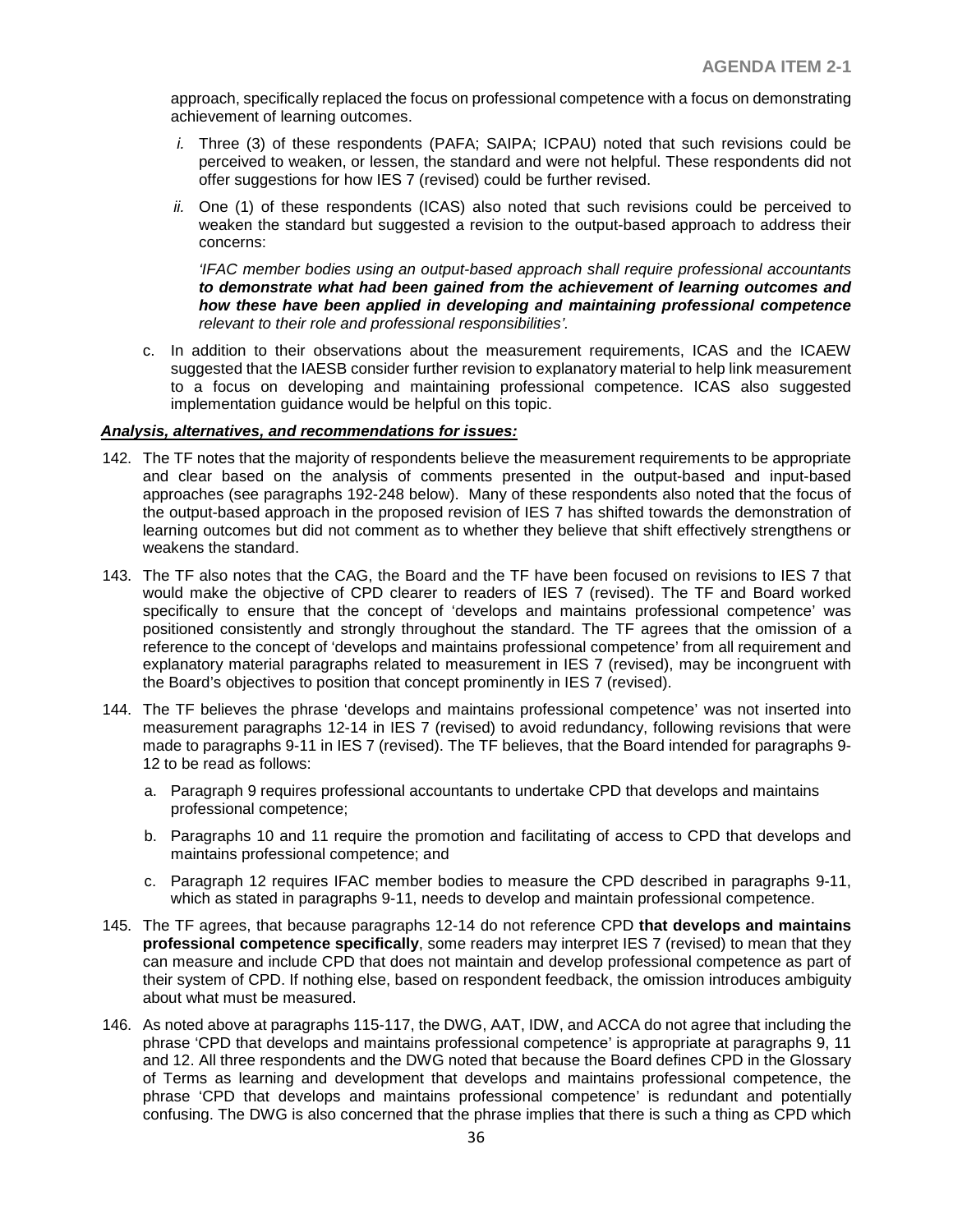does not develop and maintain professional competence which is inconsistent with the Boards definition of CPD (i.e., it is possible that a learning and development activity would not contribute to the development and maintenance of professional competence, but such an activity would therefore, by definition, not be CPD). Finally, the DWG understands the TF concern that not all readers of the IESs will find, read or translate the Glossary, Introduction sections of a standard, and the Explanatory material, but that from a drafting perspective, it is important to write our standards so that they reference these resources consistently. It would be difficult if not impossible to undertake standard development if the Board sought to accommodate every possible way in which someone might read an IES.

- 147. The TF considered the following alternatives in response to this issue:
	- a. Insert reference to 'develops and maintains professional competence' to all measurement paragraphs (12-14) in IES 7 (revised) and retain the language at paragraphs 9 and 11; or
	- b. Insert reference to 'develops and maintains professional competence' only at paragraph 13 and 14 while removing reference to 'CPD that develops and maintains professional competence' at paragraphs 9 and 11.
- 148. To avoid ambiguity or unintended reader inference about the meaning of IES 7 (revised), the TF recommends that the reference to 'develops and maintains professional competence' be inserted into all three measurement paragraphs (12-14) of IES 7 (revised) and retained at paragraphs 9 and 11, despite challenges this may present with the Glossary and possibly implying that there is CPD that does not develop and maintain professional competence. The TF agrees that the phrase 'CPD that develops and maintains professional competence' could imply that there is such a thing as CPD that does not maintain and develop professional competence but the TF believes that by including language consistently at paragraphs 9-14, IES 7 (revised) would effectively mitigate any risks that implication would have in practice (i.e., all requirements would point to CPD that develops and maintains professional competence, eliminating CPD that does not develop and maintain professional competence as acceptable). While including the reference only at paragraphs 13 and 14 (to avoid the phrase 'CPD that develops and maintains professional competence), may make the standard easier to read, not including the reference at paragraphs 9, 11 and 12 introduces the same unintended ambiguity noted by respondents for CPD in general:

*Is it okay to include learning outcomes or learning and development activities that don't contribute to developing and maintaining professional competence for a role in the accounting profession when measuring CPD?*

- 149. The inclusion of the reference to 'develops and maintains professional competence' paragraphs 9-14, makes it clear, that the focus of CPD is only on those learning outcomes and/or those learning and development activities that develop and maintain professional competence.
- 150. Based on the recommendation outlined at paragraph 148, the TF recommends that paragraphs 12-14 be modified as follows (note additional recommendations to modify paragraphs 13 and 14 were outlined at paragraph 86 and are included below as well):

| <b>Proposed Revisions for Paragraph 12</b> |                                                                                            |  |  |
|--------------------------------------------|--------------------------------------------------------------------------------------------|--|--|
| <b>Proposed</b>                            | IFAC member bodies shall establish an approach to measurement of professional accountants' |  |  |
| <b>IES 7</b>                               | CPD, using the output-based approach, input-based approach, or both.                       |  |  |
| <b>Final</b>                               | IFAC member bodies shall establish an approach to measurement of professional accountants' |  |  |
| <b>Proposed</b>                            | CPD that develops and maintains professional competence, using the output-based approach,  |  |  |
| Wording                                    | input-based approach, or both.                                                             |  |  |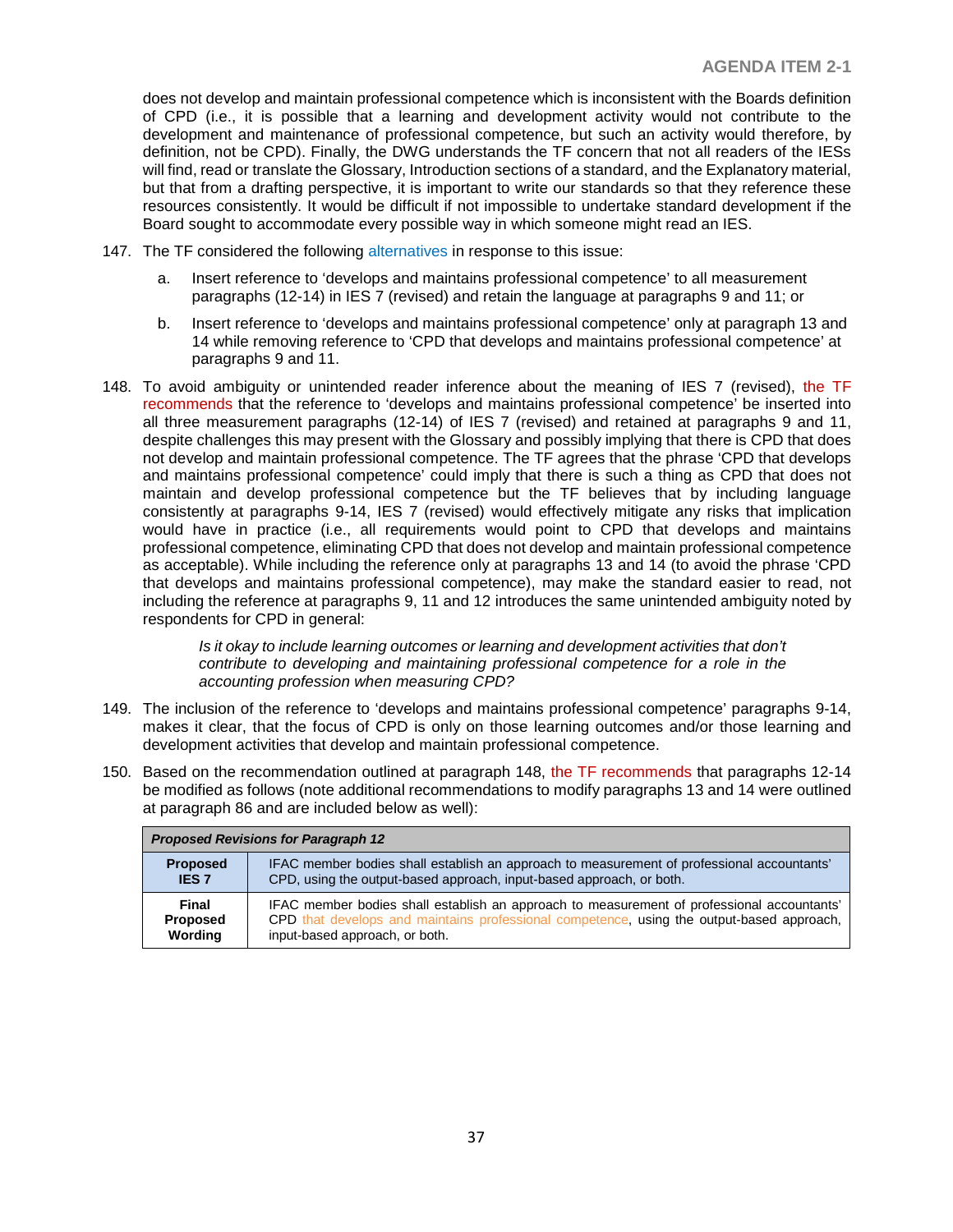| <b>Proposed Revisions for Paragraph 13</b> |                                                                                                                                                                                                                                                                                                              |  |  |
|--------------------------------------------|--------------------------------------------------------------------------------------------------------------------------------------------------------------------------------------------------------------------------------------------------------------------------------------------------------------|--|--|
| <b>Proposed</b><br><b>IES 7</b>            | IFAC member bodies using an output-based approach shall require professional accountants to<br>demonstrate the achievement of learning outcomes relevant to their role and professional<br>responsibilities.                                                                                                 |  |  |
| <b>Final</b><br><b>Proposed</b><br>Wording | IFAC member bodies using an output-based approach shall require professional accountants to<br>develop and maintain professional competence that is demonstrated by the achieving learning<br>outcomes relevant to performing their role in the accountancy profession and professional<br>responsibilities. |  |  |

| <b>Proposed Revisions for Paragraph 14</b> |                                                                                                                                                                                                                                                                                                                                                |  |
|--------------------------------------------|------------------------------------------------------------------------------------------------------------------------------------------------------------------------------------------------------------------------------------------------------------------------------------------------------------------------------------------------|--|
| <b>Proposed</b><br><b>IES 7</b>            | IFAC member bodies using an input-based approach shall require professional accountants<br>to complete a specified amount of learning and development activity relevant to their role and<br>professional responsibilities.                                                                                                                    |  |
| <b>Final</b><br>Proposed<br>Wording        | IFAC member bodies using an input-based approach shall require professional accountants to<br>develop and maintain professional competence that is demonstrated by completing a specified<br>amount of learning and development activity relevant to performing their role in the accountancy<br>profession and professional responsibilities. |  |

## **E4. The Importance of Verifiable Evidence to Understanding Measurement**

## *Summary of issues:*

- 151. While the requirement and explanatory material for the concept of verifiable evidence is located under the 'Monitoring and Enforcement' section of IES 7 (revised), the Board received numerous comments about verifiable evidence as it relates to measurement.
- 152. The concept of verifiable evidence applies to both the input-based and output-based approaches and for that reason, many of the comments received about verifiable evidence, relate to the broader concept of measurement (not necessarily one approach or the other). For that reason, the TF is presenting a discussion of issues about verifiable evidence as part of the discussion of issues general to measurement.
- 153. In addition, the TF believes it is helpful to include commentary about verifiable evidence in the discussion of issues related to measurement, in order to present a comprehensive discussion of issues related to measurement.
- 154. To facilitate review of feedback in this area, the proposed requirement and explanatory material for verifiable evidence, included in IES 7 (revised), are outlined in the following table: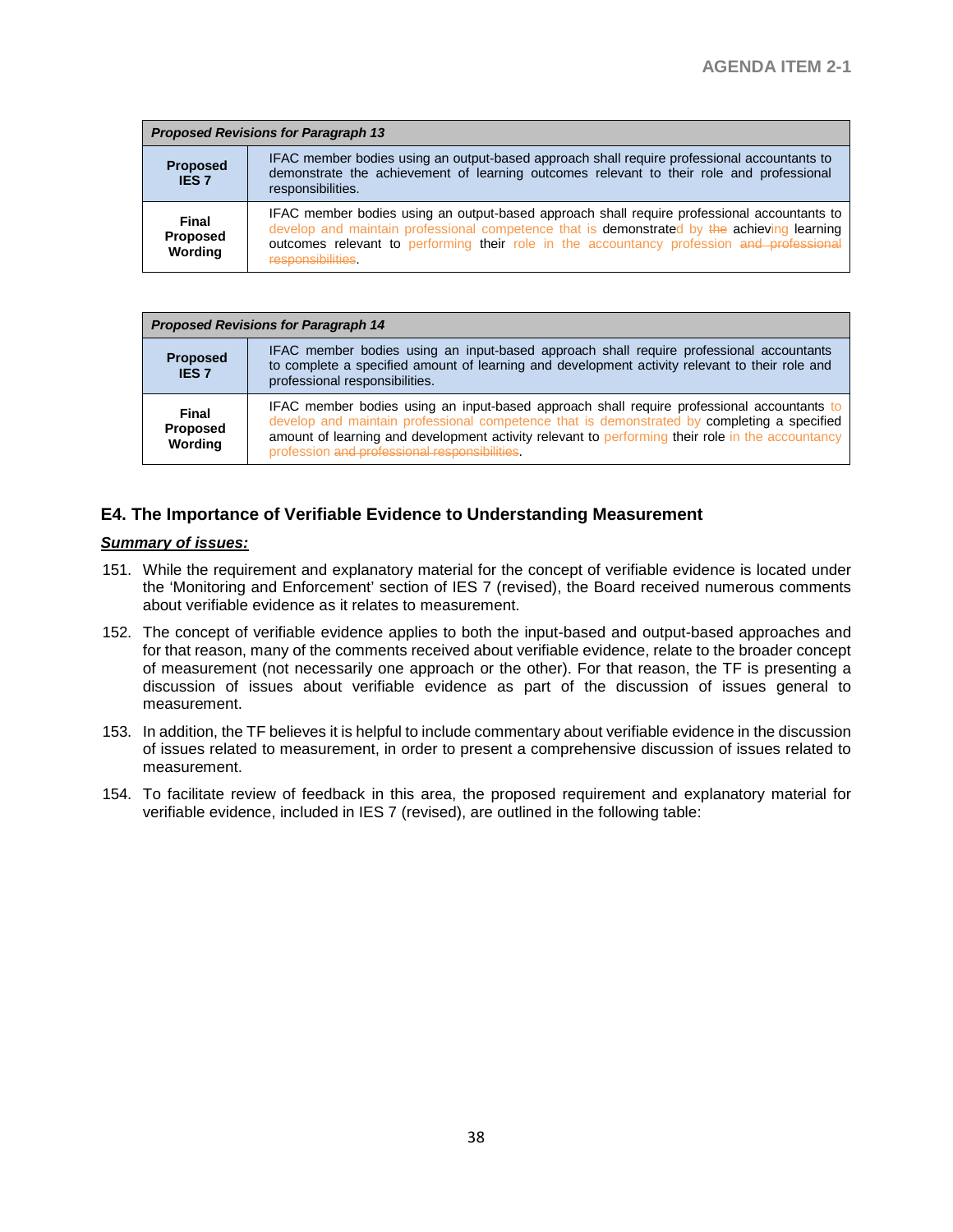| <b>Proposed IES</b><br><b>Requirement</b>   | 15. IFAC member bodies shall specify the nature and extent of verifiable evidence that professional<br>accountants are required to maintain for CPD that has been undertaken. |  |  |  |
|---------------------------------------------|-------------------------------------------------------------------------------------------------------------------------------------------------------------------------------|--|--|--|
|                                             | A27. The following examples represent verifiable evidence that could be used to demonstrate that learning<br>outcomes have been achieved in an output-based approach:         |  |  |  |
| <b>Proposed IES</b>                         | Examination results:<br>(a)                                                                                                                                                   |  |  |  |
| <b>7 Explanatory</b>                        | Specialist or other qualifications;<br>(b)                                                                                                                                    |  |  |  |
| Material:                                   | Assessments of learning outcomes achieved;<br>(C)                                                                                                                             |  |  |  |
| Output                                      | (d)<br>Records of work performed (work logs) that have been verified against a competency map;                                                                                |  |  |  |
| <b>Examples</b>                             | Objective assessments against a competency map;<br>(e)                                                                                                                        |  |  |  |
|                                             | (f)<br>Evaluations or assessments of written or published material by a reviewer; and                                                                                         |  |  |  |
|                                             | Publication of professional articles or of the results of research projects.<br>(g)                                                                                           |  |  |  |
| <b>Proposed IES</b><br><b>7 Explanatory</b> | The following examples represent evidence that could be used for verification in an input-<br>A28.<br>based approach:                                                         |  |  |  |
| Material:                                   | Course outlines and teaching materials;<br>(a)                                                                                                                                |  |  |  |
| <b>Input</b>                                | (b)<br>Confirmation of participation by a provider, instructor, employer, mentor, or tutor; and                                                                               |  |  |  |
| <b>Examples</b>                             | Independent confirmation that a learning activity has been completed successfully.<br>(C)                                                                                     |  |  |  |

155. The discussion of issues related to verifiable evidence is organized as follows:

- a. Connecting verifiable evidence to measurement (see paragraphs 156-162);
- b. Explanatory material for less easily verifiable activities (see paragraphs 163-167); and
- c. Revisions specific to paragraph A27 or A28 (see paragraphs 168-183).

## **E5. Connecting Verifiable Evidence to Measurement**

#### *Summary of issues:*

- 156. Six (6) of 42 respondents (PwC; FRC; NASBA; AICPA; Deloitte; ACCA) provided feedback to the Board that the examples of verifiable evidence, provided at paragraphs A27 and A28, are more helpful to understanding measurement than monitoring or that the only reference to verifiable evidence included in explanatory material for measurement, appears with just the input-based approach, while the concept relates to both input-based and output-based approaches (i.e., the concept appears missing from the output-based approach). These comments are presented, in detail, under Theme 18 at Agenda Item 2- 3 and are summarized as follows:
	- a. Three (3) respondents (PwC; FRC; NASBA) commented that the examples of verifiable evidence are essential to helping readers understand the measurement approaches and therefore the explanatory material at paragraphs A27 and A28 should be included with explanatory material for measurement (between paragraphs A19 and A25) or that explanatory material for measurement should be crossreferenced to paragraphs A27 and A28 to help readers find the examples.
	- b. Three (3) respondents (AICPA; Deloitte; ACCA) observed that the concept of verifiable evidence appears to show-up in explanatory material for the input-based approach at paragraph A22(a) but the concept does not appear in any paragraph related to the output-based approach explanatory material. In making this observations, these respondents questioned the inconsistency of how verifiable evidence has been presented for measurement (i.e., the assumption is the concept applies to both the input and output approaches, so should the reference be removed from A22(a) or should the concept be added to output-based approach paragraphs between A19 and A21).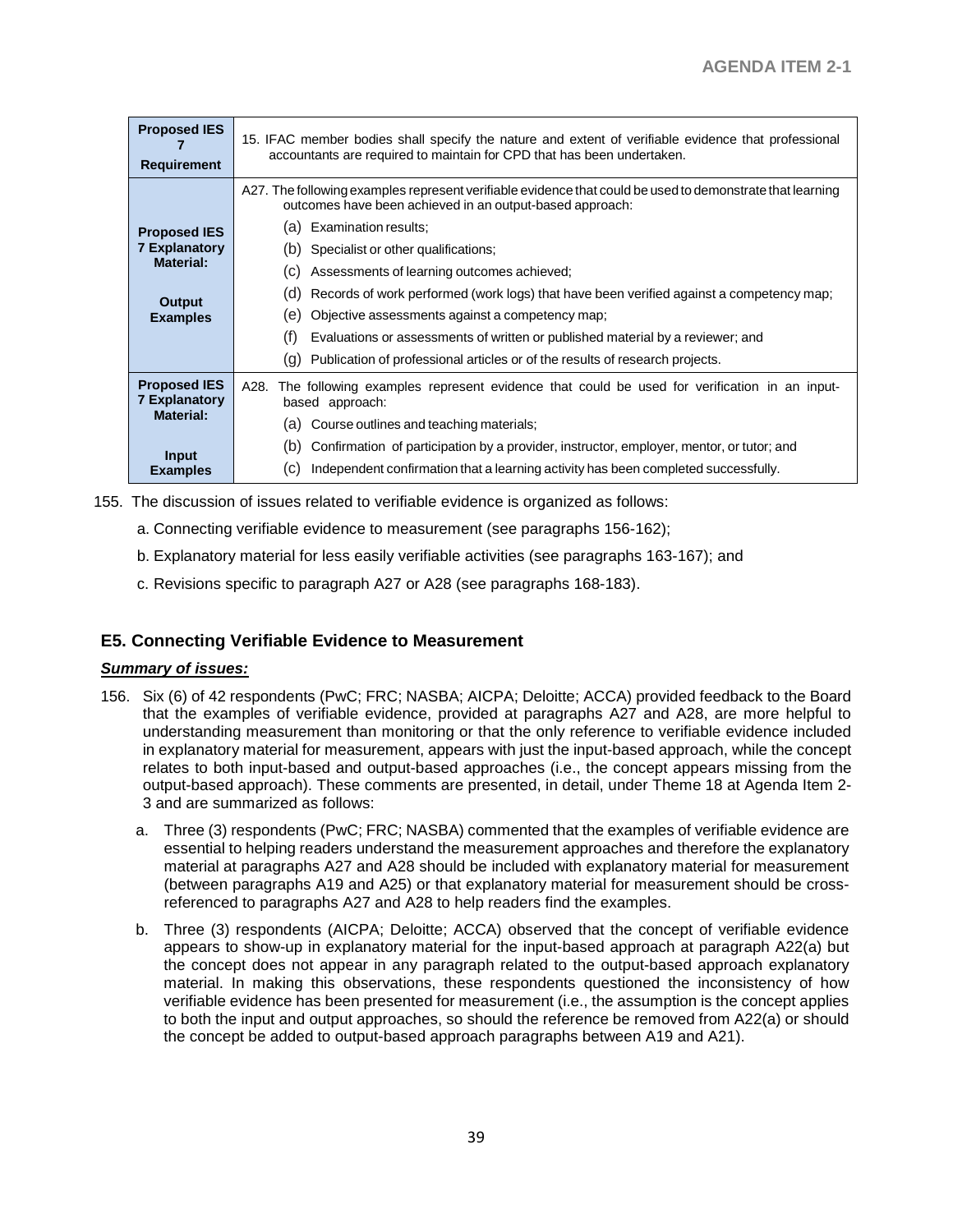#### *Analysis, alternatives, and recommendations for issues:*

- 157. The Board did not receive feedback that the location of the requirement for verifiable evidence, included under 'Monitoring and Enforcement' is misplaced, but the TF notes that the inclusion of a reference to verifiable evidence in explanatory material for the input-based approach at paragraph A22a may be inconsistent with the Board's drafting conventions because the requirement for verifiable evidence does not appear in measurement requirements.
- 158. The TF agrees with respondent observations that the presentation of verifiable evidence in explanatory material for the input-based approach but not the output-based approach is inconsistent. If the Board concludes that the reference to verifiable evidence should be retained in explanatory material for the input-approach, the Board should consider adding verifiable evidence language to explanatory material for the output-based approach to address this inconsistency.
- 159. The TF notes that one of the primary objectives for undertaking revisions to IES 7 was to support enhanced understanding and clarity for the various measurement approaches made available in the standard. Addressing feedback from respondents that verifiable evidence is essential to understanding the measurement approaches, would be well aligned with the Board's objectives. In addition, the TF notes that numerous respondents (see paragraphs 192-215 below) asked for additional examples or details related to the output-based approach, but were not specific in noting what additional examples or details would be helpful to them. It is therefore possible, that addressing feedback about the connection of verifiable evidence to measurement, may assist more than the six (6) respondents providing feedback about the placement of verifiable evidence.
- 160. The TF considered the following alternatives for this issue:
	- a. Retain the drafted explanatory material for measurement and verifiable evidence without further edit or added explanatory material;
	- b. Relocate explanatory material paragraphs related to verifiable evidence (A27 and A28) to explanatory material for measurement;
	- c. Include cross-references to paragraphs A27 and A28, on verifiable evidence, within explanatory material related to measurement;
	- d. Remove the reference to 'of which a portion could be verifiable' at paragraph A22a;
	- e. Retain the reference to 'of which a portion could be verifiable' at paragraph A22a and add similar language to explanatory material for the output-based approach (paragraphs A19-A21); or
	- f. Adopt a combination of revisions from alternatives b-d noted above.
- 161. The TF notes that the DWG does not agree with setting a precedent within the IESs for establishing cross-references between IES explanatory material paragraphs. The DWG points out that there are numerous relationships between explanatory material paragraphs in all of the IESs and picking only a couple of instances to introduce a cross reference would be inconsistent from a drafting perspective. In addition, the introduction of cross-references at these specific paragraphs in IES 7 (revised) may confuse readers as to whether the Board views only those paragraphs that are explicitly cross-referenced as being related. The DWG has recommended that the TF carefully consider the ordering of the Explanatory material, to ensure it is as logical as possible and therefore helpful to the reader. The DWG further recommended that if additional support to aid understanding of the standard is needed implementation guidance would be a better vehicle to use.
- 162. Based on observations that drawing a better connection between measurement and verifiable evidence might help the Board achieve one of its primary objectives (to enhance understanding of the outputbased approach) for revising IES 7 and that the inclusion of explanatory material related to verifiable evidence with measurement, may be inconsistent with the Board's drafting conventions, the TF recommends:
	- a. Adding cross-references to the examples of verifiable evidence (paragraphs A27 and A28) at explanatory material for measurement (A19 and A22); and
	- b. Removing the reference to 'of which a portion could be verifiable' from paragraph A22a.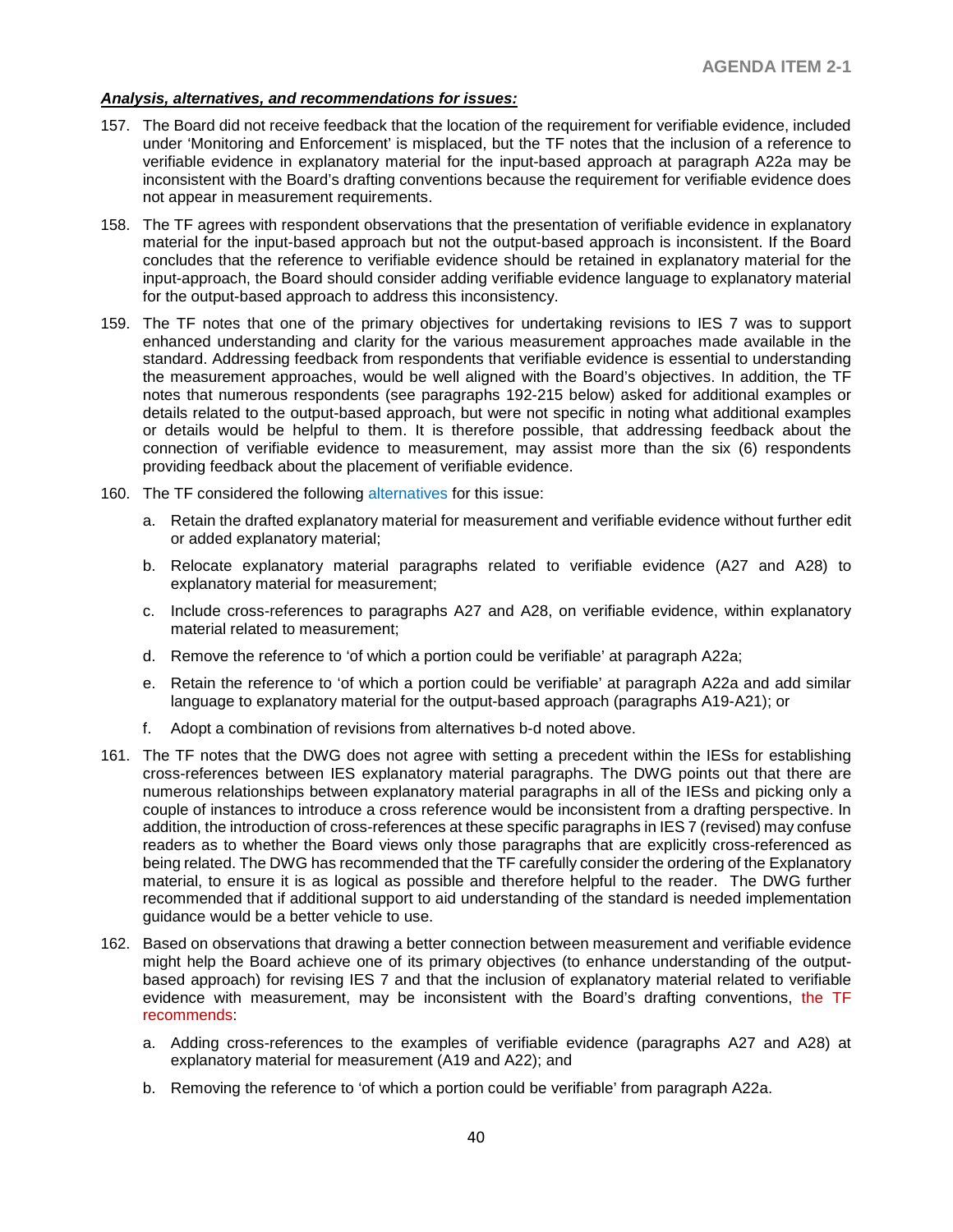| <b>Proposed Revisions for Paragraph A19</b> |                                                                                                                                                                                                                                                                                                                                                                                                            |  |  |  |
|---------------------------------------------|------------------------------------------------------------------------------------------------------------------------------------------------------------------------------------------------------------------------------------------------------------------------------------------------------------------------------------------------------------------------------------------------------------|--|--|--|
| <b>Proposed</b><br><b>IES 7</b>             | The output-based approach focuses on whether professional accountants can demonstrate the<br>achievement of learning outcomes. The measurement focus is on what professional accountants<br>achieved from having undertaken learning and development activities.                                                                                                                                           |  |  |  |
| Final<br>Proposed<br>Wording                | The output-based approach focuses on whether professional accountants can demonstrate the<br>achievement of learning outcomes. The measurement focus is on what professional accountants<br>achieved from having undertaken learning and development activities. Paragraphs N277 through A27<br>provide examples of evidence that may be used to demonstrate that learning outcomes have been<br>achieved. |  |  |  |

| <b>Further Revisions for A22</b>    |                                                                                                                                                                                                  |  |  |
|-------------------------------------|--------------------------------------------------------------------------------------------------------------------------------------------------------------------------------------------------|--|--|
| <b>Proposed</b><br><b>IES 7</b>     | An input based approach measures CPD activity in terms of hours or equivalent learning units. For<br>example, IFAC member bodies may establish requirements for each professional accountant to: |  |  |
|                                     | Complete a predetermined number of hours of learning (or equivalent units) within a rolling<br>(a)<br>period of time, of which a portion could be verifiable;                                    |  |  |
|                                     | (b)<br>Complete a set amount of learning or relevant professional development activity in each year:<br>and                                                                                      |  |  |
|                                     | Measure learning and development activities undertaken to meet such requirements.<br>(C)                                                                                                         |  |  |
| Final<br><b>Proposed</b><br>Wording | An input based approach measures CPD activity in terms of hours or equivalent learning units. For<br>example, IFAC member bodies may establish requirements for each professional accountant to: |  |  |
|                                     | (a) Complete a predetermined number of hours of learning (or equivalent units) within a rolling<br>period of time, of which a portion could be verifiable;                                       |  |  |
|                                     | Complete a set amount of learning or relevant professional development activity in each year;<br>(b)<br>and                                                                                      |  |  |
|                                     | Measure learning and development activities undertaken to meet such requirements.<br>(C)                                                                                                         |  |  |
|                                     | Paragraphs N27, N28, and A28 provide examples of evidence that may be used to confirm learning<br>and development activities were completed and relevant to the professional accountant's role.  |  |  |

## **E6. Explanatory Material for Less Easily Verifiable Activities**

#### *Summary of issues:*

 $\overline{a}$ 

- 163. Five (5) of 42 respondents (AICPA; EY; GAO; Indiana CPA Society; ISCA) provided feedback to the Board that the revision to IES 7 does not provide enough information or clarity about non-verifiable activities or evidence. These comments are presented, in detail, under Theme 19 at Agenda Item 2-3 and are summarized as follows:
	- a. Two (2) respondents (AICPA; EY) noted that revisions to explanatory material related to verifiable evidence have removed references to activities that are less-easily verified, like on-the-job training, coaching, mentoring, and informal learning, which may deter member bodies from allowing these learning and development activities from being allowable as acceptable forms of CPD; and
	- b. Two (2) respondents (GAO; Indiana CPA Society) observed that IES 7 (revised) includes examples of learning and development activities at paragraph A17, which are either not verifiable or difficult to verify, but that explanatory material for verifiable evidence does not address how these forms of learning and development could be verified (e.g., mentoring and coaching); and
	- c. One (1) respondent (ISCA) drew a connection between paragraph A20, noting that if learning outcomes can be established by professional accountants undertaking self-appraisal, then the achievement of those learning outcomes could be assessed by the professional accountant at paragraph A27. This leads to a question about whether self-appraisal and self-reflection constitutes

<span id="page-40-0"></span>**<sup>7</sup>** Note: This reference (N27) refers to the recommendation that new explanatory material be added for non-verifiable evidence. See paragraph 167, below, where language for this new paragraph is proposed.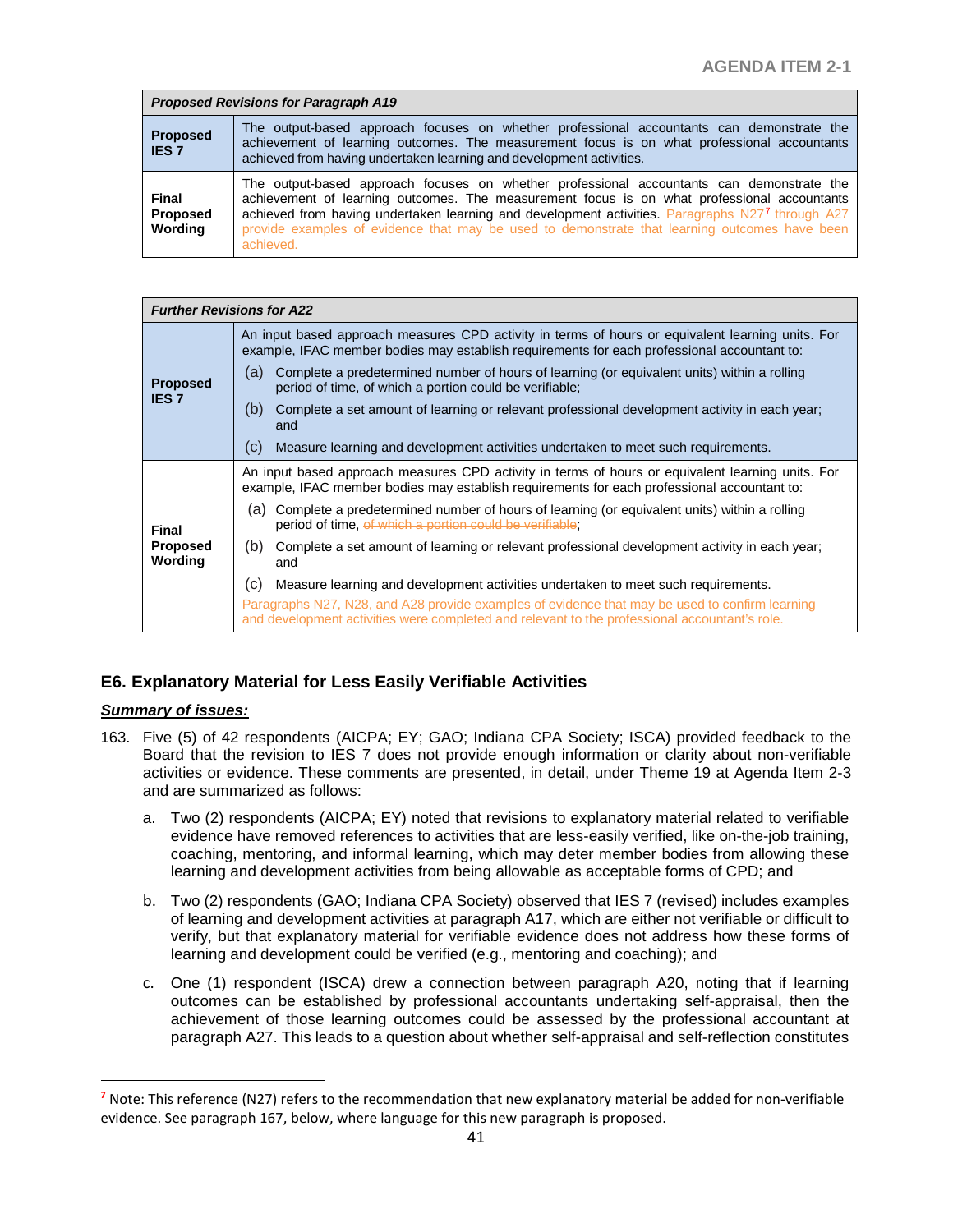sufficient evidence for CPD, as a form of non-verifiable evidence.

#### *Analysis, alternatives, and recommendations for issues:*

- 164. The TF believes the Board's intention is to still allow for non-verifiable activities to form part of what would be considered acceptable CPD for professional accountants:
	- a. The composition of the requirement for verifiable evidence is principles based, allowing IFAC member bodies to specify the nature and extent of verifiable evidence professional accountants are required to maintain for CPD that has been undertaken, which means an IFAC member body may determine that not all evidence of CPD undertaken needs to be verifiable;
	- b. The TF notes that the Board undertook thoughtful consideration revising IES 7 (revised) paragraph A17 (listing of learning and development activities) to ensure that less easily verifiable forms of learning and development were clearly included because the Board recognizes how important these learning and development activities are to developing and maintaining professional competence.
- 165. The TF also believes the Board's intention is that IFAC member bodies must decide what evidence will be acceptable for professional accountants in their jurisdiction, consistent with establishing principles based standards. Therefore, the TF believes self-appraisal and self-reflection may constitute evidence of CPD and that IFAC member bodies may determine the nature and extent of self-appraisal and selfreflection that they would accept as evidence for CPD.
- 166. Based on respondent feedback, the TF agrees that the inclusion of additional explanatory material covering the concept of non-verifiable evidence would be consistent and beneficial in helping the revision of IES 7 meet one of the Board's objectives, which was to encourage wider adoption and inclusion of all forms of learning and development in CPD. In addition, the TF notes that paragraph A18 in extant IES 7 made reference to learning activities, like on-the-job training, which were noted to be measurable but not as easily verified. Extant IES 7 paragraph A18 was not carried forward to the proposed revision of IES 7.
- 167. Therefore, the TF recommends that additional explanatory material dealing with non-verifiable evidence be added to IES 7 (revised) between paragraphs A26 and A27 (i.e., paragraph N27). In making that recommendation, the TF also believes that additional explanatory material could be added to further explain what constitutes verifiable evidence so that the importance of that concept is not lost given the newly added emphasis on evidence that is less easily verifiable. Therefore, the TF recommends that additional explanatory material explaining the value of verifiable evidence be added between newly proposed paragraph N27 and A27 (i.e., paragraph N28). Finally, to support readability and flow for paragraphs A26 through newly proposed N28, the TF recommends that the word 'verifiable' be removed from paragraph A26.

| <b>Proposed Revisions for A26</b>          |                                                                                                                                                                                                   |  |  |
|--------------------------------------------|---------------------------------------------------------------------------------------------------------------------------------------------------------------------------------------------------|--|--|
| <b>Proposed</b><br><b>IES 7</b>            | IFAC member bodies may provide guidance on the verifiable evidence to be maintained for CPD that<br>has been undertaken. Guidance may cover the responsibilities of professional accountants for: |  |  |
|                                            | Retention of appropriate records and documents related to their CPD; and<br>(a)                                                                                                                   |  |  |
|                                            | (b)<br>Provision, on request, of verifiable evidence to demonstrate their compliance with the CPD<br>requirements of the IFAC member body.                                                        |  |  |
| Final<br><b>Proposed</b><br><b>Wording</b> | IFAC member bodies may provide guidance on the verifiable evidence to be maintained for CPD that<br>has been undertaken. Guidance may cover the responsibilities of professional accountants for: |  |  |
|                                            | Retention of appropriate records and documents related to their CPD; and<br>(a)                                                                                                                   |  |  |
|                                            | (b)<br>Provision, on request, of verifiable evidence to demonstrate their compliance with the CPD<br>requirements of the IFAC member body.                                                        |  |  |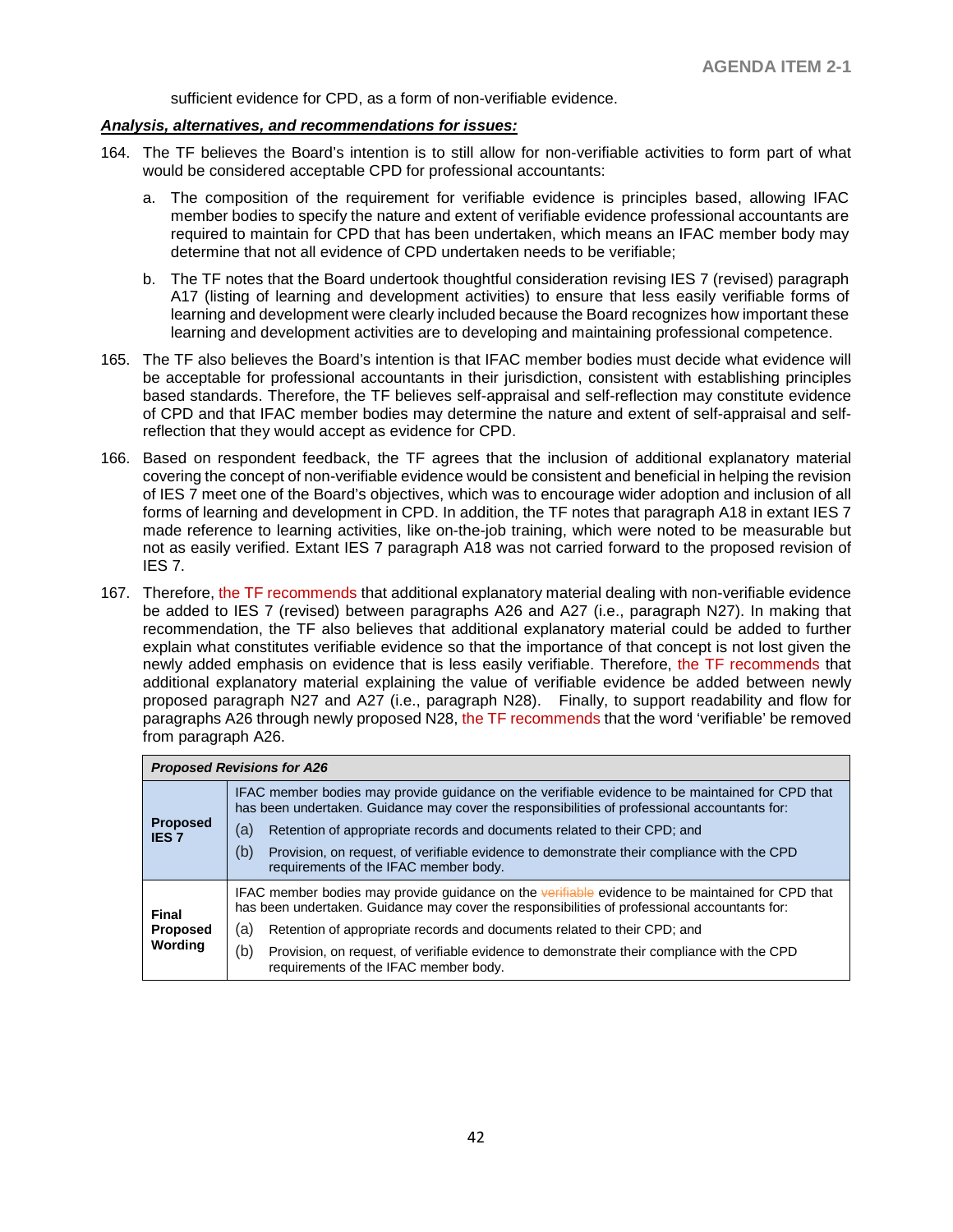| <b>Extant IES</b>                   | A18. This IES is based on the concept that IFAC member bodies expect a proportion of the learning<br>activities that professional accountants undertake to be verifiable. Some learning activities, for<br>example on-the-job training, may be measurable, but may not be able to be verified. These<br>activities also contribute to the development and maintenance of professional competence, but<br>would not be considered to form part of the 60 hours of verifiable CPD in the three-year rolling<br>period.                                                                                                                                                                                                                                                                                                                                                                                                                        |  |  |
|-------------------------------------|---------------------------------------------------------------------------------------------------------------------------------------------------------------------------------------------------------------------------------------------------------------------------------------------------------------------------------------------------------------------------------------------------------------------------------------------------------------------------------------------------------------------------------------------------------------------------------------------------------------------------------------------------------------------------------------------------------------------------------------------------------------------------------------------------------------------------------------------------------------------------------------------------------------------------------------------|--|--|
| <b>Proposed</b><br><b>IES 7</b>     | N/A – Extant A18 was removed and not replaced                                                                                                                                                                                                                                                                                                                                                                                                                                                                                                                                                                                                                                                                                                                                                                                                                                                                                               |  |  |
| Final<br><b>Proposed</b><br>Wording | N27. As part of specifying the nature and extent of evidence that professional accountants maintain for<br>CPD, IFAC member bodies may determine a proportion of learning activities is not able to be<br>verified. Some learning activities, for example on-the-job training; reading; or coaching and<br>mentoring, may be measurable, but may not be easily verified. These activities also contribute<br>relevant CPD because they provide for the development and maintenance of professional<br>competence and may be evidenced through documented self-assessment activities and<br>reflective activity.<br>N28. Verifiable evidence increases the confidence of stakeholders that CPD is achieving its intended<br>objective and contributing towards the enhanced competence of professional accountants.<br>Verifiable evidence is that which is objective, capable of being proven, and stored in written or<br>electronic form. |  |  |

## **E7. Revisions Specific to Paragraphs A27 and A28**

### *Summary of issues:*

- 168. Six (6) of 42 respondents (IBRACON; ISCA; ACCA; AAT; BDO; Deloitte) provided suggested revisions to explanatory material paragraphs A27 and A28. These comments are presented, in detail, under Theme 20 at Agenda Item 2-3 and are summarized as follows:
	- a. Four (4) of 42 respondents (IBRACON; ISCA; ACCA; AAT) had questions about the specific wording or suggested further revisions to paragraph A27 (examples of verifiable evidence that could be used to demonstrate achievement of learning outcomes):
		- i. Two (2) respondents (IBRACON; ISCA) commented that item (c) 'assessment of learning outcomes achieved' and (e) 'objective assessment against a competency map', in the way that they are described, does not make clear what type of verifiable evidence should be provided. This included questions about whether 'self-reflection' would be considered as a sufficient example of verifiable evidence;
		- ii. One (1) respondent (ACCA) suggested a re-ordering of the list at A27 and that the following be added to the list:
			- 1. Self-assessment of learning outcomes achieved;
			- 2. Carrying out additional roles; and
			- 3. Independent confirmation of learning gained through advocacy roles or coaching and mentoring.
		- iii. One (1) respondent (ISCA) suggested that the following be added to the list:
			- 1. Writing of organization policies e.g., accounting policies, risk management policies and employee code of conduct; and
			- 2. Involvement in leading discussions at as well as preparing for board or committee meetings e.g., audit committee meetings (for professional accountants holding senior positions
		- iv. One (1) respondent (AAT) expressed concern that the list of examples presented at A27 might be perceived to be exhaustive and that if it is perceived to be exhaustive, then it may prevent some from adopting new technologies which could provide for future forms of verifiable evidence that do not exist today.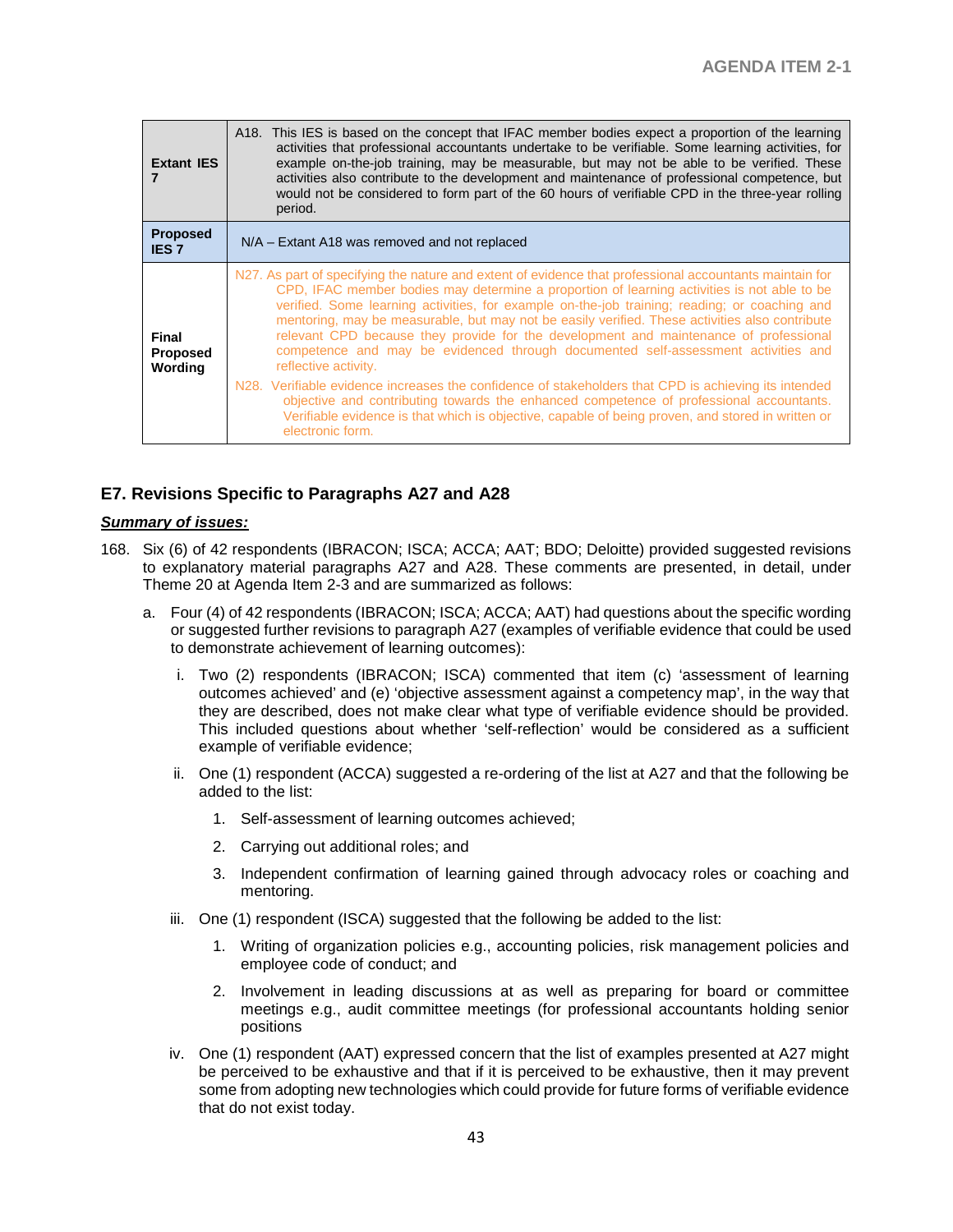- b. Three (3) of 42 respondents (BDO; Deloitte; ISCA) had questions about the specific wording or suggested further revisions to paragraph A28 (examples of verifiable evidence that could be used in an input-based approach):
	- i. One (1) respondent (BDO) noted that paragraph A28a ('Course outlines and teaching materials') is probably not evidence that CPD was undertaken but rather evidence of whether the learning and development activity was relevant to the professional accountant's role. BDO suggested clarifying this by adding 'to verify the relevance of the topic' to the end of A28a; and
	- ii. Two (2) respondents (Deloitte; ISCA) questioned why A28c begins with the word 'independent' while A28b does not and noted this inconsistency might cause confusion. With the current formulation of A28b and A28c, Deloitte and ISCA questioned whether these items are now the same thing or not.
- c. One (1) respondent (ACCA) observed that the terminology used to describe verifiable evidence was inconsistent between paragraphs A27 and A28, questioned whether that was appropriate, and recommended that either be conformed to the other for consistency:
	- i. A27 used the term, 'verifiable evidence that could be used to demonstrate';
	- ii. A28 uses the term, 'evidence that could be used for verification'.

#### *Analysis, alternatives, and recommendations for issues:*

- 169. The TF agrees with respondents who noted that the list of examples at paragraph A27 could be improved to enhance clarity. The TF believes feedback on this issue is also related to questions about nonverifiable evidence, in that some of the examples included at A27 are ambiguous as to whether the example is verifiable or not (examples (c) and (e) leave open the possibility that self-reflection could be provided as non-verifiable evidence).
- 170. The TF agrees with respondent feedback that examples (c) 'Assessments of learning outcomes achieved' and (e) 'Objective assessments against a competency map' do not clarify what evidence is being obtained and they are subject to interpretation as to whether they are meant to be verifiable or if self-reflection would be sufficient.
- 171. Therefore, the TF recommends that examples (c) and (e) at paragraph A27 be further revised. In addition, as noted above, the TF is recommending that additional explanatory material be added for nonverifiable evidence (see paragraph 167). The TF believes, that making revisions to paragraph A27 to make clear that these are examples of verifiable evidence, combined with new material addressing nonverifiable evidence will address respondent concerns. In making these recommendations, the TF also believes that items (f) and (g) at paragraph A27 could also be simplified to make it more clear that 'published material' is verifiable evidence. Therefore, the TF recommends, that item  $(q)$  be removed and (f) be simplified to read 'Published material'. See consolidated recommendations for revisions at paragraph 183 below.
- 172. The TF believes that re-ordering the list at paragraph A27 would not provide value to readers because the Board does not intend for readers to interpret the list as a hierarchy, with examples organized from best to least. Therefore, the TF recommends that the list at A27 not be reordered.
- 173. The TF considered suggestions (paragraph 168aii above) that additional examples be added and compared suggested language for those additions to concerns raised by other respondents about existing examples. The TF is concerned that the suggested new examples would be subject to similar feedback as existing examples, which were questioned by other respondents:
	- a. '*Self-assessment of learning outcomes achieved*' Introducing the concept of 'self-assessment' has been noted as confusing to readers of IES 7 (revised) as it relates to verifiable evidence.
	- b. '*Carrying out additional roles*' Respondents might view this similarly to how they view current examples (c) and (e) in that this does not clarify what evidence is needed and whether selfassessment is acceptable.
	- *c. 'Independent confirmation of learning gained through advocacy roles or coaching and mentoring'* The TF notes that the word independent caused some confusion during IES 7 outreach, because the concept of independence may be difficult to define. The TF also notes that the evidence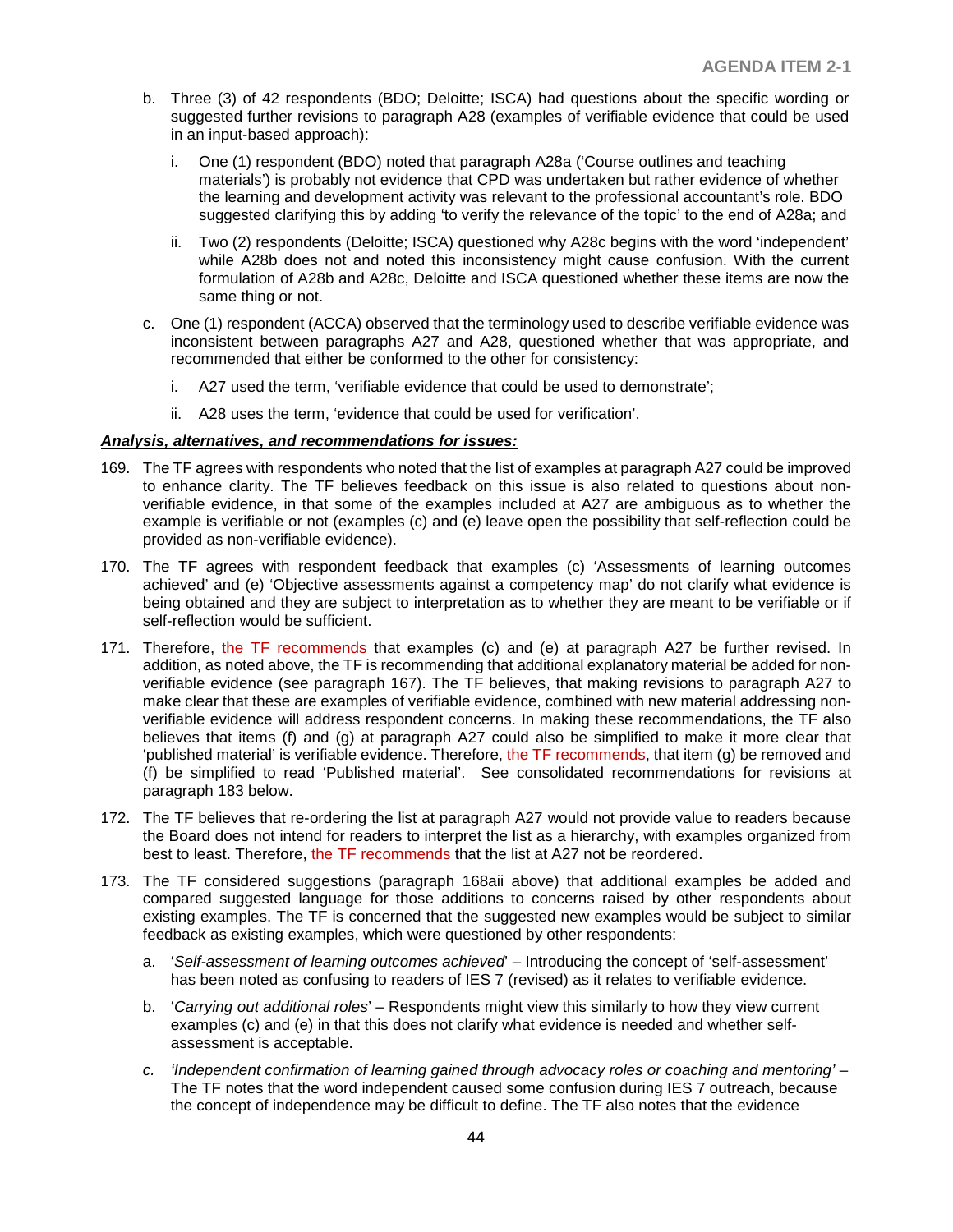included in this example is 'confirmation of learning gained' and the rest of the suggestion connects where that learning was gained from to an example of a learning and development activity. The TF notes, that formulation would be inconsistent with the existing examples included at paragraph A27.

- 174. The TF also considered suggestions at paragraph 168aiv above, to add additional examples, noted that the suggestions provided may not clearly provide evidence which verified that learning outcomes were achieved. Based on the analysis and recommendations outlined above at paragraphs 169-171, the TF believes adding these additional examples would counteract suggested revisions at paragraph 171 (i.e., to make the list more clear about what evidence provides verification).
- 175. Therefore, the TF recommends that additional suggested examples not be added to paragraph A27.
- 176. The TF understands concerns that the list of examples at A27 might be perceived to be exhaustive. The TF notes that IES 7 (revised) includes numerous lists of examples which are also not meant to be exhaustive and the Board did not receive feedback that all lists of examples should be qualified. As noted at paragraph 120b above, two respondents suggested that paragraph A17 could also be qualified but the Board did not receive feedback about additional lists or examples needing to be qualified. The TF believes it is important to present example lists consistently throughout IES, therefore, the TF recommends that the current language used to introduce lists of examples in IES 7 (revised) be retained as they are currently worded.
- 177. The TF agrees with respondent observations, that paragraph A28a is better at providing evidence of whether the learning and development activity is relevant to the professional accountant's role than it is at providing evidence that the learning and development activity was completed.
- 178. The TF recommends that paragraph A28a be revised to reflect that course outlines and teaching materials provide evidence of relevance to role. See consolidated recommendations for revisions at paragraph 183 below.
- 179. The TF agrees with respondent observations that it is not clear if paragraphs A28b and A28c are intended to mean the same thing or not and that the use of the word 'independent' inconsistently may cause confusion. The TF notes that paragraph A28b is the same as in extant IES 7 and that paragraph A28c was revised from the language used in extant IES 7:

| <b>Extant</b><br><b>IES 7</b>   | A20. The following examples represent evidence that could be used for verification in an input-based<br>approach:  |
|---------------------------------|--------------------------------------------------------------------------------------------------------------------|
|                                 | (a) Course outlines and teaching materials;                                                                        |
|                                 | (b) Confirmation of participation by a provider, instructor, employer, mentor, or tutor; and                       |
|                                 | Independent assessments that a learning activity has occurred.<br>(C)                                              |
| <b>Proposed</b><br><b>IES 7</b> | A28. The following examples represent evidence that could be used for verification in an input-<br>based approach: |
|                                 | (a) Course outlines and teaching materials;                                                                        |
|                                 | (b) Confirmation of participation by a provider, instructor, employer, mentor, or tutor; and                       |
|                                 | Independent confirmation that a learning activity has been completed successfully.<br>(C)                          |

- 180. The TF considered the following alternatives for this issue:
	- a. Retain the drafted explanatory material for A28b and A28c without further edit;
	- b. Add 'independent' to A28b or remove 'independent' from A28c; or
	- c. Combine A28b and A28c to eliminate ambiguity.
- 181. The TF recommends that A28b and A28c be combined so that the focus is on confirming that the learning activity was successfully completed. The TF also recommends that the word 'independent' be removed from the combined re-formulation because it would introduce unintended complexity for the intended meaning of this paragraph. For example, how would the IAESB or an IFAC member body define an independent employer, provider, or instructor? See consolidated recommendations for revisions at paragraph 183 below.
- 182. The TF agrees with respondent observations that inconsistent terminology used between A27 and A28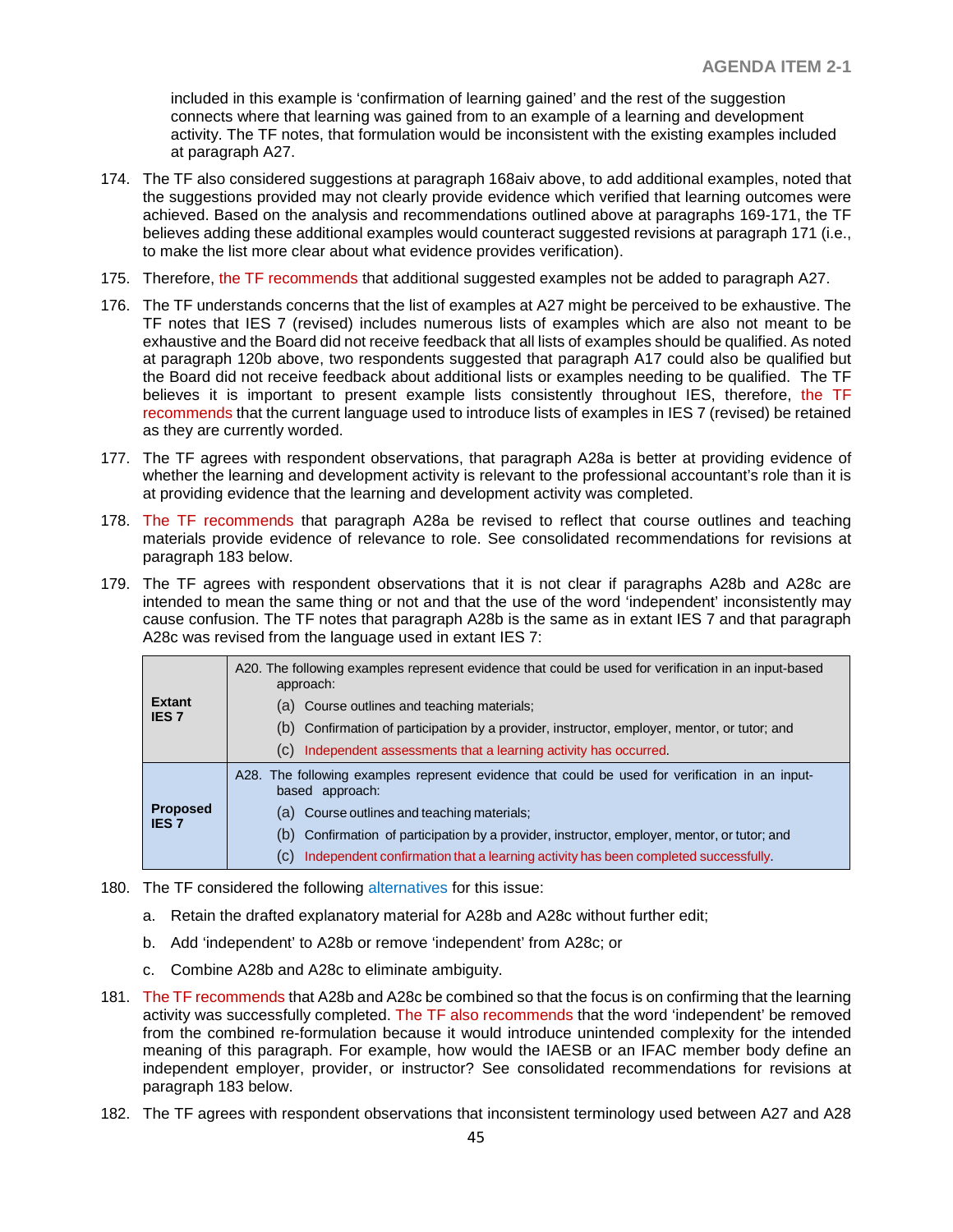for verifiable evidence is inconsistent with the Board's stated desire to enhance clarity with the revision of IES 7. The TF notes that the formulation of A27 is more consistent with the formulation of the related requirement for verifiable evidence than the formulation of paragraph A28. Therefore, the TF recommends that paragraph A28 be further revised to conform to the terminology used at A27. See consolidated recommendations for revisions at paragraph 183 below.

183. Based on the recommendations outlined at paragraphs 171, 178, 181 and 182, the TF recommends that paragraphs A27 and A28 be conformed, that bullets (c); (e); (f); and (g) at A27 be revised, and that paragraph A28 also be revised, as follows:

|                                     |          | A27. The following examples represent verifiable evidence that could be used to demonstrate that<br>learning outcomes have been achieved in an output-based approach: |
|-------------------------------------|----------|-----------------------------------------------------------------------------------------------------------------------------------------------------------------------|
| <b>Proposed</b><br><b>IES7</b>      | (a)      | Examination results;                                                                                                                                                  |
|                                     | (b)      | Specialist or other qualifications;                                                                                                                                   |
|                                     | (c)      | Assessments of learning outcomes achieved;                                                                                                                            |
|                                     | (d)      | Records of work performed (work logs) that have been verified against a competency<br>map;                                                                            |
|                                     | (e)      | Objective assessments against a competency map;                                                                                                                       |
|                                     | (f)      | Evaluations or assessments of written or published material by a reviewer; and                                                                                        |
|                                     | (g)      | Publication of professional articles or of the results of research projects.                                                                                          |
|                                     |          | A27. The following examples represent verifiable evidence that could be used to demonstrate that<br>learning outcomes have been achieved in an output-based approach: |
|                                     | (a)      | Examination results:                                                                                                                                                  |
|                                     | (b)      | Specialist or other qualifications;                                                                                                                                   |
| Final<br><b>Proposed</b><br>Wording | (c)      | Assessments of the acquisition of either knowledge or skill for specified learning<br>outcomes achieved;                                                              |
|                                     | (d)      | Records of work performed (work logs) that have been verified against a competency<br>map;                                                                            |
|                                     | (e)      | Objective assessments of performance or behavior against a competency map; and                                                                                        |
|                                     | (f)      | <b>Evaluations or assessments of written or Published material by a reviewer; and</b>                                                                                 |
|                                     | $\Theta$ | Publication of professional articles or of the results of research projects.                                                                                          |

| <b>Proposed</b><br><b>IES 7</b>            | A28. The following examples represent evidence that could be used for verification in an input-<br>based approach:<br>(a) Course outlines and teaching materials;<br>(b) Confirmation of participation by a provider, instructor, employer, mentor, or tutor; and<br>Independent confirmation that a learning activity has been completed successfully.<br>(C) |  |
|--------------------------------------------|----------------------------------------------------------------------------------------------------------------------------------------------------------------------------------------------------------------------------------------------------------------------------------------------------------------------------------------------------------------|--|
| <b>Final</b><br><b>Proposed</b><br>Wording | The following examples represent verifiable evidence that could be used for verification to<br>A28.<br>demonstrate that learning and development activities have been completed and are relevant to<br>a role in an input-based approach:                                                                                                                      |  |
|                                            | <b>Course outlines, and teaching materials, storyboards (for virtual training), and meeting</b><br>(a)<br>agenda objectives and meeting minutes that verify the relevance of the content; and                                                                                                                                                                  |  |
|                                            | <b>Confirmation of participation</b> that a learning and development activity has been completed,<br>(b)<br>by a provider, instructor, employer, mentor, or tutor.                                                                                                                                                                                             |  |
|                                            | -Independent confirmation that a learning activity has been completed successfully.                                                                                                                                                                                                                                                                            |  |

## **E8. Other General Measurement Matters**

#### *Summary of issues:*

184. The Board received several comments that may be difficult to address through the requirements or explanatory material in IES 7 (revised). These responses are organized under Theme 21 in Agenda Item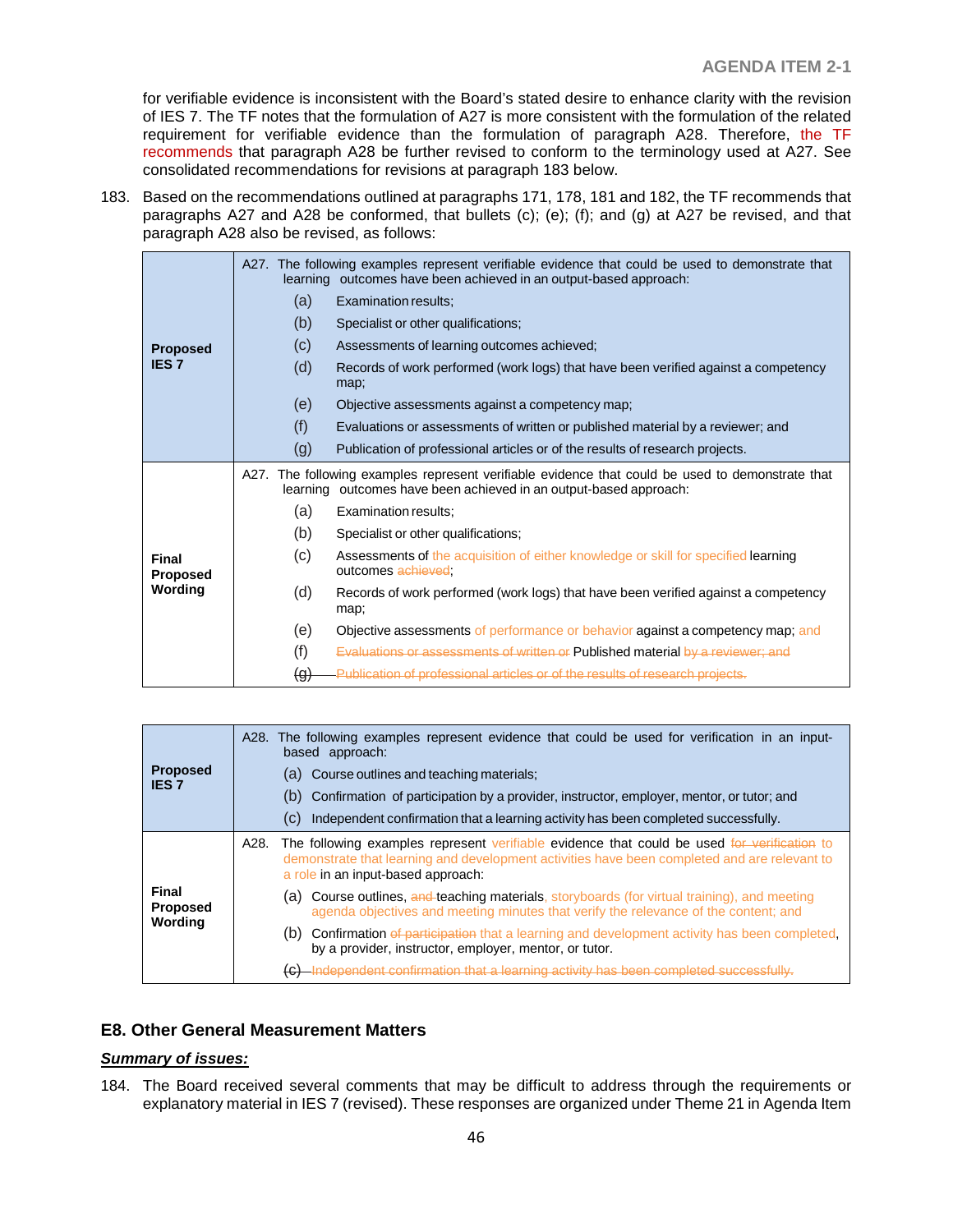2-3.

- 185. Three (3) respondents (ICAS; JICPA; PwC) asked the Board to provide examples or illustrate how a learning outcomes approach could apply to an output-based approach or an input-based approach
- 186. One (2) respondent (FRC) asked the Board to help explain how engagement partners could demonstrate that they meet the requirements in IES 8**[8](#page-46-0)** based on measures available to users of an input-based approach.
- 187. One (1) respondent (IRBA) commented that while they appreciate that the IESs are principles-based, they find the requirements and explanatory material in IES 7 (revised), generally speaking, to be inadequate at answering all questions and concerns related to CPD.

#### *Analysis and recommendation for issues related to verifiable evidence:*

- 188. The TF understands both questions presented at paragraphs 185 and 186 and believes that in principle, answers can be found through the use of 'both approaches', in that an input measure, like hours, can be the basis for measurement, provided the professional accountant demonstrates the achievement of learning outcomes for the hours of learning undertaken.
- 189. However, the TF does not believe IES 7 (revised) can be further revised to directly address the questions, presented at paragraphs 185 and 186, without developing prescriptive requirements or developing explanatory material which begins to explain concepts not contained in the requirements of IES 7 (revised). Undertaking either effort would be inconsistent with the IAESB's drafting conventions.
- 190. Therefore, the TF recommends that no further revisions be made to IES 7 (revised) but that these questions be considered by the Board for possible incorporation into future implementation guidance.
- 191. The TF understands the concern presented at paragraph 187 and acknowledges that principles based standards inherently do not provide prescriptive or clear direction which users of the standard may find helpful. The TF believes that additional revisions made to IES 7 (revised) requirements and explanatory material in response to all feedback received on IES 7 (revised), combined with the planned future release of implementation guidance, will be helpful in addressing this challenge.

## **Action Requested:**

 $\overline{a}$ 

- **7. Do you believe the incorporation of cross-references at paragraph A19 and A22 (as presented at paragraphs 157-162) improves how IES 7 reads and facilitates your understanding of the output-based approach?**
- **8. Do you agree with the recommendations proposed for 'General Measurement' related revisions presented at paragraphs 132-191, based on the final analysis of comments? If not, why and are there additional alternatives and/or recommendations that should be discussed and presented?**

## **F1. Output-Based Approach Comments:**

- 192. The Board asked the following questions which generated feedback specific to the output-based approach:
	- a. Question 2: Are the requirements (see paragraphs 9-17) of the proposed IES 7 appropriate and clear?
	- b. Question 3: Are there any additional explanatory paragraphs needed to better explain the

<span id="page-46-0"></span>**<sup>8</sup>** Paragraph A20 in IES 8 refers readers to IES 7 for more information about measuring CPD.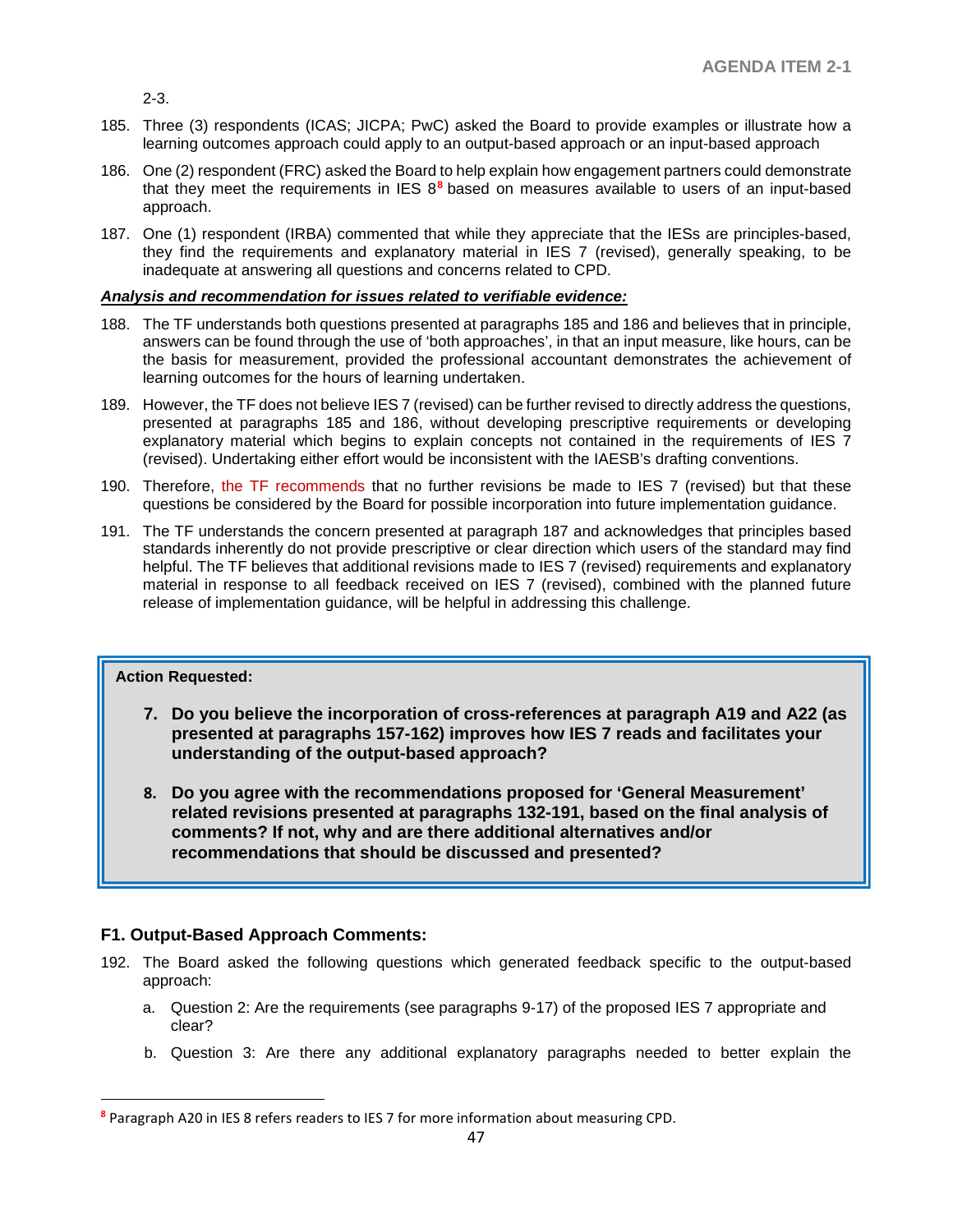requirements of the proposed IES 7?

- c. Question 4: Do proposed revisions to the output-based approach requirement (see paragraph 13) and related explanatory material (see paragraphs A19-21) improve understanding and your ability to apply an output-based measurement approach? If not, what suggestions do you have to improve clarity of the output-based approach?
- d. Question 5: Are there any terms within the proposed IES 7 which require further clarification? If so, please explain the nature of the deficiencies?
- e. Question 6: Do you anticipate any impact or implications for your organization, or organizations with which you are familiar, in implementing the requirements included in this proposed IES 7?
- f. Question 7: What topics or subject areas should implementation guidance cover?
- g. The board also invited respondents to provide general commentary.
- 193. Responses specific to the output-based approach are outlined, in detail, at Agenda Item 2-3 and presented at themes 22 and 23. Each theme is included for discussion below.

### **F2.** *Opinions About the Output-Based Approach*

#### *Summary of issues:*

 $\overline{a}$ 

194. The Board specifically asked respondents if proposed revisions to the output-based approach improved understanding and the respondents' ability to apply the output-based approach. In addition, the Board asked respondents for their general comments on IES 7 (revised) and whether or not respondents believe requirements and explanatory material are appropriate and clear. The combination of these questions resulted in the Board receiving mixed opinions about whether the output-based approach revisions were clear or whether challenges still exist. Theme 22 presented at Agenda Item 2-3 organizes responses related to opinions about the output-based approach in IES 7 (revised).

#### *Positive Opinions about the Output-Based Approach*

195. 19 of 42 respondents**[9](#page-47-0)** expressed a positive opinion about the output-based approach included in IES 7 (revised). Positive opinions were expressed as statements of support for the approach, commentary that revisions to the approach were clear and/or welcomed; statements acknowledging the need to move towards the output-based approach, or commentary that respondents believe the output approach is the best measurement approach (*NOTE: For all graphs presented below, plotted opinions will exceed the number of total responses (19), because some respondents offered more than one opinion*):

<span id="page-47-0"></span>**<sup>9</sup>** The 19 respondents include: IDW; ICAEW; EFAA; AAT; FRC; ICAZ; WPK; ICAN; FACPCE; BDO; Deloitte; TURMOB; Dumisani Mspipa; NBA; AICPA; Indiana CPA Society; Knowledge Equity; Professors Catriona and Nicholas Paisey; ISCA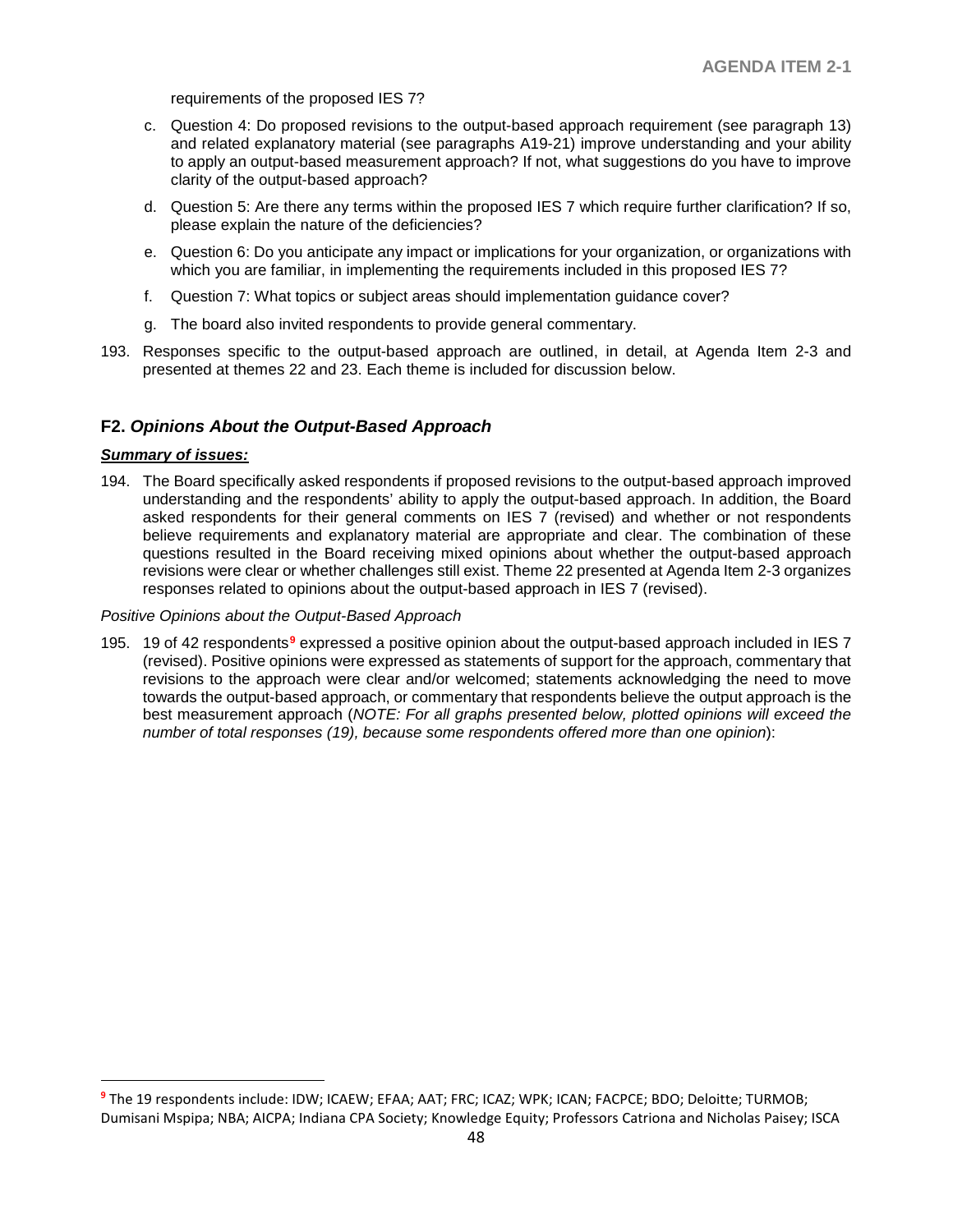

# Positive Opinions: **Respondent Type Response**



# Positive Opinions: **Economic Region Response**

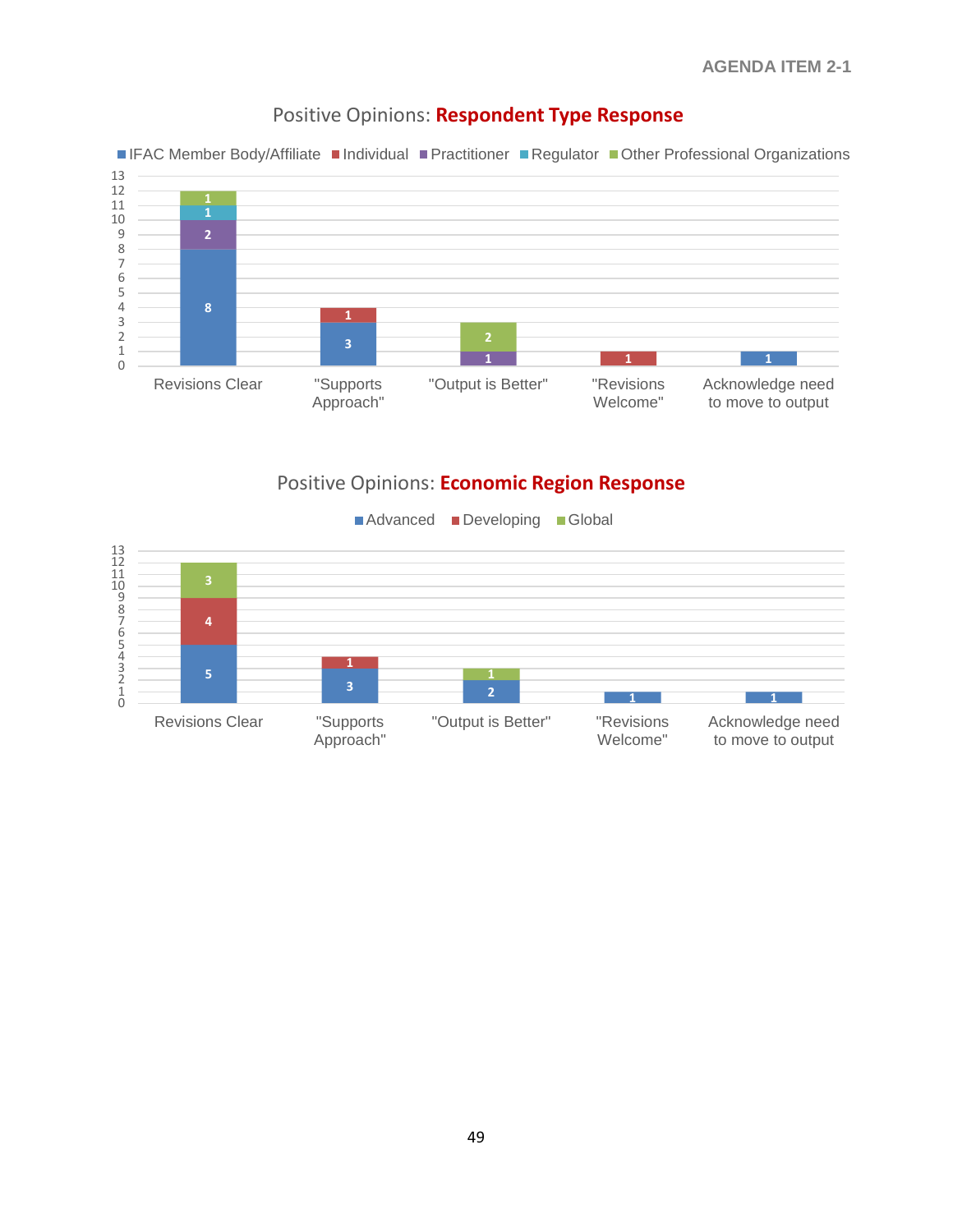

## Positive Opinions: **Geographic Response**

#### *Opinions that Challenges Remain or Further Revisions are Needed*

- 196. Nine (9) of 42 respondents**[10](#page-49-0)** commented that they continue to foresee challenges with their ability to understand and apply an output-based approach. Expected challenges varied among respondents. Some respondents noted only their foreseeable challenges while other respondents suggested further revisions to help them clarify their understanding or foreseen challenges:
	- a. Challenges related to a learning outcomes approach:

 $\overline{a}$ 

- i. One (1) respondent (AICPA) noted that learning outcomes are often closely associated with or even synonymous with structured learning activities and therefore "may not appropriately recognize the value of unstructured learning activities such as on-the-job training, peer-to-peer learning, and mentoring and coaching that play a critical role in competence development." The AICPA recommended that "IAESB clarify that learning outcomes may arise from both structured and unstructured learning experiences and that learning outcomes be redefined as the measurable result that learners achieve upon completion of structured or unstructured learning activities. Absent such clarification, the inclusion of 'learning outcomes' could actually be a hindrance to moving to an output-based measurement approach instead of an aid."
- ii. One (1) respondent (Professors Catriona and Nicholas Paisley) noted that while moving from a requirement to demonstrate competence to demonstrating achievement of learning outcomes "makes sense in educational terms", it may be practically challenging to implement because of how difficult it is to define and articulate thoughtful and precise learning outcomes. This respondent believes "considerable training and review would be required to make the proposed system workable and this may impose a significant burden on professional bodies if charged with the task of monitoring the achievement of these learning outcomes."
- iii. One (1) respondent (FRC) suggested that the requirement for the output-based approach be revised to acknowledge the importance of selecting appropriate learning outcomes for measurement:

<span id="page-49-0"></span>**<sup>10</sup>** The nine (9) respondents include: AAT; ACCA; AICPA; CPA Australia; FRC; ISCA; Miguel Angel Bouzas Sanudo; Professors Catriona and Nicholas Paisley; and SAIPA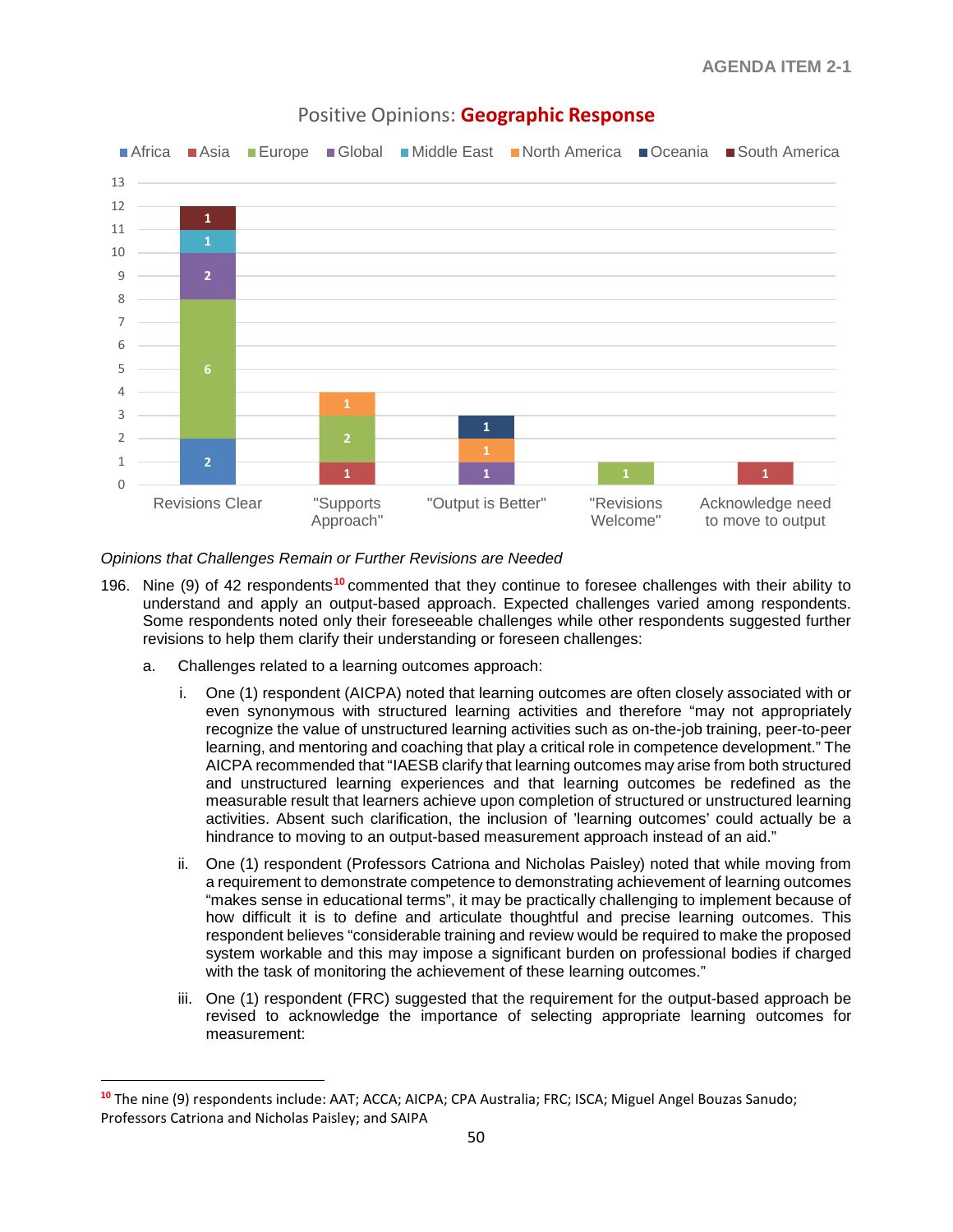"IFAC member bodies using an output-based approach shall require professional accountants to identify learning outcomes relevant to their role and professional responsibilities and to demonstrate their achievement."

- iv. One (1) respondent (ISCA) commented that because the output-based approach now requires professional accountants to demonstrate the achievement of learning outcomes, the IAESB could provide a Table A for various roles similar to the Table As provided in IESs 2-4 and 8. The ISCA also noted that clarity could be added about whether or not IFAC member bodies shall establish the depth of detail professional accounts must go to demonstrate the achievement of learning outcomes and to also seek verification of learning outcomes from a reliable source.
- v. One (1) respondent (AAT) asked for additional clarification on the meaning of 'demonstrate' set-out in the requirement for the output-based approach to support their understanding of what is expected for the output-based approach.
- b. Concerns about subjective criteria in output-based approaches:

Three (3) respondents (ISCA; SAIPA; Miguel Angel Bouzas Sanudo) expressed concern about their ability to apply the output-based approach because of the subjectivity associated with establishing consistently equitable criteria for members to follow and for member bodies to comply.

c. Concerns about the cost benefit of applying an output-based approach:

Two (2) respondents (CPA Australia; ACCA) questioned whether the benefits of moving to an output-based approach could justify the costs of moving to an output-based approach. ACCA notes that moving to an output-based approach is costly and resource intensive and may be undermined by laws and regulations in some jurisdictions which will continue to require the completion of a certain amount of formal learning as part of CPD. CPA Australia also noted how costly and resource intensive moving to an output-based approach could be for a member body and also noted that if member bodies are not able to find resources with expertise to fully educate their members about what is required of them in an output-based approach, then moving to an output-based approach may not lead to improvements in learning and competency.

## *Analysis and recommendations for issues:*

- 197. The TF notes that one of the reasons the Board initiated the project to explore whether IES 7 was fit for purpose in November 2015 was because the Board had just completed its clarity project and had revised or was in the process of finalizing revisions to IESs 2-4 and 8 which all adopted a learning outcomes approach. The Board has defined 'learning outcomes' in its Glossary of terms and learning outcomes as defined by the IAESB are used consistently throughout the IESs. In January 2016, the IAESB published *'Guiding Principles for Implementing a Learning Outcomes* Approach' to support the learning outcomes approach adopted in IESs 2-4 and 8.
- 198. The TF acknowledges that understanding how to specify learning outcomes and understanding how to demonstrate achievement of learning outcomes is difficult and subjective in some instances. The Board has also acknowledged, during previous discussions about whether or not IES 7 should continue to include the input-based approach and the output-based approach, that the input-based approach should be retained to support flexibility for users of IES 7 (revised), in recognition that moving to an outputbased approach may be more resource intensive.
- 199. The TF further notes that respondent feedback on this issue for the IES 7 (revised) exposure draft is consistent with feedback received during initial consultation. While there are mixed views, most continue to support the inclusion of the input-based and output-based approaches.
- 200. Therefore, the TF recommends that output-based approach continue to be based on a requirement that professional accountants demonstrate the achievement of learning outcomes and that the definition of learning outcomes remain unchanged.
- 201. The TF recommends not modifying the requirement for the output-based approach to have IFAC member bodies require their professional accountants to identify learning outcomes in addition to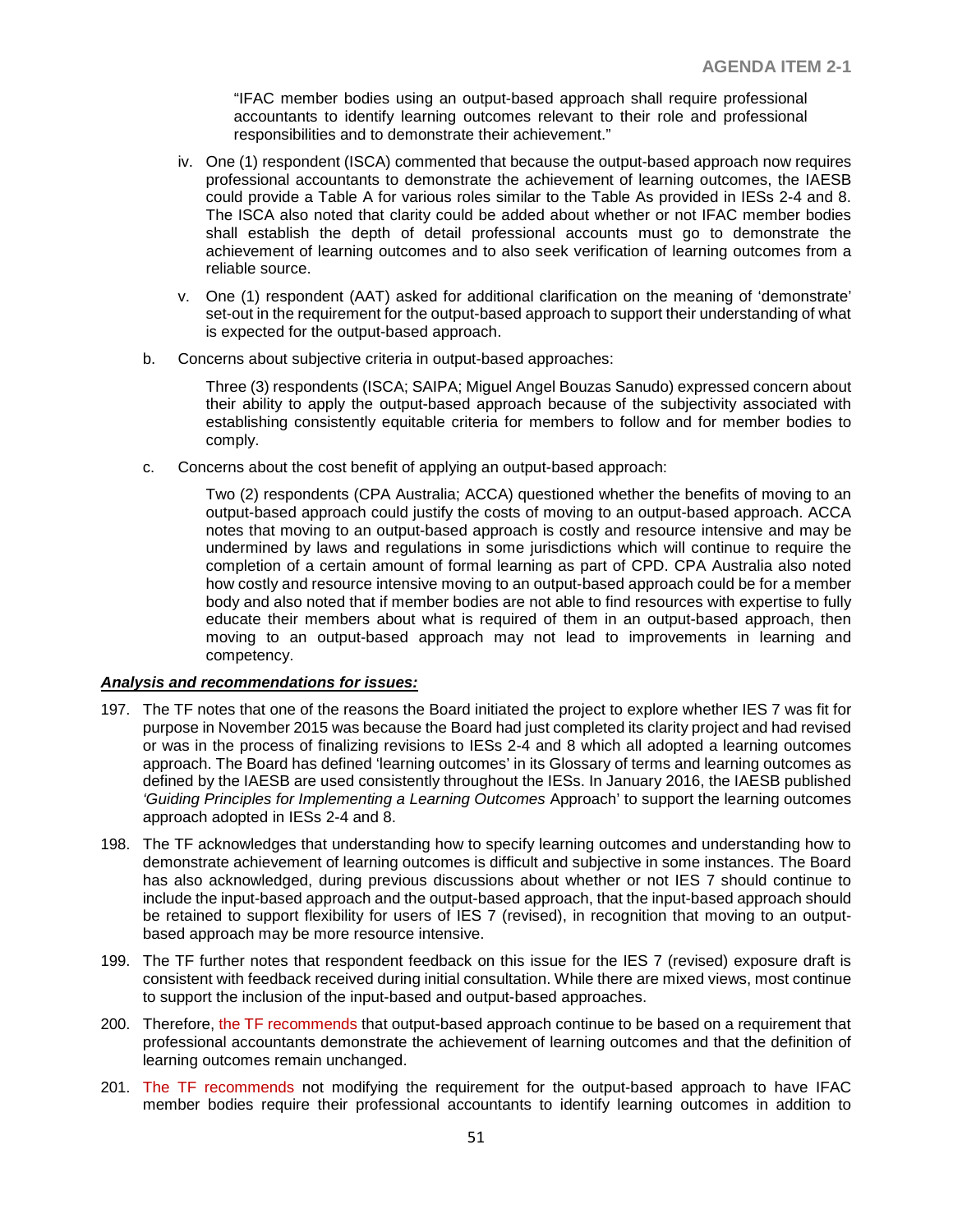demonstrating their achievement. The TF believes it is important that IES 7 (revised) avoid prescribing who can identify learning outcomes because learning outcomes can be identified by numerous sources such as IFAC member bodies, licensing regimes, regulators, employers, and professional accountants.

202. The TF recommends that the Board make further revisions to explanatory material which may help address questions and concerns related to respondent understanding of the output-based approach, specifying learning outcomes, and demonstrating the achievement of learning outcomes. The TF made a series of recommendations to modify explanatory material related to verifiable evidence which should be helpful to concerns about demonstrating the achievement of learning outcomes and clarifying that learning outcomes apply to formal and informal learning and development activities (see paragraphs 156-183 above). In addition, the TF outlines further revisions to explanatory material paragraphs A20 as shown in paragraph 215 below.

## **F3. Revisions to Explanatory Material for Output-Based Approach**

#### *Summary of issues:*

- 203. The Board specifically asked respondents if proposed revisions to the output-based approach improved understanding and the respondents' ability to apply the output-based approach. In addition, the Board asked respondents for their general comments on IES 7 (revised) and whether or not respondents believe requirements and explanatory material are appropriate and clear. The combination of these questions resulted in the Board receiving feedback about revisions to explanatory material specific to the output-based approach. Theme 23 presented at Agenda Item 2-3 organizes responses related to opinions about the output-based approach in IES 7 (revised).
- 204. 11 of 42 respondents**[11](#page-51-0)** stated that 'additional examples', 'additional examples of how to execute the approach', or 'more detail' would be helpful to understand the output-based approach. Respondents were not always specific when siting the need for more examples. Specific examples that were sited included:
	- a. Learning outcomes;
	- b. How to identify learning outcomes;
	- c. How to demonstrate achievement of learning outcomes; and
	- d. How can self-reflective activities be used in the approach.
- 205. Five (5) of 42 respondents provided comments about explanatory material paragraph A20. To facilitate review of feedback in this area, the proposed paragraph A20 in the Exposure Draft is included below:

| <b>Proposed</b><br><b>IES 7</b> |     | A20. The output-based approach typically includes the establishment of clearly defined learning<br>outcomes that are relevant to professional accountants' roles. Learning outcomes may be<br>established by a number of sources, including: |
|---------------------------------|-----|----------------------------------------------------------------------------------------------------------------------------------------------------------------------------------------------------------------------------------------------|
|                                 | (a) | IFAC member bodies;                                                                                                                                                                                                                          |
|                                 | (b) | Professional accountants when undertaking self-appraisal;                                                                                                                                                                                    |
|                                 | (C) | Employers;                                                                                                                                                                                                                                   |
|                                 | (d) | Licensing regimes; and                                                                                                                                                                                                                       |
|                                 | (e) | Regulatory bodies.                                                                                                                                                                                                                           |

- a. One (1) respondent (Indiana CPA Society) commented that they support the inclusion of bullets (b) and (c).
- b. One (1) respondent (SAIPA) commented 'there appears to be a confusion between outcomes and competencies'.
- c. One (1) respondent (IAA) suggested that the word 'sources' be replaced with 'instances'.

<span id="page-51-0"></span> <sup>11</sup> The 11 respondents include: AICPA; CPA Australia; CPA Canada; Deloitte; EY; GAO; IBRACON; IRBA; ISCA; Knowledge Equity and KPMG.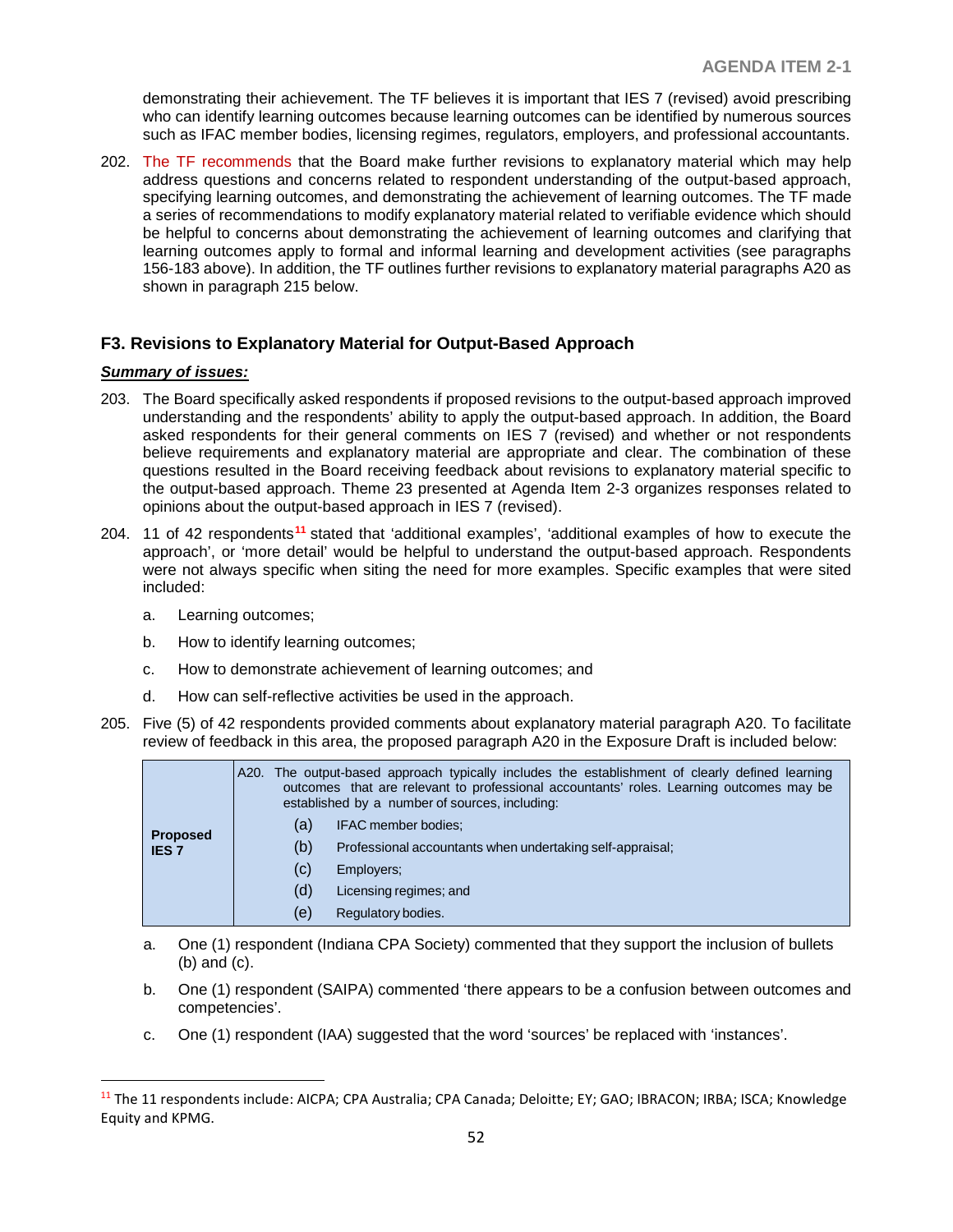- d. Two (2) respondents (Knowledge Equity; JICPA) suggested that the list of sources be expanded to include additional examples. Knowledge Equity suggested 'educational organizations or CPD providers', be added, noting "these entities are heavily involved in the industry (across business and public practice), are typically run by subject matter experts in the field, and have a vested interest in the ongoing development of professional accountants and the accounting profession itself." JICPA proposed that 'clients' be added to the list.
- 206. Four (4) of 42 respondents expressed concerns with the wording at paragraph A21. To facilitate review of feedback in this area, the proposed paragraph A21 in the Exposure Draft is included below:

|                                 | A21. For IFAC member bodies and licensing regimes, determining achievement of learning outcomes<br>by the professional accountant may include consideration of factors such as: |
|---------------------------------|---------------------------------------------------------------------------------------------------------------------------------------------------------------------------------|
| <b>Proposed</b><br><b>IES 7</b> | The nature and extent of CPD undertaken for the learning and development needs<br>(a)<br>identified for the professional accountant's role; and                                 |
|                                 | The nature and extent of reflective activity the professional accountant has documented in their<br>(b)<br>CPD record demonstrating the achievement of learning outcomes.       |
|                                 |                                                                                                                                                                                 |

- a. Two (2) respondents (EY; BDO) noted that A21a describes an input-based approach as currently formulated. BDO suggested the word 'extent' be replaced with 'depth'. EY noted 'that in order for completion of a learning program to be used as an output measure, IES 7 (revised) needs to address the importance of including properly designed learning which incorporates suitable assessment processes.' EY also noted that A21 does not 'address how a professional accountant determines the sufficiency of learning outcomes achieved (i.e., how many learning outcomes need to be met to comply with the CPD requirements).'
- b. One (1) respondent (ISCA) noted that A21 was not easily understood and questioned if there was an opportunity to incorporate some of the information contained in the IAESB's 'Guiding Principles for Implementing a Learning Outcomes Approach at A21.
- c. One (1) respondent (KPMG) noted that they 'did not find A21 clear after repeated reading and reflection' and suggested that the paragraph be reworded.

#### *Analysis, alternatives, and recommendations for issues:*

- 207. Based on review of respondent feedback presented above, the TF believes further revision to explanatory material could help readers:
	- a. Understand how to identify learning outcomes; and
	- b. Understand how to demonstrate the achievement of learning outcomes.
- 208. The TF believes the proposed changes related to verifiable evidence outlined above at paragraphs 156- 183 will help readers understand how to demonstrate the achievement of learning outcomes (specifically, paragraph A19 has been expanded to reference readers to examples of evidence that may be used to demonstrate learning outcomes have been achieved).
- 209. In addition to those changes, the TF recommends that paragraph A21 be removed, rather than revised, based on respondent feedback that it is unclear and currently not adding value for readers looking to understand how professional accountants demonstrate achievement of learning outcomes. The TF believes revisions outlined above at paragraphs 156-183 will provide further understanding about how to demonstrate achievement of learning outcomes and that further attempts to revise A21 may not add additional value or require the Board to explore incorporating the concept of assessment into IES 7 (revised), which was discussed previously and ruled out of scope. The TF notes that implementation guidance is also likely needed for this concept in the future.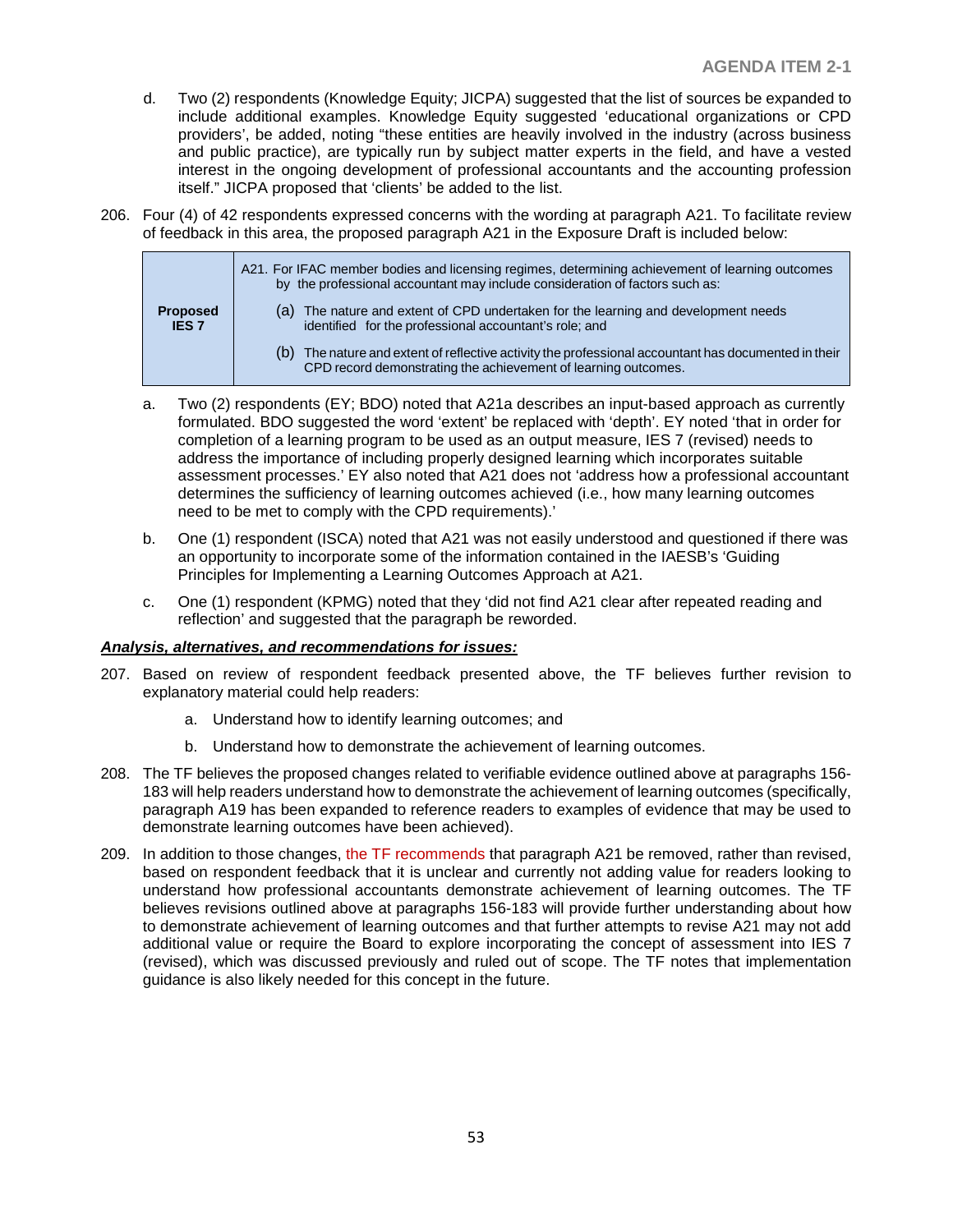| <b>Proposed</b><br><b>IES 7</b>     | A21. For IFAC member bodies and licensing regimes, determining achievement of learning outcomes<br>by the professional accountant may include consideration of factors such as:<br>(a) The nature and extent of CPD undertaken for the learning and development needs identified<br>for the professional accountant's role; and<br>The nature and extent of reflective activity the professional accountant has documented in their<br>(b)<br>CPD record demonstrating the achievement of learning outcomes. |
|-------------------------------------|--------------------------------------------------------------------------------------------------------------------------------------------------------------------------------------------------------------------------------------------------------------------------------------------------------------------------------------------------------------------------------------------------------------------------------------------------------------------------------------------------------------|
| Final<br><b>Proposed</b><br>Wording | A21. For IFAC member bodies and licensing regimes, determining achievement of learning outcomes<br>by the professional accountant may include consideration of factors such as:<br>The nature and extent of CPD undertaken for the learning and development needs identified<br>for the professional accountant's role; and<br>The nature and extent of reflective activity the professional accountant has documented in their<br>(b)<br>CPD record demonstrating the achievement of learning outcomes.     |

- 210. After reviewing respondent feedback about needs for additional examples to help readers understand how to identify and set learning outcomes, the TF re-reviewed the explanatory material set-out at paragraphs A7-A14 related to the requirement that all professional accountants undertake CPD. The TF notes that several of these paragraphs describe how a professional accountant or member body might identify learning needs, opportunities, or competency gaps and how member bodies might prescribe specific or additional CPD for professional accountants working in specialist roles.
- 211. Based on its review of paragraphs A7-A14, the TF believes paragraphs A10-A12 relate also to the thought process one would use to identify learning outcomes, including for relevance and sufficiency. Therefore, the TF recommends that paragraphs A10-A12 be revised to include reference to learning outcomes, as appropriate. See suggested revisions to impacted paragraphs presented at paragraph 215 below.
- 212. The TF notes that comments about paragraph A20 referring to learning outcomes instead of professional competence is consistent with comments that revisions made to the output-based approach may be perceived as a weakening of the requirements of IES 7 (revised). The TF outlined this issue and related recommendations, in detail, above, at paragraphs 139-150.
- 213. The TF considered suggested revisions to paragraph A20. The TF recommends that the word 'sources' be retained as is and that the list of sources who may identify learning outcomes be expanded to include 'CPD Providers'. The recommends that 'clients' not be added to this list because having clients identify learning outcomes might create conflict of interest or independence issues.
- 214. Finally, in making the above recommendations and proposed revisions to IES 7 (revised), the TF observed that explanatory material for measurement currently begins with a paragraph dealing with how to determine a measurement approach before going on to explain each approach. The TF believes explanatory material is missing a paragraph to first explain the purpose of measurement. Therefore, the TF recommends that an additional explanatory material paragraph be added immediately before paragraph A18 to outline the purpose of measurement before explaining how to select an approach.
- 215. Based on the recommendations outlined above, the TF recommends that the following paragraphs in IES 7 (revised) be revised as follows: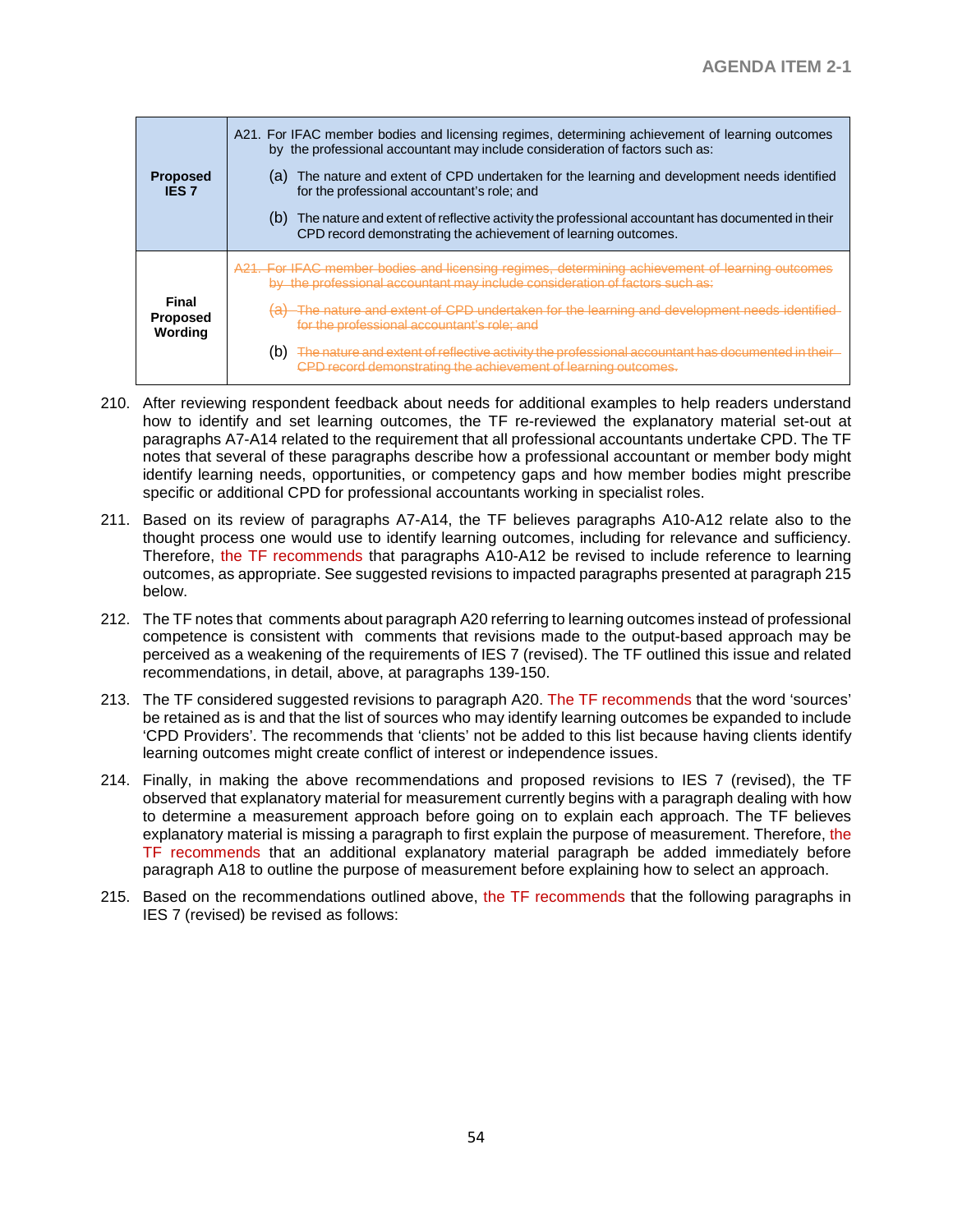| Proposed New Paragraph to Explain the Purpose of Measurement |                                                                                                                                                                                                                                                                 |  |
|--------------------------------------------------------------|-----------------------------------------------------------------------------------------------------------------------------------------------------------------------------------------------------------------------------------------------------------------|--|
| <b>Proposed</b><br><b>IES7</b>                               | N/A                                                                                                                                                                                                                                                             |  |
| Final<br><b>Proposed</b><br>Wording                          | N18. Measurement includes evaluating evidence of the achievement of learning outcomes or completion<br>of CPD focused on learning outcomes related to (a) technical competence, (b) professional skills,<br>and (c) professional values, ethics, and attitudes. |  |

| <b>Further Revisions for Paragraph A20</b> |                                                                                                                                                                                                                                              |                                                                                 |  |  |
|--------------------------------------------|----------------------------------------------------------------------------------------------------------------------------------------------------------------------------------------------------------------------------------------------|---------------------------------------------------------------------------------|--|--|
| <b>Proposed</b><br><b>IES 7</b>            | A20. The output-based approach typically includes the establishment of clearly defined learning outcomes<br>that are relevant to professional accountants' roles. Learning outcomes may be established<br>by a number of sources, including: |                                                                                 |  |  |
|                                            | (a)                                                                                                                                                                                                                                          | IFAC member bodies:                                                             |  |  |
|                                            | (b)                                                                                                                                                                                                                                          | Professional accountants when undertaking self-appraisal;                       |  |  |
|                                            | (c)                                                                                                                                                                                                                                          | Employers;                                                                      |  |  |
|                                            | (d)                                                                                                                                                                                                                                          | Licensing regimes; and                                                          |  |  |
|                                            | (e)                                                                                                                                                                                                                                          | Regulatory bodies.                                                              |  |  |
|                                            | A20. The output-based approach typically includes the establishment of clearly defined learning outcomes<br>that are relevant to professional accountants' roles. Learning outcomes may be established<br>by a number of sources, including: |                                                                                 |  |  |
|                                            | (a)                                                                                                                                                                                                                                          | IFAC member bodies:                                                             |  |  |
| Final<br><b>Proposed</b><br>Wording        | (b)                                                                                                                                                                                                                                          | Professional accountants when undertaking self-appraisal assessment activities; |  |  |
|                                            | (c)                                                                                                                                                                                                                                          | Employers;                                                                      |  |  |
|                                            | (d)                                                                                                                                                                                                                                          | Licensing regimes;                                                              |  |  |
|                                            | (e)                                                                                                                                                                                                                                          | Regulatory bodies; and                                                          |  |  |
|                                            | (f)                                                                                                                                                                                                                                          | <b>CPD Providers.</b>                                                           |  |  |

| <b>Further Revisions for Paragraph A10</b> |                                                                                                                                                                                                 |                                                                                                                                                                                                                                                                                                                                                                                                                                                                               |  |  |
|--------------------------------------------|-------------------------------------------------------------------------------------------------------------------------------------------------------------------------------------------------|-------------------------------------------------------------------------------------------------------------------------------------------------------------------------------------------------------------------------------------------------------------------------------------------------------------------------------------------------------------------------------------------------------------------------------------------------------------------------------|--|--|
|                                            | A10. In addition to CPD frameworks, IFAC member bodies may provide other tools to support a<br>commitment to lifelong learning and to help professional accountants plan relevant CPD, such as: |                                                                                                                                                                                                                                                                                                                                                                                                                                                                               |  |  |
| <b>Proposed</b><br><b>IES 7</b>            | (a)                                                                                                                                                                                             | Competency maps, which provide a list of key competences for certain roles or sectors<br>of the profession; and                                                                                                                                                                                                                                                                                                                                                               |  |  |
|                                            | (b)                                                                                                                                                                                             | Learning plan templates, which assist professional accountants to identify learning and<br>development needs and plan how to meet them.                                                                                                                                                                                                                                                                                                                                       |  |  |
| Final<br><b>Proposed</b><br>Wording        |                                                                                                                                                                                                 | A10. In addition to a CPD framework, IFAC member bodies may provide other tools to support a<br>commitment to lifelong learning and to help professional accountants identify learning outcomes<br>and plan relevant CPD, such as:                                                                                                                                                                                                                                            |  |  |
|                                            | (a)                                                                                                                                                                                             | Competency maps, which provide a list of key competences for certain roles or sectors<br>of the accountancy profession; and                                                                                                                                                                                                                                                                                                                                                   |  |  |
|                                            | (b)                                                                                                                                                                                             | Learning plan templates, which assist professional accountants to identify learning and<br>development needs, including learning outcomes, and plan how to meet them; and                                                                                                                                                                                                                                                                                                     |  |  |
|                                            | (c)                                                                                                                                                                                             | Learning record examples that guide professional accountants in recording their learning<br>and development activities. Examples of activities in a learning record may include a<br>description of the learning and development activity; which competence area and learning<br>outcomes address the identified gap in skill or knowledge; why the activity was chosen<br>and its relevance; when the activity took place; what was learned; and how it has been<br>applied. |  |  |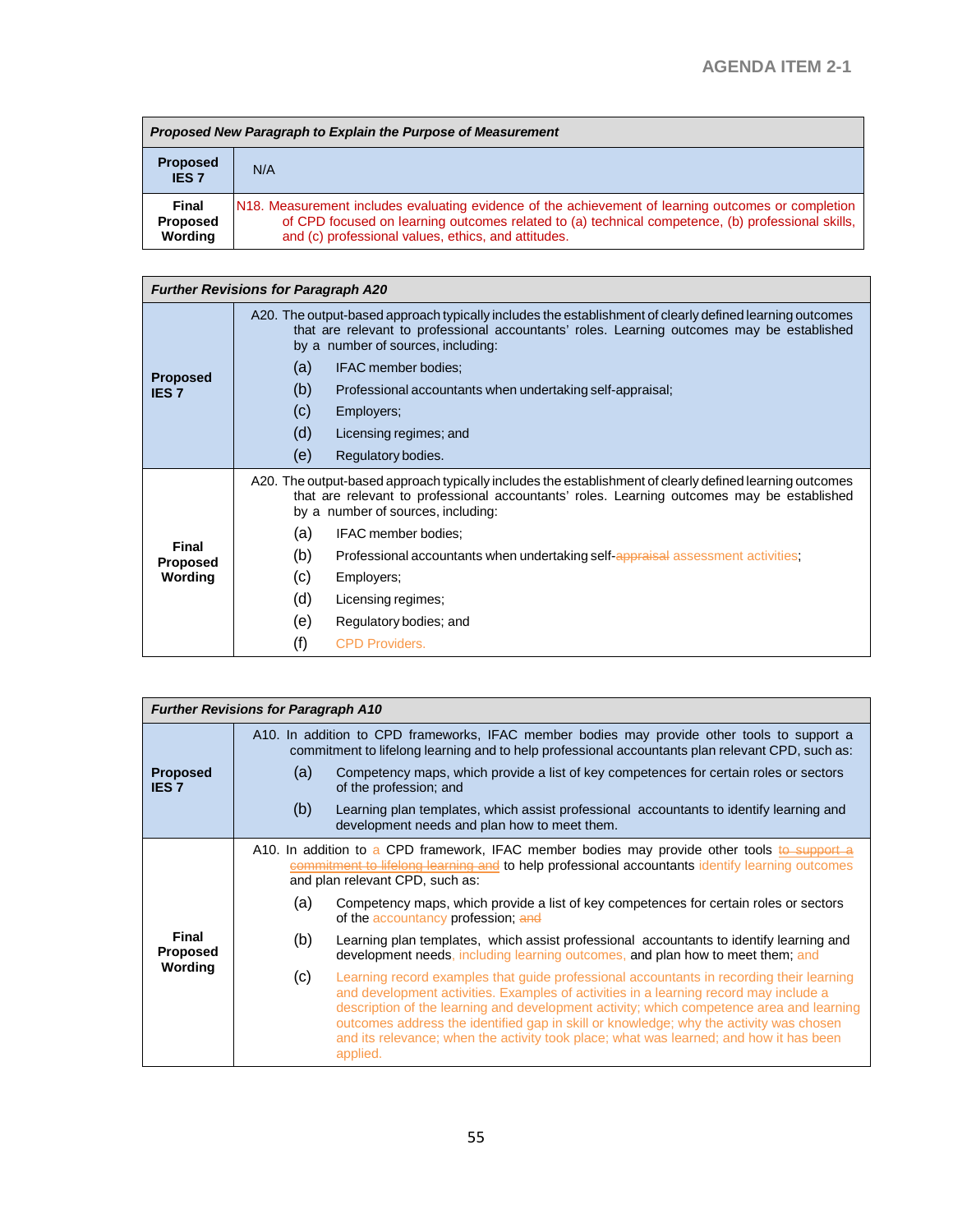| <b>Further Revisions for Paragraph A11</b> |                                                                                                                                                                                                                                                                                                                                                                                                              |  |
|--------------------------------------------|--------------------------------------------------------------------------------------------------------------------------------------------------------------------------------------------------------------------------------------------------------------------------------------------------------------------------------------------------------------------------------------------------------------|--|
| <b>Proposed</b><br><b>IES 7</b>            | A11. IFAC member bodies may provide guidance that encourages professional accountants to discuss<br>their CPD with employers, colleagues, and IFAC member bodies. Such discussions would help<br>identify competence or learning and development gaps that can be used to specify relevant<br>learning opportunities to meet those needs.                                                                    |  |
| Final<br>Proposed<br>Wording               | A11. IFAC member bodies may provide quidance that encourages professional accountants to discuss<br>their CPD with employers, colleagues, and IFAC member bodies, and other professional<br>organizations. Such discussions would may help identify competence or learning and<br>development gaps and learning outcomes that can be used to specify relevant learning<br>opportunities to meet those needs. |  |

| <b>Further Revisions for A12</b>    |                                                                                                                                                                                                                                                                                                                                                                   |                                                                                                                                                                                                                                                                                                                                                                |  |
|-------------------------------------|-------------------------------------------------------------------------------------------------------------------------------------------------------------------------------------------------------------------------------------------------------------------------------------------------------------------------------------------------------------------|----------------------------------------------------------------------------------------------------------------------------------------------------------------------------------------------------------------------------------------------------------------------------------------------------------------------------------------------------------------|--|
| <b>Proposed</b><br><b>IES 7</b>     | A12. IFAC member bodies may choose to develop requirements or guidance on CPD activities they<br>consider relevant to the roles and functions professional accountants typically have. IFAC<br>member bodies may also prescribe specific or additional CPD for professional accountants<br>working in specialists areas, specialist roles, or areas of high risk. |                                                                                                                                                                                                                                                                                                                                                                |  |
| Final<br><b>Proposed</b><br>Wording |                                                                                                                                                                                                                                                                                                                                                                   | A12. IFAC member bodies may choose to develop requirements or guidance on CPD learning and<br>development activities or learning outcomes they consider relevant to the roles and functions<br>of professional accountants in their jurisdiction typically have. IFAC member bodies may also<br>prescribe specific or additional CPD or learning outcomes for: |  |
|                                     | (a)                                                                                                                                                                                                                                                                                                                                                               | Specific competence areas or topics (e.g., ethics)                                                                                                                                                                                                                                                                                                             |  |
|                                     | (b)                                                                                                                                                                                                                                                                                                                                                               | Professional accountants working in specialist areas or performing specialist or<br>specific roles:                                                                                                                                                                                                                                                            |  |
|                                     | (c)                                                                                                                                                                                                                                                                                                                                                               | Competence areas considered to be most relevant of high risk to the protection of<br>the public interest.                                                                                                                                                                                                                                                      |  |

## **Action Requested:**

- **9. Do you agree with the recommendations for proposed revisions to the 'Outputbased approach' requirement presented at paragraphs 194-202, based on the final analysis of comments? If not, why and are there additional alternatives and/or recommendations that should be discussed and presented?**
- **10. Do you agree with the recommendations for proposed revisions to the 'Outputbased approach' explanatory material presented at paragraphs 203-215, based on the final analysis of comments? If not, why and are there additional alternatives and/or recommendations that should be discussed and presented?**

## **G1. Input-Based Approach Comments:**

- 216. The Board asked the following questions which generated feedback specific to the input-based approach:
	- a. Question 2: Are the requirements (see paragraphs 9-17) of the proposed IES 7 appropriate and clear?
	- b. Question 3: Are there any additional explanatory paragraphs needed to better explain the requirements of the proposed IES 7?
	- c. Question 4: Do proposed revisions to the output-based approach requirement (see paragraph 13) and related explanatory material (see paragraphs A19-21) improve understanding and your ability to apply an output-based measurement approach? If not, what suggestions do you have to improve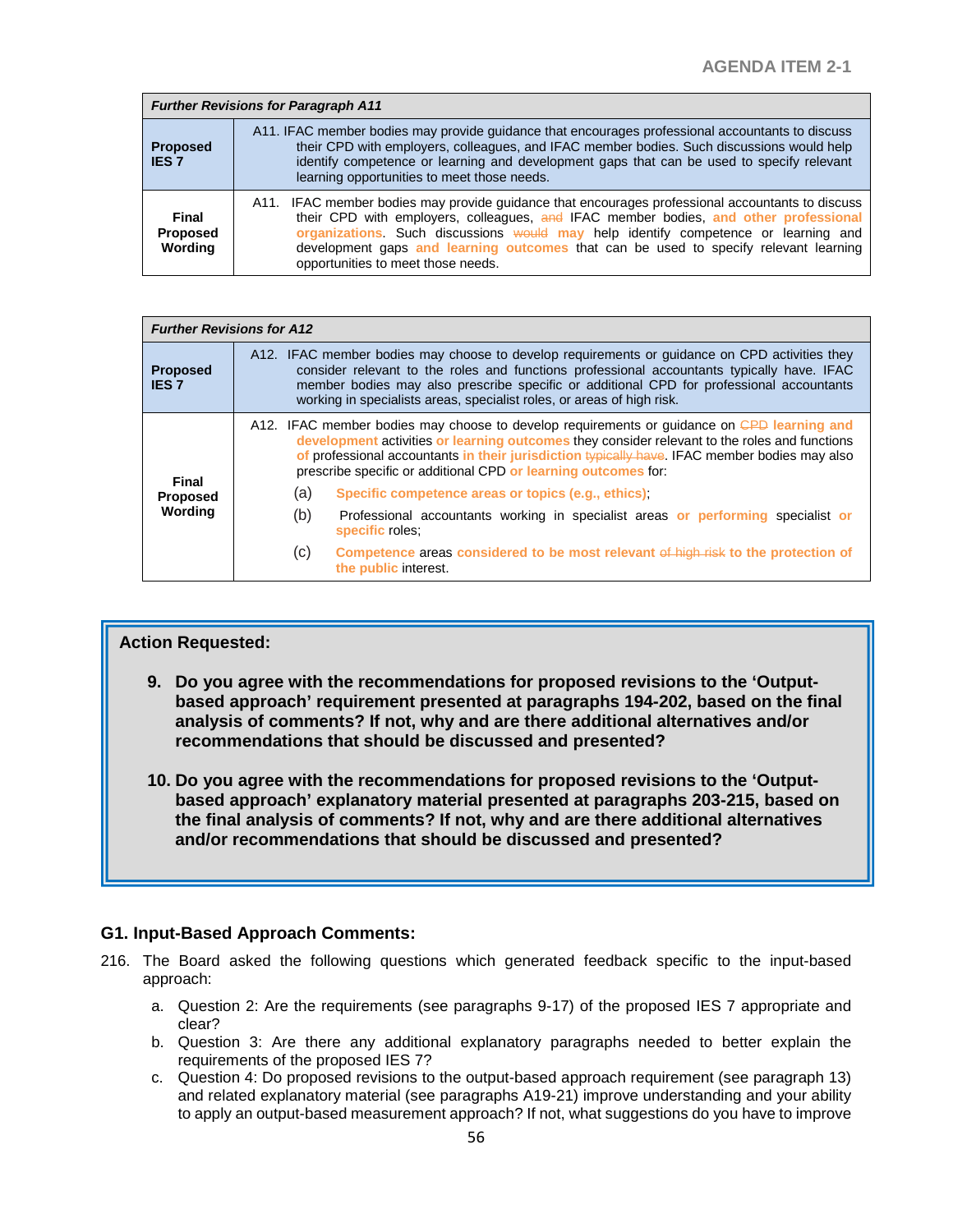clarity of the output-based approach?

- d. Question 5: Are there any terms within the proposed IES 7 which require further clarification? If so, please explain the nature of the deficiencies?
- e. Question 6: Do you anticipate any impact or implications for your organization, or organizations with which you are familiar, in implementing the requirements included in this proposed IES 7?
- f. Question 7: What topics or subject areas should implementation guidance cover?
- g. The board also invited respondents to provide general commentary.
- 217. Responses specific to the input-based approach are outlined, in detail, at Agenda Item 2-3 and presented at themes 24 through 27. Each theme is included for discussion below.

## **G2. Opinions about the Removal of Prescribed Hours in IES 7 (revised)**

#### *Summary of issue*

 $\overline{a}$ 

218. While the Board did not specifically ask respondents if they support the removal of minimum hours in IES 7 (revised), the Board received direct feedback from respondents who do and who do not support the Board's removal of minimum hours. Theme 24 presented at Agenda Item 2-3 organizes responses related to opinions about why respondents do not support the removal of prescribed hours from IES 7 (revised) and Theme 25 summarizes responses from those who do support the removal.

#### *Do Not Support Removal of Minimum Hours from IES 7 (revised)*

219. 18 of 42 respondents**[12](#page-56-0) indicated through a direct comment** that they do not support the removal of minimum hour benchmarks from IES 7 (revised). Demographics and reasons why respondents do not support the removal of minimum hours from IES 7 (revised) are summarized in the following charts (see next page):



## Reason Hours Should not be Removed: **Respondent Type Response**

<span id="page-56-0"></span>**<sup>12</sup>** The 18 respondents are listed in the table at paragraph 223 below.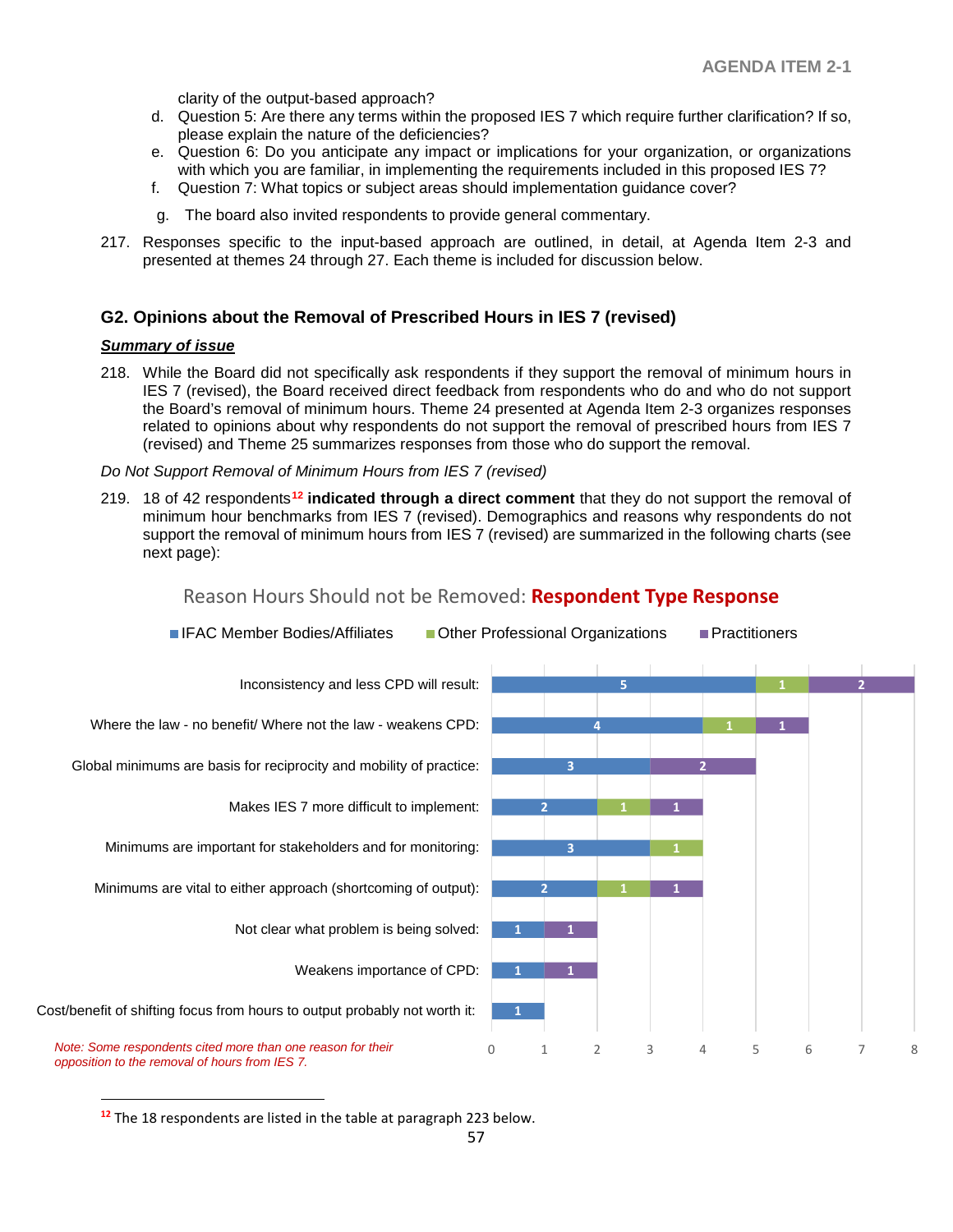



# **Advanced Developing Global**

## Reason Hours Should not be Removed: **Geographic Response**

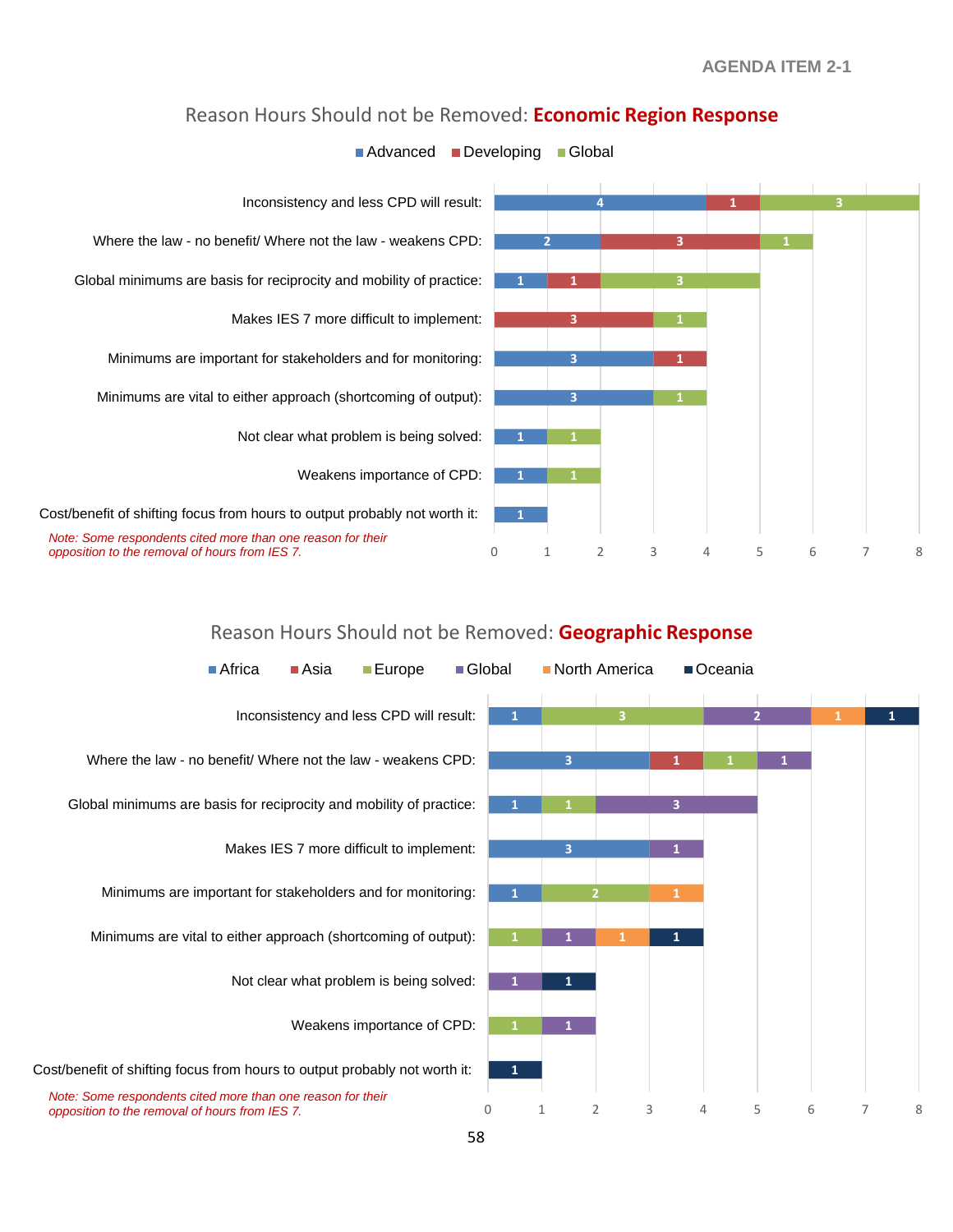#### *Supports Removal of Minimum Hours from IES 7 (revised)*

220. Four (4) of 42 respondents indicated through a direct comment that they support the removal of prescribed hours from IES 7 (revised). One (1) respondent (EY) did not state a reason about why they support the removal, while reasons the other respondents support the removal include:

#### a. **Better reflects a principles-based approach:**

One (1) respondent (Professors Catriona and Nicholas Paisey) noted that the proposed revision to remove minimum hours from the input-based approach requirement fits better with a principlesbased approach for the standard.

#### b. **Helps emphasize 'CPD reflectivity' instead of CPD compliance:**

One (1) respondent (Professors Catriona and Nicholas Paisey) commented that, prescribing hours tends to make CPD a compliance exercise when it should be about the need for professional accountants to spend time reflecting.

#### c. **Measuring hours is not the same as measuring competence:**

One (1) respondent (AICPA) commented that they support the removal of hours because measuring hours spent on learning activities is not the same as measuring the competence gained from those activities

#### d. **There is no educational basis for prescribed hours in extant IES 7 (revised):**

One (1) respondent (BDO) commented that they support the removal of prescribed hours in the IES 7 (revised) requirements because they believe those hours will become a recognized benchmark when there is not educational evidence for those hours as appropriate.

#### e. **Removal promotes flexibility for IFAC member bodies:**

One (1) respondent (BDO) stated they support the removal of prescribed hours from the IES 7 (revised) requirements because they believe IFAC member bodies should have the flexibility to establish benchmarks that work best for the circumstances in their unique jurisdictions.

- 221. The TF presented a preliminary analysis of comments to the CAG and Board at their October 2017 respective meetings, including a summary of feedback related to opinions about minimum hours in IES 7 (revised). The CAG and Board asked the TF to further analyze comments from respondents who did not directly comment about whether minimum hours should be removed from IES 7 (revised). The CAG and Board noted that there may be additional respondents who are comfortable with the removal of minimum hours, found in the population of respondents who indicated their belief that proposed requirements in IES 7 (revised) are appropriate and clear**[13](#page-58-0)**.
- 222. The TF identified 20 respondents who indicated that the requirements of IES 7 (revised) were appropriate and clear. Of those 20 respondents, seven (7)**[14](#page-58-1)** indicated the requirements were appropriate and clear, except for the removal of the minimum hours. Two (2)<sup>[15](#page-58-2)</sup> of the 20 respondents directly stated that the requirements were appropriate and clear, in part, because minimum hours were removed. The TF identified a remaining 11 of 20 respondents**[16](#page-58-3)** who did not directly state an opinion about the removal of minimum hours from IES 7 (revised) but did state that requirements were appropriate and clear or that they supported revisions to the requirements.

#### *Analysis, alternatives and recommendations for issues:*

 $\overline{a}$ 

<span id="page-58-0"></span>**<sup>13</sup>** Question 2 in the cover memo for the exposure draft: Are the requirements (see paragraphs 9-17) of the proposed IES 7 appropriate and clear?

<span id="page-58-1"></span>**<sup>14</sup>** The seven (7) respondents indicating the requirements are appropriate and clear except for the removal of minimum hours include: IDW; PAFA; EFAA; KPMG; WPK; CPA Canada; ICPAU

<span id="page-58-2"></span>**<sup>15</sup>** The two (2) respondents indicating the requirements are appropriate and clear in part because of the removal of minimum hours include: AICPA; BDO

<span id="page-58-3"></span>**<sup>16</sup>** The 11 respondents indicating the requirements are appropriate and clear but did not comment specifically on the removal of minimum hours include: IAA; ISCA; IBRACON; Knowledge Equity; ICAZ; FACPCE: Miguel Angel Bouzas Sanudo; IRBA; TURMOB; Malaysian Institute of Accountants; and FRC.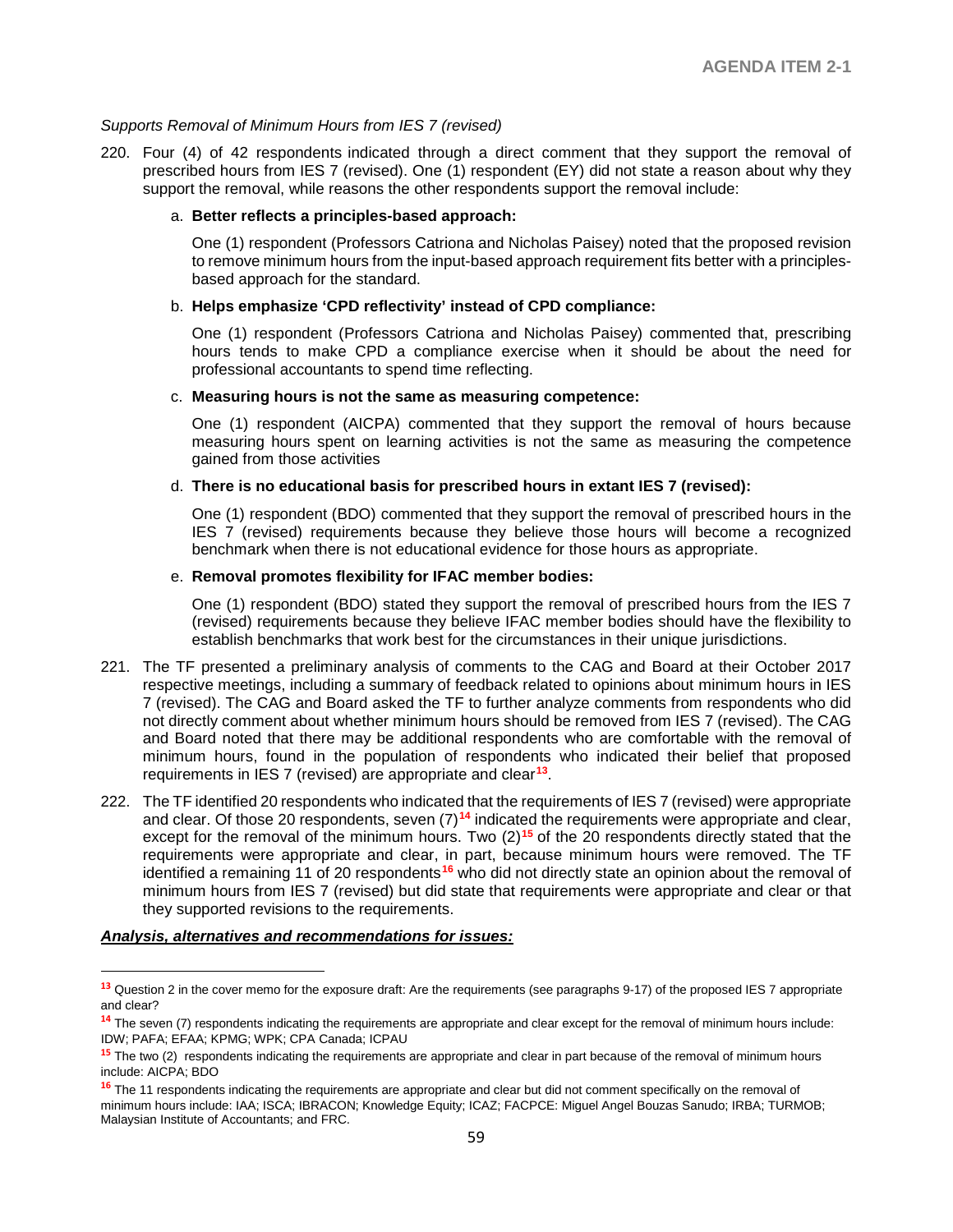223. Based on the feedback summarized at paragraphs 11-14, above, the TF identified 18 respondents who **do not support** the removal of hours; four (4) respondents who **support** the removal of hours; and 11 respondents, who through an indirect statement that revised requirements are appropriate and clear and the lack of an explicit statement to the contrary, may support the removal of hours from the requirement in IES 7 (revised):

| <b>Respondent opinions:</b>                 | Count          | <b>Respondents</b>                                                                                                                                           |
|---------------------------------------------|----------------|--------------------------------------------------------------------------------------------------------------------------------------------------------------|
| Do not support removal                      | 18             | IDW; SAIPA; PAFA; ICAEW; CPA Australia; ACCA; PwC; GAO;<br>EFAA; Chartered Accountants Ireland; KPMG; WPK; ICAN;<br>JICPA; CPA Canada; Deloitte; ICPAU; ICAS |
| Support removal<br>(direct statement)       | $\overline{4}$ | Professors Paisey; EY; AICPA; BDO                                                                                                                            |
| May support removal<br>(indirect statement) | 11             | IAA; ISCA; IBRACON; Knowledge Equity; ICAZ; FACPCE:<br>Miguel Angel Bouzas Sanudo; IRBA; TURMOB; Malaysian<br>Institute of Accountants; FRC                  |
| <b>Total Respondents Analyzed</b>           | 33             | Note: The Board received 42 responses on IES 7 (revised)                                                                                                     |

- 224. The TF noted that the above analysis does not account for the opinions of nine (9) respondents. The TF is unable to determine confidently, if the nine (9) respondents are expressing an opinion for or against the removal of minimum hours. Given that uncertainty, the TF considered scenarios where all nine (9) respondents do not support or do support the removal of hours and noted that under either scenario, feedback would be split roughly 60-40% either way. More than likely, the remaining nine (9) respondents may have varied views which would bring the mix of opinions closer to a 50-50 split.
- 225. Given the number of respondents who do not support the removal of references to minimum hours from both the IES 7 (revised) requirements and explanatory material, leaving a reference to hours out of the final proposed standard was not considered to be a viable option. Therefore, the TF considered the following alternatives in response to this issue:
	- a. Restore extant IES 7 minimum hour language in the input-based approach requirement within the standard; or
	- b. Restore extant IES 7 minimum hour language in explanatory material for the input-based approach.

*The TF notes that under alternative (b), the development of implementation guidance for establishing CPD minimums becomes increasingly important to respondents.*

- 226. Regarding option (b) at paragraph 17, the TF notes that there is precedent for the Board selecting that option for previously prescribed hours in an IES requirement. The Board moved prescribed hours for practical experience into explanatory material as an example as part of its revision for IES 5, *Initial Professional Development – Practical Experience* (2015).**[17](#page-59-0)**
- 227. Based on the precedent set with IES 5 and divided views among respondents, the TF recommends that the Board restore extant IES 7 minimum hour language in explanatory material as an example for the input-based approach (see paragraph 37 below for proposed wording). The TF views this as a compromise solution that has prior precedent with the Board. Given respondent concerns about removing a prescribed minimum amount of hours in the requirements of IES 7 (revised), the TF also recommends that the Board include implementation guidance related to the establishment of CPD minimums.
- 228. The Board received additional feedback about explanatory material related to the input-based approach. See proposed revisions to explanatory material, for the recommendation made at paragraph 227, at paragraphs 238-248 below, which synthesize all proposed revisions to explanatory material for the inputbased approach.

 $\overline{a}$ 

<span id="page-59-0"></span>**<sup>17</sup>** IES 5, *Initial Professional Development – Practical Experience* (2015), para. A12: "… For example, an IFAC member body choosing the input-based approach might consider three years of practical experience…, or two years with a Master's degree in accounting or other relevant subject, or a minimum of five years total of combined accounting education and sufficient practical experience."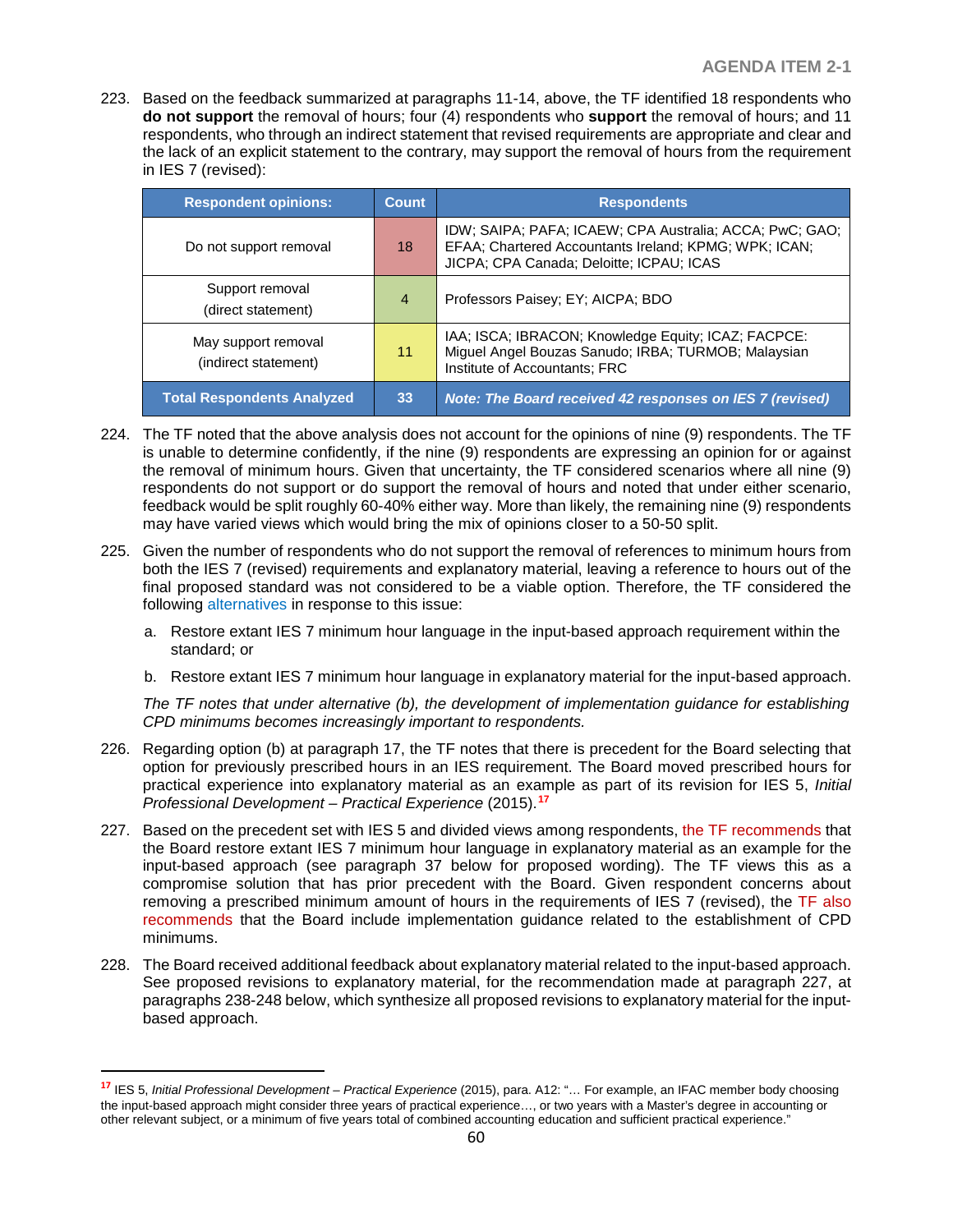## **G3. Other Comment on the Input-Based Approach Requirement**

#### *Summary of issue:*

 $\overline{a}$ 

- 229. In addition to the feedback summarized above, the Board received one additional comment about the requirement for the input-based approach in IES 7 (revised). Theme 26 presented at Agenda Item 2-3 organizes other comments on the input-based approach requirement in IES 7 (revised).
- 230. One (1) of 42 respondents (PwC) commented that, IES 7 (revised) does not include a requirement to measure the quality of CPD when using an input-based approach. PwC noted that professional accountants may not develop and maintain professional competence from undertaking learning and development activities if those activities are not of high quality. PwC suggests that the input-based approach requirement be revised to also include a reference to measuring the 'quality of the learning and development activity'.

#### *Analysis, alternatives, and recommendations for issues:*

- 231. The TF considered the following alternatives in response to this issue:
	- a. Revise the input-based approach requirement to include a reference to 'the quality of learning and development activities';
	- b. Incorporate direct reference to learning outcomes into the input-based requirement;
	- c. Incorporate explanatory material into IES 7 (revised) addressing 'the quality of learning and development activities'; or
	- d. Making no further revisions to IES 7 (revised).
- 232. Based on early TF discussions about CPD and possible revisions to IES 7 (revised), the TF notes that the term 'quality' is difficult to use in standard setting without clearly defined principles for what constitutes 'quality'. In this instance, the Board would need to clearly define what constitutes 'quality' for a learning and development activity or for all learning and development activities.
- 233. The TF notes that a possible definition of 'quality' learning and development activities would apply to both IPD and CPD standards. Currently, in the IAESB Framework and in the proposed revision of IES 7, the Board provides examples of learning and development activities but does not define or establish principles for 'quality' learning and development activities.
- 234. Specific to IES 7 (revised), the adoption of a requirement that IFAC member bodies assess the quality of learning and development activities may cause conflicts of interest in jurisdictions where an IFAC member body is also a CPD provider.
- 235. The TF explored incorporating the concept of 'a specified amount of learning and development activity **focused on learning outcomes**' in the wording of the input-based approach requirement at paragraph 13. The TF thinking was that, directing attention to a focus on learning outcomes for learning and development activities, might be a mechanism for bringing the concept of 'quality' or 'assurance' of learning into the input-based approach. The TF submitted this language for DWG review and based on DWG review, removed the wording from the recommendations outlined for the Board below. The DWG commented that incorporating references to 'learning outcomes' in the input-based approach is likely to cause confusion between the output-based and input-based approaches, which is something the TF sought to clarify through its recommendations for revising IES 7.
- 236. Therefore, the TF recommends that IES 7 (revised) not be further revised to incorporate a reference to 'the quality of learning and development activities' in requirements.
- 237. Given that there is not an existing reference to 'quality learning and development activities' in the introduction or requirements of IES 7 (revised), the TF does not believe incorporating this concept into IES 7 (revised) explanatory material is consistent with the IAESB drafting conventions.**[18](#page-60-0)** Therefore, the

<span id="page-60-0"></span>**<sup>18</sup>** According to Appendix 2 of the IAESB's *Framework for International Education Standards for Professional Accountants and Aspiring Professional Accountants (*2015): The explanatory material is intended to explain the scope, objective, and requirements in more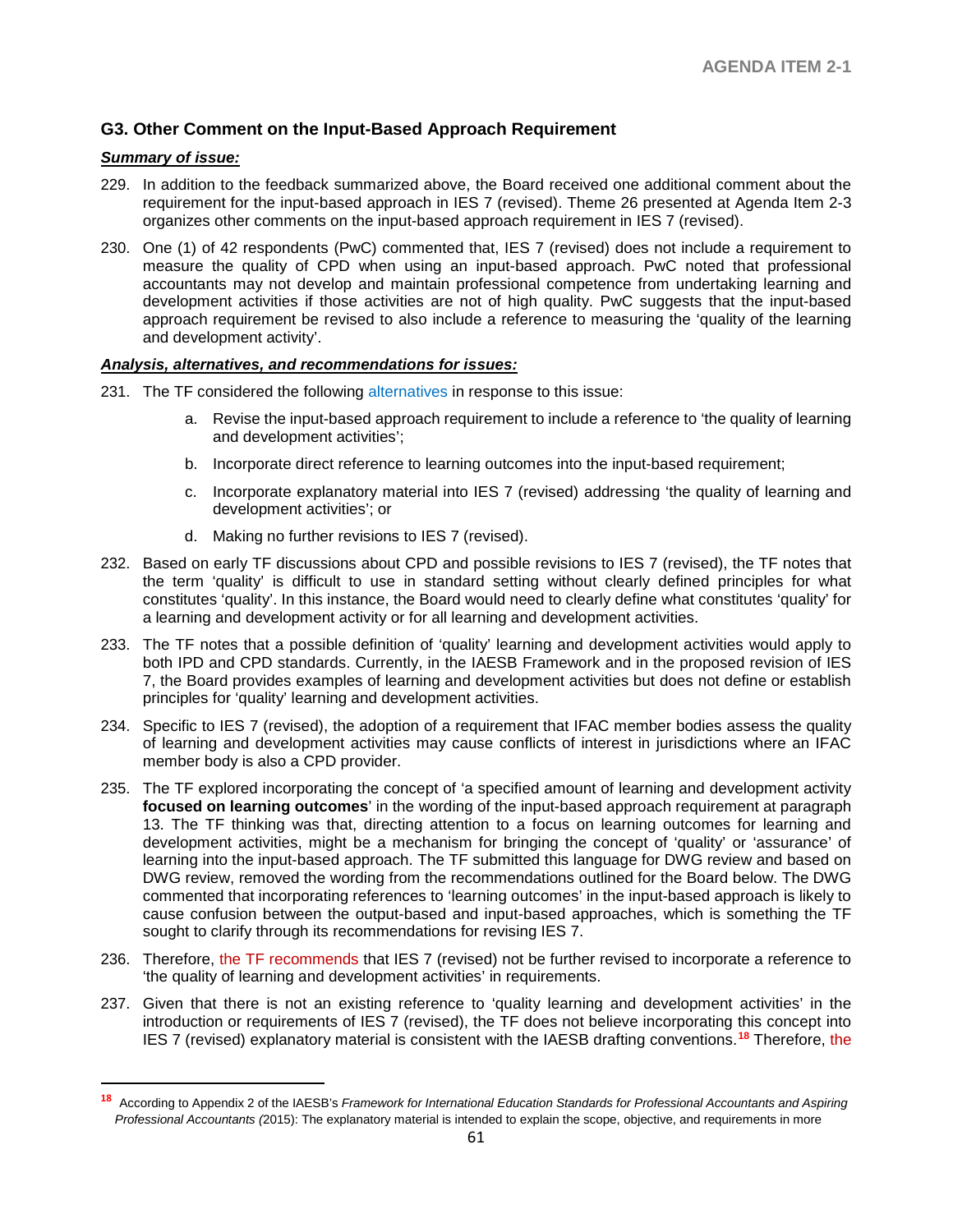TF recommends not adding a reference to 'quality learning and development activities' in explanatory material for IES 7 (revised).

## **G4. Revisions to Explanatory Material for the Input-based Approach**

#### *Summary of issues:*

- 238. 10 respondents (ACCA; AICPA; BDO; CPA Australia; Deloitte; EY; IDW; ISCA; JICPA; and NASBA) suggested that the Board consider making further revisions to explanatory material specific to the inputbased measurement approach. These comments are organized under Theme 27 at Agenda Item 2-3.
- 239. To facilitate review of this issue, the following table outlines proposed explanatory material for the inputbased approach:

| Paragraph A22:                                |                                                                                                                                                                                                    |  |  |  |
|-----------------------------------------------|----------------------------------------------------------------------------------------------------------------------------------------------------------------------------------------------------|--|--|--|
| <b>Proposed</b><br><b>IES 7</b>               | An input based approach measures CPD activity in terms of hours or equivalent learning units. For<br>example, IFAC member bodies may establish requirements for each professional accountant to:   |  |  |  |
|                                               | (d)<br>Complete a predetermined number of hours of learning (or equivalent units) within a rolling<br>period of time, of which a portion could be verifiable;                                      |  |  |  |
|                                               | Complete a set amount of learning or relevant professional development activity in each year;<br>(e)<br>and                                                                                        |  |  |  |
|                                               | (f)<br>Measure learning and development activities undertaken to meet such requirements.                                                                                                           |  |  |  |
|                                               | An input based approach measures CPD activity in terms of hours or equivalent learning units. For<br>example, IFAC member bodies may establish requirements for each professional accountant to:   |  |  |  |
| <b>Proposed</b>                               | Complete a predetermined number of hours of learning (or equivalent units) within a rolling<br>(a)<br>period of time, of which a portion could be verifiable;                                      |  |  |  |
| <b>Revisions at</b><br>paragraph<br>187 above | (b)<br>Complete a set amount of learning or relevant professional development activity in each year;<br>and                                                                                        |  |  |  |
|                                               | (C)<br>Measure learning and development activities undertaken to meet such requirements.                                                                                                           |  |  |  |
|                                               | Paragraphs N27, N28, and A28 provide examples of evidence that may be used to confirm<br>learning and development activities were completed and relevant to the professional<br>accountant's role. |  |  |  |

| Paragraph A23:                  |                                                                                                                                                              |  |
|---------------------------------|--------------------------------------------------------------------------------------------------------------------------------------------------------------|--|
|                                 | IFAC member bodies may choose to use other measures that will be understood by professional<br>accountants. Examples of measures of input-based CPD include: |  |
| <b>Proposed</b><br><b>IES 7</b> | Time spent on a learning and development activity;<br>(a)                                                                                                    |  |
|                                 | (b)<br>Units allocated to the learning and development activity by a CPD provider; and                                                                       |  |
|                                 | Units prescribed for learning and development activity by an IFAC member body.<br>(C)                                                                        |  |

#### a. **Revisions to paragraph A22:**

 $\overline{a}$ 

- i. Two (2) respondents (IDW; ACCA) that the 'and' at the end of bullet (b) be replaced with 'or' as it 'implies that all three elements can only operate in conjunction with one another.'
- ii. One (1) respondent (ACCA) commented that 'relevant' in bullet (b) should be repositioned before 'learning or'.
- iii. One (1) respondent (Deloitte) commented that 'meet such requirements' at the end of bullet (c) could be misconstrued and recommended its removal.
- iv. One (1) respondent (NASBA) noted that the term 'equivalent learning units' used at paragraph A22 is not defined in the Glossary and that illustrative examples would be helpful.

detail. The explanatory material assists IFAC member bodies in the application of the requirements and may include examples of how to meet them. The explanatory material does not impose any additional requirements; its purpose is to assist in application.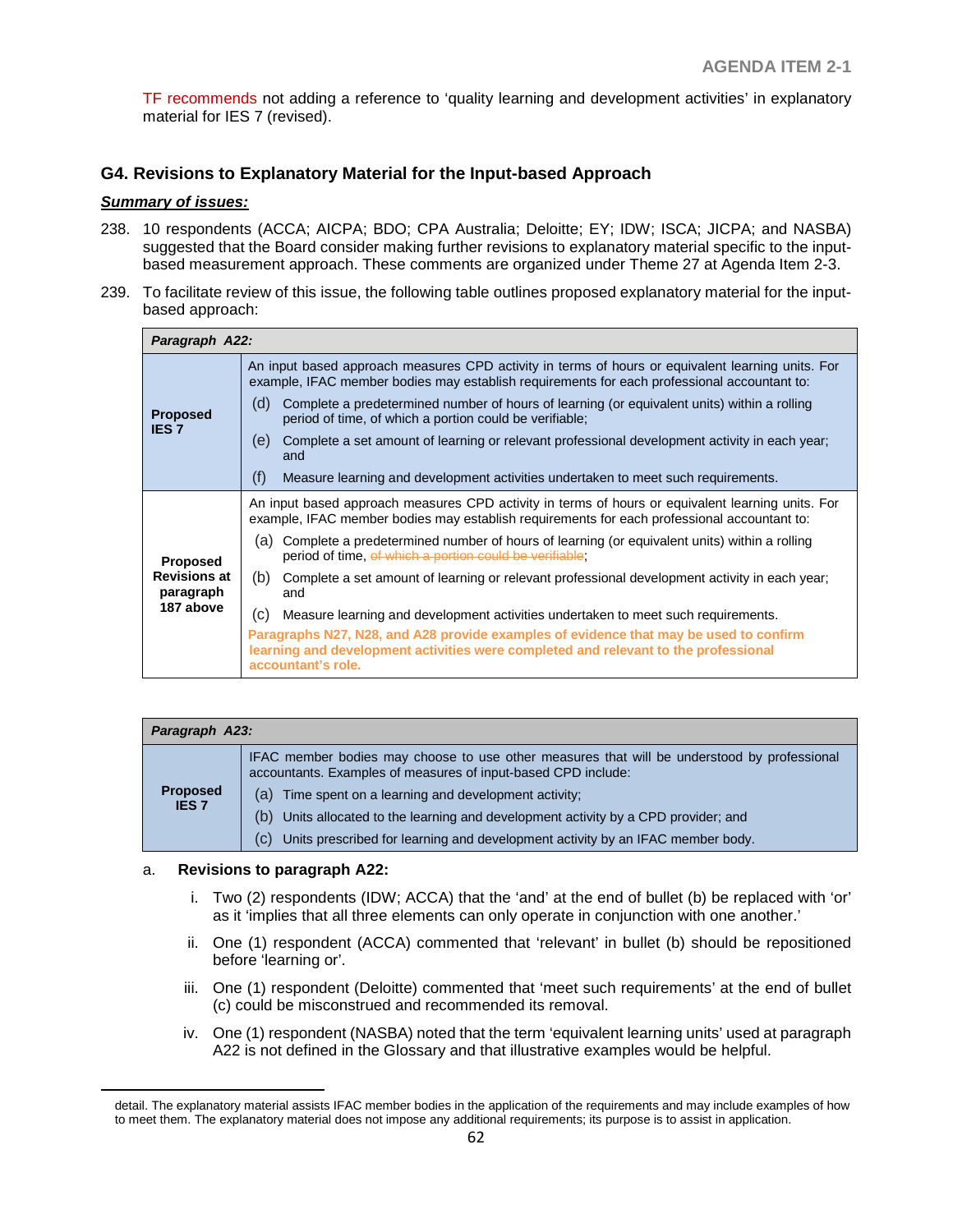#### b. **Revisions to paragraph A23:**

- i. Four (4) respondents (JICPA; BDO; EY; ACCA) commented that paragraph A23 is confusing when read next to A22. A23 references 'other examples' of input measures but the examples listed at A23 are noted by respondents to be the same as are listed at A22 (i.e., both paragraphs only provide examples of hours/time or equivalent units).
- ii. One (1) respondent (NASBA) commented on A23b, that in their 'opinion, allowing CPD providers to determine the units allocated to a learning and development activity without guidance from a member body or licensing body is ripe for abuse, and should not be allowed. Paragraph A23(b) might be better written as follows: (b) Units allocated to the leaning and development activity by a CPD provider in accordance with the rules or regulations of a member body or licensing body.'

#### c. **Other comments on input-based appropriate explanatory material:**

- i. Two (2) respondents (ACCA; EY) noted that it would be helpful if the IAESB included explanatory material about how a specified amount of learning and development activity can be determined and if it is appropriate for different amounts to be set for professional accountants performing different roles.
- ii. Two (2) respondents (ISCA; AICPA) commented that the input-based approach is not always aligned with measuring the developing and maintaining of professional competence (i.e., it has perceived shortcomings). The AICPA noted that extant IES 7 included explanatory material which pointed this out and offered suggestions about how those 'limitations' could be partially overcome. ISCA commented that the inclusion of a continuum or explanation about how the input-based approach could be improved would be welcomed.
- iii. One (1) respondent (CPA Australia) commented that the requirement for the input-based approach 'may require further explanatory details in order for IFAC member bodies to interpret and apply the intentions consistently.'

#### *Analysis and recommendation for issue related to the output-based measurement approach:*

- 240. The TF agrees with respondent feedback that paragraph A22c is confusing as it suggests professional accountants are responsible for measuring their learning and development activities to determine if they meet the requirements set by IFAC member bodies at A22a-b. The TF notes that the construct of paragraph A22 mirrors the language from the requirement from extant IES 7, without specific hours.
- 241. Therefore, the TF recommends that paragraph A22b be modified according to respondent feedback at paragraph 239aii and that paragraph A22c be removed based on the TF analysis outlined at paragraph 240 (i.e., this addresses respondent concerns at paragraph 239ai and 239aii).
- 242. The TF understands the suggestion to define 'equivalent learning units' and to provide 'practical examples'. The TF notes, that it may be challenging to define 'equivalent learning units' in the Glossary without getting into long-form examples. The TF believes that long-form examples would be better addressed through implementation guidance. Therefore, the TF recommends that the Board consider implementation guidance for this feedback.
- 243. Based on the recommendation outlined at paragraph 269, the TF recommends that paragraph A22 be further revised as follows: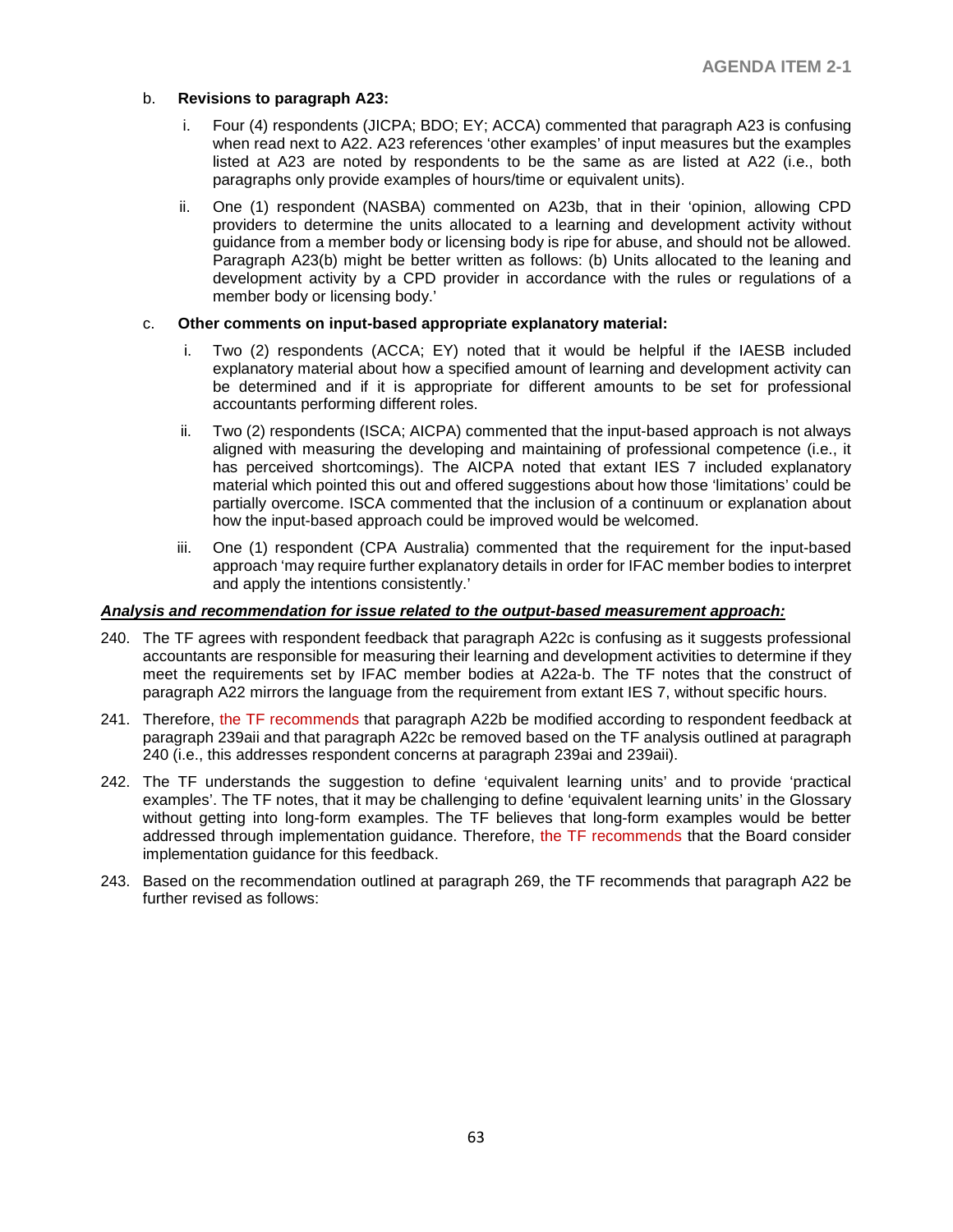$\overline{a}$ 

| Paragraph A22:                   |                                                                                                                                                                                                    |  |  |  |  |
|----------------------------------|----------------------------------------------------------------------------------------------------------------------------------------------------------------------------------------------------|--|--|--|--|
| <b>Proposed</b><br><b>IES7</b>   | An input based approach measures CPD activity in terms of hours or equivalent learning units. For<br>example, IFAC member bodies may establish requirements for each professional accountant to:   |  |  |  |  |
|                                  | Complete a predetermined number of hours of learning (or equivalent units) within a rolling<br>(q)<br>period of time, of which a portion could be verifiable;                                      |  |  |  |  |
|                                  | (h)<br>Complete a set amount of learning or relevant professional development activity in each year;<br>and                                                                                        |  |  |  |  |
|                                  | (i)<br>Measure learning and development activities undertaken to meet such requirements.                                                                                                           |  |  |  |  |
|                                  | An input based approach measures CPD activity in terms of hours or equivalent learning units. For<br>example, IFAC member bodies may establish requirements for each professional accountant to:   |  |  |  |  |
| Proposed                         | Complete a predetermined number of hours of learning (or equivalent units) within a rolling<br>(d)<br>period of time, of which a portion could be verifiable;                                      |  |  |  |  |
| <b>Revisions at</b><br>paragraph | Complete a set amount of learning or relevant professional development activity in each year;<br>(e)<br>and                                                                                        |  |  |  |  |
| 187 above                        | (f)<br>Measure learning and development activities undertaken to meet such requirements.                                                                                                           |  |  |  |  |
|                                  | Paragraphs N27, N28, and A28 provide examples of evidence that may be used to confirm<br>learning and development activities were completed and relevant to the professional<br>accountant's role. |  |  |  |  |
|                                  | An input based approach measures CPD activity in terms of hours or equivalent learning units. For<br>example, IFAC member bodies may establish requirements for each professional accountant to:   |  |  |  |  |
| Final                            | (a) Complete a predetermined number of hours of learning (or equivalent units) within a rolling<br>period of time, of which a portion could be verifiable and/or;                                  |  |  |  |  |
| Proposed<br>Wording              | Complete a specified set amount of relevant learning or relevant professional development<br>(b)<br>activity in each year. and                                                                     |  |  |  |  |
|                                  | (c) Measure learning and development activities undertaken to meet such requirements.                                                                                                              |  |  |  |  |
|                                  | Paragraphs N27, N28, and A28 provide examples of evidence that may be used to confirm learning<br>and development activities were completed and relevant to the professional accountant's role.    |  |  |  |  |

245. The TF agrees with respondent feedback that paragraph A23 appears to be redundant with paragraph A22. The TF recommends removing paragraph A23 based on feedback specific to A23 but also in consideration of the other recommendations the TF makes below, regarding other revisions and additions to explanatory material. Suggested revisions to paragraph A23 are included in the following table:

| Paragraph A23:                             |                                                                                                                                                              |  |
|--------------------------------------------|--------------------------------------------------------------------------------------------------------------------------------------------------------------|--|
| <b>Proposed</b><br><b>IES 7</b>            | IFAC member bodies may choose to use other measures that will be understood by professional<br>accountants. Examples of measures of input-based CPD include: |  |
|                                            | Time spent on a learning and development activity;<br>(a)                                                                                                    |  |
|                                            | Units allocated to the learning and development activity by a CPD provider; and<br>(b)                                                                       |  |
|                                            | Units prescribed for learning and development activity by an IFAC member body.<br>(C)                                                                        |  |
| <b>Final</b><br><b>Proposed</b><br>Wording | IFAC member bodies may choose to use other measures that will be understood by professional<br>accountants. Examples of measures of input-based CPD include: |  |
|                                            | -Time spent on a learning and development activity;                                                                                                          |  |
|                                            | (b)<br>-Units allocated to the learning and development activity by a CPD provider; and                                                                      |  |
|                                            | Units prescribed for learning and development activity by an IFAC member body.<br>(C)                                                                        |  |

246. The TF acknowledges feedback at paragraph 239cii above and notes that the TF specifically deliberated whether or not extant paragraph A18 (limitations of the input-based approach) should be retained in IES 7 (revised) or not. The TF acknowledges that similar language is included in explanatory material for IES 5**[19](#page-63-0)** related to the input-based approach for measuring practical experience. The TF notes that the Board also received feedback in response to the proposed revision to IES 7 noting perceived limitations for the

<span id="page-63-0"></span>**<sup>19</sup>** See paragraph A11 in IES 5, Initial Professional Development – Practical Experience (2015)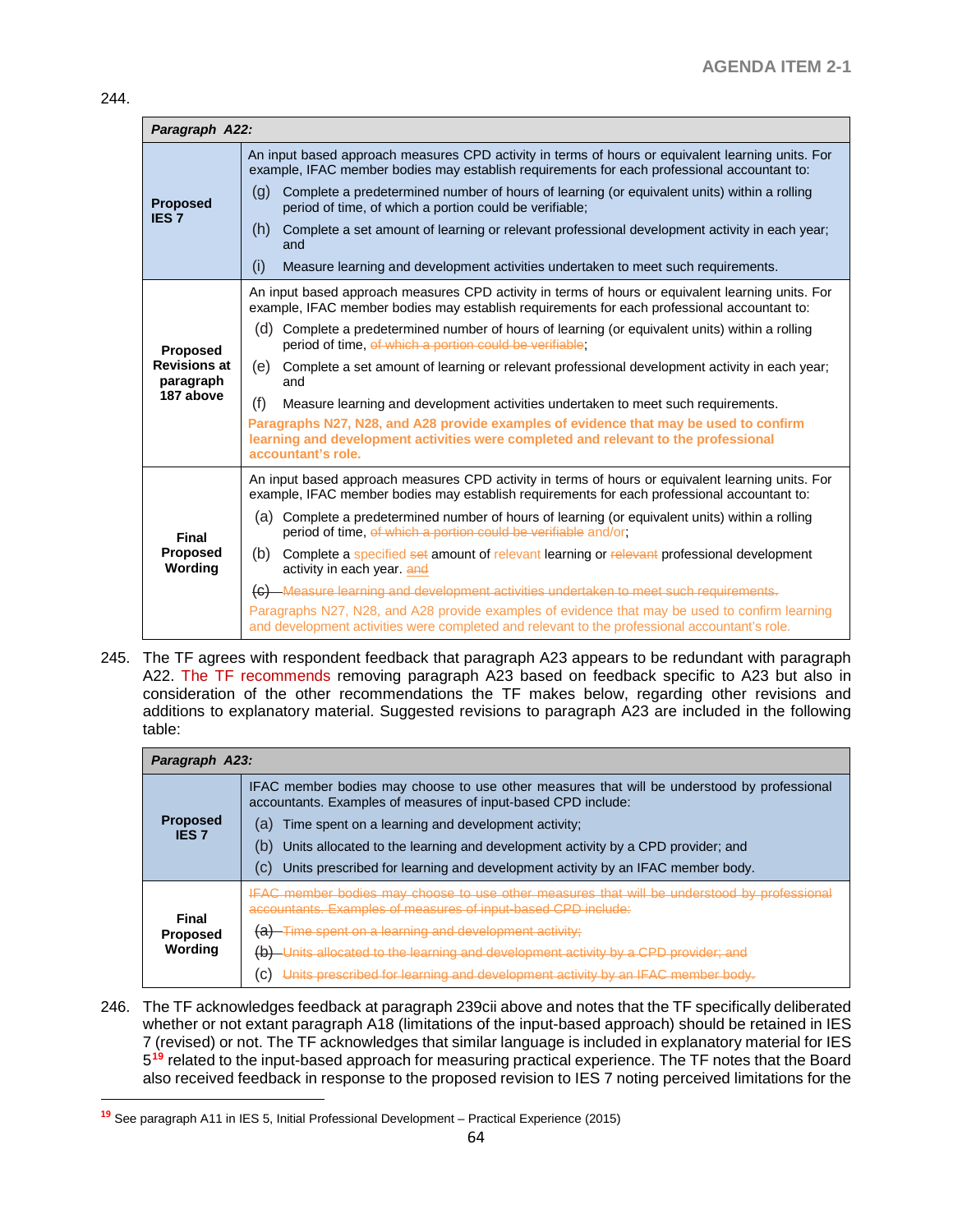output-approach (See paragraph 196 above).

- 247. Based on respondent feedback that both approaches likely have some limitations, the TF believes that if the Board were to point out the perceived limitations for one approach within IES 7 (revised), to be consistent, the Board should then also point out the perceived limitations of the other. While the TF agrees with trying to push the profession to improve CPD, the TF does not believe that pointing out possible limitations of both approaches in IES 7 (revised) would help the Board push the profession to improve CPD.
- 248. Therefore, the TF recommends not restoring extant language related to the perceived limitations of the input-based approach in IES 7 (revised). To push the profession towards improving CPD directly in IES 7 (revised) the TF recommends continuing to push for revisions which emphasize that the purpose of CPD is to develop and maintain professional competence. The TF also recommends developing implementation guidance to address the perceived limitations of both approaches and suggestions for how those limitations might be overcome.
- 249. Finally, the TF acknowledges feedback about possible explanatory material to help IFAC member bodies think about how to establish a specified amount of CPD. The TF agrees that incorporating explanatory material on this concept is important, as noted at paragraph 225 above. As noted at paragraph 227, the TF recommends adding explanatory material to include the extant prescribed hours as examples in IES 7 (revised). The TF believes example hours can be inserted as part of newly added explanatory material related to specifying an amount of CPD, as follows:

| <b>New Paragraph to Add:</b>               |                                                                                                                                                                                                                                                                                                                                                                                                                                                                                                                                                                                                                                                                                                |  |
|--------------------------------------------|------------------------------------------------------------------------------------------------------------------------------------------------------------------------------------------------------------------------------------------------------------------------------------------------------------------------------------------------------------------------------------------------------------------------------------------------------------------------------------------------------------------------------------------------------------------------------------------------------------------------------------------------------------------------------------------------|--|
| <b>Final</b><br><b>Proposed</b><br>Wording | N23. This IES is based on the concept that IFAC member bodies using an input-based approach<br>expect professional accountants to develop and maintain professional competence, through<br>the undertaking of a specified amount of CPD. For example, an IFAC member body choosing<br>the input-based approach might consider existing practice where it is comment to set a<br>minimum of at least 120 hours (or equivalent learning units) of relevant CPD in each rolling<br>three-year period, of which 60 hours (or equivalent learning units) would be verifiable and at<br>least 20 hours (or equivalent learning units) of relevant professional development activity in<br>each year. |  |

## **Action Requested:**

- **11. Do you agree with the recommendations for proposed revisions to the 'Input-based approach' requirement presented at paragraphs 218-237, based on the final analysis of comments? If not, why and are there additional alternatives and/or recommendations that should be discussed and presented?**
- **12. Do you agree with the recommendations for proposed revisions to the 'Input-based approach' explanatory material presented at paragraphs 238-248, based on the final analysis of comments? If not, why and are there additional alternatives and/or recommendations that should be discussed and presented?**

#### **H1. Use of Both Approach Comments:**

- 250. The Board asked the following questions which generated feedback specific to the use of 'both approaches' in IES 7 (revised):
	- a. Question 2: Are the requirements (see paragraphs 9-17) of the proposed IES 7 appropriate and clear?
	- b. Question 3: Are there any additional explanatory paragraphs needed to better explain the requirements of the proposed IES 7?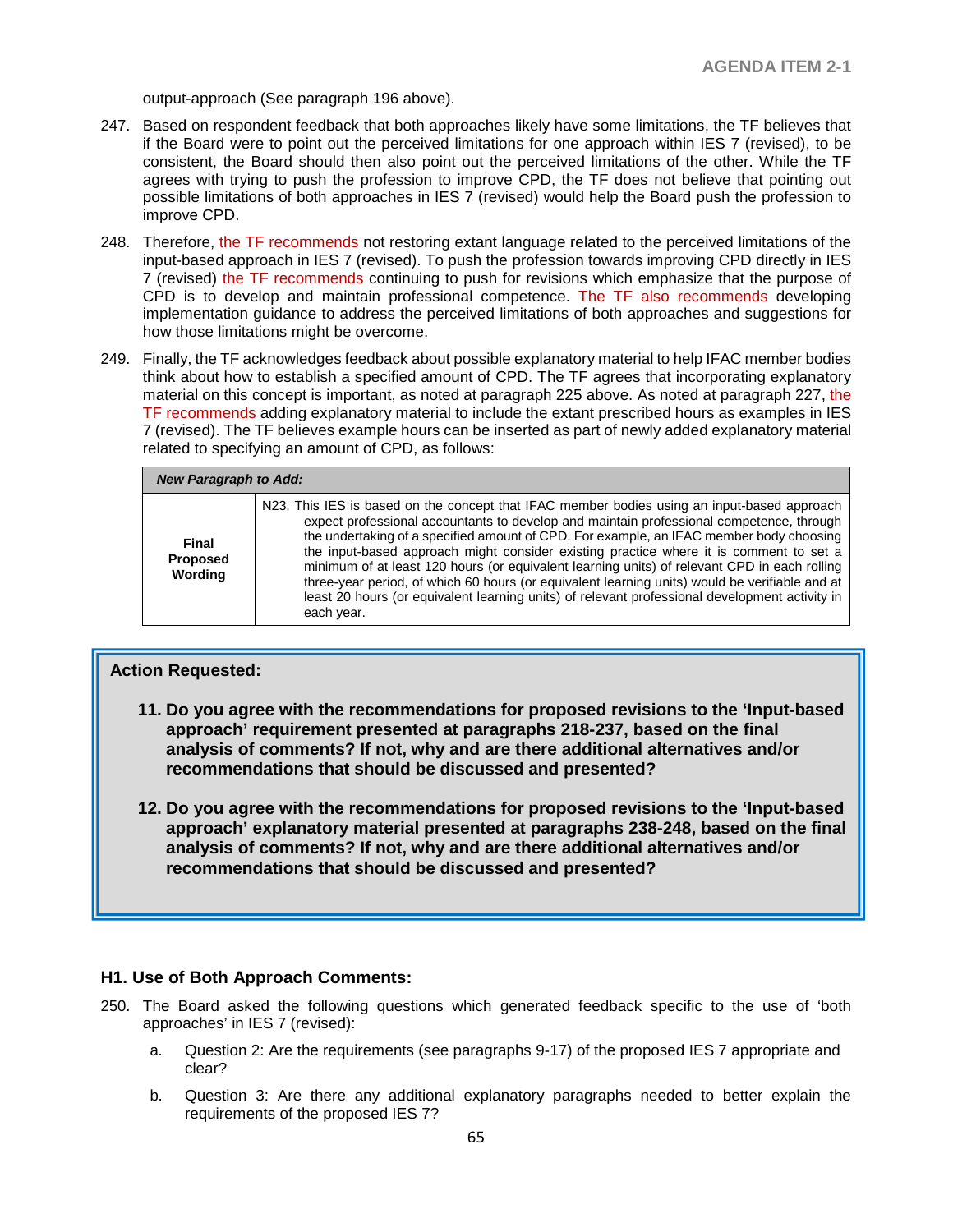- c. Question 4: Do proposed revisions to the output-based approach requirement (see paragraph 13) and related explanatory material (see paragraphs A19-21) improve understanding and your ability to apply an output-based measurement approach? If not, what suggestions do you have to improve clarity of the output-based approach?
- d. Question 5: Are there any terms within the proposed IES 7 which require further clarification? If so, please explain the nature of the deficiencies?
- e. Question 6: Do you anticipate any impact or implications for your organization, or organizations with which you are familiar, in implementing the requirements included in this proposed IES 7?
- f. Question 7: What topics or subject areas should implementation guidance cover?
- g. The board also invited respondents to provide general commentary.
- 251. Responses specific to the use of both approaches are outlined, in detail, at Agenda Item 2-3 and presented at themes 28 and 29. Each theme is included for discussion below.

## **H2. Opinions about the Use of Both Approaches in IES 7 (revised) Requirements**

### *Summary of issues:*

 $\overline{a}$ 

- 252. The Board specifically asked respondents if the requirements of the proposed IES 7 (revised) are appropriate and clear. Four (4) respondents commented that the 'combination approach' requirement included in extant IES 7 at paragraph 16 was replaced with a reference to using 'both' approaches at paragraph 12 in IES 7 (revised). Respondents have mixed views about whether this requirement in IES 7 (revised) is appropriate and clear. Theme 28 presented at Agenda Item 2-3 organizes responses related to opinions about the use of both approaches in IES 7 (revised) requirements.
- 253. To facilitate review of feedback in this area, the proposed requirement for the use of both approaches in IES 7 (revised) is presented next to the extant IES 7 combination approach requirement in the following table:

| <b>Extant</b><br>IES 7              | <b>Combination Approach (Ref: Para. A21)</b><br>16. IFAC member bodies implementing a combination of input- and output-based approaches shall<br>comply with the requirements of input- and output-based approaches, as applicable, set out in this<br>IES.                                      |  |
|-------------------------------------|--------------------------------------------------------------------------------------------------------------------------------------------------------------------------------------------------------------------------------------------------------------------------------------------------|--|
| <b>Proposed</b><br>IES <sub>7</sub> | <b>Measurement of CPD</b> (Ref: Para. A18, A25)<br>12. IFAC member bodies shall establish an approach to measurement of professional accountants' CPD<br>that develops and maintains professional competence <sup>20</sup> , using the output-based approach, input-<br>based approach, or both. |  |

*Positive Opinions about the Requirement for the Use of Both Approaches*

254. One (1) of 42 respondents (BDO) commented that they supported the removal of the description of the combination approach because they found paragraph 16 in extant IES 7 to be unclear.

*Opinions that Further Revisions are Needed for Requirements*

255. Three (3) of 42 respondents (IAA; AICPA; ICAZ) commented that they believe a requirement for 'both approaches' should be spelled out in further detail, similar to how the three approaches were spelled out separately in extant IES 7. The noted that it was unclear why the Board replaced 'combination' with 'both' when describing the third measurement approach. ICAZ and IAA commented that including a requirement would be desirable and IAA suggested the following example:

## *"Input-based approach and results*

*IFAC member organizations that use a mixed approach based on inputs and outputs will require professional accountants to complete a specific amount of learning and development* 

<span id="page-65-0"></span>**<sup>20</sup>** The TF recommended inserting the underlined words based on analysis of comments presented at paragraphs 141a- -150 above*.*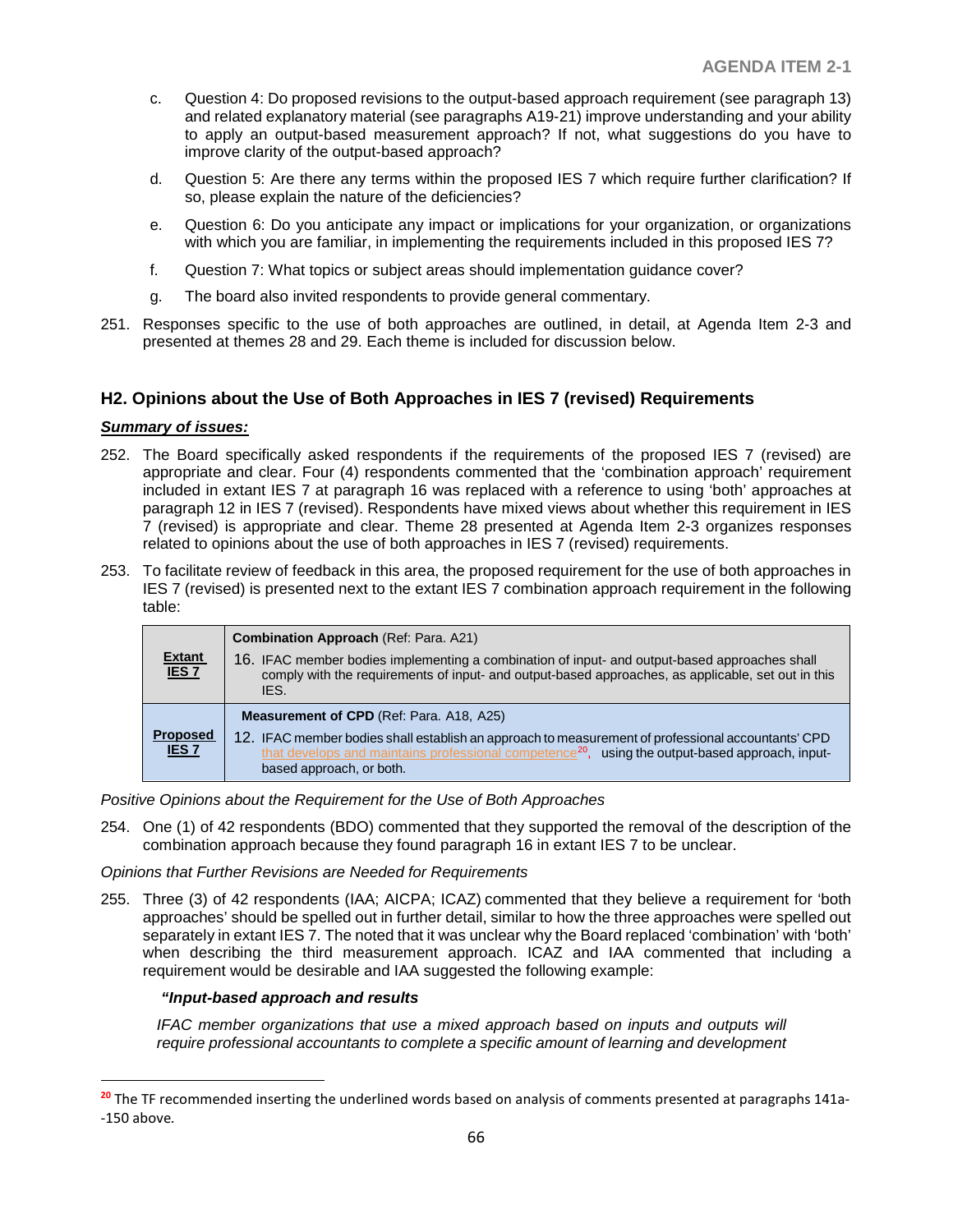*as well as demonstrate the achievement of learning outcomes relevant to their performance and professional responsibilities."*

#### *Analysis and recommendations for issues:*

- 256. Based on its review of all feedback related to the use of both approaches (feedback on requirements, explanatory material and implementation guidance), the TF believes respondent suggestions are all intended to help readers better understand the use of 'both approaches'. Suggestions have been made that could impact the requirements, explanatory material and/or implementation guidance. A key consideration when analyzing comments around the use of both approaches is if revisions to the requirements in IES 7 (revised) will materially improve understanding of the approach.
- 257. The TF notes that while only one (1) respondent specifically commented that they support the proposed revisions to the extant combination approach requirement, as many as 38 additional respondents may also be comfortable with proposed revisions, based on the absence of respondents expressing concern about proposed revisions for the extant combination approach requirement.
- 258. The TF notes that two (2) of the three (3) respondents (AICPA; ICAZ) who asked the Board to revise the requirements for 'both approaches' also commented that additional explanatory material would be needed to help them understand the third measurement approach in IES 7 (revised). As outlined in the discussion of issues related to explanatory material (see paragraphs 260-264), the TF notes an additional four (4) respondents (ACCA; BDO; FRC; NASBA) requested that the Board revise or expand explanatory material to support their understanding of how to apply 'both approaches'.
- 259. Based on the number of respondents who did not raise concerns with the inclusion of 'both' in IES 7 (revised) requirements and considering respondent feedback about the requirements and the explanatory material specific to 'both approaches', the TF believes that further revision to the requirements of IES 7 (revised) for the use of both approaches may not address questions about how to apply both approaches or a combination of both approaches.
- 260. Therefore, the TF recommends that no further revisions be made to IES 7 (revised) paragraph 12 and that no additional measurement requirement paragraphs be added, specific to a 'use of both approaches' or 'combination approach'. To address questions about the use of both approaches, the TF has made a series of recommendations related to explanatory material at paragraphs 260-264 below.

## **H3. Revisions to Explanatory Material for the Use of Both Approaches**

## *Summary of issues:*

- 261. Six (6) of 42 respondents (AICPA; ICAZ; ACCA; BDO; FRC; NASBA) indicated that revisions or additions to explanatory material related to the use of both approaches would help their understanding of how to apply 'both' approaches. Theme 29 presented at Agenda Item 2-3 organizes responses related to possible revisions to explanatory material specific to 'both' approaches in IES 7 (revised).
- 262. To facilitate review of feedback in this area, the proposed explanatory material for the use of both approaches in IES 7 (revised) is presented next to the extant IES 7 combination approach explanatory material in the following table: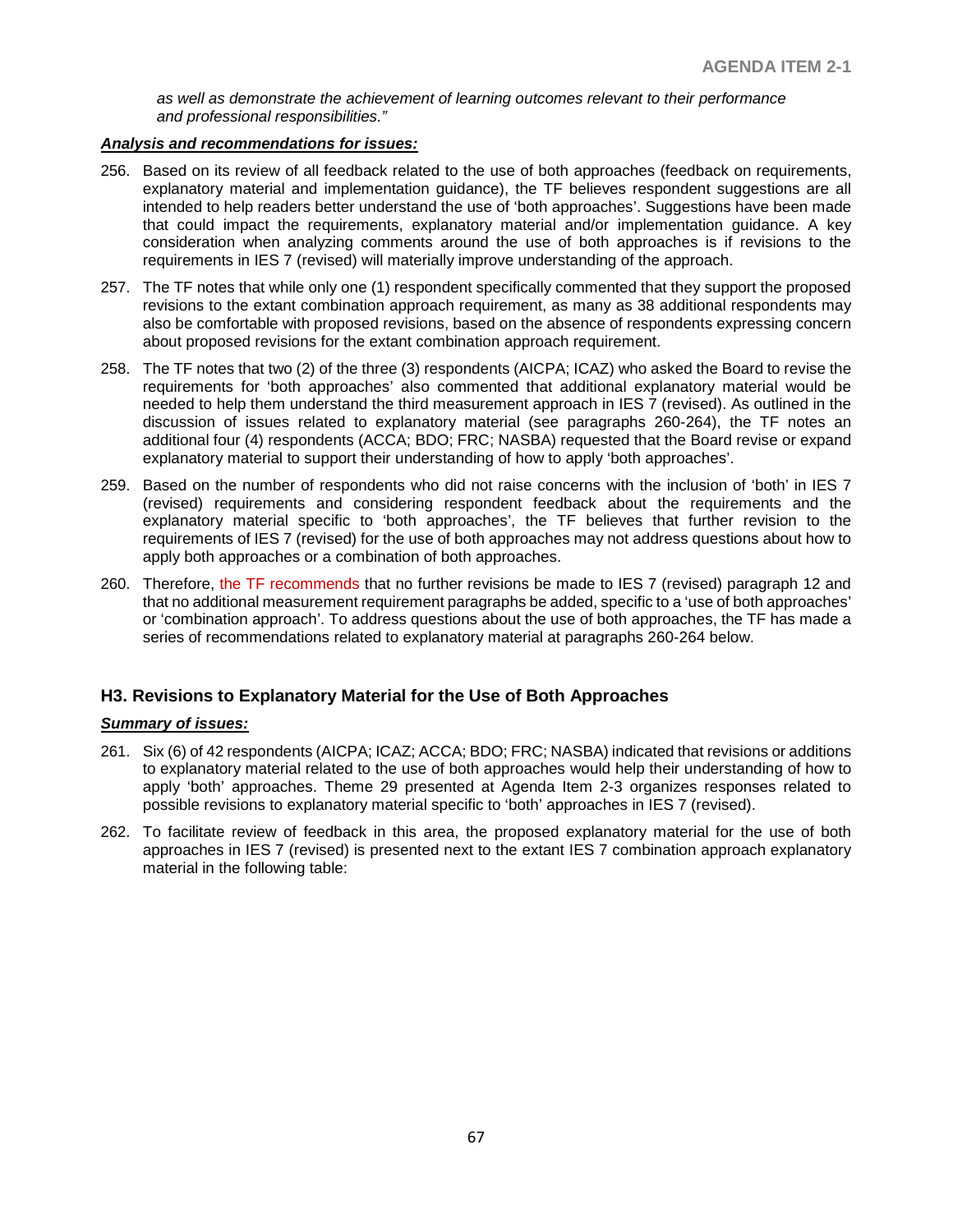|                                | Combination Approach (Ref: Para. 16)                                                                                                                                                                                                                                                                                                                                                                                                                                                                                                                                                                                                                    |  |  |
|--------------------------------|---------------------------------------------------------------------------------------------------------------------------------------------------------------------------------------------------------------------------------------------------------------------------------------------------------------------------------------------------------------------------------------------------------------------------------------------------------------------------------------------------------------------------------------------------------------------------------------------------------------------------------------------------------|--|--|
| <b>Extant</b><br><b>IES7</b>   | A21. Alternatives for adopting a combination approach to CPD include:                                                                                                                                                                                                                                                                                                                                                                                                                                                                                                                                                                                   |  |  |
|                                | (a) Applying requirements of both input- and output-based systems, whereby inputs contribute to<br>the output competences being measured for a portion of the knowledge areas in a<br>predominantly output-based system;                                                                                                                                                                                                                                                                                                                                                                                                                                |  |  |
|                                | (b) Allowing professional accountants who may not meet the input requirement to provide<br>verification that competence has been developed and maintained; or                                                                                                                                                                                                                                                                                                                                                                                                                                                                                           |  |  |
|                                | (c) Specifying a certain number of hours of input as an indication of likely effort required to achieve<br>competence, and monitoring this, together with verifying the competence achieved as a result<br>of the learning activities.                                                                                                                                                                                                                                                                                                                                                                                                                  |  |  |
|                                | Use of Both Measurement Approaches (Ref: Para. 12)                                                                                                                                                                                                                                                                                                                                                                                                                                                                                                                                                                                                      |  |  |
| <b>Proposed</b><br><b>IES7</b> | A25. IFAC member bodies may choose to use both the output-based and the input-based approaches.<br>This could include evaluating the achievement of important learning outcomes while allowing for a<br>quantifiable measurement of completed CPD. For example, professional accountants would<br>complete an educational program or course of study, followed by a written examination on the<br>content. Only on successful completion of the examination would the professional accountants be<br>awarded or credited with a number of learning hours for the overall learning activity that would be<br>counted towards an input based requirement. |  |  |

a. Need more information to know how to use both approaches:

Five (5) respondents (AICPA; BDO; FRC; ICAZ; NASBA) commented that revisions or additions to explanatory material would be helpful to clarify the difference between 'using both' approaches compared to using a 'combination of approaches'. Respondents are not certain if there is an intended difference and are looking for additional information to help them understand what is expected for users of this approach. In addition, NASBA expressed concern that inconsistent understanding and use of both approaches would result in widely variable CPD efforts around the world. Finally, NASBA commented that "guidance needs to be clear that the achievement of learning outcomes attained while participating in an input-based approach learning and development activity cannot be counted twice, if the same learning outcomes are then demonstrated as part of an output-based approach."

b. Modify or add to the example proposed at A25:

Four (4) respondents (ACCA; AICPA; BDO; NASBA) commented that the example provided at A25 should be changed or additional examples should be added.

- i. Three (3) respondents (NASBA; BDO; AICPA) noted that additional examples would be helpful to illustrate the variety of ways 'both' approaches could be used. Respondents note the current example is one way to combine the approaches but that additional examples of how to combine and also how to use both approaches separately could also be added. The AICPA observed the currently provided example is already widely in-use and therefore may not help users of IES 7 (revised) think about additional ways to adopt both approaches.
- ii. One (1) respondent (ACCA) asked that the example at A25 (combing an exam with time spent) was challenging because time spent on a learning activity might be complete during CPD cycle A but the completion of the related examination might occur in CPD cycle B. ACCA requested that a different example be used.

#### *Analysis, alternatives, and recommendations for issues:*

263. Generally, the TF agrees with respondent feedback that additional information and more examples for the 'use of both' approaches would be beneficial. The TF believes there is an opportunity to modify proposed paragraph A25 in IES 7 (revised) to provide clarity around the possible different methods for how both approaches could be used. The TF also agrees that examples for how the approach can be applied would be helpful but that the most appropriate way to provide those examples is through implementation guidance rather than in IES  $\overline{7}$  (revised) explanatory material. Therefore, the TF recommends that explanatory material for the use of 'both approaches' be expanded to clarify understanding of the approach. See paragraph 264, below, for proposed revisions.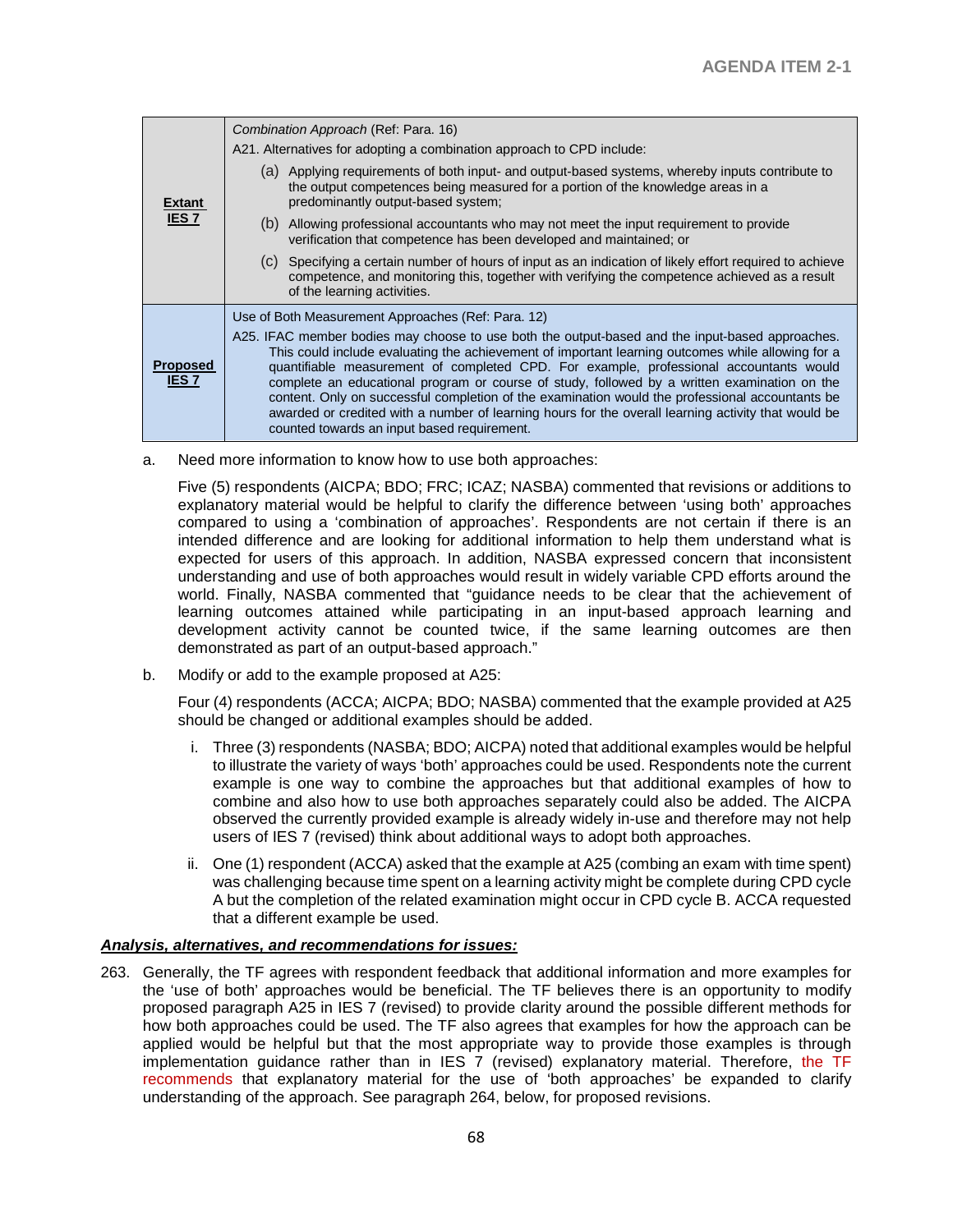- 264. In developing recommendations for possible methods, the TF noted the comment that "guidance needs to be clear that the achievement of learning outcomes attained while participating in an input-based approach learning and development activity cannot be counted twice, if the same learning outcomes are then demonstrated as part of an output-based approach." The TF recognizes the possible issue of a professional accountant getting 'double credit' for one learning activity/outcome and has taken this into consideration when developing revisions recommended at paragraph 264, below.
- 265. Based on recommendations outlined at paragraphs 262-263, the TF proposes that explanatory material for the use of 'both approaches' be modified as follows:

| <b>Proposed</b><br><b>IES7</b>      | Use of Both Measurement Approaches (Ref: Para. 12)<br>A25. IFAC member bodies may choose to use both the output-based and the input-based approaches. This<br>could include evaluating the achievement of important learning outcomes while allowing for<br>quantifiable measurement of completed CPD. For example, professional accountants would<br>a<br>complete an educational program or course of study, followed by a written examination on the<br>content. Only on successful completion of the examination would the professional accountants<br>be awarded or credited with a number of learning hours for the overall learning activity that<br>would be counted towards an input based requirement. |  |  |
|-------------------------------------|------------------------------------------------------------------------------------------------------------------------------------------------------------------------------------------------------------------------------------------------------------------------------------------------------------------------------------------------------------------------------------------------------------------------------------------------------------------------------------------------------------------------------------------------------------------------------------------------------------------------------------------------------------------------------------------------------------------|--|--|
|                                     | Use of Both Measurement Approaches (Ref: Para. 12)                                                                                                                                                                                                                                                                                                                                                                                                                                                                                                                                                                                                                                                               |  |  |
| Final<br><b>Proposed</b><br>Wording | A25. IFAC member bodies may choose to use both the output-based and the input-based approaches.<br>Examples of how an IFAC member body might construct such an approach could include:                                                                                                                                                                                                                                                                                                                                                                                                                                                                                                                           |  |  |
|                                     | Evaluating the achievement of specified learning outcomes while allowing for a<br>(a)<br>quantifiable measurement of completed CPD for other learning outcomes.                                                                                                                                                                                                                                                                                                                                                                                                                                                                                                                                                  |  |  |
|                                     | (b)<br>Accepting evidence that learning and development activities have been undertaken by a<br>professional accountant and confirming that learning outcomes have been achieved for<br>those learning and development activities.                                                                                                                                                                                                                                                                                                                                                                                                                                                                               |  |  |
|                                     | (C)<br>Recognizing CPD for certain professional accountants is measured using an output-<br>based approach while CPD for remaining professional accountants is measured using an<br>input-based approach.                                                                                                                                                                                                                                                                                                                                                                                                                                                                                                        |  |  |
|                                     | (d)<br>Designating an approach focused on either input measures or output measures and<br>allowing professional accountants to replace a portion of the CPD measurement<br>requirement with evidence of CPD provided from the other measurement approach.                                                                                                                                                                                                                                                                                                                                                                                                                                                        |  |  |
|                                     |                                                                                                                                                                                                                                                                                                                                                                                                                                                                                                                                                                                                                                                                                                                  |  |  |

## **Action Requested:**

- **13. Do you agree with the recommendations for proposed revisions to the 'Use of Both Approaches' requirement (i.e., to not re-introduce a requirement) presented at paragraphs 251-259, based on the final analysis of comments? If not, why and are there additional alternatives and/or recommendations that should be discussed and presented?**
- **14. Do you agree with the recommendations for proposed revisions to the 'Use of Both Approaches' explanatory material presented at paragraphs 260-264, based on the final analysis of comments? If not, why and are there additional alternatives and/or recommendations that should be discussed and presented?**

## **I1. Monitoring and Enforcement Comments:**

- 266. The Board asked the following questions which generated feedback specific to monitoring and enforcement:
	- a. Question 2: Are the requirements (see paragraphs 9-17) of the proposed IES 7 appropriate and clear?
	- b. Question 3: Are there any additional explanatory paragraphs needed to better explain the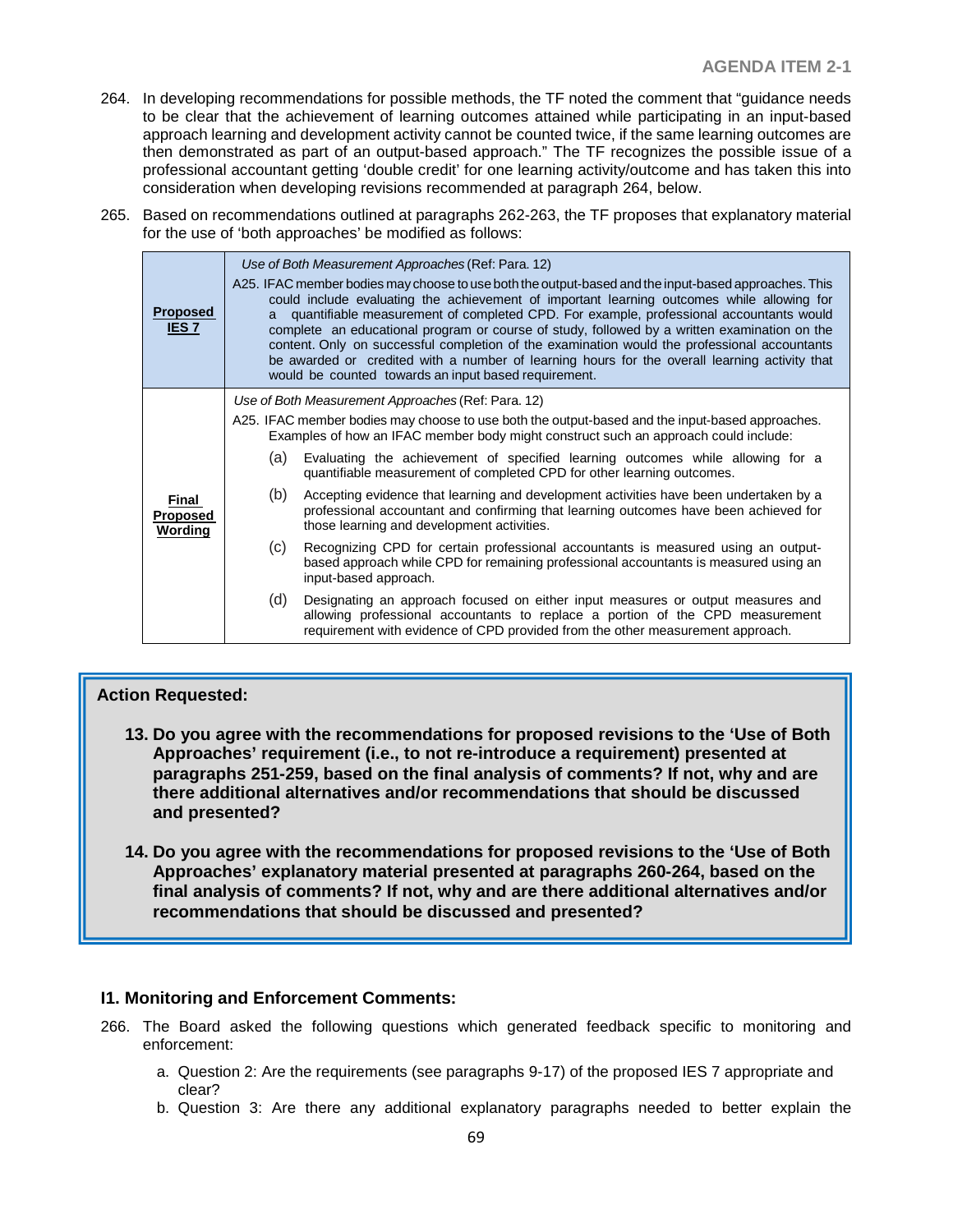requirements of the proposed IES 7?

- c. Question 4: Do proposed revisions to the output-based approach requirement (see paragraph 13) and related explanatory material (see paragraphs A19-21) improve understanding and your ability to apply an output-based measurement approach? If not, what suggestions do you have to improve clarity of the output-based approach?
- d. Question 5: Are there any terms within the proposed IES 7 which require further clarification? If so, please explain the nature of the deficiencies?
- e. Question 6: Do you anticipate any impact or implications for your organization, or organizations with which you are familiar, in implementing the requirements included in this proposed IES 7?
- f. Question 7: What topics or subject areas should implementation guidance cover?
- g. The board also invited respondents to provide general commentary.
- 267. Responses specific to monitoring and enforcement are presented, in detail, at Agenda Item 2-3 between themes 30 and 31. Each theme is included for discussion below.
- 268. While the requirement an explanatory material for the concept of verifiable evidence is currently located with monitoring and enforcement in IES 7 (revised), responses about verifiable evidence were analyzed and presented for discussion with measurement topics. The TF believes analyzing commentary about verifiable evidence with commentary about measurement is more helpful to understanding issues for both concepts. See additional discussion of issues and proposed revisions impacting requirements and explanatory material, related to verifiable evidence presented above, at paragraphs 156-183.

## **I2. Suggested Revisions to Monitoring and Enforcement Requirements**

#### *Summary of issues:*

 $\overline{a}$ 

- 269. Two (2) of 42 respondents (EY; ACCA) provided suggested revisions to the wording of the requirements for monitoring and enforcement and are presented under Theme 30 at Agenda Item 2-3:
	- a. Add 'remediation' to requirement paragraph 16:

EY suggested that the word 'remediation' should be added to modify paragraph 16 so that it reads:

*IFAC member bodies shall establish a systematic process to (a) monitor whether professional accountants meet the IFAC member body's CPD requirements, and (b) provide appropriate sanctions and remediation for failure to meet those requirements.*

b. Modify wording so enforcement happens 'as needed' rather than 'on a regular basis':

ACCA observed that the current wording at paragraph 17 in IES 7 (revised) requires IFAC member bodies to undertake enforcement of CPD on a regular basis. ACCA suggested the requirement be re-worded to make clear that enforcement should happen as needed, rather than on a regular basis.

#### *Analysis, alternatives, and recommendations for issues:*

- 270. The TF notes that the only comment received on the requirement at paragraph 16 is the suggestion from EY to add 'remediation' to the current wording.
- 271. The TF considered the addition of 'remediation' to the current wording of the requirement and notes that 'remediation' is not a term that is defined in the IAESB Glossary of Terms nor is it used in any existing IES. The TF notes that 'appropriate sanctions' is also not defined in the IAESB Glossary of Terms but that 'appropriate sanctions' is explained at paragraphs A33 – A38 in the explanatory material of IES 7 (revised). The TF believes that the concept of 'appropriate sanctions', as explained, encompasses a spectrum of actions an IFAC member body might undertake to bring a professional accountant into compliance.
- 272. The TF believes, that adding 'remediation' to the requirement at paragraph 16 could impose a new set of requirements on IFAC member bodies in that the processes and procedures for remediation are likely distinct from what is currently described in IES 7 (revised) and in the IAESB Framework**[21](#page-69-0)**. The TF

<span id="page-69-0"></span>**<sup>21</sup>** The IAESB Framework (paragraph 42) and Glossary of Terms define monitoring as the "systematic process of collecting, reviewing, and confirming the evidence that demonstrates professional competence has been developed or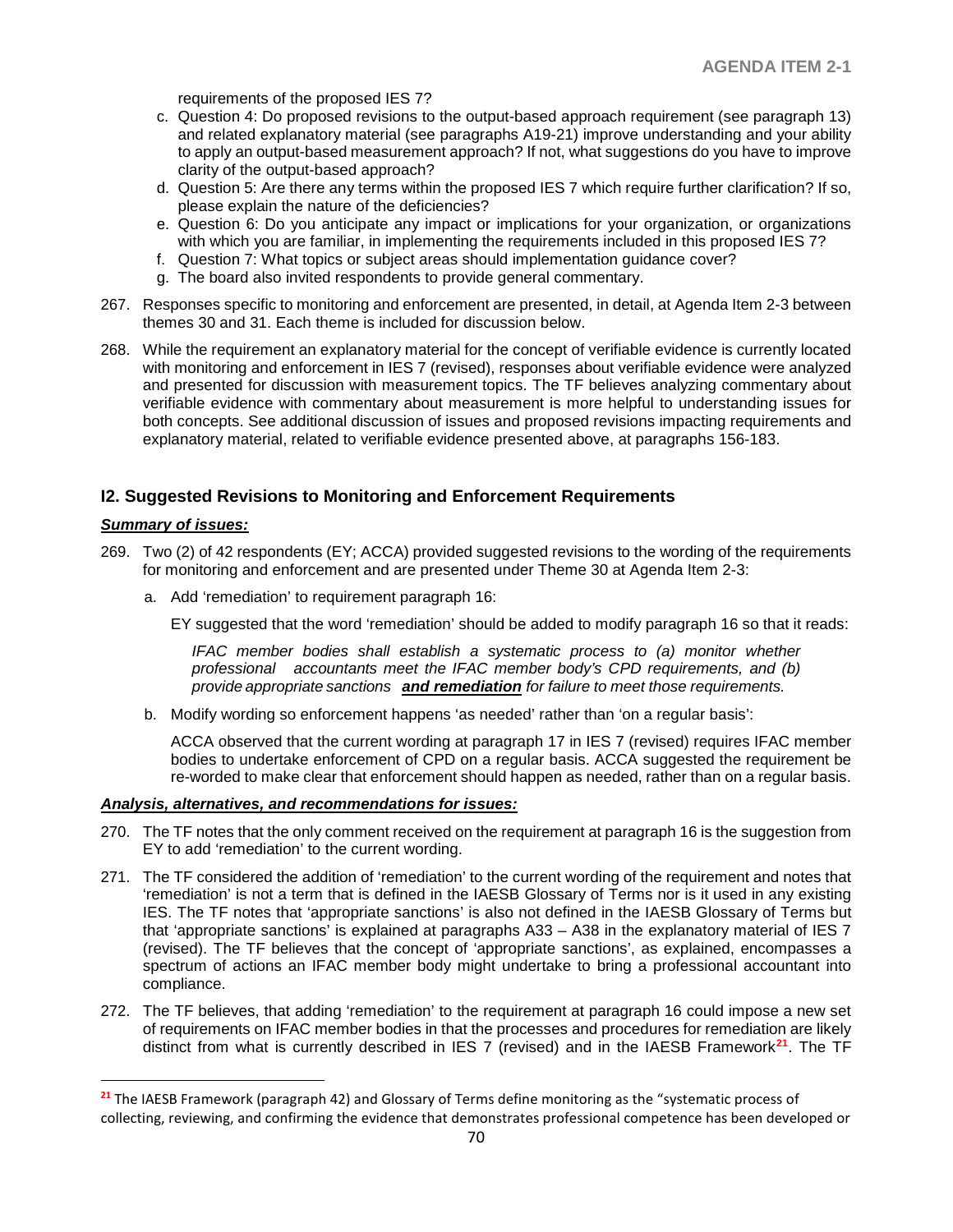believes that setting out principles and explanatory material for effective remediation may be a scope change. While some member bodies may currently have the resources and processes in place to carry out and oversee remediation activities as part of their monitoring process, the TF believes IFAC member bodies should have the flexibility to determine their role in 'bringing professional accountants into compliance.' Therefore, the TF recommends that the word 'remediation' not be added to the requirement at paragraph 16 in IES 7 (revised).

273. Regarding the observation about the requirement in paragraph 17, the TF agrees that the current wording would require IFAC member bodies to undertake enforcement of CPD on a regular basis. The TF believes the Board's intention is to require IFAC member bodies to undertake processes for measuring and monitoring CPD on a regular basis but to enforce CPD, through the provision of appropriate sanctions, on an as needed basis (i.e., when the regular processes of measuring and monitoring reveal that enforcement is necessary). Therefore, the TF recommends that the wording of the requirement at paragraph 17 in IES 7 (revised) be re-worded:

| <b>Proposed</b>              | IFAC member bodies shall undertake processes for measuring, monitoring, and enforcement of                                                   |  |
|------------------------------|----------------------------------------------------------------------------------------------------------------------------------------------|--|
| <b>IES 7</b>                 | CPD on a regular basis.                                                                                                                      |  |
| Final<br>Proposed<br>Wording | 17. IFAC member bodies shall undertake processes for measuring and monitoring CPD on a regular<br>basis and enforcement of CPD, as necessary |  |

## **I3. Possible Revisions to Explanatory Material for Monitoring and Enforcement**

### *Summary of issues:*

274. 13 of 42 respondents**[22](#page-70-0)** provided feedback about the explanatory material related to monitoring and enforcement requirements. Theme 31 presented at Agenda Item 2-3 organizes responses related to opinions about the output-based approach in IES 7 (revised).

### **Time frame for monitoring cycles:**

- 275. Three (3) respondents (Knowledge Equity; NASBA; AICPA) commented that currently proposed explanatory material does not include a suggested timeframe for systematic monitoring. NASBA and AICPA further noted that extant IES 7 included helpful explanatory material which described timeframes of usually not less than one year but not longer than five years in duration.
- 276. One (1) respondent (AAT) commented that further clarification about practical expectations for systematic processes and monitoring would be helpful.

#### *Analysis, alternatives, and recommendations for issue:*

277. The TF agrees that explanatory material related to the timeframe for monitoring could be useful and further notes that explanatory material in extant IES 7 included a reference to example timelines which respondents noted as being helpful. Therefore, the TF recommends that the example timeframe language from extant IES 7 be added to paragraph A32 as follows:

 $\overline{a}$ 

maintained."

<span id="page-70-0"></span>**<sup>22</sup>** The 13 respondents include: AAT; ACCA; AICPA; BDO; Deloitte; FRC; IBRACON; ICAEW; IDW; Knowledge Equity; Miguel Angel Bouzas Sanudo; NASBA; and Professors Catriona and Nicholas Paisey.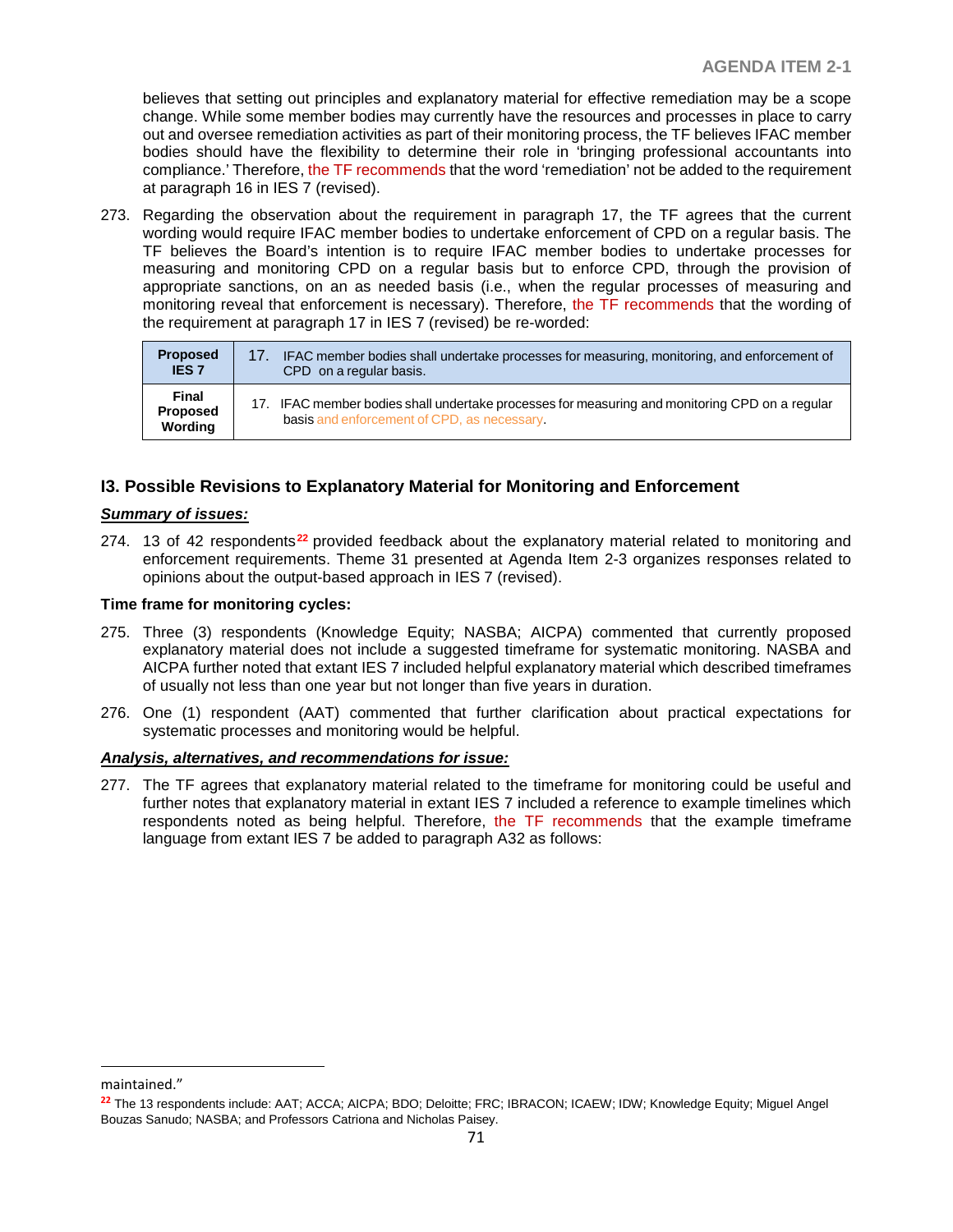| <b>Extant</b><br><b>IES 7</b>       | A25. | IFAC member bodies may conduct a set of monitoring processes on a cyclical basis. In determining<br>the duration of a cyclical monitoring process, the IFAC member body may consider what is<br>reasonable in its environment, taking into consideration (a) the public interest, and the (b)<br>expectations of the public, regulators, and other stakeholders. Experience of some IFAC member<br>bodies suggest that cycles of more than five years may not meet these expectations, while cycles<br>of less than one year are likely to be overly burdensome on the IFAC member body and<br>professional accountants. |
|-------------------------------------|------|--------------------------------------------------------------------------------------------------------------------------------------------------------------------------------------------------------------------------------------------------------------------------------------------------------------------------------------------------------------------------------------------------------------------------------------------------------------------------------------------------------------------------------------------------------------------------------------------------------------------------|
| <b>Proposed</b><br><b>IES 7</b>     | A32. | IFAC member bodies may conduct a set of monitoring processes on a cyclical basis. In determining<br>the duration of a cyclical monitoring process, the IFAC member body may consider what is<br>reasonable in its environment, taking into consideration the public interest, and the expectations<br>of the public, regulators, and other stakeholders.                                                                                                                                                                                                                                                                 |
| Final<br><b>Proposed</b><br>Wording | A32. | IFAC member bodies may conduct a set of monitoring processes on a cyclical basis. In<br>determining the duration of a cyclical monitoring process, the IFAC member body may consider<br>what is reasonable in its environment, taking into consideration the public interest, and the<br>expectations of the public, regulators, and other stakeholders. Experience of some IFAC member<br>bodies suggest that cycles of more than five years may not meet these expectations, while cycles<br>of less than one year are likely to be overly burdensome on the IFAC member body and<br>professional accountants.         |

#### **Possible revisions to paragraph A29:**

278. One (1) respondent (Deloitte) suggested a revision to the wording of bullet (a) to replace the wording 'to perform competently' with to 'competently perform their role'.

### *Analysis, alternatives, and recommendations for issue:*

- 279. The TF agrees with the suggested revision, specifically, the insertion of 'role' as this is consistent with revisions the TF recommended for revisions at paragraphs 9, 13, and 14 (i.e., to make a stronger connection to PD being relevant to role).
- 280. Therefore, the TF recommends that paragraph A29 be revised as follows:

| <b>Proposed Revisions for A29</b> |     |                                                                                                                                                                                |
|-----------------------------------|-----|--------------------------------------------------------------------------------------------------------------------------------------------------------------------------------|
|                                   |     | A29. A systematic monitoring process may involve professional accountants<br>periodically:                                                                                     |
| <b>Proposed</b>                   | (a) | Submitting a declaration as to whether they meet their professional obligation to<br>maintain the necessary knowledge and skills to perform competently;                       |
| <b>IES 7</b>                      | (b) | Submitting a declaration confirming compliance with any specific CPD requirements<br>imposed by the IFAC member body; or                                                       |
|                                   | (C) | Providing evidence of learning and development activities or verification of<br>the competences they have developed and maintained through their CPD.                          |
|                                   |     | A29. A systematic monitoring process may involve professional accountants<br>periodically:                                                                                     |
| <b>Final</b>                      | (a) | Submitting a declaration as to whether they meet their professional obligation to<br>maintain the necessary knowledge and skills to perform competently perform their<br>role; |
| <b>Proposed</b><br>Wording        | (b) | Submitting a declaration confirming compliance with any specific CPD requirements<br>imposed by the IFAC member body; or                                                       |
|                                   | (c) | Providing evidence of learning and development activities or verification of the<br>professional competences they have developed and maintained through their<br>CPD.          |

### **Possible revisions to paragraph A30:**

281. Two (2) respondents (IDW; ACCA) commented that using the word 'auditing' might be confusing to some readers because 'audit' has a specific definition coming from the IAASB that is already understood by IFAC member bodies. Both respondents suggested the word be replaced with 'Testing' (IDW) or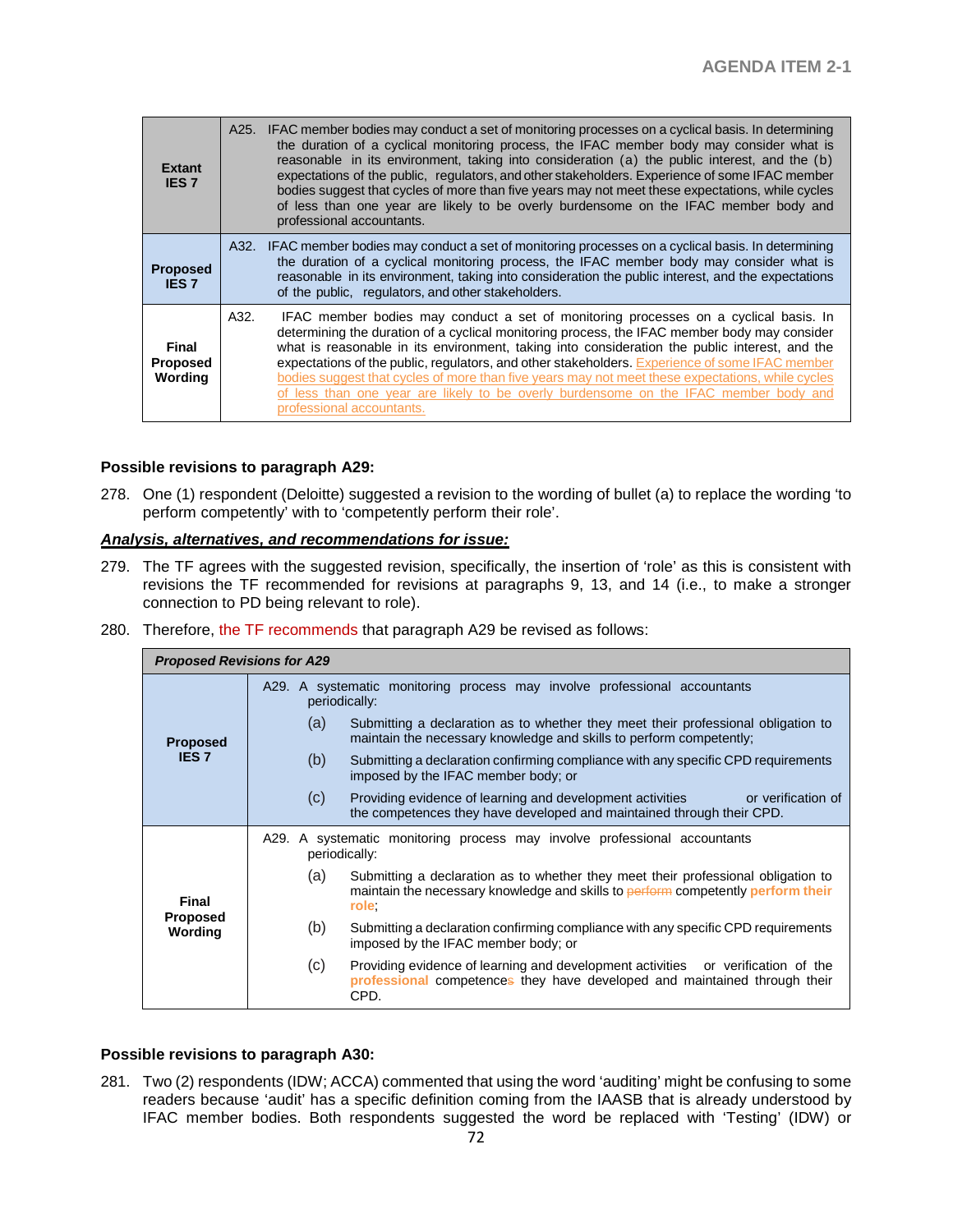'Reviewing' (ACCA).

- 282. One (1) respondent (AICPA) noted that A30 currently provides an example for monitoring which involves certain employers recording employee time spent on CPD as part of their recording systems. The AICPA pointed out that this might be burdensome to smaller businesses and that CPD and recording of CPD should be the personal responsibility of the professional accountant and that not all CPD should or could be recorded in an employer's time recording system.
- 283. One (1) respondent (BDO) commented that the word 'supplementary' might be interpreted by some to mean that monitoring is optional. BDO suggested that the word 'supplementary' therefore be replaced with 'periodic'.

#### *Analysis, alternatives, and recommendations for issue:*

- 284. The TF agrees with respondents that the words 'supplementary' and 'auditing' could be removed or replaced to improve understanding of this paragraph:
	- a. Specific to 'supplementary' the TF notes that this paragraph is the first time the word is used in IES 7 (revised) and does not appear to further describe or explain the 'process for monitoring' or 'a systematic process to monitor' set-out in IES 7 (revised) requirements. The TF further notes that paragraph A29 describes what a professional accountant might do as part of 'systematic monitoring' and that what A30 describes is what an IFAC member body would do as part of that same process.
	- b. Specific to 'auditing' the TF notes that the word 'reviewing' has been used frequently throughout IES 7 (revised) and would have the same meaning 'auditing' is intended to have at paragraph A30.
- 285. Therefore, the TF recommends that the lead-in sentence to paragraph A30 be revised to align with the lead-in to paragraph A29 so that A29 is about what the professional accountant might do and A30 is about what the IFAC member body might do. The TF also recommends that 'auditing' be replaced with 'reviewing'. See final proposed wording for IES 7 (revised) in the table following paragraph 22.
- 286. Finally, the TF acknowledges the concern that the example for monitoring provided at A30 (c), with certain employers tracking learning and development activities as part of their time recording systems, may be burdensome and likely not something that all employers could or should use. The TF also agrees that recording CPD and undertaking CPD is the responsibility of professional accountants. However, the inclusion of this example is not noted to be a hidden requirement and is included only as an example of something that may be done as part of a systematic monitoring process. The TF is also aware of this happening in some jurisdictions. Therefore, the TF recommends that this example not be removed from IES 7 (revised).

| <b>Proposed Revisions for Paragraph A30</b> |                                                                                                                                                                                                                                  |  |
|---------------------------------------------|----------------------------------------------------------------------------------------------------------------------------------------------------------------------------------------------------------------------------------|--|
| <b>Proposed</b><br><b>IES 7</b>             | A30. Supplementary monitoring processes may involve:                                                                                                                                                                             |  |
|                                             | (a) Auditing a sample of professional accountants to check compliance with CPD<br>requirements;                                                                                                                                  |  |
|                                             | Reviewing and assessing learning plans or CPD documents as part of quality<br>(b)<br>assurance programs; or                                                                                                                      |  |
|                                             | (c) Requiring certain employers to include CPD programs and effective monitoring systems<br>in their quality assurance programs, and to track learning and development activities as<br>part of their time recording systems.    |  |
| Final<br><b>Proposed</b><br>Wording         | A30. A systematic supplementary monitoring process may involve IFAC member bodies:                                                                                                                                               |  |
|                                             | (a) Reviewing Auditing a sample of professional accountants' records of CPD activity to<br>check compliance with CPD requirements:                                                                                               |  |
|                                             | Reviewing and assessing learning plans or CPD documents as part of quality<br>(b)<br>assurance programs; or                                                                                                                      |  |
|                                             | Requiring certain employers to include CPD programs and effective monitoring systems<br>(C)<br>in their quality assurance programs, and to track learning and development activities as<br>part of their time recording systems. |  |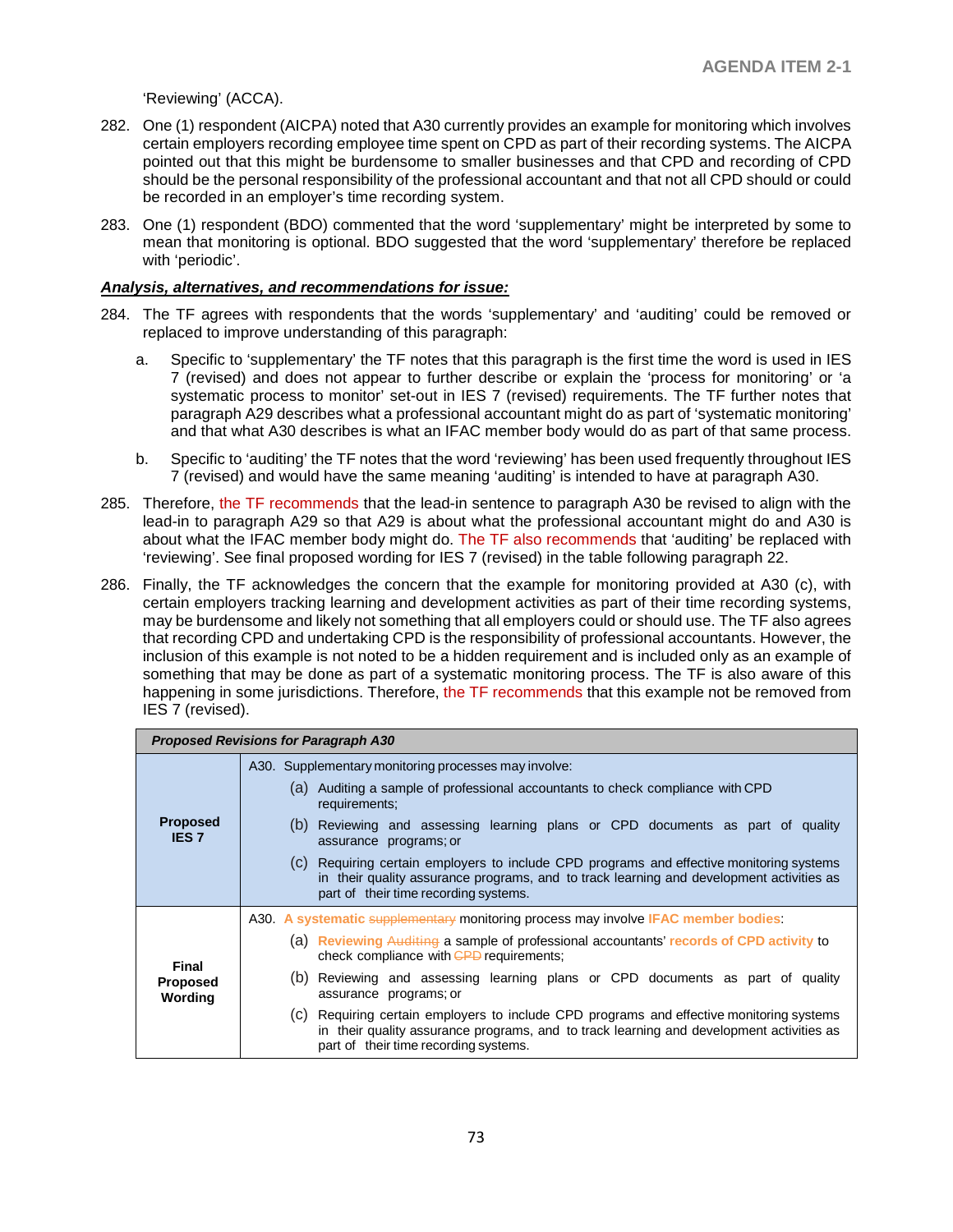# **Possible hidden requirement at paragraph A35:**

287. One (1) respondent (ACCA) commented that they believe A35 should be made into a requirement because the proposed wording of A35 prescribes that willful failure should result in disciplinary action.

#### *Analysis, alternatives, and recommendations for issue:*

- 288. The TF believes the root cause of the comment that paragraph A35 should be moved to the requirements in IES 7 (revised) is because A35 may currently read like a hidden requirement. Specifically, the TF notes that the use of the word 'is' may effectively prescribe that IFAC member bodies are required to take disciplinary action when willful failure occurs. The TF does not believe the Board's intention is to prescribe a requirement for **what should be done** when an IFAC member body concludes a professional accountant has willfully failed to meet CPD requirements. The TF believes A35 is meant to be read in context with paragraphs A33-A36 in that they explain how an IFAC member body may impose sanctions on professional accountants who are not meeting CPD requirements. The TF also believes replacing reference to 'professional duty' with 'the IESBA code of ethics' would benefit understanding of why will failure 'is' a violation.
- 289. Therefore, the TF recommends that paragraph A35 be reworded as follows:

| <b>Proposed Revisions for A35</b>   |                                                                                                                                                                                                                                                                                                                                |  |
|-------------------------------------|--------------------------------------------------------------------------------------------------------------------------------------------------------------------------------------------------------------------------------------------------------------------------------------------------------------------------------|--|
| <b>Proposed</b><br><b>IES 7</b>     | A35. A professional accountant's willful failure to develop and maintain professional competence<br>is, however, a violation of a professional duty that justifies disciplinary action, in that it<br>diminishes the professional accountant's ability to act in the public interest.                                          |  |
| <b>Final</b><br>Proposed<br>Wording | A35. A professional accountant's willful failure to develop and maintain professional competence<br>is, however a violation of the IESBA code of ethics a professional duty that justifies<br>may result in disciplinary action, in that it diminishes the professional accountant's ability<br>to act in the public interest. |  |

## **Nature and extent of monitoring/enforcement:**

- 290. Four (4) respondents (IBRACON; Miguel Angel Bouzas Sanudo; Knowledge Equity; Professors Catriona and Nicholas Paisey) provided mixed views on whether explanatory material adequately outlined the nature and extent of monitoring and enforcement expectations:
	- a. One (1) respondent (Knowledge Equity) commented that they believe IES 7 (revised) should go further than taking a risk based approach in defining monitoring processes in an effort to prevent 'rogue' professional accountants from taking advantage of CPD.
	- b. One (1) respondent (Professors Catriona and Nicholas Paisey) commented that they support the risk based examples for monitoring included in IES 7 (revised) explanatory material.
	- c. Two (2) respondents (IBRAON; Miguel Angel Bouzas Sanudo) asked that additional examples or steps be added to IES 7 (revised) to help readers understand how to balance bringing professional accountants into compliance (i.e., deferring their compliance) with deciding when to take punitive action against individuals.

#### *Analysis, alternatives, and recommendations for issue:*

- 291. The TF notes that feedback for this category is mixed in that one (1) respondent (Professors Catriona and Nicholas Paisey) likes that monitoring can be a risk based approach; one (1) respondent (Knowledge Equity) believes a risk based approach does not go far enough to prevent 'rogue' professional accountants; and two respondents (IBRACON; Miguel Angel Bouzas Sanudo) asked for more examples to help them understand how to find the proper balance in the nature and extent of sanctions imposed on professional accountants as part of monitoring and enforcement.
- 292. The TF does not believe it is the Board's intention to prescribe the use of either a risk based or non-risk based approach to monitoring and that IFAC member bodies should have the flexibility to develop a monitoring process that works best for the circumstances in their jurisdiction. Therefore, the TF recommends that no further edits be made to IES 7 (revised) regarding references to risk based monitoring approaches.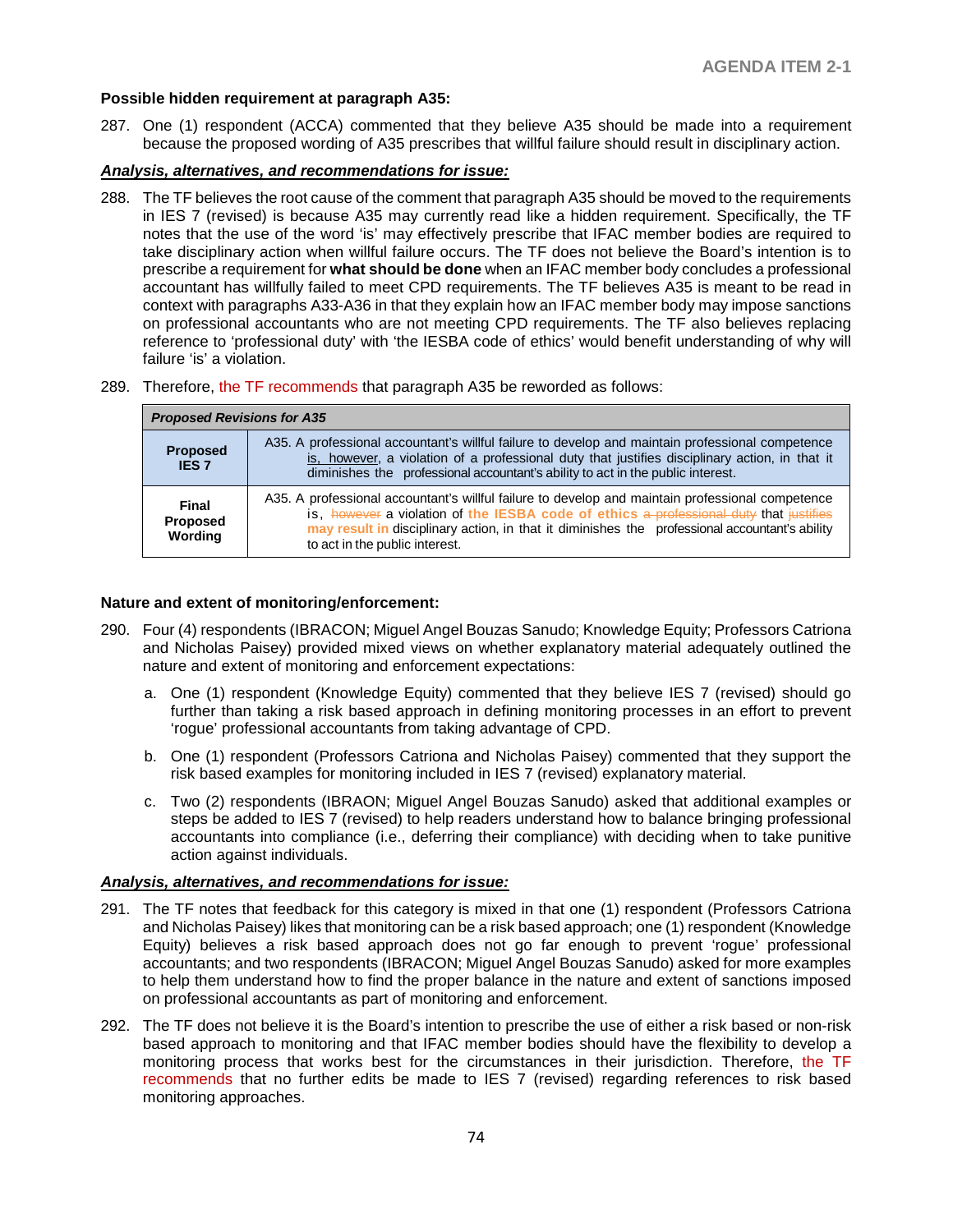- 293. The TF acknowledges feedback that more examples could be useful to users of IES 7 (revised) looking for clarity about how to balance sanctions; from bringing professional accounts into compliance over time versus suspending or expelling their right to practice. The TF notes that proposed revisions outlined above for the monitoring requirement and related explanatory material might partly address this feedback in that they clarify that IFAC member bodies do have flexibility when imposing sanctions (e.g., enforcement should happen as needed and not on a regular basis; the timeframe for monitoring might range from 1-5 years; IFAC member bodies may take action when willful failure occurs rather than they must take action).
- 294. Furthermore, the TF believes meaningful examples for this area would likely need to be scenario based, including background information about hypothetical CPD requirements, the actions or inactions undertaken by a variety of professional accountants, and what history the IFAC member body has with example professional accountants subject to sanction. Based on the nature of the examples that would need to be developed to make them useful, the TF recommends that possible examples for monitoring and enforcement be considered for future implementation guidance, as implementation guidance may be a more appropriate place for their inclusion compared to explanatory material.

#### **Other matters related to explanatory material:**

- 295. One (1) respondent (FRC) commented that the term 'independent confirmation' used at paragraph A28 needs further clarification or definition to be understood.
- 296. One (1) respondent (ICAEW) commented that IES 7 (revised) could do more to point out or provide examples of how IFAC member bodies are using IT systems to support their systems of monitoring.
- 297. One (1) respondent (AICPA) commented that the term 'competency map' used at A27 should be defined by the IAESB and asked for that definition to be broad enough to include job descriptions or even project descriptions of roles and responsibilities. The AICPA also commented that the IAESB should recognize that confidentiality agreements may prevent some professional accountants from submitting evidence of CPD related to job descriptions or worked performed and that in these situations IFAC member bodies may use a competent source to confirm that competence has been developed and maintained. AICPA pointed out that extant IES 7 included the concept of a competent source as part of explanatory material for 'reliability of verification' in an output-based approach.

#### *Analysis, alternatives, and recommendations for issue:*

- 298. Regarding the comment that 'independent confirmation' included at paragraph A28 should be defined, the TF previously recommended that this concept be removed from IES 7 (revised) in response to feedback on verifiable evidence (see paragraph 183, above). Therefore, the TF recommends that 'independent confirmation' does not need to be defined by the IAESB.
- 299. The TF agrees that examples of how IT systems are being put to use to support CPD systems and monitoring could be helpful to IFAC member bodies. The TF notes that the ICAEW also suggested this could be addressed through implementation guidance. The TF believes implementation guidance would be the better place to provide examples of how IT systems are being used. Therefore, the TF recommends that explanatory material is not further revised for this feedback.
- 300. Regarding the comment that the IAESB does not currently define 'competency map' used at paragraph A27 in IES 7 (revised) and that the IAESB should define the term broadly so that it includes job or project descriptions the TF notes that there are two components to this feedback (1) whether the Board has defined 'competency map' and (2) whether that definition is broad enough.
- 301. The TF believes that the Board has at least partly defined 'competency map' at paragraph A10a in IES 7 (revised), which was paragraph A8a in extant IES 7, as follows: "*Competency maps, which provide a list of key competences for certain roles or sectors of the profession."*
- 302. With respect to whether that definition should include 'role descriptions' or 'project descriptions' the TF believes it may not be appropriate to define or prescribe a relationship between competency maps and role or project descriptions, within the IESs. The TF believes that a competency map is likely to set out the knowledge, skills, behaviors and proficiency levels needed to perform a role competently. Therefore, competency maps may be useful starting points for developing a role or project description, however, there are likely other ways role or project descriptions could be developed (e.g., a role description could focus more on the tasks the role is expected to execute rather than the competencies needed for the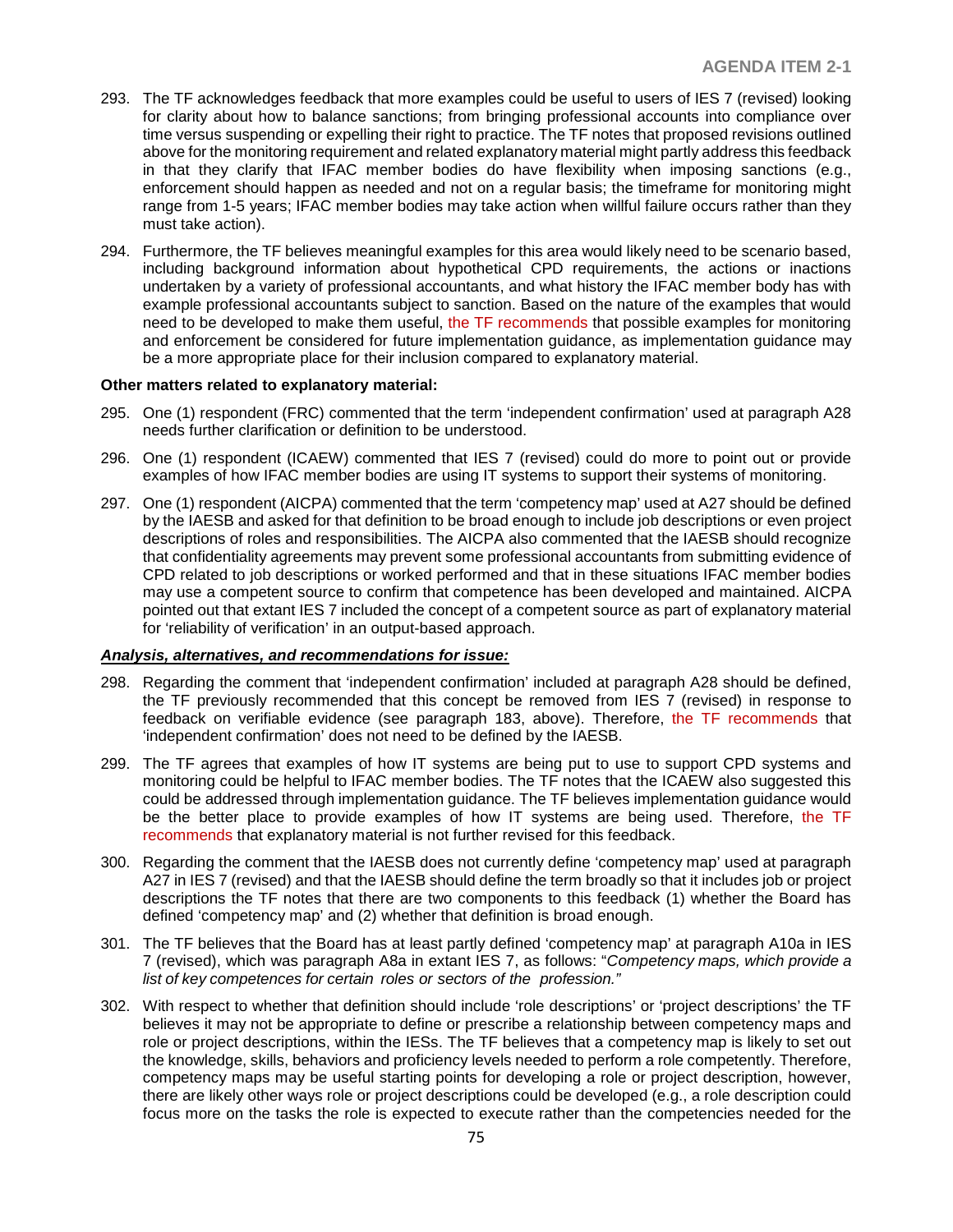role).

- 303. The TF notes that one of the Board's primary objectives for undertaking a revision of IES 7 was to clarify understanding of how to use an output-based approach. The TF further notes, that respondent feedback regarding verifiable evidence indicated IFAC member body recognition of verifiable evidence that could be used in an output-based approach was critical to their understanding of how to use an output-based approach.
- 304. The TF believes that the inclusion of 'competency maps' in IES 7 (revised) is probably most important to users looking to understand, adopt and implement an output-based approach. Consequently, adding an expanded definition for 'competency map' to the IAESB Glossary of Terms may help users of IES 7 (revised) understand where competencies could be identified for use in an output-based approach. Therefore, the TF recommends that the following definition for 'competency map' be added to the IAESB Glossary of Terms:

| <b>Proposed Addition to IAESB Glossary of Terms:</b> |                                                                                                         |  |
|------------------------------------------------------|---------------------------------------------------------------------------------------------------------|--|
| Final                                                | Competency Map – A description of the knowledge, technical competence, professional skills,             |  |
| <b>Proposed</b>                                      | professional values, ethics and attitudes and proficiency levels a professional accountant must develop |  |
| Wording                                              | and maintain to perform a role competently.                                                             |  |

# **Action Requested:**

- **15. Do you agree with the recommendations for proposed revisions to the 'Monitoring and Enforcement' requirements presented at paragraphs 268-272, based on the final analysis of comments? If not, why and are there additional alternatives and/or recommendations that should be discussed and presented?**
- **16. Do you agree with the recommendations for proposed revisions to the 'Monitoring and Enforcement' explanatory material presented at paragraphs 273-303, based on the final analysis of comments? If not, why and are there additional alternatives and/or recommendations that should be discussed and presented?**

# **J1. General Comments about the Revision of IES 7 (revised):**

# *Summary of issues:*

 $\overline{a}$ 

- 305. The Board received general feedback (e.g., general statements of support, agreement or disagreement) with various aspects of the IES 7 revision. These comments are presented, in detail, under Theme 32 at Agenda Item 2-3 and are summarized as follows:
	- a. Four (4) respondents (ISCA; Juan Antonio Rodriguez; Raul Castro Espinosa; TURMOB) 'generally support' the revision of IES 7.
	- b. One (1) respondent (IDW) stated that they did not believe a revision of IES 7 was necessary, but because the IAESB undertook the revision, the IDW responded with specific comments and finds the standard to be clear.
	- c. Six (6) respondents (FACPCE; IBRACON; JICPA; Malaysian Institute of Accountants; Miguel Angel Bouzas Sanudo; TURMOB) commented that they believe the revised requirements for IES 7 to be appropriate and clear.
	- d. 15 respondents**[23](#page-75-0)** commented that they find the requirements of revised IES 7 to be appropriate and clear with the exception of the specific comments that they provided.

<span id="page-75-0"></span>**<sup>23</sup>** The 15 respondents include: AICPA; BDO; CPA Canada; EFAA; FRC; IAA; ICAZ; ICPAU; IDW; IRBA; ISCA; Knowledge Equity; KPMG; PAFA; and WPK.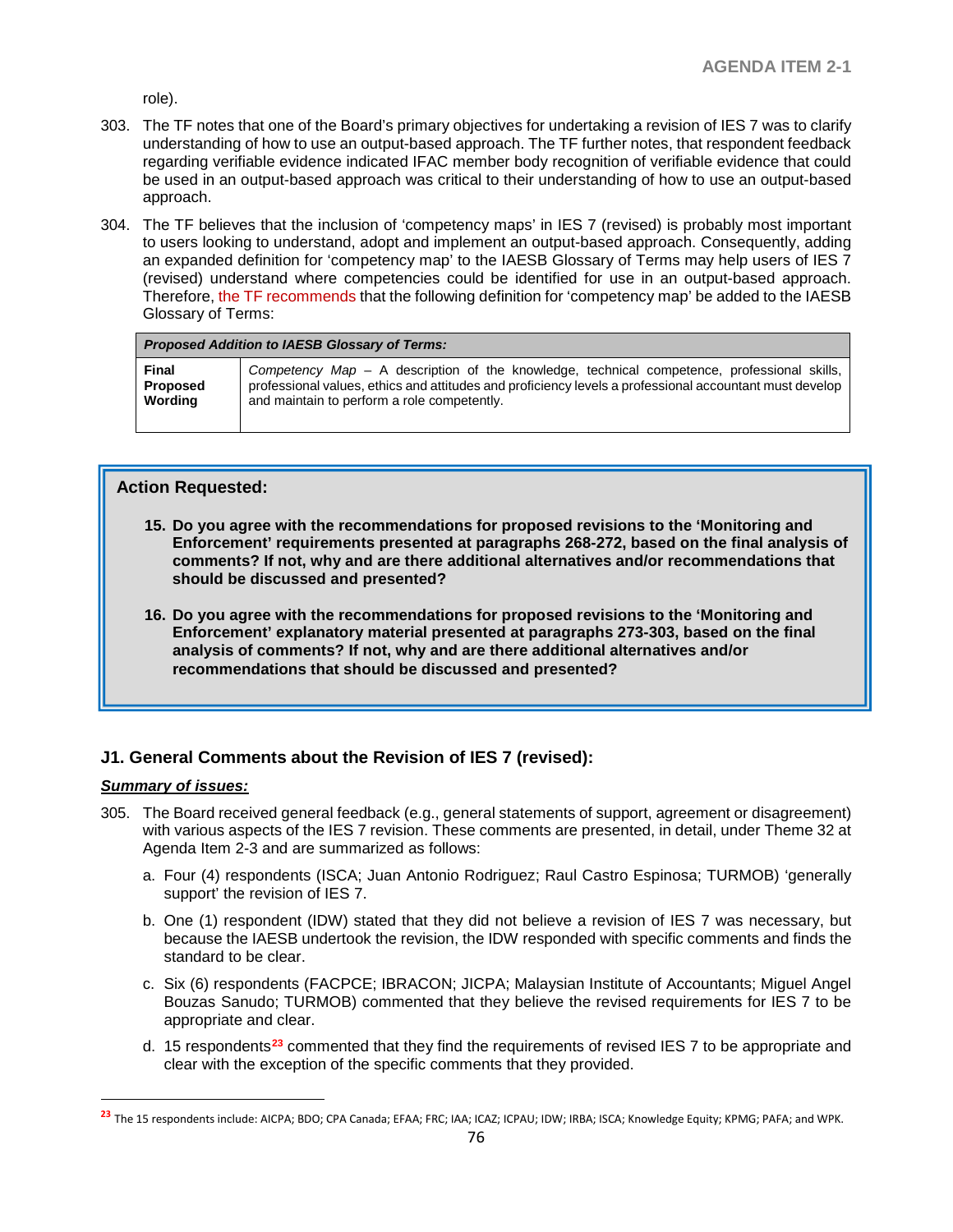- e. Three (3) respondents (IDW; WPK; FACPCE) commented that explanatory material is appropriate and clear and one (1) respondent (TURMOB) responded that explanatory material is not clear.
- f. Three (3) respondents (KPMG; Miguel Angel Bouzas Sanudo; Knowledge Equity) commented that explanatory material could be improved. KPMG specifically indicated that illustrative examples would be beneficial. Knowledge Equity commented that the standard could be strengthened if the 'mays' used in explanatory material were removed.
- g. 13 respondents**[24](#page-76-0)** commented that the terms included in IES 7 (revised) are appropriate and clear.
- h. One (1) respondent (AAT) commented that the terms included in IES 7 (revised) are appropriate and clear with the exception of the specific items they commented on.
- i. Seven (7) respondents (EY; FRC; GAO; IDW; Knowledge Equity; NASBA; WPK) commented that they do not anticipate significantly impacted by the proposed revisions to IES 7.
- j. Six (6) respondents (Malaysian Institute of Accountants; EFAA; AAT; TURMOB; ICAZ; FACPCE) commented that they would be impacted by the proposed revisions to IES 7:
	- i. The Malaysian Institute of Accountants and EFAA noted that they would need time to implement or would use a phased approach to implement IES 7 revisions;
	- ii. AAT and TURMOB indicated that they were still studying what impact proposed revision would have in their jurisdictions;
	- iii. ICAZ indicated that they would need to train their members about the proposed revisions to IES 7; and
	- iv. FACPCE provided a comment about the current CPD environment in Argentina although it was not clear to the TF if revisions to IES 7 would or would not impact FACPCE.
- k. Six (6) respondents (AAT; EFAA; FACPCE; IDW; Knowledge Equity; WPK) indicated that they would not need additional implementation guidance to support their adoption and implementation of proposed revisions to IES 7.
- l. Two (2) respondents (EFAA; AAT) commented that implementation guidance was not necessarily what they were looking for, but that it would be helpful if the IAESB facilitated CPD Forums or posted examples of what other IFAC member bodies are doing as best practices in the area of CPD.
- m. One (1) respondent (BDO) noted that the IAESB should consider translation issues for some users of IES 7 (revised).
- n. One (1) respondent (ICPAU) noted that after reviewing proposed revisions to IES 7 they would continue to use a combination approach;
- o. One (1) respondent (IRBA) commented that they believe IES 7 (revised) should make clear that CPD is the responsibility of professional accountants

#### *Analysis for issues:*

 $\overline{a}$ 

- 306. The TF notes that respondents providing 'general' feedback also provided specific comments or suggestions which the TF responded to on an individual basis throughout the TF Issue Papers.
- 307. The TF coded and themed all of the general comments and used that analysis of general themes to support its analysis and recommendations on specific issues where appropriate. In doing so, the TF has incorporated 'general commentary' into its comprehensive analysis of comments.

<span id="page-76-0"></span>**<sup>24</sup>** The 13 respondents include: BDO; CPA Australia; CPA Canada; FACPCE; GAO; IBRACON; ICAN; ICAZ; ICPAU; IDW; PAFA; TURMOB; and WPK.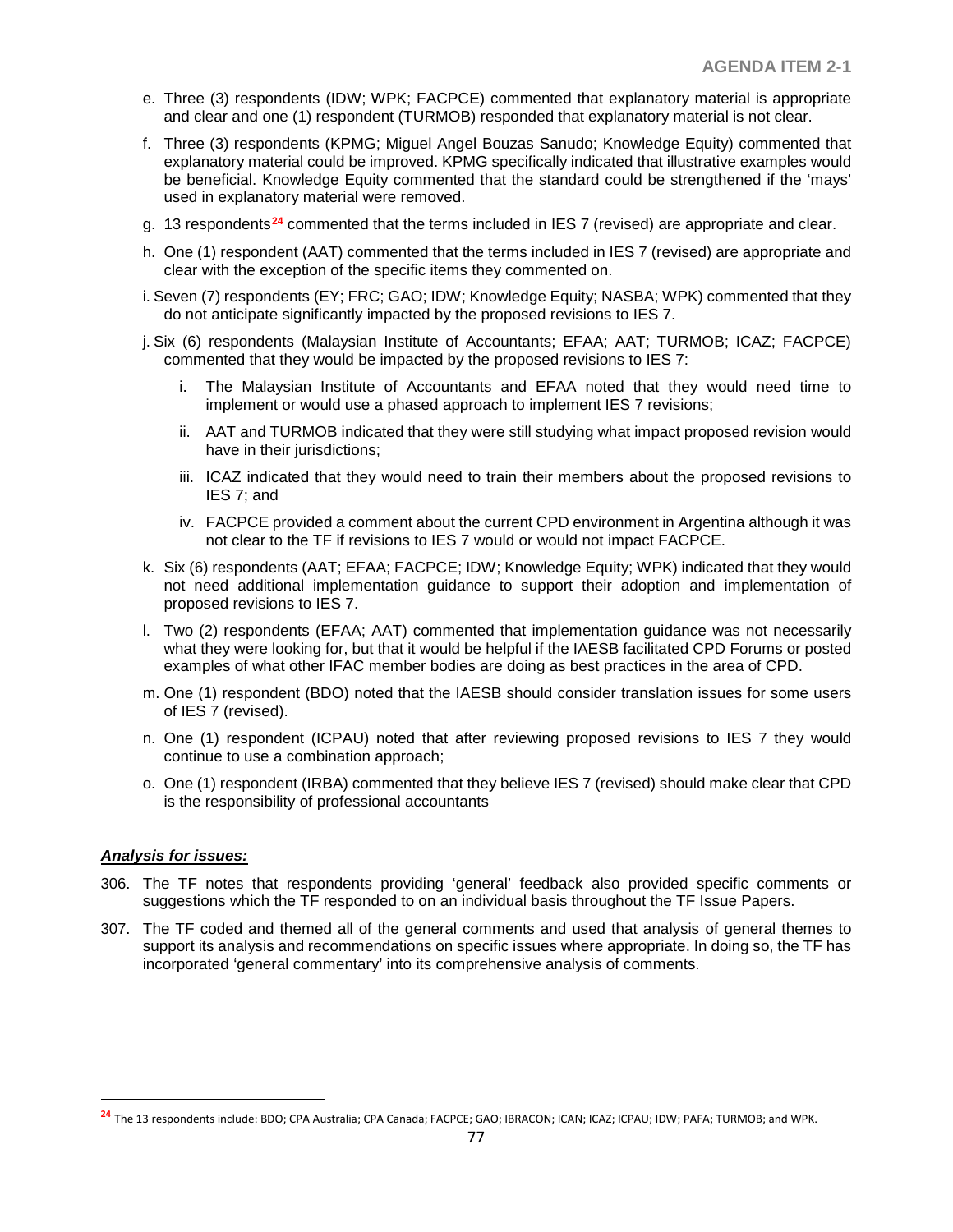# **Action Requested:**

**17. Do you agree with how 'general comments' have been addressed at paragraph 305- 306, based on the final analysis of comments? If not, why and are there additional alternatives and/or recommendations that should be discussed and presented?** 

## **K1. Requests for Implementation Guidance:**

308. The Board received requests for implementation guidance to support respondent understanding of concepts included in IES 7 (revised). Respondent requests for implementation guidance are presented, in detail, at Agenda Item 2-3 at themes 33-37. Each theme is included for discussion below.

#### *Summary of issues:*

- 309. Four (4) of 42 respondents (BDO; CPA Australia; ICAEW; ICAN) suggested that implementation guidance might help users of IES 7 (revised) with the '**CPD for All Professional Accountants**' (BDO; CPA Australia) and '**Promotion of and Access to CPD**' (ICAEW; ICAN) requirements. Those comments are presented, in detail, under Theme 33 at Agenda Item 2-3.
- 310. Nine (9) respondents (ACCA; BDO; CPA Australia; CPA Canada; IBRACON; ICAEW; IRBA; Migel Angel Bouzas Sanudo; and PwC) asked the Board to develop implementation guidance specific to the **outputbased measurement approach**. These comments are organized under Theme 34 at Agenda Item 2-3.
- 311. 10 respondents (ACCA; BDO; ICAEW; ICAN; ICPAU; IRBA; ISCA; PAFA; PwC; and TURMOB) asked the Board to develop implementation guidance specific to the **input-based measurement approach**. These comments are organized under Theme 35 at Agenda Item 2-3.
- 312. Five (5) respondents (ACCA; BDO; ISCA; KPMG; PwC) asked the Board to develop implementation guidance specific to **the use of both approaches**. These comments are organized under Theme 36 at Agenda Item 2-3.
- 313. Eight (8) respondents (AICPA; CPA Australia; GAO; IBRACON; ICAEW; ICAN; IRBA; and Migel Angel Bouzas Sanudo) asked the Board to develop implementation guidance specific to the **Monitoring and Enforcement** requirements. These comments are organized under Theme 37 at Agenda Item 2-3.

#### *Analysis and recommendations for issues related to implementation guidance:*

- 314. The TF presented its preliminary analysis of comments to the CAG and Board during their November 2017 meetings and recommended at that time that the Board develop comprehensive implementation guidance to support understanding of IES 7(revised). As part of that recommendation, the TF recommended that the Board strive to release implementation guidance concurrent with the final release of IES 7 (revised), where possible.
- 315. Based on its initial outreach activities and analysis of feedback on the IES 7 (revised) exposure draft, the TF recommends that the Board prioritize the development of comprehensive implementation guidance for measurement (output; input; and both) for concurrent release with IES 7 (revised). The TF recommends that the Board consider implementation guidance related to the other requirements (CPD for all accountants; promotion and access; monitoring and enforcement) for release **post effective date** for IES 7 (revised).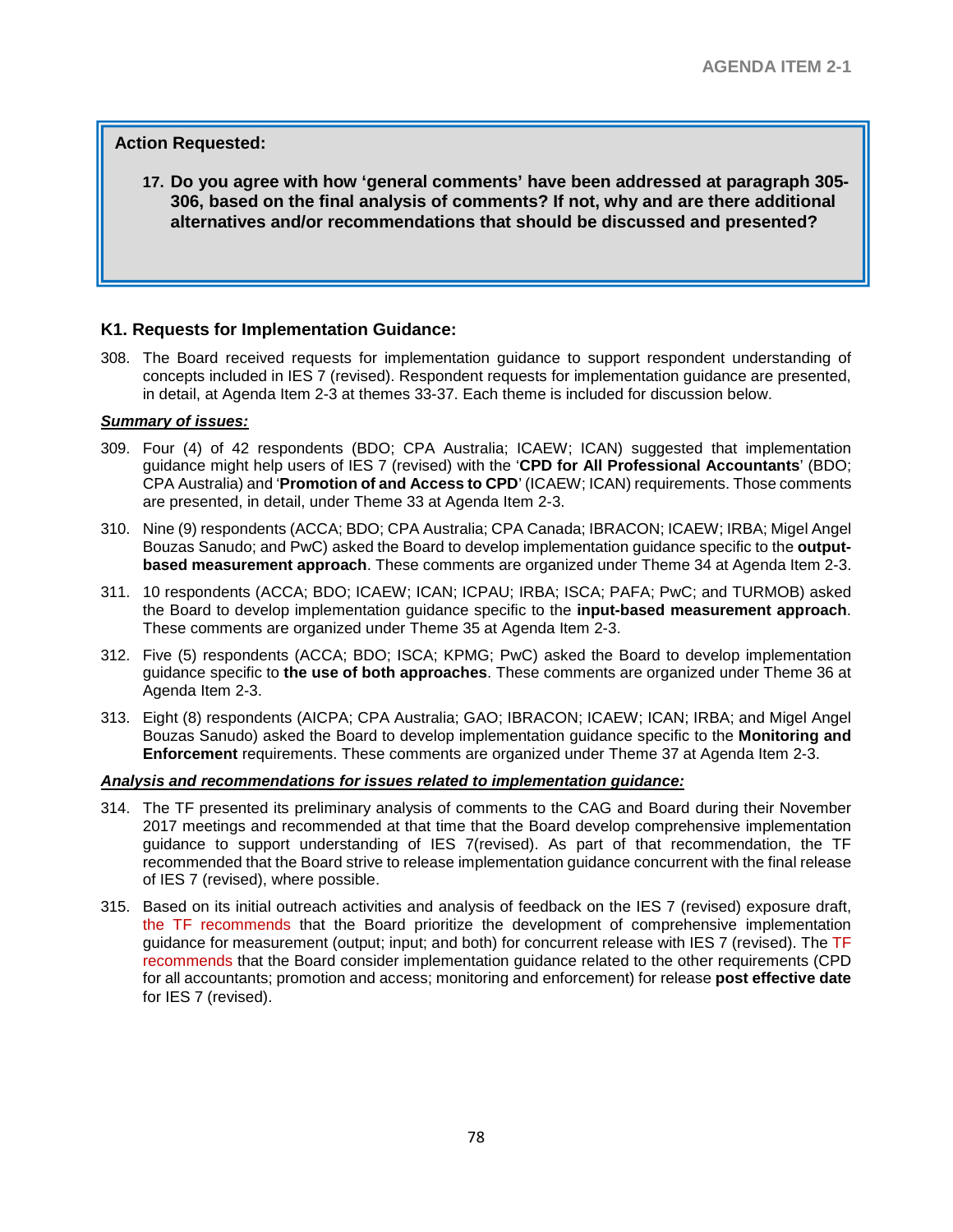# **Action Requested:**

**18. Do you agree with the recommendations for implementation guidance outlined at paragraph 313-314, based on the final analysis of comments? If not, why and are there additional alternatives and/or recommendations that should be discussed and presented?**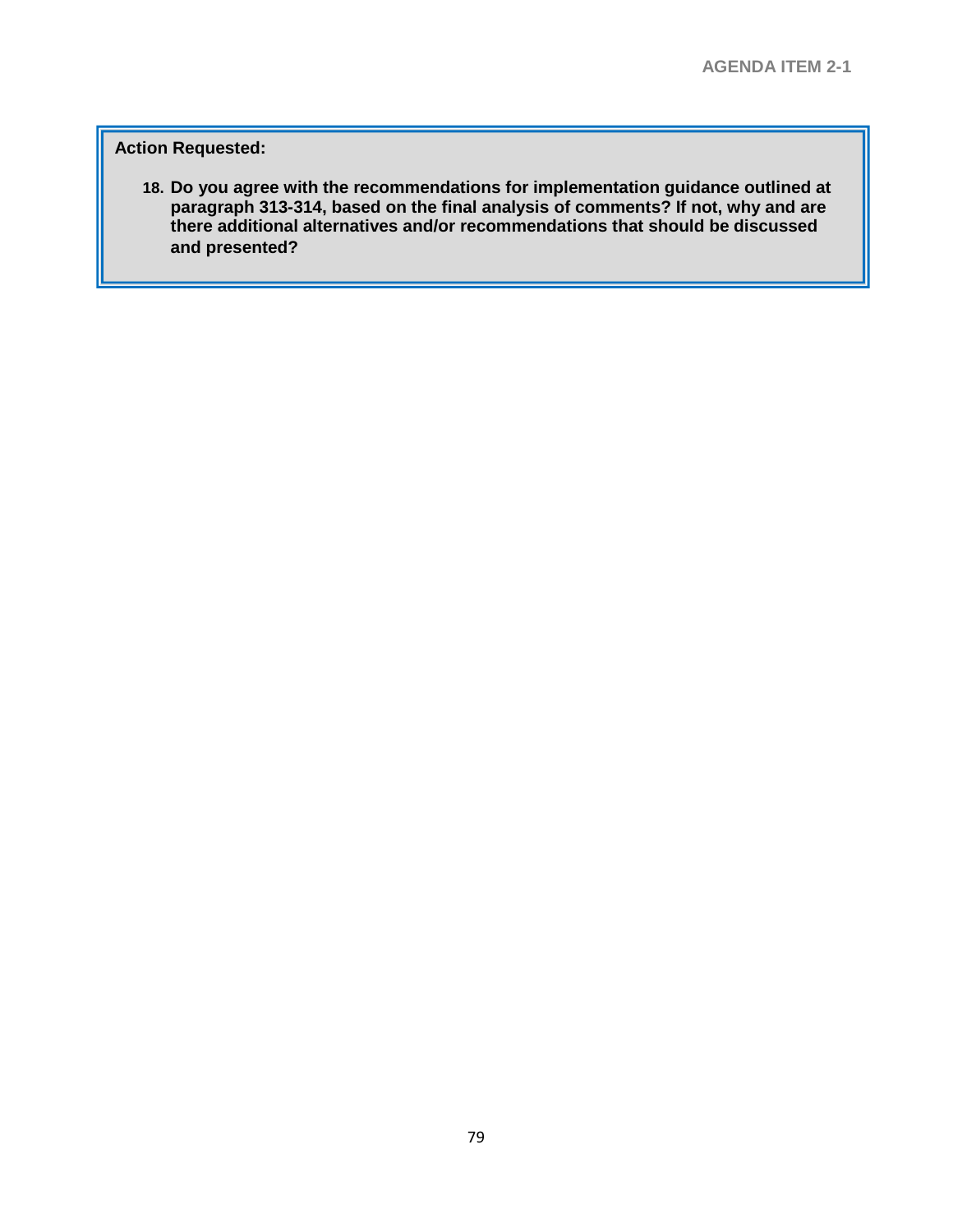# **APPENDIX 1: Project Rationale; Project Scope; Project Activities**

# **A. Project rationale**

- 1. As a result of its discussions at its April 2015 meeting the IAESB agreed that the following criteria would be used in determining whether or not to revise an extant IES:
	- i. Is the extant IES fit for purpose?
	- ii. Is the extant IES necessary?
	- iii. Is the extant IES continuing to add value?
	- iv. Are there sufficiently significant developments in professional education that risk making the standard obsolete?
- 2. The CAG Workgroup submitted a report to the IAESB Steering Committee for discussion at its July inperson meeting (2015). This report provided advice on: (i) matters arising from the IAESB Issues Paper, Criteria for New and Revised Standards (See); and (ii) future opportunities, gaps, issues, emerging trends that may impact the implementation of the current IESs and provide the basis for the possible development of new or revised standards. The report was well received by IAESB Steering Committee members and formed an important part of the discussion on emerging issues. Of particular interest by the Steering Committee were the areas of Continuing Professional Development and Competence-based Education.
- 3. Steering Committee members recognized that the input-based approach to measuring CPD appears inconsistent with the learning outcomes approach, whereby the input and combination approaches to Continuing Professional Development (CPD) measurement seem to be at odds with output-based measures and the learning outcomes approach promoted in the revised standards. In addition, there is growing use of CPD compliance as a mechanism for periodic recertification by a number of Professional Accounting Organizations (PAOs).
- 4. The IAESB Chair requested that the CAG develop the suggested areas of continuing professional development and competence-based education for further consideration by the IAESB at its November 2015 meeting.
- 5. At its September 2015 meeting, the IAESB CAG's discussion on these areas led to enhancing its report (See [Agenda Item 2-2 from IAESB November Meeting\)](http://www.iaesb.org/system/files/meetings/files/2-2-Agenda-2-2-IAESB-Nov-2015-mtg-CAG-Report-to-IAESB-Future-IAESB-Framework.pdf) by identifying: some recent developments in CPD; the progress of other professions on CPD; and the need to recognize and integrate non-traditional learning methods such as "credit for life experiences" in education and assessment areas.
- 6. At its November 2015 Board meeting, the IAESB discussed the CAG's report and the related findings of the IES Usage Study Task Force and commissioned an IES 7 Task Force to undertake a number of research and consultation activities to further investigate the sufficiency of IES 7.
- 7. Additionally, in its December 2015 consultation paper on the IAESB's 2017-2021 Future Strategy and Priorities, the Board asked, "How can the requirements of IAESB IES 7, Continuing Professional Development (2014) support the learning outcomes approach of the other IESs, including IES 8, Professional Competence for Engagement Partners Responsible for Audits of Financial Statements (Revised)?" Twenty-one responses have been received (See summary of responses included in Appendix 2 of [Agenda Item 2-1](http://www.iaesb.org/system/files/meetings/files/6-1-20160323-Agenda-6-1-IAESB-2017-2021-Strategy-and-Work-Plan-Issues-paper.pdf) of April 2016 meeting).

# **B. Project scope**

- 8. It is in the public interest that professional accountants undertake CPD activities to maintain and develop their professional competence throughout their career and that the effectiveness of CPD activities undertaken is globally consistent. The TF has been charged with evaluating how the extant IES 7, including potential supplementary guidance, can be improved to support the public interest.
- 9. CPD activities are best assessed in relation to how they maintain and improve competence specific to the role an individual professional accountant performs. However, there are significant challenges in identifying standard CPD learning outcomes:
	- Qualified accountants perform a wide range of roles with varying degrees of specialism and complexity, in different entities (financial services companies, finance departments,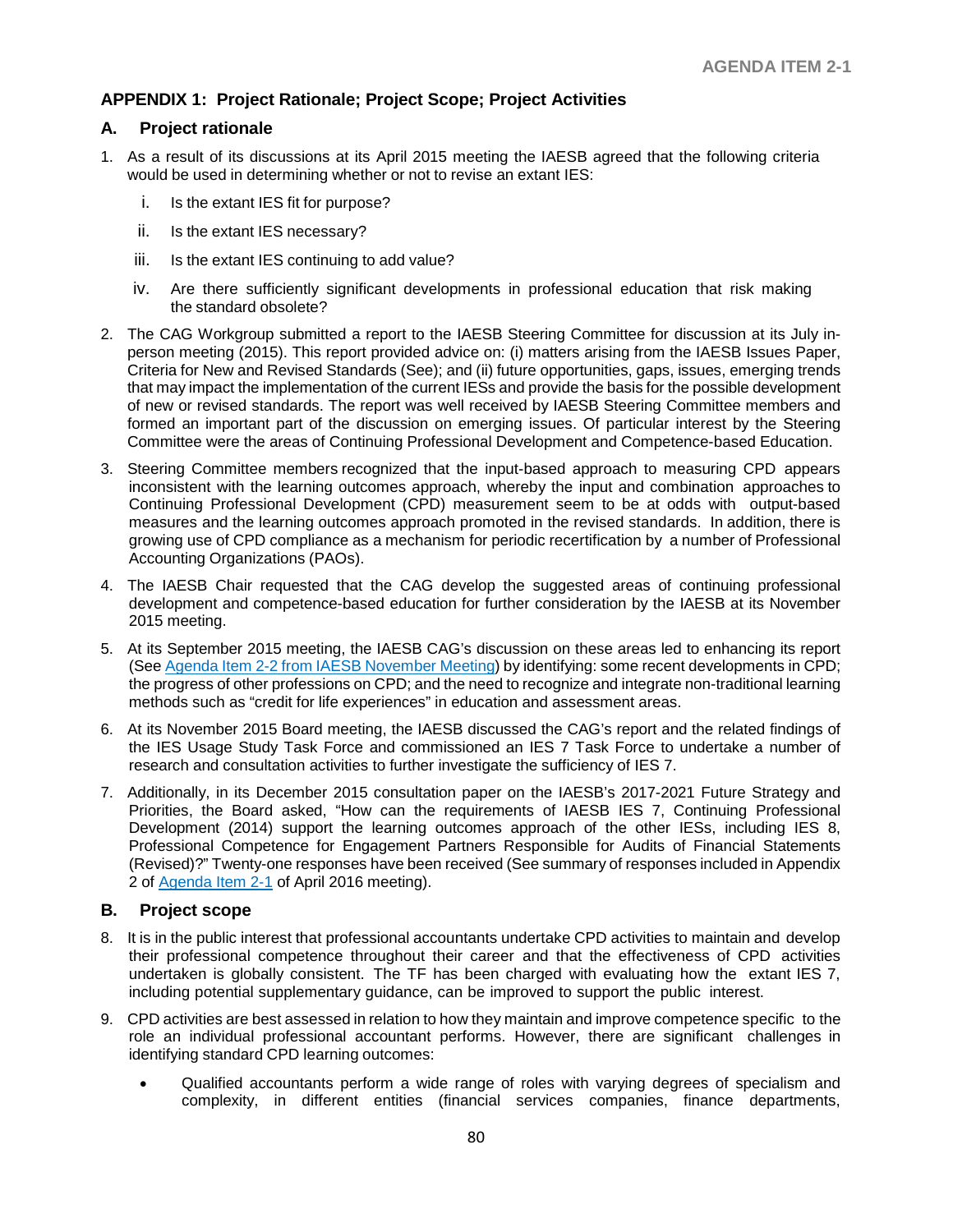accounting education etc.) and in different jurisdictions.

- Every entity will have different levels of specificity of role competences, and varying appraisal systems by which performance against these competences is assessed.
- Every professional accountant has a different base level of knowledge, skills and experience at any given point in time, against which they would assess their development needs.
- 10. The revised IESs 2-4 mandate competence areas, minimum levels of proficiency and learning outcomes for an entry level professional accountant and IES 8 mandates competence areas and minimum levels of proficiency of an audit engagement partner (AEP). This is possible because there is an agreement on the minimum competencies required of a newly qualified accountant. Further there is an ISA description of the responsibilities of the AEP role (ISA 220), and the AEP role is unique in its significance in serving the public interest.
- 11. By contrast, IES 7 does not mandate competence areas, minimum levels of proficiency nor learning outcomes for professional accountants. Under Explanatory material (paragraph A12), it suggests that "IFAC member bodies may choose to develop requirements or guidance on which CPD activities they consider relevant to the professional role(s) and function(s) professional accountants typically have. Alternatively, they may choose to rely on the judgment of professional accountants to make decisions on the relevance of CPD activities. They may also choose to set requirements in certain areas, and allow professional accountants the flexibility to choose relevant CPD activities in others."
- 12. In considering the scope of the Issues Paper presented in Agenda Item 4-1 from the April 2016 Board [meeting,](http://www.iaesb.org/system/files/meetings/files/4-1-20160411-Agenda-4-1-IAESB-CAG-April-2016-mtg-IES-7-Issues-Paper-V_FINAL.pdf) the TF had determined it was not practicable to identify standard competences, levels of proficiency and learning outcomes that would be both relevant and specific to all professional accountants. Accordingly, the TF scoped this out of the project's objectives but indicated it would remain alert to emerging issues and trends impacting the public interest and included for discussion the possibility of expanding learning outcomes related to professional values, ethics and attitudes.
- 13. The scope of this Issues Paper focuses on what the TF has learned from completing remaining project activities since the April 2016 Board meeting and how those completed activities impacted the TF's understanding of issues related to IES 7 and consequently the recommendations the TF has made in its Project Proposal.

#### **C. Project activities**

Completed activities between the November 2015 and April 2016 Board Meetings

- 14. Since the November 2015 Board meeting, the TF undertook a number of research and consultation activities to inform the project proposal, including seeking advice from the CAG during the April 2016 meeting.
- 15. 144 IFAC member bodies and the public were invited to respond to questions related to their experience of implementing IES 7 (See Appendix 1 for Survey Questions). The TF has received 47 responses from 43 member bodies (three submitted multiple responses) and one response from the public (see [Agenda](http://www.iaesb.org/system/files/meetings/files/4-2-20160411-Agenda-4-2-IAESB-CAG-April-2016-mtg-IES-7-Survey-Result-1_0.pdf)  [Item 4-2 of the April 2016 Board meeting](http://www.iaesb.org/system/files/meetings/files/4-2-20160411-Agenda-4-2-IAESB-CAG-April-2016-mtg-IES-7-Survey-Result-1_0.pdf) for analysis of responses).
- 16. The TF has conducted focus group discussions with the 'Forum of Firms' and completed an analysis of their feedback (see [Agenda Item 4-3 of the April 2016 Board meeting](http://www.iaesb.org/system/files/meetings/files/4-3-20160411-Agenda-4-3-IAESB-CAG-April-2016-mtg-IES-7-Focus-Groups-FoF_0.pdf) for analysis of comments).
- 17. The TF has reviewed the IAESB CAG Report to the IAESB (Agenda Item 2-2 from [the November](http://www.iaesb.org/system/files/meetings/files/2-2-Agenda-2-2-IAESB-Nov-2015-mtg-CAG-Report-to-IAESB-Future-IAESB-Framework.pdf) [2015](http://www.iaesb.org/system/files/meetings/files/2-2-Agenda-2-2-IAESB-Nov-2015-mtg-CAG-Report-to-IAESB-Future-IAESB-Framework.pdf) Board [meeting\)](http://www.iaesb.org/system/files/meetings/files/2-2-Agenda-2-2-IAESB-Nov-2015-mtg-CAG-Report-to-IAESB-Future-IAESB-Framework.pdf).
- 18. The TF consulted with the IES Usage Study task force to include IES 7 relevant findings and issues from that effort.
- 19. The TF's preliminary findings and recommendations were discussed with the CAG at their meeting in April 2016 (i.e., two days prior to the Board meeting). The CAG's feedback was included as Agenda Item 5-4 for the April meeting (NOTE: This was provided to the Board as an addendum to the IES 7 Issues Paper during the Board's April 2016 meeting).
- 20. At its April 2016 Board meeting, the IAESB discussed the IES 7 TF's preliminary issues and recommendations (see [Agenda Item 4-1 from the April 2016 Board meeting\)](http://www.iaesb.org/system/files/meetings/files/4-1-20160411-Agenda-4-1-IAESB-CAG-April-2016-mtg-IES-7-Issues-Paper-V_FINAL.pdf). The Board asked the TF to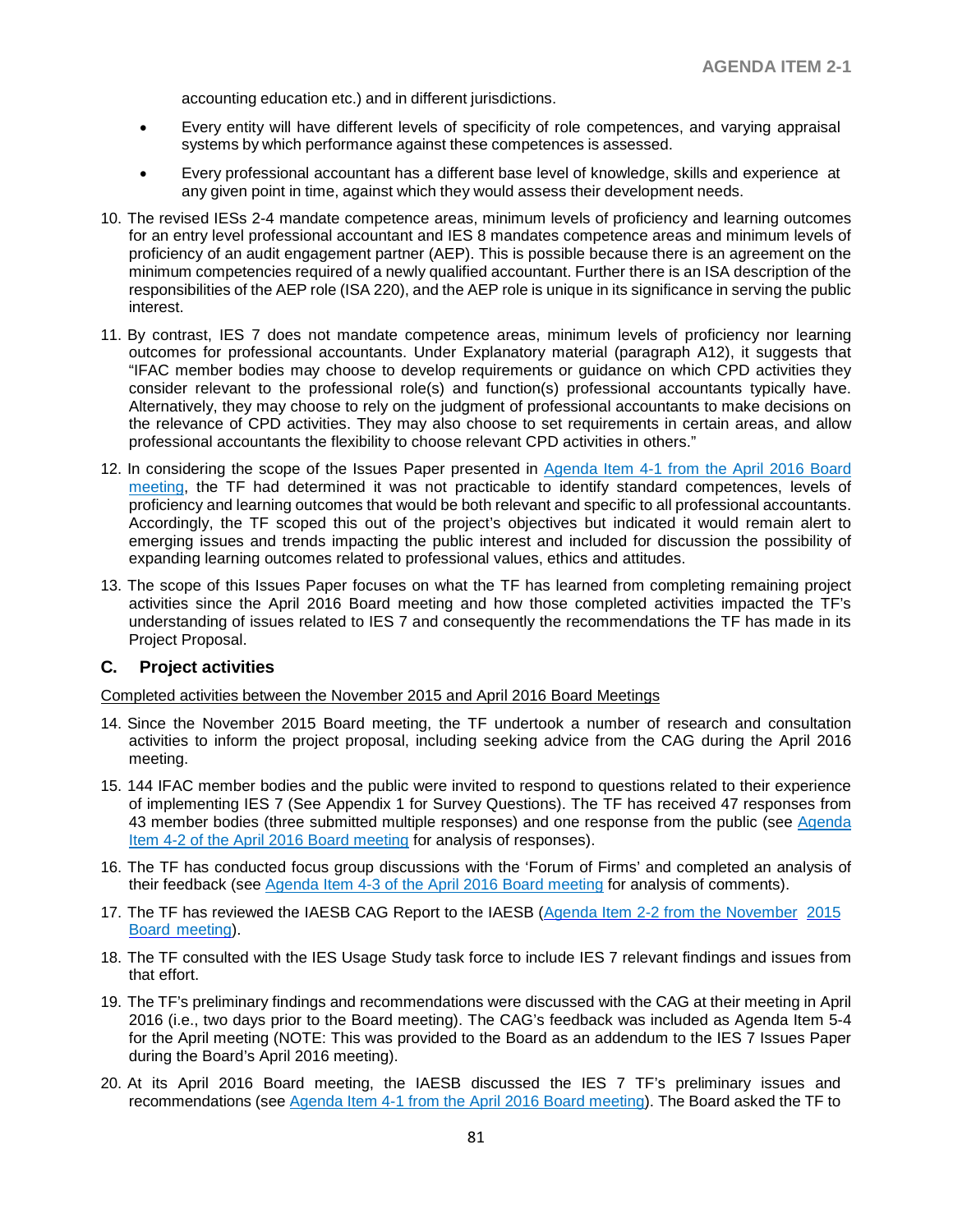continue with its activities in progress and to bring forward an updated summary of issues and recommendations in a Project Proposal to the November 2016 Board meeting.

Completed activities between the April 2016 and November 2016 Board Meetings

- 21. Completed analysis of comments related to previously conducted focus group discussions with the IFAC SMP Committee, and the IFAC PAIB Committee.
- 22. The TF completed its review of examples of CPD principles, standards and guidance developed for other professions (actuaries, medics, pharmacists etc.) as well as U.S. professional accountants and accountancy CPE program sponsors, and CPD policies from IFAC member bodies using an output-based measurement approach.
- 23. The TF completed outstanding interviews with member bodies, regional organizations, the PIOB, IFAC committees, the Forum of Firms, and regulators. See Agenda Item 2-3 for a comprehensive list of IES 7 related outreach and consultation.
- 24. The TF analyzed results from all completed activities and developed a set of revised issues and recommendations for inclusion in a Project Proposal. The TF developed a Draft Project Proposal and shared it with the Steering Committee in July and CAG in September for comment.
- 25. At its November 2016 Board meeting, the IAESB discussed the IES 7 TF's updated issues and related Project Proposal for the revision of IES 7 (see [Agenda Item 3-1 from the November 2016 Board meeting\)](http://www.iaesb.org/system/files/meetings/files/3-1-IAESB-Nov-2016-mtg-IES-7-Issues-Paper_FINAL-1.pdf). The Board approved the Project Proposal for the revision of IES 7, asking the TF to develop an exposure draft for issues related to CPD activities; CPD framework; and measurement. The Board concluded that the TF should also prepare a Consultation Paper to further explore the fourth issue identified in the Project Proposal related to the target audience of IES 7.